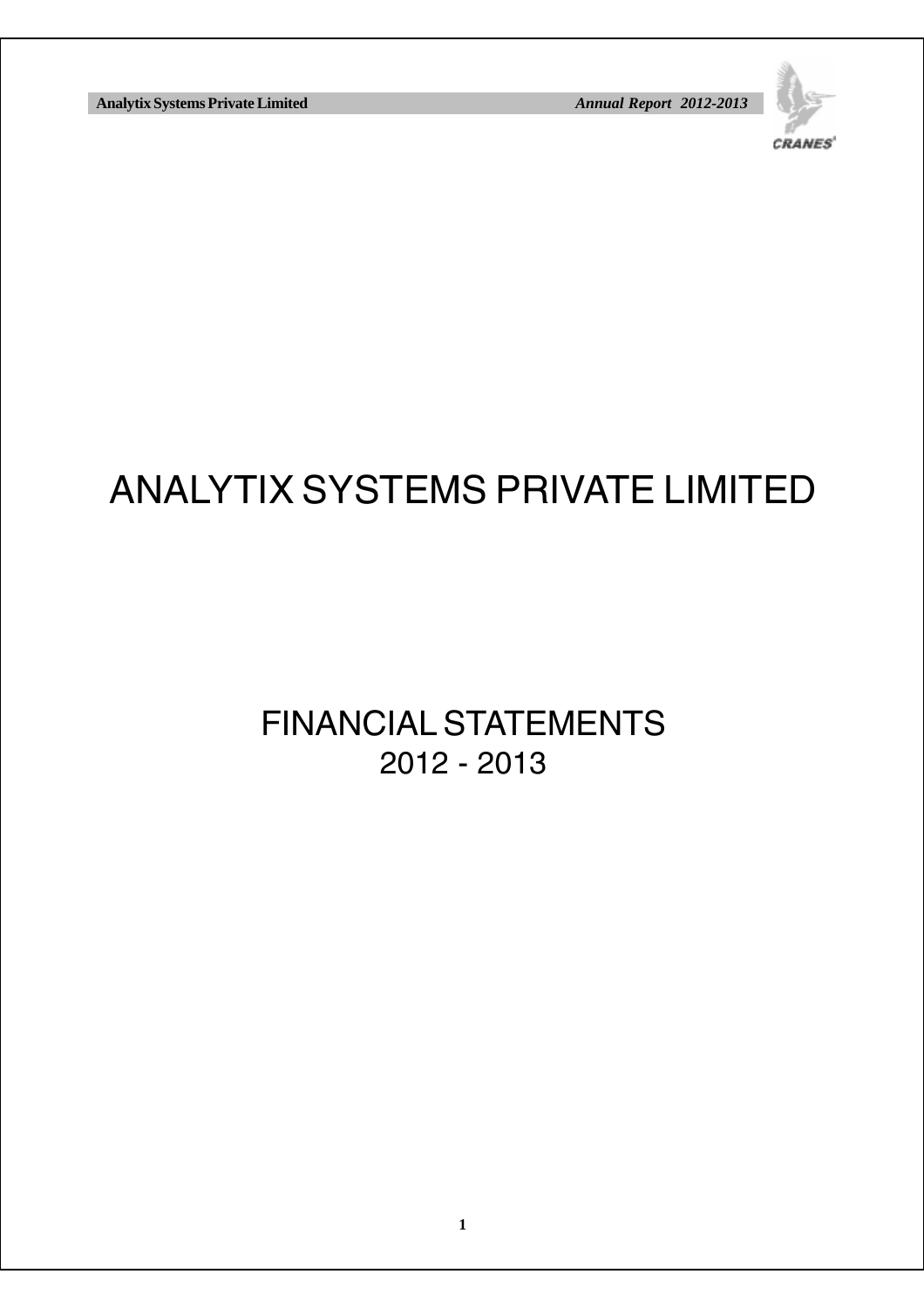

# **INDEPENDENT AUDITORS' REPORT**

#### To The Members of **Analytix Systems Private Limited,**

We have audited the accompanying financial statements of **Analytix Systems Private Limited,** which comprise the Balance Sheet as at March 31<sup>st</sup>, 2013, and the Statement of Profit and Loss for the year then ended, and a summary of significant accounting policies and other explanatory information.

Management is responsible for the preparation of these financial statements that give a true and fair view of the financial position, financial performance of the Company in accordance with the Accounting Standards referred to in sub-section (3C) of section 211 of the Companies Act, 1956. This responsibility includes the design, implementation and maintenance of internal control relevant to the preparation and presentation of the financial statements that give a true and fair view and are free from material misstatement, whether due to fraud or error.

Our responsibility is to express an opinion on these financial statements based on our audit. We conducted our audit in accordance with the Standards on Auditing issued by the Institute of Chartered Accountants of India. Those Standards require that we comply with ethical requirements and plan and perform the audit to obtain reasonable assurance about whether the financial statements are free from material misstatement.

An audit involves performing procedures to obtain audit evidence about the amounts and disclosures in the financial statements. The procedures selected depend on the auditor's judgment, including the assessment of the risks of material misstatement of the financial statements, whether due to fraud or error. In making those risk assessments, the auditor considers internal control relevant to the Company's preparation and fair presentation of the financial statements in order to design audit procedures that are appropriate in the circumstances. An audit also includes evaluating the appropriateness of accounting policies used and the reasonableness of the accounting estimates made by management, as well as evaluating the overall presentation of the financial statements.

We believe that the audit evidence we have obtained is sufficient and appropriate to provide a basis for our audit opinion.

In our opinion and to the best of our information and according to the explanations given to us, the financial statements give the information required by the Act in the manner so required and give a true and fair view in conformity with the accounting principles generally accepted in India:

- (a) in the case of the Balance Sheet, of the state of affairs of the Company as at March 31, 2013;
- (b) in the case of the Statement of Profit and Loss, of the Loss for the year ended on that date; and
	- 1. As required by the Companies (Auditor's Report) Order, 2003 issued by the Central Government of India in terms of sub-section (4A) of section 227 of the Act, we give in the Annexure a statement on the matters specified in paragraphs 4 and 5 of the Order.
	- 2. As required by section 227(3) of the Act, we report that:
		- a) we have obtained all the information and explanations which to the best of our knowledge and belief were necessary for the purpose of our audit;
		- b) in our opinion proper books of account as required by law have been kept by the Company so far as appears from our examination of those books
		- c) the Balance sheet and Statement of Profit and Loss, dealt with by this Report are in agreement with the books of acccount.
		- d) in our opinion, the Balance Sheet and Statement of Profit and Loss, comply with the Accounting Standards referred to in sub section (3C) of section 211 of the Companies Act, 1956;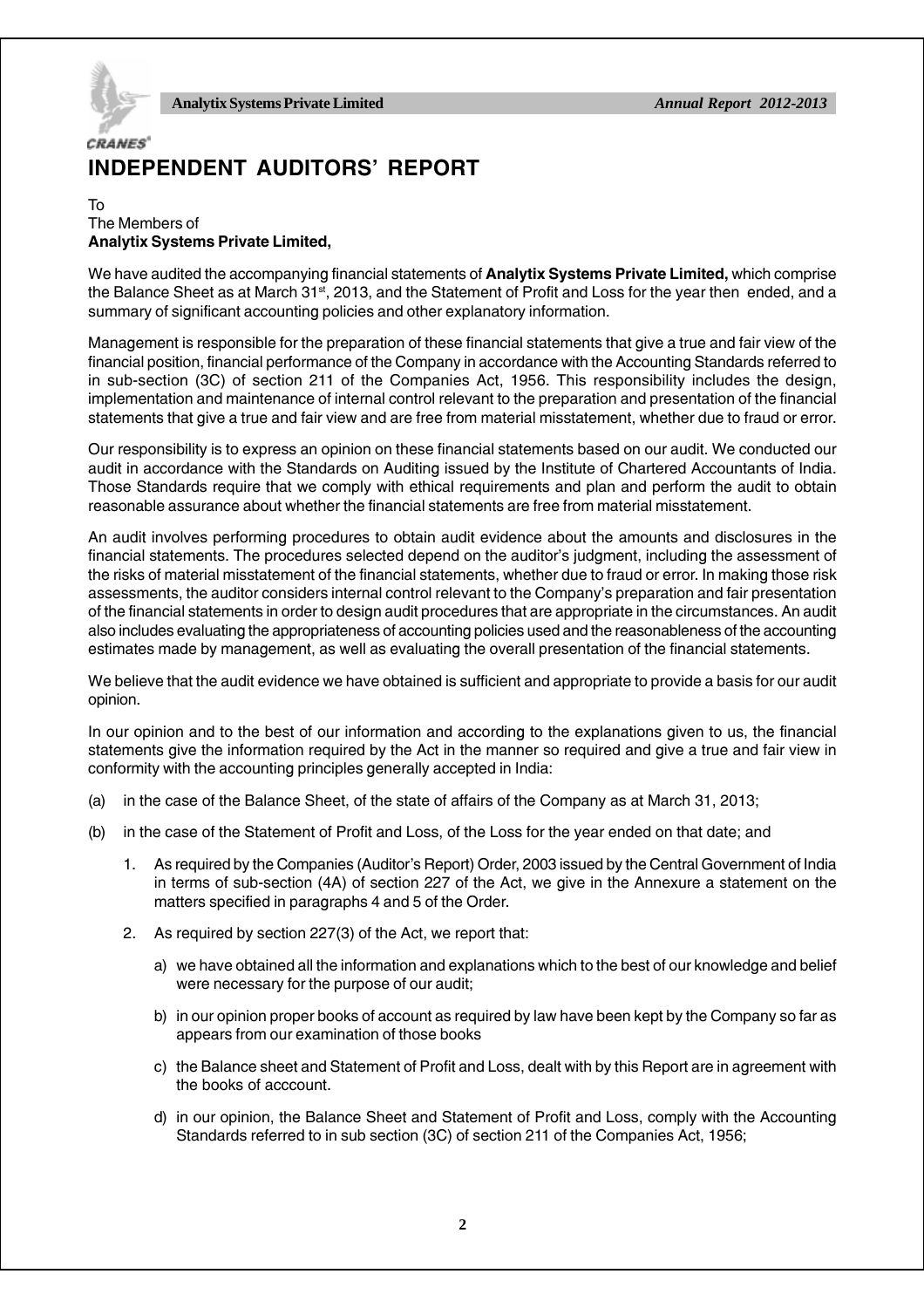*Annual Report 2012-2013*



e) on verification of records and documents available with the company we report that all of the Directors have been disqualified from being appointed as a director in terms of clause (g) of sub-section (1) of section 274 of the Companies Act, 1956;

> for **SETHIA PRABHAD HEGDE & CO Chartered Accountants**

**Bangalore**<br>27<sup>th</sup> May, 2013

**Timmayya Hegde 27th May, 2013 Membership No.226267**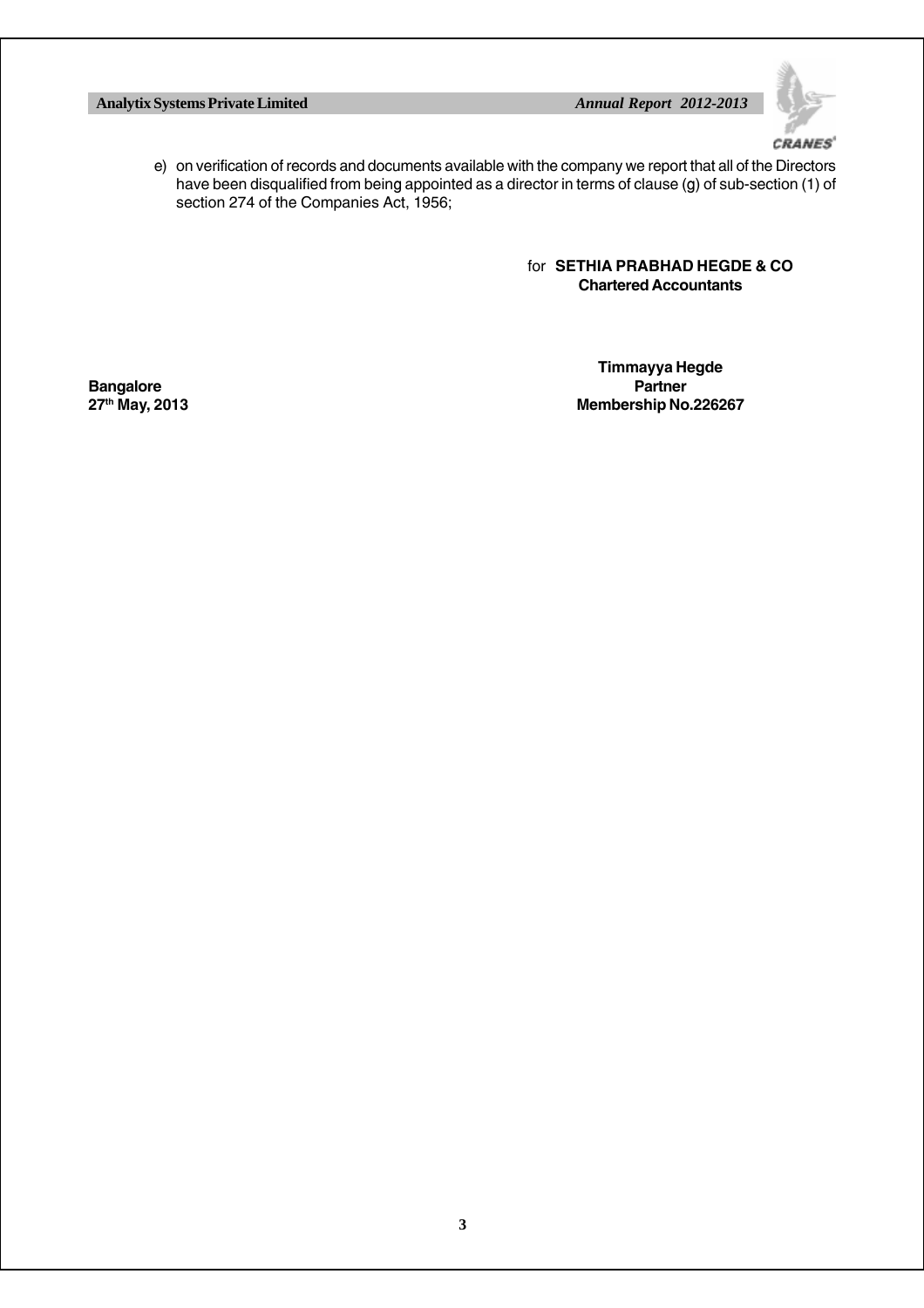

#### **CRANES**

#### **ANNEXURE TO THE AUDITORS' REPORT**

(Referred to in paragraph 3 of our report of even date)

- (i) (a) The Company has no fixed assets during the year and hence provisions of clause (i) of Para (4) of Companies (Auditor's Report) Order, 2003 (as amended) are not applicable.
- (ii) (a) The Company has no inventory during the year and hence provisions of clause (ii) of Para (4) of Companies (Auditor's Report) Order, 2003 (as amended) are not applicable.
- (iii) The Company has not granted/taken any loans, secured or unsecured, to/from companies, firms or other parties covered in the register maintained under section 301 of the Companies Act, 1956. In view of the above, clause 4 (iii) (b), (c), (d), (e), (f) and (g) are not applicable.
- (iv) In our opinion and according to the information and explanations given to us, there is an adequate internal control system commensurate with the size of the Company and the nature of its business with regard to purchases of inventory, fixed assets and with regard to the sale of goods and services. During the course of our audit, we have not observed any continuing failure to correct major weakness in the internal control system.
- (v) (a) According to the information and explanations given to us, we are of the opinion that the particulars of all contracts and arrangements referred to in section 301 of the Companies Act 1956, have been entered into the register required to be maintained under that section.

(b) In our opinion and according to the information and explanations given to us, the contracts and arrangements entered in the register maintained under section 301 of the Companies Act 1956, have been made at prices which are reasonable having regard to the prevailing market prices at the relevant time.

- (vi) The Company has not accepted any deposit from the public and as such the provisions of clause 4 (vi) of the said Order are not applicable.
- (vii) In our opinion, the Company has an in house internal audit system commensurate with the size and nature of its business.
- (viii) The Central Government has not prescribed the maintenance of cost records as required under clause (d) of sub-section (1) of section 209 of the Companies Act, 1956.
- (ix) (a) According to the information and explanations given to us, undisputed statutory dues including Provident Fund, Employees' State Insurance, Income-tax, Sales-tax, Service tax, Wealth-tax, Custom duty and Cess have generally been regularly deposited during the year by the Company with the appropriate authorities.

(b) According to the information and explanations given to us, no undisputed amounts payable in respect of Provident Fund, Investor Education and Protection Fund, Employees' State Insurance, Income-tax, Sales-tax, Service Tax, Wealth Tax, Customs Duty and Cess were in arrears as at  $31<sup>st</sup>$  March 2013 for a period of more than six months from the date they became payable.

(c) According to the information and explanations given to us, there are no dues of Sales tax, Service tax, Income tax, Customs duty, Wealth-tax and Cess with the appropriate authorities which have not been deposited on account of any dispute.

- (x) The Company does not have any accumulated losses, as at March 31, 2013. The Company has incurred cash losses in the financial year ended on that date and in the immediately preceding the financial year.
- (xi) The Company has not defaulted in repayment of dues to any financial institution and banks and there are no dues to debenture holders as at the balance sheet date.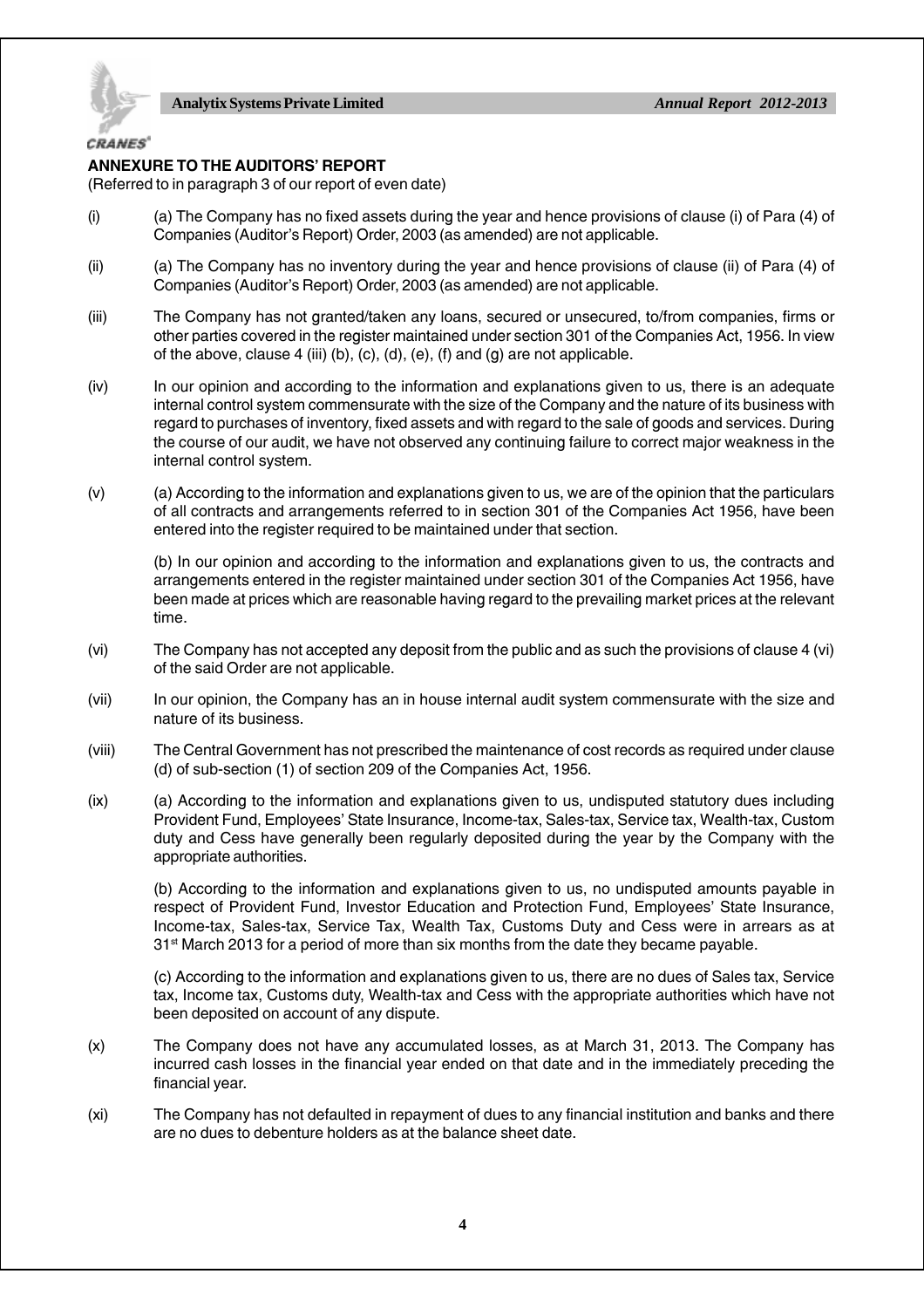*Annual Report 2012-2013*



- (xii) According to information and explanations given to us, the Company has not granted loans and advances on the basis of security by way of pledge of shares, debentures and other securities.
- (xiii) In our opinion, and according to the information and explanations given to us, the Company is not a chit fund or a nidhi / mutual benefit fund / society.
- (xiv) In our opinion, and according to the information and explanations given to us, the Company is not dealing or trading in shares, securities, debentures and other investments.
- (xv) In our opinion and according to information and explanations given to us, and as per our examination of relevant records, the Company has not given any guarantee for loans taken by others from banks or financial institutions.
- (xvi) The Company has not borrowed any term loan during the year and hence the provisions of clause 4 (xvi) of the said Order are not applicable.
- (xvii) According to the information and explanations given to us and on an overall examination of the balance sheet of the company, we report that no funds raised on short-term basis have been used for long-term investment.
- (xviii) During the year the company has not made any preferential allotment of shares to a Companies / firms / parties covered in the register maintained under section 301 of the Companies Act, 1956.
- (xix) During the period, the Company has not raised any funds by issue of debentures during the year.
- (xx) The Company has not raised any monies by way of public issue during the year.
- (xxi) During the course of our examination of the books of accounts carried out in accordance with the generally accepted auditing practices in India and according to the information and explanations given to us, no fraud on or by the Company has been noticed or reported during the course of our audit.

for **Sethia Prabhad Hegde & Co Chartered Accountants Firm Registration No. 013367S**

**Bangalore Timmayya Hegde May 27, 2013 Partner Membership No. 226267**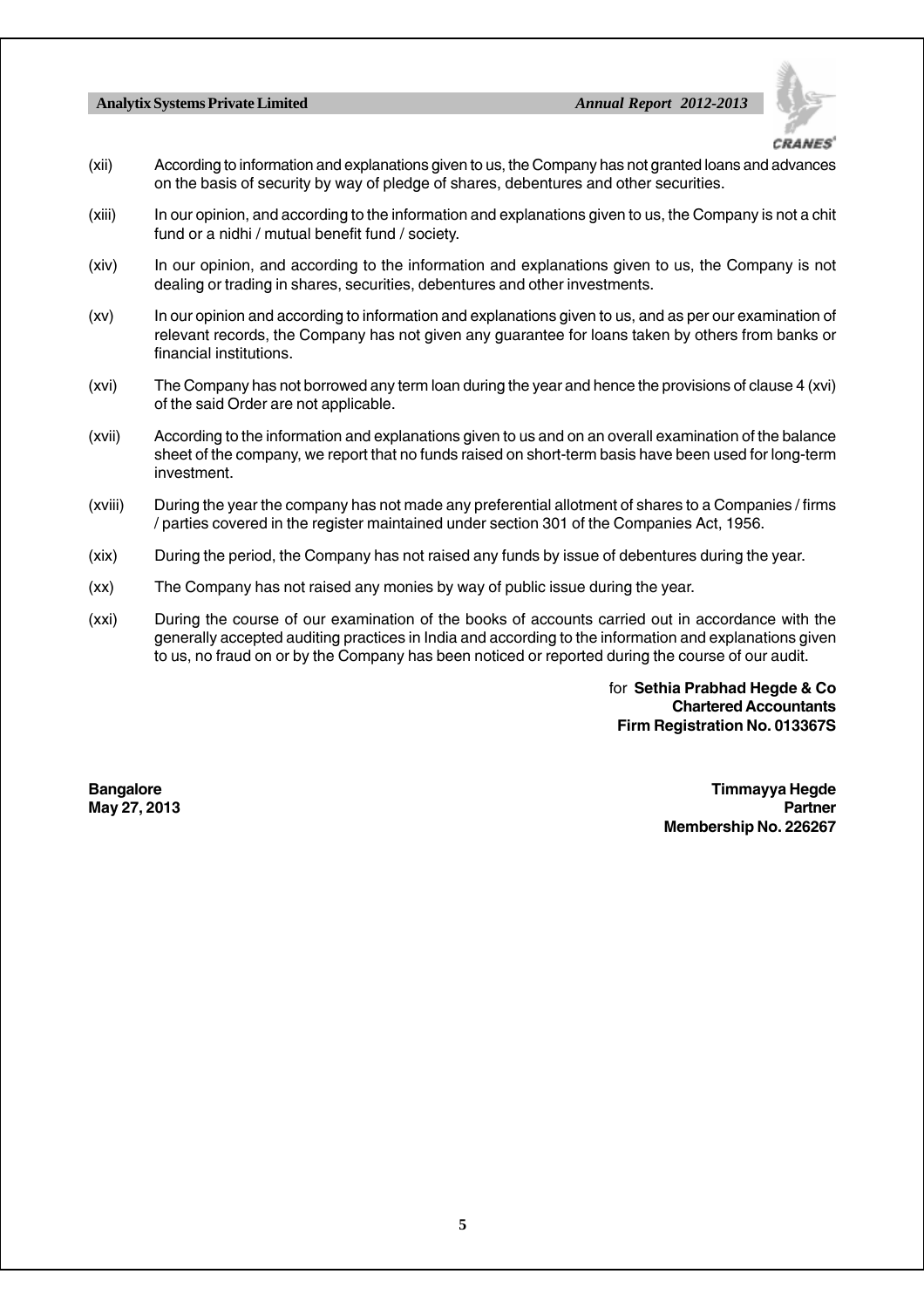

*Annual Report 2012-2013*

#### **CRANES**

**BALANCE SHEET**

AS AT MARCH 31, 2013 (Amount In Rupees)

|   | <b>PARTICULARS</b>                                    | Note No. | March 31, 2013 | March 31, 2012 |
|---|-------------------------------------------------------|----------|----------------|----------------|
|   | <b>EQUITY AND LIABILITIES</b>                         |          |                |                |
|   | <b>Shareholders' Funds</b>                            |          |                |                |
|   | (a) Share Capital                                     | 2.1      | 200,000        | 200,000        |
|   | (b) Reserves and Surplus                              | 2.2      | 902,301        | 934,437        |
|   | <b>Current liabilities</b><br>2                       |          |                |                |
|   | (a) Trade Payables                                    | 2.3      | 30,000         | 15,000         |
|   | (b) Other Current Liabilities                         | 2.4      |                | 2,827,109      |
|   | <b>TOTAL</b>                                          |          | 1,132,301      | 3,976,546      |
| Ш | <b>ASSETS</b>                                         |          |                |                |
|   | <b>Non-current Assets</b>                             |          |                |                |
|   | <b>Current Assets</b><br>$\mathbf{2}^{\circ}$         |          |                |                |
|   | (a) Cash and cash equivalents                         | 2.5      | 86,862         | 94,902         |
|   | (b) Short-term loans and advances                     | 2.6      | 1,045,438      | 3,881,644      |
|   | <b>TOTAL</b>                                          |          | 1,132,301      | 3,976,546      |
|   | Significant accounting policies and notes to accounts | 1 & 2    |                |                |

As per our report of even date **For Sethia Prabhad Hegde & Co** For and on behalf of the Board Chartered Accountants Firm Registration Number - 013367S

 $27<sup>th</sup>$  May 2013

M.No. 226267

Bangalore **Timmayya Hegde Asif Khader Mueed Khader**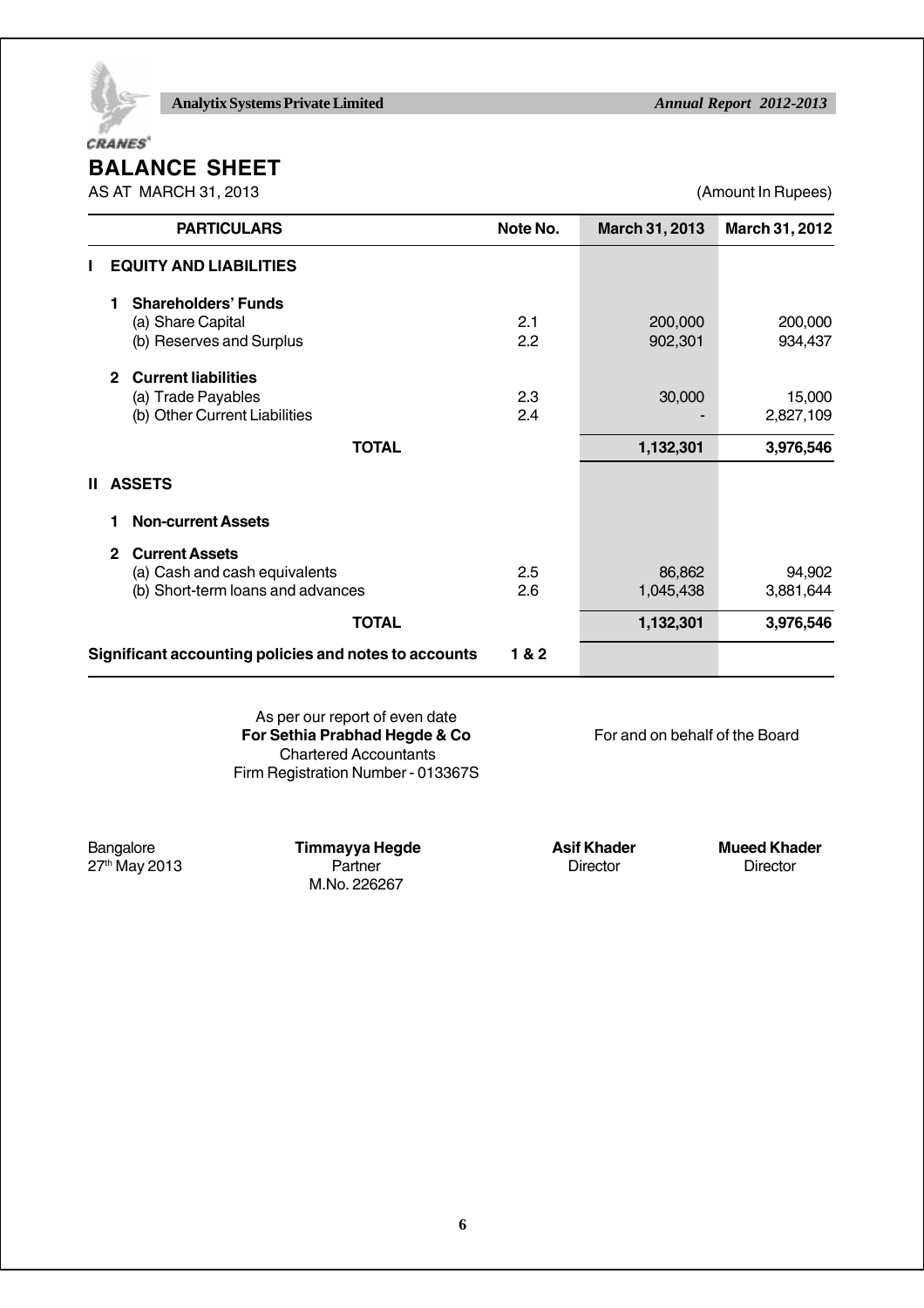*Annual Report 2012-2013*



## **STATEMENT OF PROFIT AND LOSS**

FOR THE YEAR ENDED MARCH 31, 2013 (Amount In Rupees)

| <b>PARTICULARS</b>                                                                              |                       | Note No. | March 31, 2013   | March 31, 2012   |
|-------------------------------------------------------------------------------------------------|-----------------------|----------|------------------|------------------|
| Income                                                                                          |                       |          |                  |                  |
|                                                                                                 | <b>Total Revenue</b>  |          |                  |                  |
| <b>Expenses:</b>                                                                                |                       |          |                  |                  |
| Other expenses                                                                                  |                       | 2.7      | 32,136           | 96,643           |
|                                                                                                 | <b>Total Expenses</b> |          | 32,136           | 96,643           |
| Profit/(loss) before exceptional and extraordinary<br>items and tax<br><b>Exceptional items</b> |                       |          | (32, 136)        | (96, 643)        |
| Profit/(Loss) before extraordinary items and tax<br><b>Extraordinary Items</b>                  |                       |          | (32, 136)        | (96, 643)        |
| Profit / (Loss) before Tax<br>Tax expense:                                                      |                       |          | (32, 136)        | (96, 643)        |
| Profit / (Loss) for the period                                                                  |                       |          | (32, 136)        | (96, 643)        |
| Earnings per share:<br>(1) Basic<br>(2) Diluted                                                 |                       |          | (1.61)<br>(1.61) | (4.83)<br>(4.83) |
| Cianificant coocunting nolicing and notes to the coocuntar 1, 8, 9                              |                       |          |                  |                  |

#### **Significant accounting policies and notes to the accounts 1 & 2**

As per our report of even date **For Sethia Prabhad Hegde & Co** For and on behalf of the Board Chartered Accountants Firm Registration Number - 013367S

 $27<sup>th</sup>$  May 2013

Bangalore **Timmayya Hegde Asif Khader Mueed Khader Mueed Khader** 27<sup>th</sup> May 2013 **The Asif Conservery Assembly** Director **CONS** Director M.No. 226267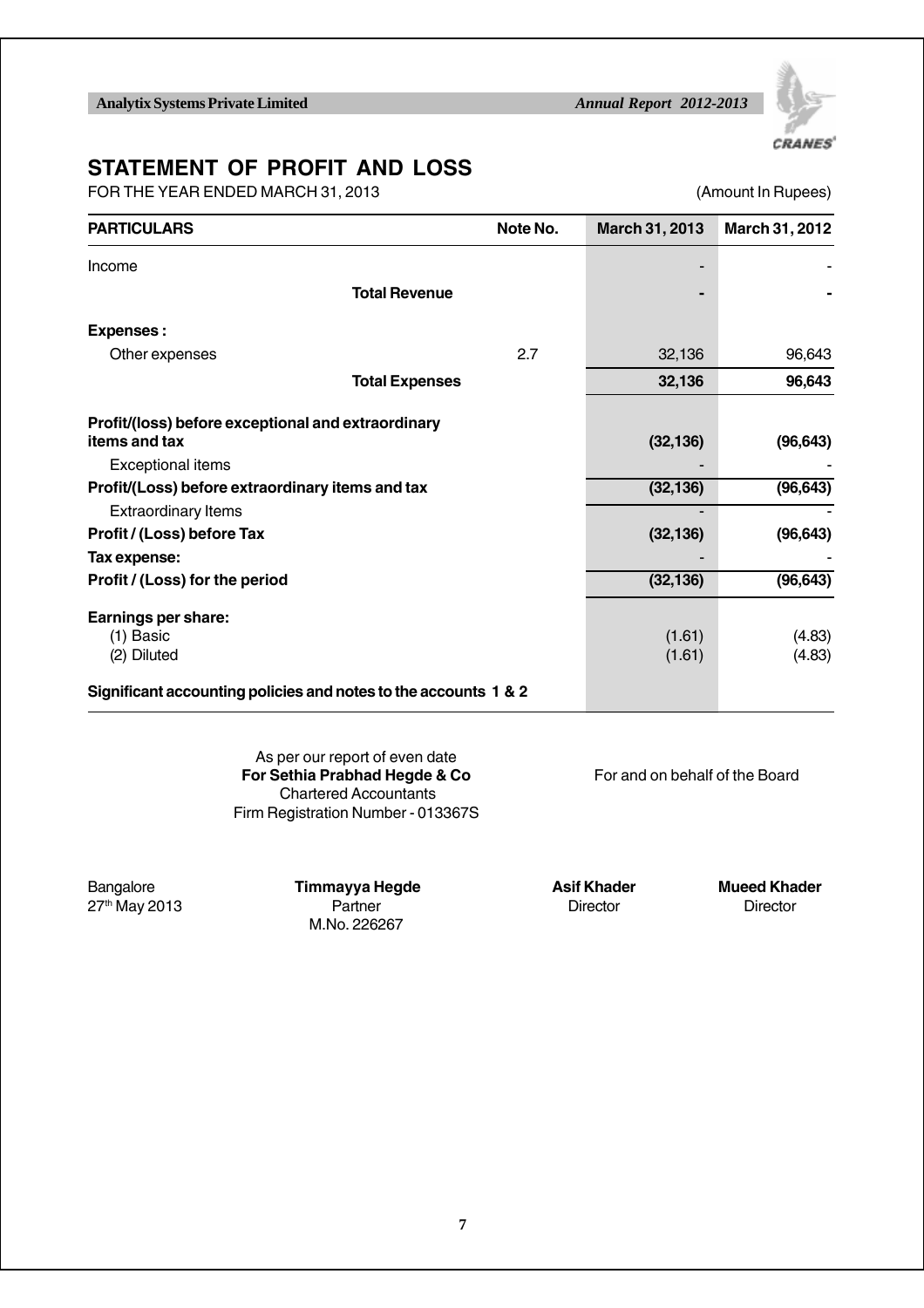

#### **SIGNIFICANT ACCOUNTING POLICIES AND NOTES TO ACCOUNTS**

#### **SIGNIFICANT ACCOUNTING POLICIES**

#### **1 Basis of Preparation of financial statements**

The financial statements are prepared and presented in accordance with the Indian Generally Accepted Accounting Principles ("GAAP") under the historical cost convention on the accrual basis. GAAP comprises mandatory accounting standards issued by the Institute of Chartered Accountants of India (ICAI), Companies (Accounting Standards) Rules, 2006 and guidelines issued by the Securities and Exchange Board of India.

Preparation of Financial Statements in conformity with Generally Accepted Accounting Principles requires management to make estimates & assumptions that affect the reported balance of assets & liabilities and disclosures relating to Contingent assets & liabilities as on the date of Financial Statement and reported amounts of Income & expenditure during the period. Actual results could differ from these estimates, differences if any between the actual results and estimates are recognized in the period in which the results are known or materialized.

Presentation and disclosure of financial statements during the year ended March 31, 2013 the revised Schedule VI notified under the Companies Act 1956, has become applicable to the Company, for preparation and presentation of its financial statements. The adoption of revised Schedule VI does not impact recognition and measurement principles followed by the Company for preparation of financial statements. However, it has significant impact on presentation and disclosures made in the financial statements. The Company has also reclassified the previous year figures in accordance with the requirements applicable in the current year.

All the assets and liabilities have been classified as current or non-current as per Company's normal operating cycle and other criteria set out in the Schedule VI to the Companies Act, 1956.

#### **2 Use of Estimates**

The preparation of financial statements in conformity with generally accepted accounting principles requires management to make estimates and assumptions that affect the reported amounts of assets and liabilities and disclosure of contingent liabilities at the date of the financial statements and the results of operations during the reporting period. Although these estimates are based upon managements's best knowledge of current events and actions, actual results could differ from these estimates. Significant estimates used by the management in the preparation of these financial statements include classification of assets and liabilities into current and non-current, estimates of the economic useful lives of fixed assets, provisions for bad and doubtful debts. Any revision to accounting estimates is recognized prospectively.

#### **3 Revenue Recognition**

- (i) Revenue from sale of products is recognized, in accordance with the sales contract, on delivery of goods to the Customer. Revenue from product sales are shown net of taxes.
- (ii) Revenue on Software Development services comprises revenue priced on a time and material and fixed-price contracts. Revenue priced on a time and material contracts are recognized as related services are performed. Revenue from fixed-price, fixed time-frame contracts is recognized in accordance with the percentage of completion method.
- (iii) Revenue from Technical Service, Training, support and other services is recognized as the related services are performed over the duration of the contract / course.
- (iv) Dividend is recognized when the right to receive the dividend is established at the balance sheet date.

#### **4 Fixed Assets and Capital Work-in-progress**

(i) The Company does not possess any Fixed Assets as on the balance sheet date.

#### **5 Intangible Assets**

(i) All intangible assets are stated at cost less accumulated amortization.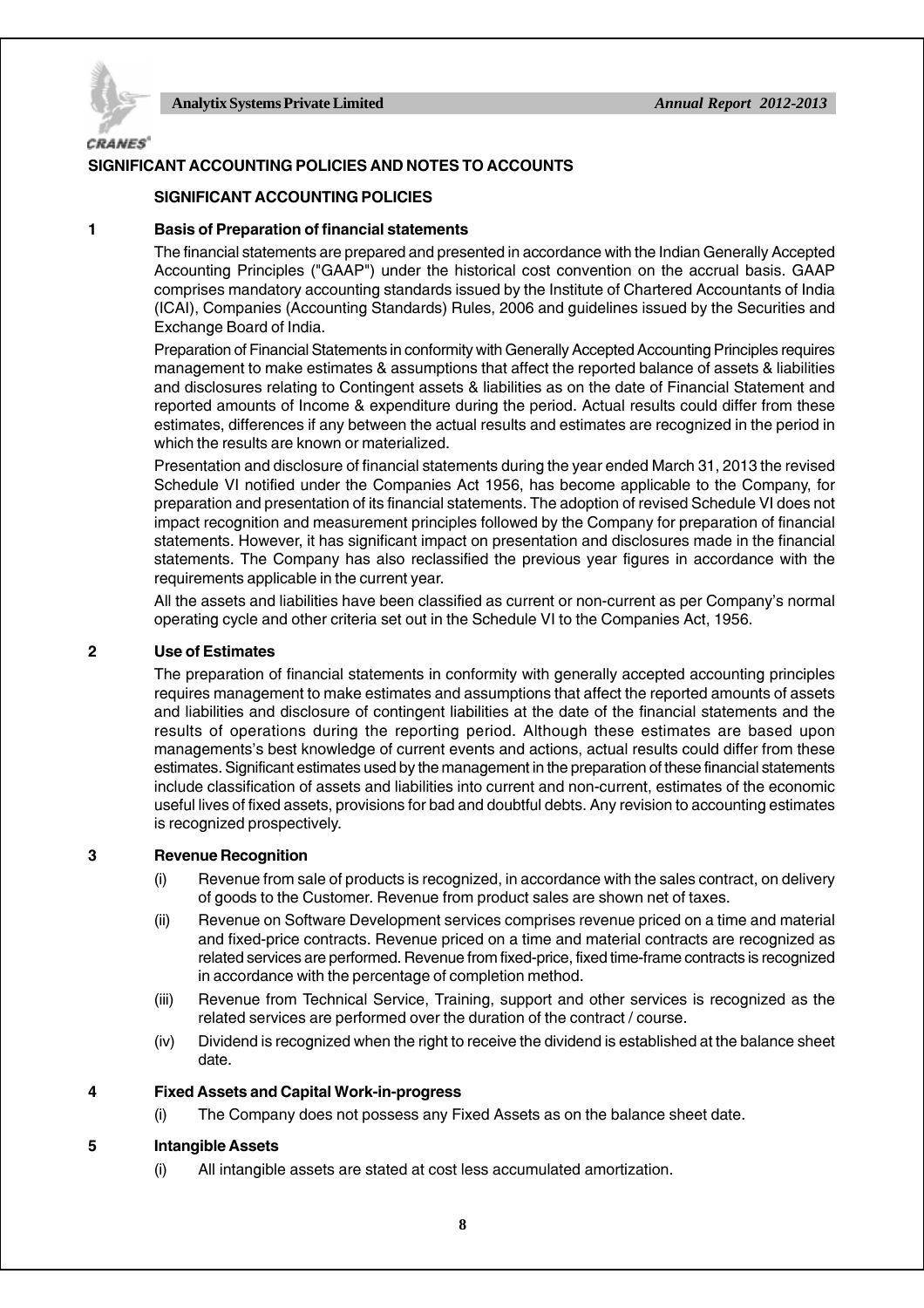

- (ii) The cost of acquired intangible assets is the consideration paid for acquisition and other incidental costs incurred to bring the intangible asset for its intended use.
- (iii) Internally generated intangible assets are valued at cost which were incurred during the development phase of intangibles which comprises of expenditure on materials and services used or consumed, salaries and other employment related cost of personnel engaged in development of intangible asset, other direct expenditures and overheads that are necessary for the generation of the intangible asset and that can be allocated on a reasonable basis.
- (iv) Interest on borrowed money allocated to and utilized for intangible assets, pertaining to the period up to the date the intangible asset is ready for its intended use, is capitalized in accordance with Accounting Standard-16.
- (v) Amount paid towards the acquisition of intangible assets, which is not put to use as at reporting date and the cost of intangible assets not ready for its intended use before such date is disclosed under Capital Work-in-progress.

#### **6 Depreciation and Amortization**

- (i) Depreciation has been provided on Straight Line method at the rates prescribed under Schedule XIV of the Companies Act, 1956. In respect of assets purchased / sold during the year, depreciation is charged on a pro-rata basis.
- (ii) The Management estimates the useful life of Customized software/commercial rights procured for specific application as 3 years and accordingly amortizes over their estimated useful life on a straight line basis.
- (iii) Depreciation on individual low cost assets (costing less than Rs. 5,000) is provided for in full in the year of purchase irrespective of date of installation.
- (iv) Other Intangible assets are amortized over their respective individual estimated useful life on a straight-line basis, commencing from the date the asset is available to the Company for its use.
- (v) After recognition of impairment loss, the depreciation charge for the asset in on the revalued amount prospectively over the remaining useful life of the asset.

#### **7 Impairment of Assets**

The Company assesses at each balance sheet date using internal and external sources, whether there is any indication that an asset (both tangible and intangible) may be impaired more than of a temporary nature. If any such indications exist, the Company estimates the recoverable amount of the asset. If such recoverable amount of the asset or the recoverable amount of the cash generating unit to which the asset belongs to is less than its carrying amount, the carrying amount is reduced to its recoverable amount. The reduction is treated as an impairment loss and is recognized in the statement of profit and loss. If at the balance sheet date there is an indication that a previously assessed impairment loss no longer exists, the recoverable amount is reassessed and the asset is reflected at the recoverable amount subject to a maximum of depreciated historical cost.

#### **8 Inventories**

The Companies Inventories comprises of raw material, Work in progress and finished hardware products which are valued at cost or net realizable value, whichever is lower. The cost formula used is specific identification basis. Net realizable value is the estimated selling price in ordinary course of business, less estimated cost of completion and estimated cost necessary to make the sale. The cost of inventories is net of VAT credit.

#### **9 Effect of Exchange Fluctuation on foreign currency transactions**

- (i) Foreign currency transactions are recorded at the exchange rate prevailing on the date of the transaction.
- (ii) Exchange differences are recorded when the amount actually received on sales or actually paid when the expenditure is incurred, is converted into Indian Rupees.
- (iii) Exchange differences arising on foreign currency transactions are recognized as income or expense in the period in which they arise.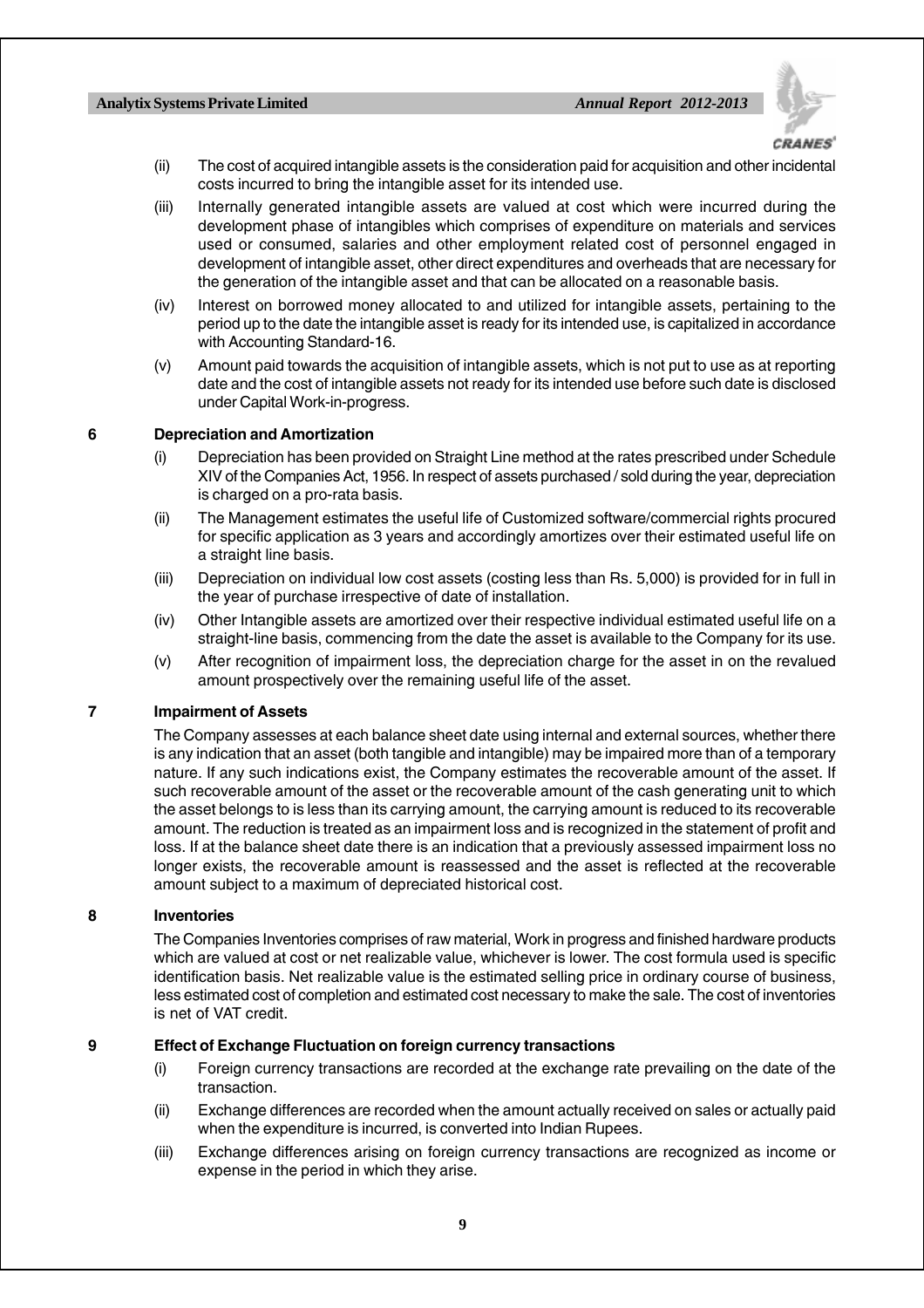

**CRANES** 

- (iv) Period-end balances of monetary foreign currency assets and liabilities are translated at the closing rate. The resulting exchange difference is recognized in the statement of profit and loss.
- (v) Non Monetary assets & liabilities are translated at the rate prevailing on the date of transaction.
- (vi) Foreign currency translation differences relating to liabilities incurred for acquiring fixed assets are recognized in Statement of Profit and Loss.

#### **10 Employee Benefits**

(i) The short-term employee benefits such as salaries and paid leave is debited to expense as and when an employee has rendered services in exchange for these benefits.

#### **11 Income Tax / Deferred Tax**

- (i) Current tax is calculated in accordance with the relevant tax regulations.
- (ii) Deferred tax assets and liabilities are recognized for the future tax consequences attributable to timing differences that result between the profit offered for income taxes and the profit as per the financial statements. Deferred tax in respect of timing difference which originate during the tax holiday period but reverse after the tax holiday period is recognized in the year in which the timing difference originate. For this purpose the timing difference which originates first is considered to reverse first. Deferred tax assets and liabilities are measured using the tax rates and tax laws that have been enacted or substantively enacted by the balance sheet date. The effect on deferred tax assets and liabilities of a change in tax rates is recognized in the statement of profit and loss in the year of charge. Deferred tax assets on timing differences are recognized only if there is a reasonable certainty that sufficient future taxable income will be available against which such deferred tax assets can be realized. Deferred tax assets are reassessed for the appropriateness of their respective carrying values at each balance sheet dates.
- (iii) Minimum alternative tax (MAT) paid in accordance to the tax laws, which gives rise to future economic benefits in the form of adjustment of future income tax liabliltiy, is considered as an asset if there is convincing evidence that the Company will pay normal income tax after the tax holiday period. Accordingly, MAT is recognized as an asset in the balance sheet when it is probable that the future economic benefit associated with it will flow to the Company and the asset can be measured reliably.
- (iv) Advance taxes and provisions for current income taxes are presented in the balance sheet after off-setting advance taxes paid and income tax provisions arising in the same tax jurisdiction.
- (v) The Company offsets deferred tax assets and deferred tax liabilities relating to taxes on income levied by the same governing taxation laws.

#### **12 Provisions and Contingent Liabilities**

The Company creates a provision when there is a present obligation as a result of an obligating event that probably requires an outflow of resources and a reliable can be made of the amount of the obligation. A disclosure for a contingent liability is made when there is a possible obligation or a present obligation that may, but probably will not, require an out flow of resources. Where there is a possible obligation or a present obligation in respect of which the likelihood of outflow of resources is remote, no provision or disclosure is made.

#### **13 Earnings per Share**

- (i) Basic Earnings per share is calculated by dividing the net earnings available to the Equity Shareholders by the weighted average number of Equity Shares outstanding during the year.
- (ii) Diluted Earnings per share is calculated by dividing the net earnings available to existing and potential Equity Shareholders by aggregate of the weighted average number of Equity Shares considered for deriving basic earnings per share. Dilutive potential equity shares are deemed converted as of the beginning of the period, unless issued at a later date.

#### **14 Leases**

(i) Lease arrangements where substantial risk and rewards incidental to ownership vests with the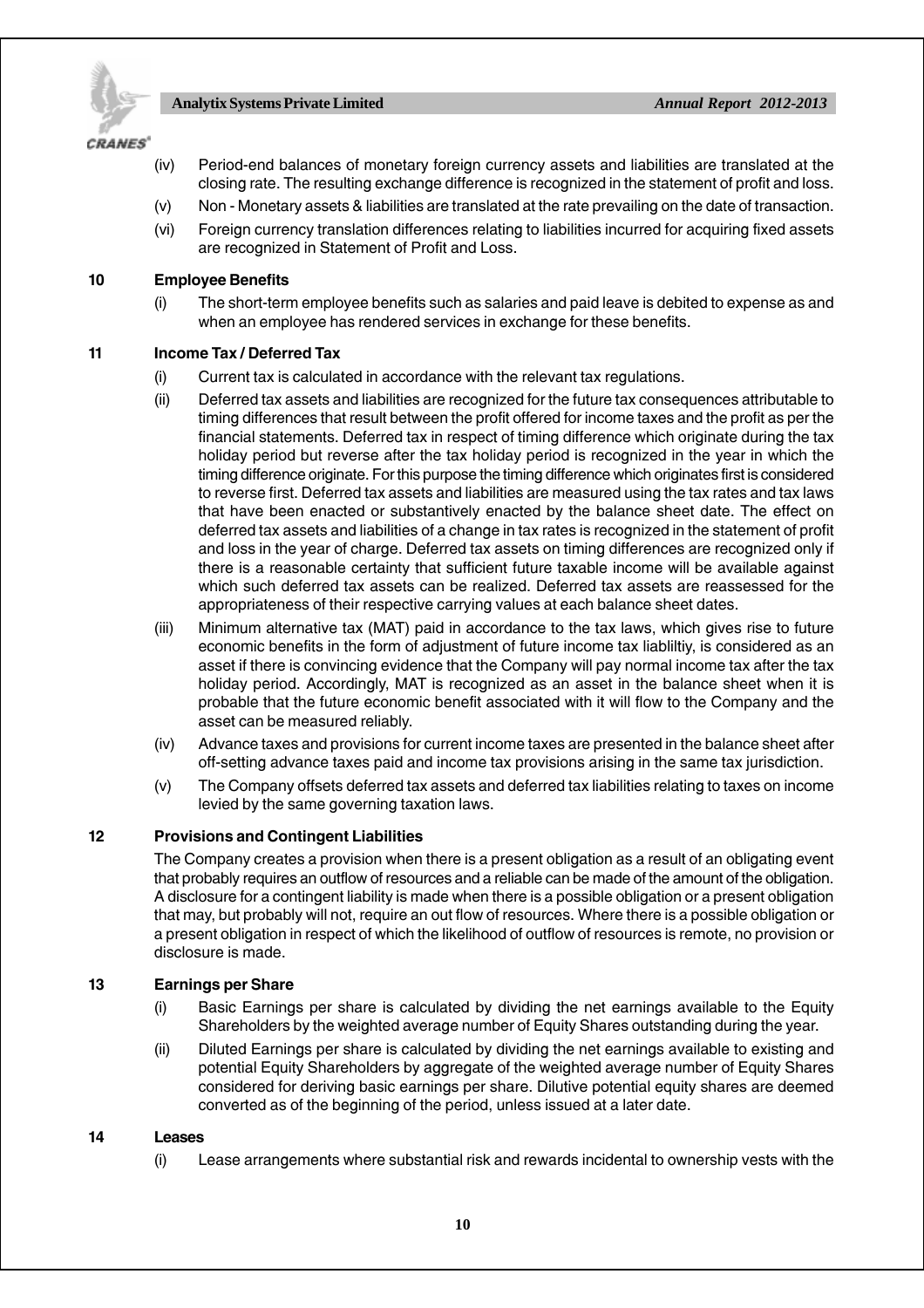*Annual Report 2012-2013*



lessor, such leases are recognized as operating leases.

(ii) Lease payments under operating lease are recognized as an expense in the statement of profit and loss.

#### **15 Derivative Instruments and Hedge Accounting**

The Company uses foreign currency forward contracts and currency options to hedge its risks associated with foreign currency fluctuations relating to certain firm commitments and forecasted transactions. The Company designates these hedging instruments as cash flow hedges applying the recognition and measurement principles set out in the Accounting Standard 30 "Financial Instruments: Recognition and Measurement" (AS-30).

The use of hedging instruments is governed by the Company's policies approved by the board of directors, which provide written principles on the use of such financial derivatives consistent with the Company's risk management strategy.

Hedging instruments are initially measured at fair value, and are remeasured at subsequent reporting dates. Changes in the fair value of these derivatives that are designated and effective as hedges of future cash flows are recognized directly in shareholders' funds and the ineffective portion is recognized immediately in the statement of profit and loss.

Changes in the fair value of derivative financia instruments that do not qualify for hedge accounting are recognized in the statement of profit and loss as they arise.

Hedge accounting is discontinued when the hedging instrument expires or is sold, terminated, or exercised, or no longer qualifies for hedge accounting. At that time for forecasted transactions, any cumulative gain or loss on the hedging instrument recognized in shareholders' funds is retained there until the forecasted transaction occurs. If a hedged transaction is no longer expected to occur, the net cumulative gain or loss recognized in shareholders' funds is transferred to the statement of profit and loss for the period.

However, the company has no outstanding hedged transaction nor entered into any hedging transaction during the year.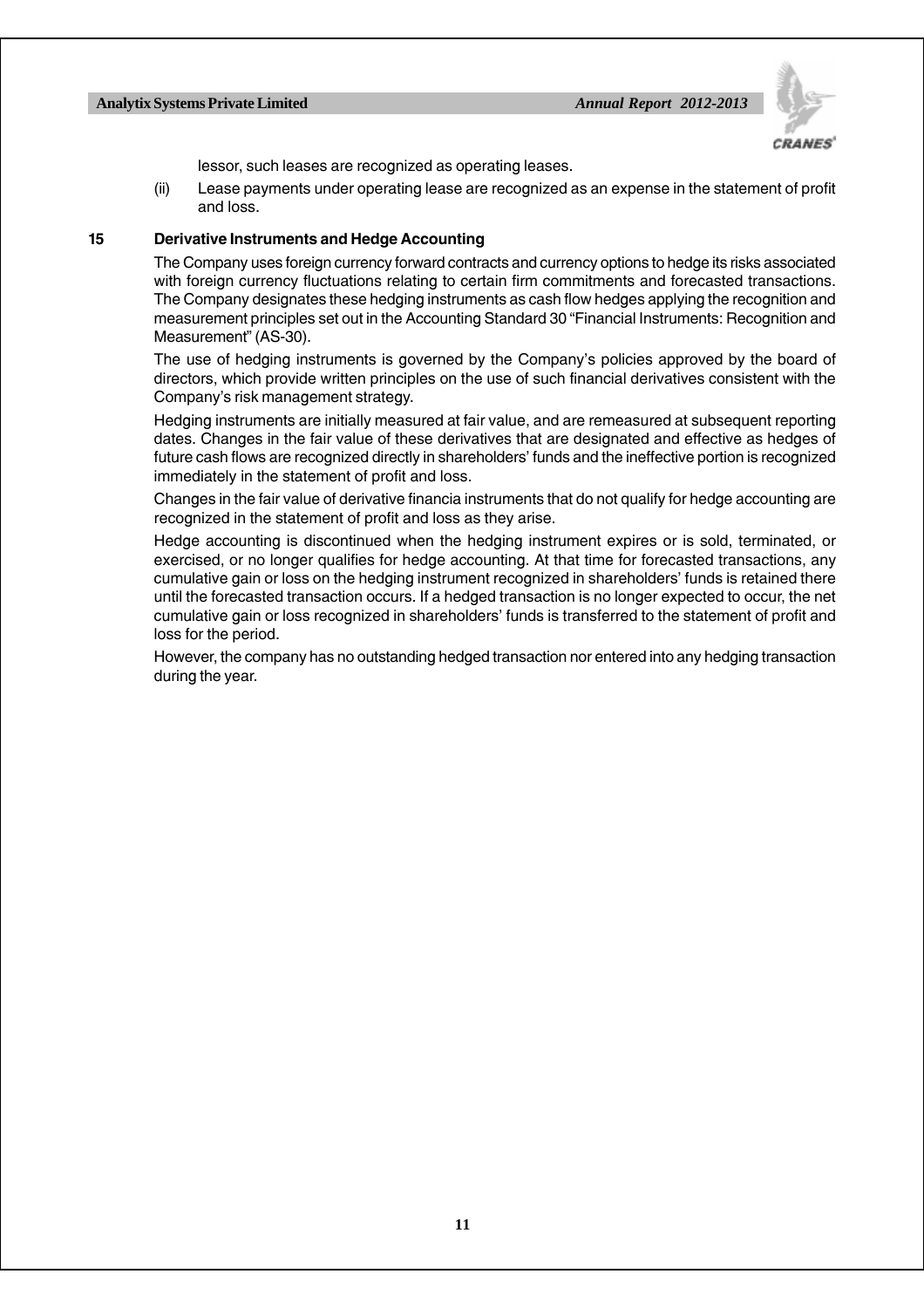

### *CRANES*

## **NOTES ON ACCOUNTS**

FOR THE YEAR ENDED MARCH 31, 2013

The previous year figures have been regrouped / reclassified, wherever necessary to conform to the current year presentation.

#### **2.1 SHARE CAPITAL**

#### **a) Break-up of Shares** (Amount in Rupees)

**PARTICULARS As at At at 31.3.2013 31.3.2012 AUTHORISED** 20,000 Equity Shares of Rs. 10/- each 200,000 200,000 **ISSUED, SUBSCRIBED AND FULLY PAID-UP** 20,000 Equity Shares of Rs. 10/- each fully paid up 200,000 200,000 **TOTAL 200,000 200,000**

The Company has only one class of shares referred to as equity shares having a par value of Rs.10. Each holder of equity shares is entitled to one vote per share held.

The Company declares and pays dividend in Indian rupees. The Board of Directors have not proposed any dividend during the year. Dividend declared if any, if approved by the Shareholders, is payable to the shareholders in proportion to their shareholding. In the event of liquidation of the Company, the holders of equity shares will be entitled to receive any of the remaining assets of the company. The distribution will be in proportion to the number of equity shares held by the shareholders.

**b) Reconciliation of number of Shares** (Amount in Rupees)

| <b>Equity Shares</b>                                | As at 31.03.2013<br>As at 31.03.2012 |         |                            |         |
|-----------------------------------------------------|--------------------------------------|---------|----------------------------|---------|
|                                                     | Number of<br><b>Shares</b>           | Amount  | Number of<br><b>Shares</b> | Amount  |
| Balance as at the beginning of the<br>previous year | 20,000                               | 200,000 | 20,000                     | 200,000 |
| Balance as at the end of the year                   | 20,000                               | 200,000 | 20,000                     | 200,000 |

Neither shares are reserved for issue under options nor securities have been issued, which are convertible into equity / preference shares in future as on the date of balance sheet.

#### **c) Details of Shares held by shareholders, holding more than 5% of the aggregate shares in the Company.**

(Amount in Rupees)

|                                       |                         | As at 31-3-2013       | As at 31-3-2012         |                       |  |
|---------------------------------------|-------------------------|-----------------------|-------------------------|-----------------------|--|
| Name of the Share Holder              | No. of<br><b>Shares</b> | % of Share<br>holding | No. of<br><b>Shares</b> | % of Share<br>holding |  |
| Cranes Software International Limited | 20,000                  | 100%                  | 20,000                  | $100\%$               |  |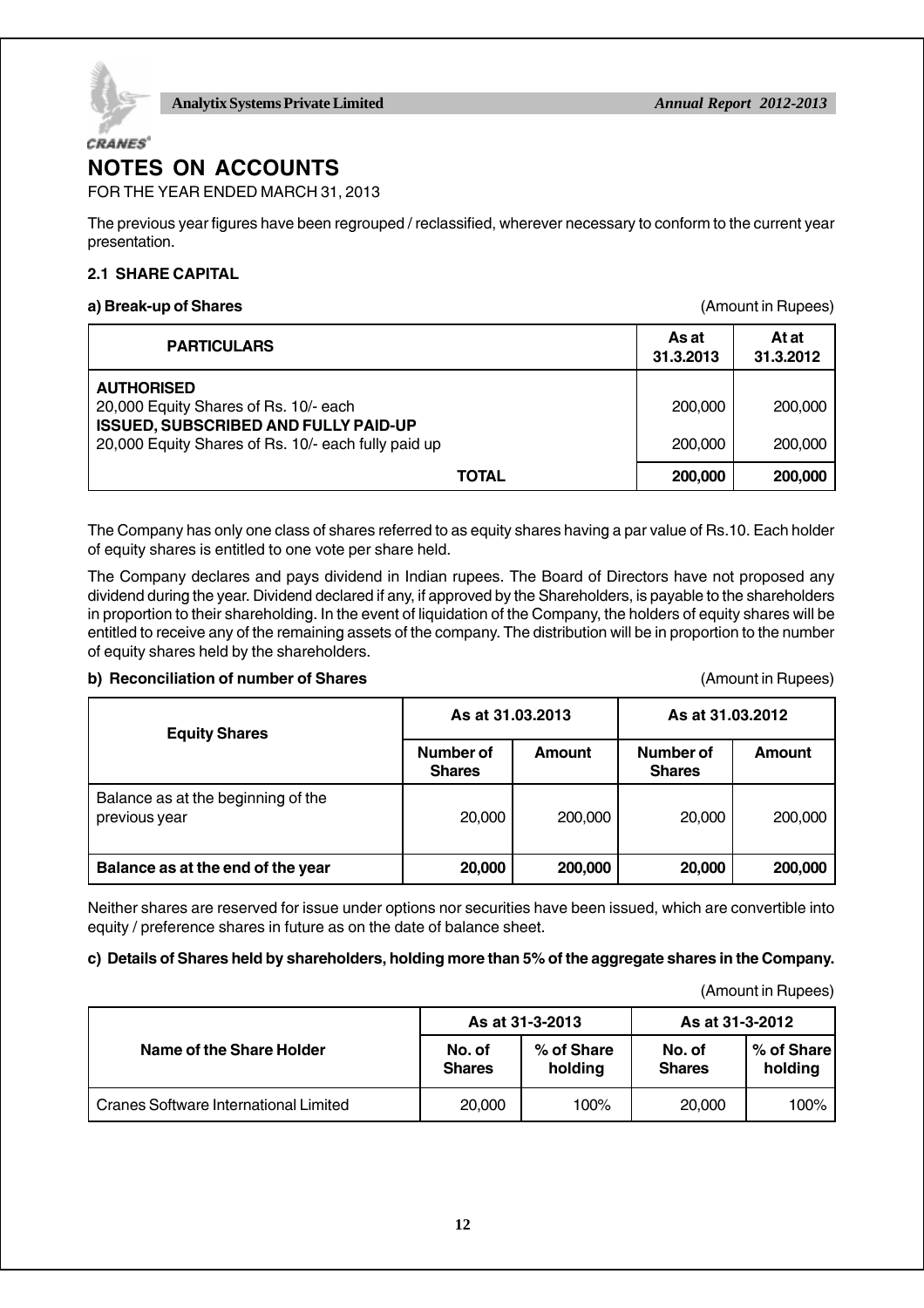*Annual Report 2012-2013*

### **2.2 RESERVES AND SURPLUS** (Amount in Rupees)

**Analytix Systems Private Limited**

| <b>PARTICULARS</b>                                                 | As at 31.3.2013      | As at 31.3.2012        |
|--------------------------------------------------------------------|----------------------|------------------------|
| <b>Surplus in Statement of Profit and Loss</b>                     |                      |                        |
| Balance as at the beginning of the year<br>Less: Loss for the year | 934.437<br>(32, 136) | 1,031,080<br>(96, 643) |
| Balance as at the end of the year                                  | 902,301              | 934,437                |

#### **2.3 TRADE PAYABLES** (Amount in Rupees)

| <b>PARTICULARS</b>                                          |              | As at 31.3.2013 | At at 31.3.2012 |
|-------------------------------------------------------------|--------------|-----------------|-----------------|
| <b>Trades Payables</b>                                      |              | 30,000          | 15,000          |
|                                                             | <b>TOTAL</b> | 30,000          | 15,000          |
| Refer Note: 2.10 (Reg. Micro, Small and Medium Enterprises) |              |                 |                 |

#### **2.4 OTHER CURRENT LIABILITIES** (Amount in Rupees)

| <b>PARTICULARS</b>                                               |              | As at 31.3.2013 | At at 31.3.2012     |
|------------------------------------------------------------------|--------------|-----------------|---------------------|
| <b>Other Payables</b><br><b>Related Parties</b><br><b>Others</b> |              |                 | 50,000<br>2,777,109 |
|                                                                  | <b>TOTAL</b> |                 | 2,827,109           |

#### **2.5 CASH AND BANK BALANCES** (Amount in Rupees)

| <b>PARTICULARS</b>                            |              | As at 31.3.2013 | At at 31.3.2012 |
|-----------------------------------------------|--------------|-----------------|-----------------|
| <b>Bank Balances :</b><br>In current Accounts |              | 86.862          | 94,902          |
|                                               | <b>TOTAL</b> | 86,862          | 94,902          |

#### **2.6 SHORT TERM LOANS AND ADVANCES** (Amount in Rupees)

| <b>PARTICULARS</b>                                          |              | As at 31.3.2013 | At at 31.3.2012 |  |
|-------------------------------------------------------------|--------------|-----------------|-----------------|--|
| Unsecured, considered good<br>Balances with group companies |              | 1,045,438       | 3,881,644       |  |
|                                                             | <b>TOTAL</b> | 1,045,438       | 3,881,644       |  |

# **CRANES**

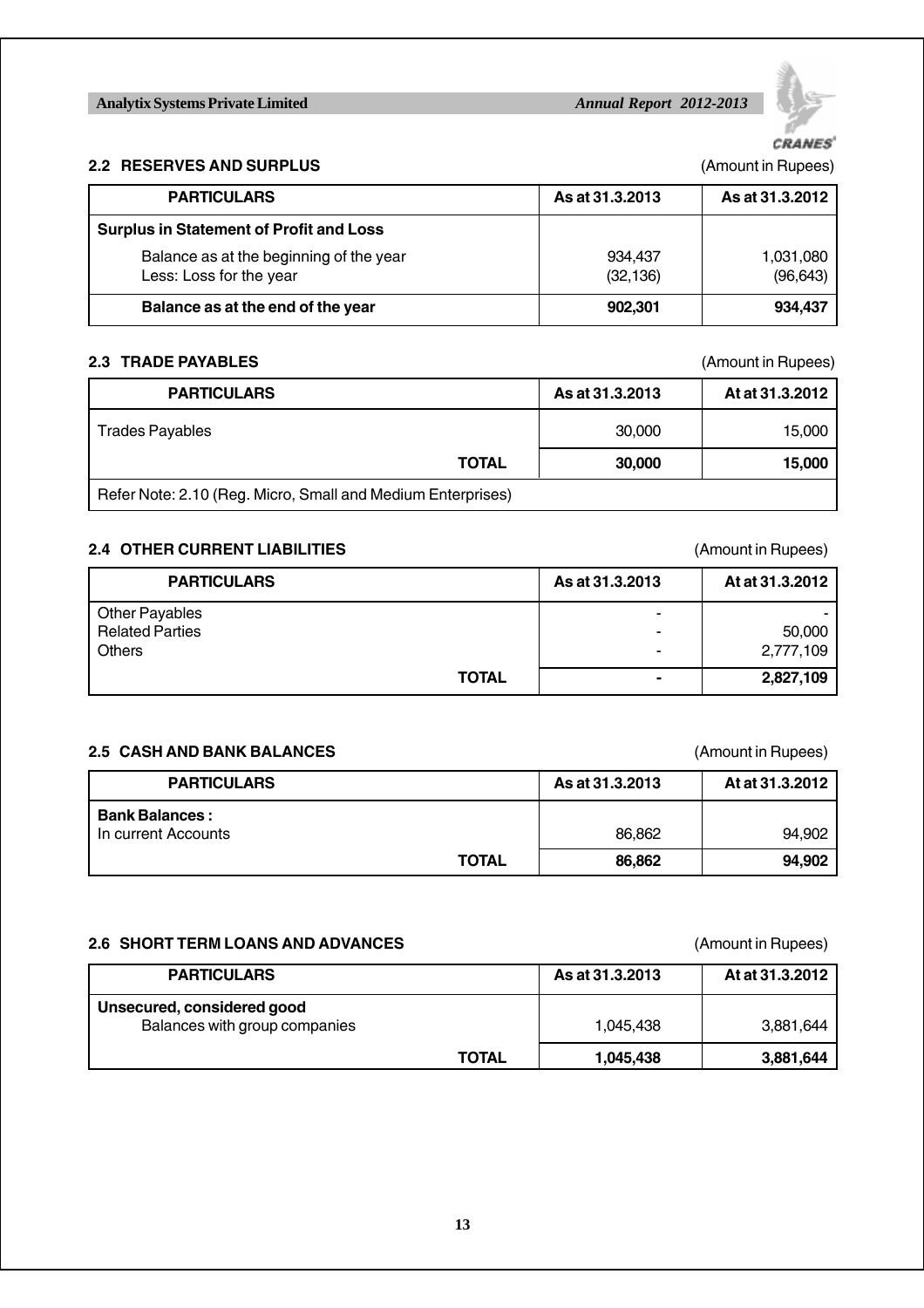

*Annual Report 2012-2013*

#### **CRANES**

#### **2.7 OTHER EXPENSES** (Amount in Rupees)

| <b>PARTICULARS</b>                                                                      |              | For the year<br>31.3.2013 | For the year<br>31.3.2012  |
|-----------------------------------------------------------------------------------------|--------------|---------------------------|----------------------------|
| <b>Statutory Auditors: Audit fees</b><br>Professional charges<br>Miscellaneous expenses |              | 15,000<br>17.136          | 15,000<br>41,700<br>39,943 |
|                                                                                         | <b>TOTAL</b> | 32,136                    | 96,643                     |

#### **2.8 EARNINGS PER SHARE** (Amount in Rupees)

|                                                                                                      |                                              | For the year 31.3.2013                        | For the year 31.3.2012                               |                                               |
|------------------------------------------------------------------------------------------------------|----------------------------------------------|-----------------------------------------------|------------------------------------------------------|-----------------------------------------------|
| <b>PARTICULARS</b>                                                                                   | <b>Basic</b><br>Extraordinary<br><b>Item</b> | After<br><b>Extraordinary</b><br><b>Items</b> | <b>Basic</b><br><b>Extraordinary</b><br><b>Items</b> | After<br><b>Extraordinary</b><br><b>Items</b> |
| (a) Basic / Diluted<br>Profit / (loss) after tax<br>Weighted average number of shares<br>outstanding | (32, 136)<br>20,000                          | (32, 136)<br>20,000                           | (96, 643)<br>20,000                                  | (96, 643)<br>20,000                           |
| Basic / Diluted EPS                                                                                  | (1.61)                                       | (1.61)                                        | (4.83)                                               | (4.83)                                        |

#### **OTHER DISCLOSURES**

### **2.9 RELATED PARTY TRANSACTIONS** (Amount in Rupees)

|                                                                              | For the year 31.3.2013    |                                    | For the year 31.3.2012    |                                           |
|------------------------------------------------------------------------------|---------------------------|------------------------------------|---------------------------|-------------------------------------------|
| <b>PARTICULARS</b>                                                           | <b>Holding</b><br>Company | Other<br>Related<br><b>Parties</b> | <b>Holding</b><br>Company | <b>Other</b><br>Related<br><b>Parties</b> |
| Loans / advances / equity<br>contribution given<br>Loans / advances / equity | 12,746,615                |                                    | 67,312,732                |                                           |
| contribution taken                                                           | 15,582,821                |                                    | 64,669,135                | 50,000                                    |
| Balance as on 31.03.13 receivable                                            | 1,045,438                 |                                    | 3,881,644                 | 50,000                                    |

#### **NAME OF THE RELATED PARTIES AND DESCRIPTION OF RELATIONSHIP**

| <b>Holding Company</b><br>Key Management Personnel                                                      | Cranes Software International Limited<br>Mr. Asif Khader<br>Mr. Mueed Khader |     |
|---------------------------------------------------------------------------------------------------------|------------------------------------------------------------------------------|-----|
| 2.10<br>DUES TO MICRO AND SMALL ENTERPRISES                                                             |                                                                              |     |
| Principal amount due to suppliers registered under the<br>MSMED Act and remaining unpaid as at year end | Nil                                                                          | Nil |
| Interest due to suppliers registered under the MSMED<br>Act and remaining unpaid as at year end         | Nil                                                                          | Nil |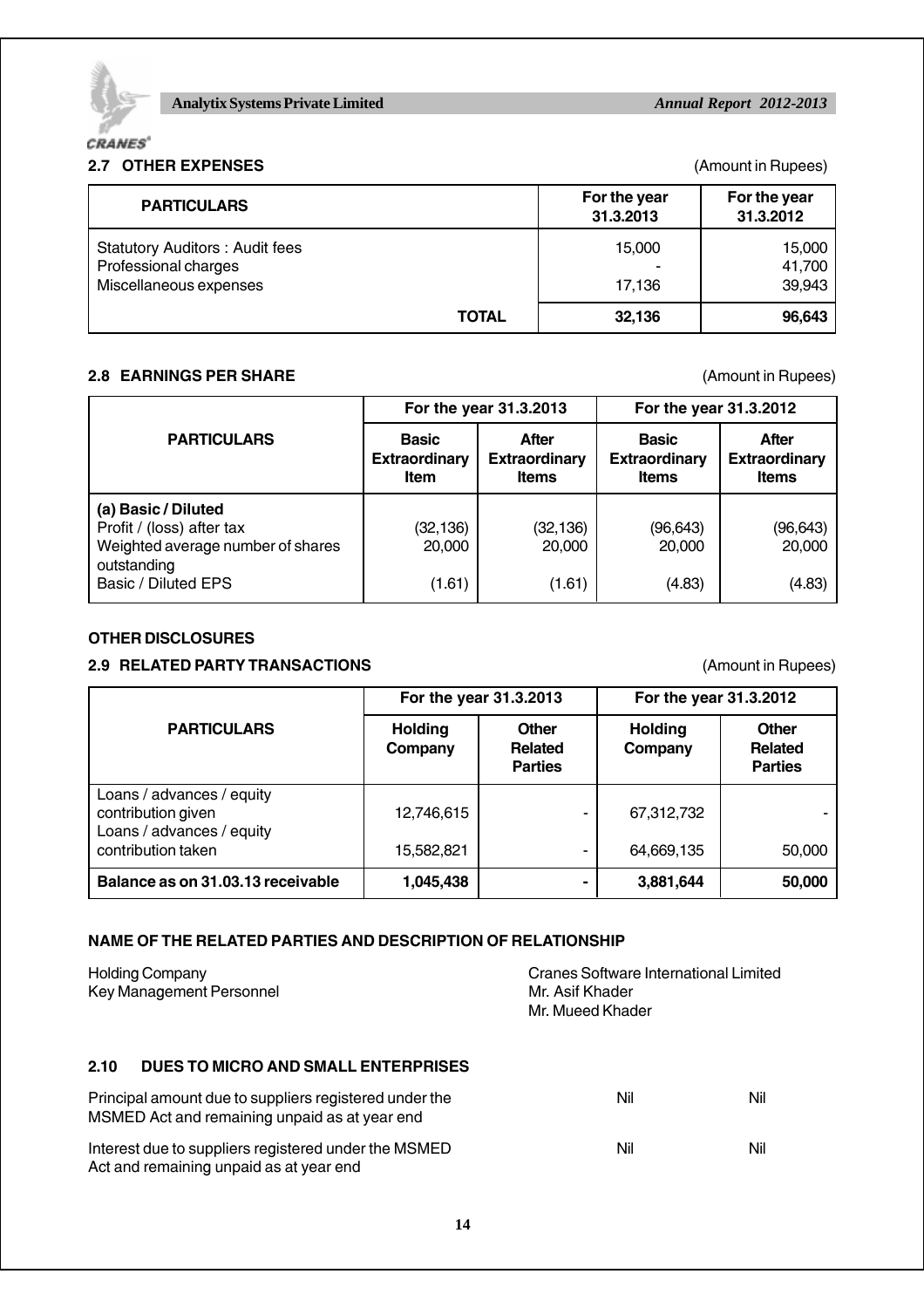| <b>Analytix Systems Private Limited</b>                                                                                                              | <b>Annual Report 2012-2013</b> |               |
|------------------------------------------------------------------------------------------------------------------------------------------------------|--------------------------------|---------------|
|                                                                                                                                                      |                                | <b>CRANES</b> |
| Principal amounts paid to suppliers registered under the<br>MSMED Act, beyond the appointed day during the year                                      | Nil                            | Nil           |
| Interest paid, other than under Section 16 of MSMED Act,<br>to suppliers registered under the MSMED Act, beyond the<br>appointed day during the year | Nil                            | Nil           |
| Interest paid, under Section 16 of MSMED Act,<br>to suppliers registered under the MSMED Act, beyond the<br>appointed day during the year            | Nil                            | Nil           |
| Interest due and payable towards suppliers registered<br>under MSMED Act, for payments already made.                                                 | Nil                            | Nil           |
| Further Interest remaining due and payable for<br>earlier years.                                                                                     | Nil                            | Nil           |

**2.11** Deferred tax assets on account of timing difference are not recognised in the books of accounts as the sufficient future taxable income will not be available against which such deferred tax assets can be realised.

As per our report of even date For Sethia Prabhad Hegde & Co **For and on behalf of the Board** Chartered Accountants Firm Registration Number - 013367S

**Timmayya Hegde Asif Khader Asif Khader Asif Khader** Partner Mueed Khader Partner Asid Reported Khader Partner Mueed Changer Asia Director Director Asia Director Asia Director Asia Director Asia Director Asia Director Asia Partner Director Director M. No. 226267

**Bangalore** 27th May 2013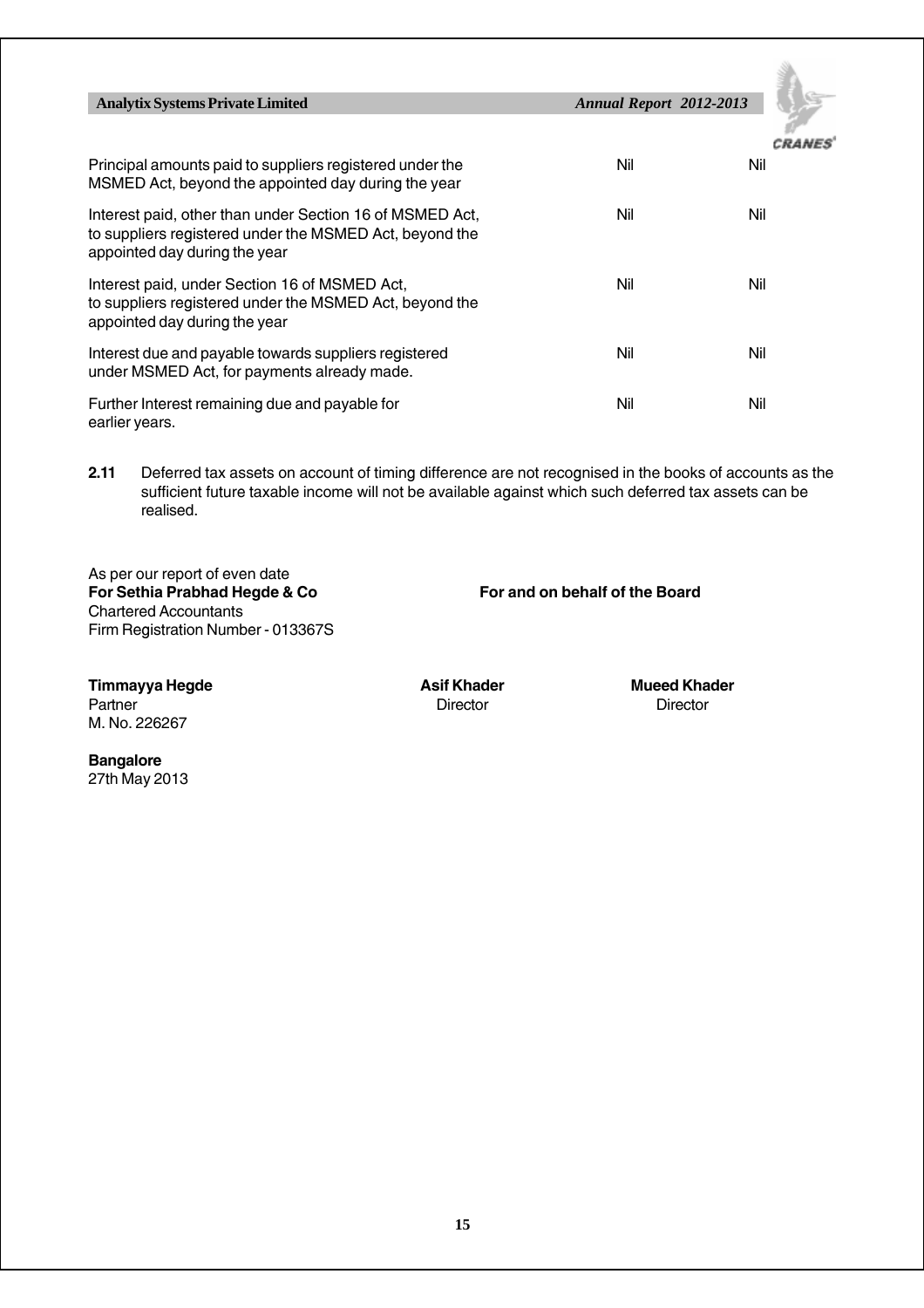

*Annual Report 2012-2013*

# CARAVEL INFO SYSTEMS PRIVATE LIMITED

# FINANCIAL STATEMENTS 2012 - 2013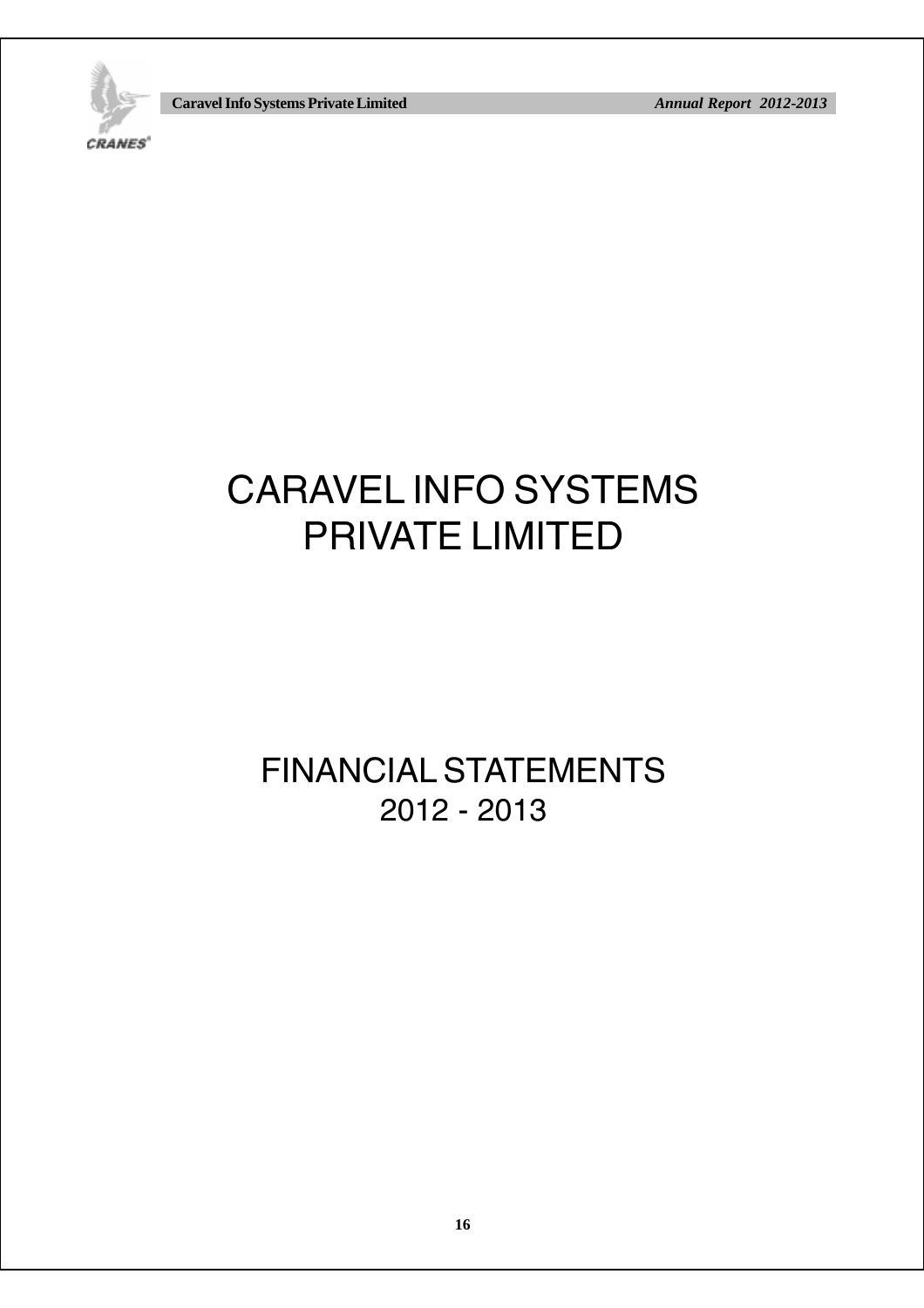

## **INDEPENDENT AUDITORS' REPORT**

#### To The Members of **Caravel Info Systems Private Limited,**

We have audited the accompanying financial statements of **Caravel Info Systems Private Limited,** which comprise the Balance Sheet as at March 31<sup>st</sup>, 2013, and the Statement of Profit and Loss for the year then ended, and a summary of significant accounting policies and other explanatory information.

Management is responsible for the preparation of these financial statements that give a true and fair view of the financial position, financial performance of the Company in accordance with the Accounting Standards referred to in sub-section (3C) of section 211 of the Companies Act, 1956. This responsibility includes the design, implementation and maintenance of internal control relevant to the preparation and presentation of the financial statements that give a true and fair view and are free from material misstatement, whether due to fraud or error.

Our responsibility is to express an opinion on these financial statements based on our audit. We conducted our audit in accordance with the Standards on Auditing issued by the Institute of Chartered Accountants of India. Those Standards require that we comply with ethical requirements and plan and perform the audit to obtain reasonable assurance about whether the financial statements are free from material misstatement.

An audit involves performing procedures to obtain audit evidence about the amounts and disclosures in the financial statements. The procedures selected depend on the auditor's judgment, including the assessment of the risks of material misstatement of the financial statements, whether due to fraud or error. In making those risk assessments, the auditor considers internal control relevant to the Company's preparation and fair presentation of the financial statements in order to design audit procedures that are appropriate in the circumstances. An audit also includes evaluating the appropriateness of accounting policies used and the reasonableness of the accounting estimates made by management, as well as evaluating the overall presentation of the financial statements.

We believe that the audit evidence we have obtained is sufficient and appropriate to provide a basis for our audit opinion.

In our opinion and to the best of our information and according to the explanations given to us, the financial statements give the information required by the Act in the manner so required and give a true and fair view in conformity with the accounting principles generally accepted in India:

- (a) in the case of the Balance Sheet, of the state of affairs of the Company as at March 31, 2013;
- (b) in the case of the Statement of Profit and Loss, of the profit for the year ended on that date; and
	- 1. As required by the Companies (Auditor's Report) Order, 2003 issued by the Central Government of India in terms of sub-section (4A) of section 227 of the Act, we give in the Annexure a statement on the matters specified in paragraphs 4 and 5 of the Order.
	- 2. As required by section 227(3) of the Act, we report that:
		- a) we have obtained all the information and explanations which to the best of our knowledge and belief were necessary for the purpose of our audit;
		- b) in our opinion proper books of account as required by law have been kept by the Company so far as appears from our examination of those books
		- c) the Balance sheet and Statement of Profit and Loss, dealt with by this Report are in agreement with the books of account.
		- d) in our opinion, the Balance Sheet and Statement of Profit and Loss, comply with the Accounting Standards referred to in sub section (3C) of section 211 of the Companies Act, 1956;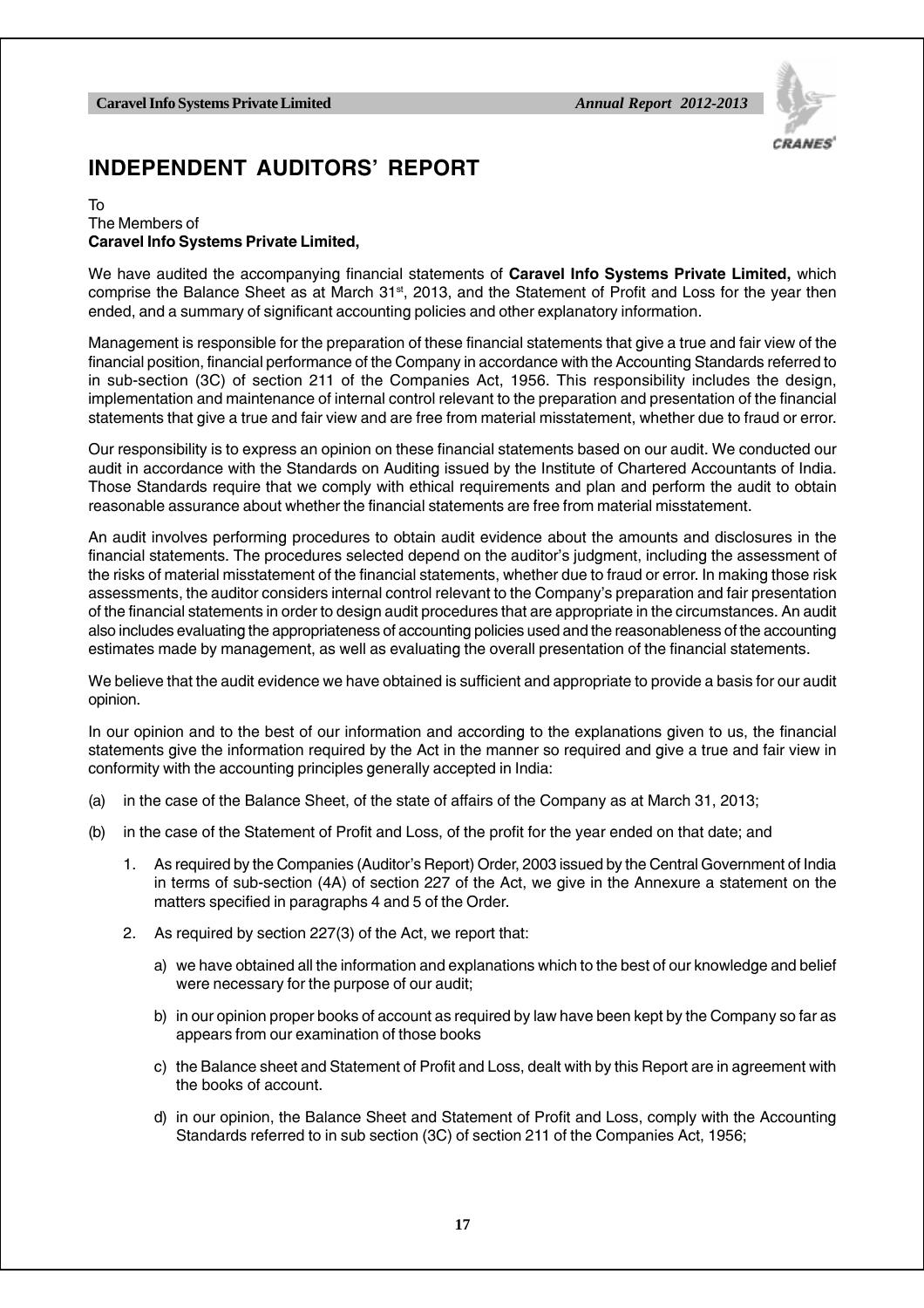

*Annual Report 2012-2013*

- **CRANES** 
	- e) on verification of records and documents available with the company we report that all of the Directors have been disqualified from being appointed as a director in terms of clause (g) of sub-section (1) of section 274 of the Companies Act, 1956;

#### for **SETHIA PRABHAD HEGDE & CO Chartered Accountants Firm Registration No. 013367S**

**Timmayya Hegde Bangalore** Partner Partner Partner Partner Partner Partner Partner Partner Partner **27th May, 2013 Membership No.226267**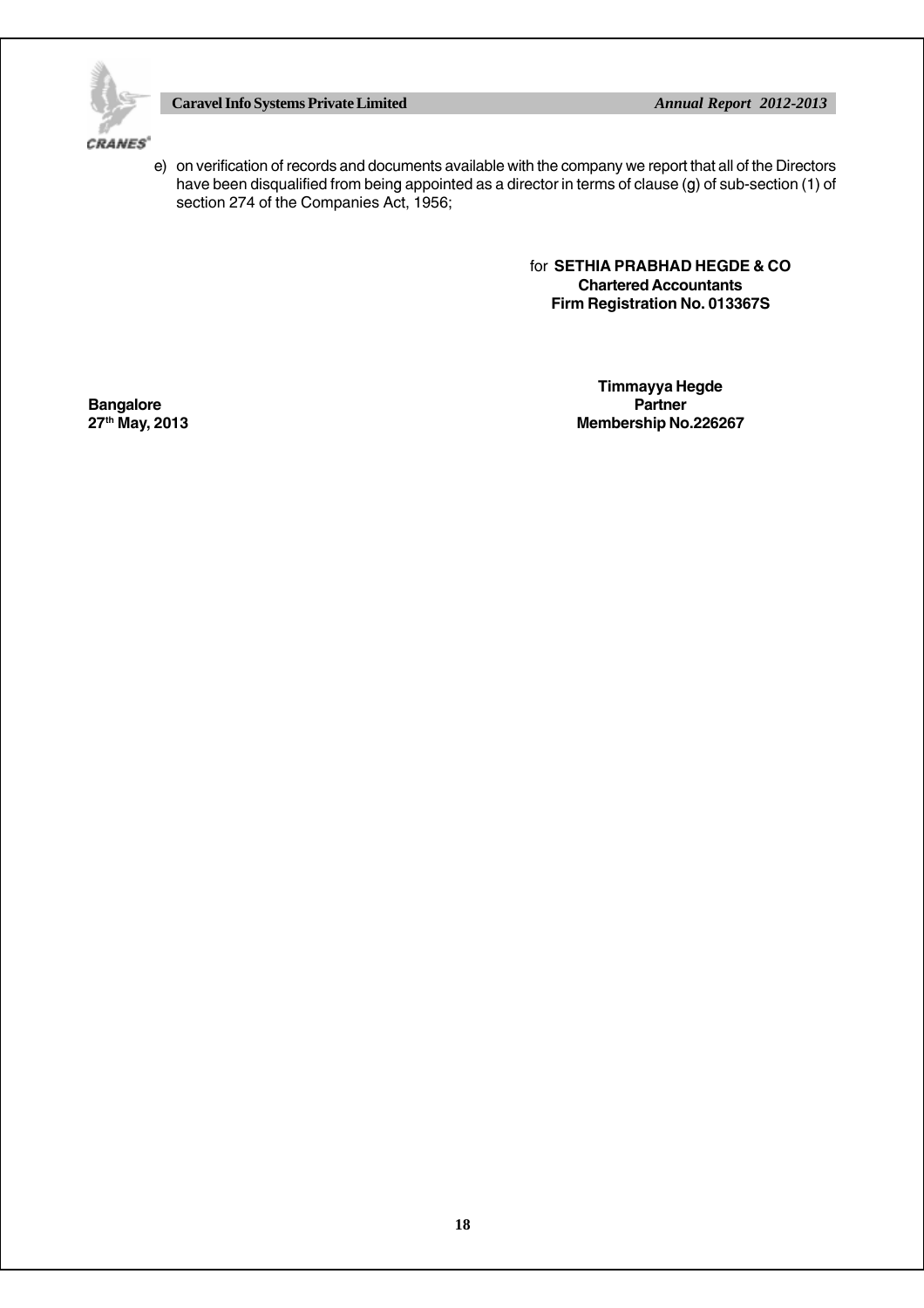*Annual Report 2012-2013*



#### **ANNEXURE TO THE AUDITORS' REPORT**

(Referred to in paragraph 3 of our report of even date)

(i) (a) The Company has maintained proper records showing full particulars, including quantitative details and situation of fixed assets.

(b) All the Fixed Assets have not been physically verified by the management during the year but there is a regular program of verification which, in our opinion, is reasonable having regard to the size of the Company and the nature of its assets. No Material discrepancies were noticed on such verification.

(c) The Company has not disposed off substantial part of fixed assets during the year, and therefore, do not affect the going concern assumption.

- (ii) (a) The Company has no inventory during the year and hence provisions of clause (ii) of Para (4) of Companies (Auditor's Report) Order, 2003 (as amended) are not applicable.
- (iii) The Company has not granted/taken any loans, secured or unsecured, to/from companies, firms or other parties covered in the register maintained under section 301 of the Companies Act, 1956. In view of the above, clause 4 (iii) (b), (c), (d), (e), (f) and (g) are not applicable.
- (iv) In our opinion and according to the information and explanations given to us, there is an adequate internal control system commensurate with the size of the Company and the nature of its business with regard to purchases of inventory, fixed assets and with regard to the sale of goods and services. During the course of our audit, we have not observed any continuing failure to correct major weakness in the internal control system.
- (v) (a) According to the information and explanations given to us, we are of the opinion that the particulars of all contracts and arrangements referred to in section 301 of the Companies Act 1956, have been entered into the register required to be maintained under that section.

(b) In our opinion and according to the information and explanations given to us, the contracts and arrangements entered in the register maintained under section 301 of the Companies Act 1956, have been made at prices which are reasonable having regard to the prevailing market prices at the relevant time.

- (vi) The Company has not accepted any deposit from the public and as such the provisions of clause 4 (vi) of the said Order are not applicable.
- (vii) In our opinion, the Company has an in house internal audit system commensurate with the size and nature of its business.
- (viii) The Central Government has not prescribed the maintenance of cost records as required under clause (d) of sub-section (1) of section 209 of the Companies Act, 1956.
- (ix) (a) According to the information and explanations given to us, undisputed statutory dues including Provident Fund, Employees' State Insurance, Service tax, Wealth-tax, Custom duty and Cess have generally been regularly deposited during the year by the Company with the appropriate authorities except in the below cases.

| Name of the Statute         | Nature of dues           | Amount to<br>be deposited |
|-----------------------------|--------------------------|---------------------------|
| Income Tax Act              | <b>Withholding Taxes</b> | 8.70.410                  |
| Sales Tax / Value Added Tax | Value Added Tax          | 25.01.867                 |

(b) According to the information and explanations given to us, no undisputed amounts payable in respect of Provident Fund, Employees State Insurance, Wealth Tax, Service Tax, Customs duty and Cess were in arrears as at 31st March 2013 for a period of more than six months from the date they became payable except in the below case which is still due for payment: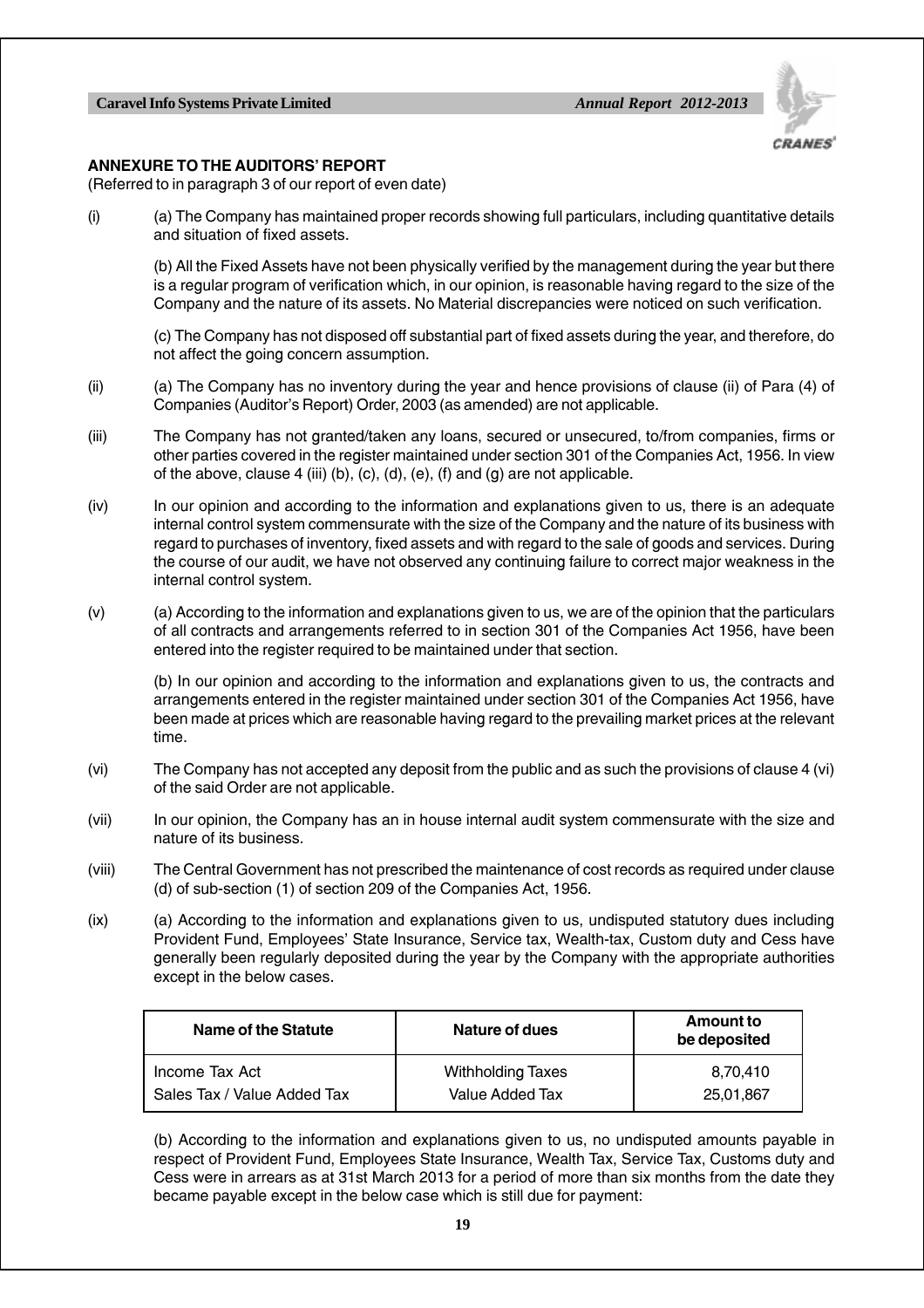

**CRANES** 

| Name of the Statute           | Nature of dues           | Amount to<br>be deposited |
|-------------------------------|--------------------------|---------------------------|
| Income Tax Act                | <b>Withholding Taxes</b> | 7.89.051                  |
| l Sales Tax / Value Added Tax | Value Added Tax          | 7.90.940                  |

(c) According to the information and explanations given to us, there are no dues of Sales tax, Service tax, Income tax, Customs duty, Wealth-tax and Cess with the appropriate authorities which have not been deposited on account of any dispute.

- (x) The Company has not incurred any cash losses during the financial year and its accumulated losses are more than 50% of its net worth at the end of the financial year.
- (xi) The Company has not defaulted in repayment of dues to any financial institution and banks and there are no dues to debenture holders as at the balance sheet date.
- (xii) According to information and explanations given to us, the Company has not granted loans and advances on the basis of security by way of pledge of shares, debentures and other securities.
- (xiii) In our opinion, and according to the information and explanations given to us, the Company is not a chit fund or a nidhi / mutual benefit fund / society.
- (xiv) In our opinion, and according to the information and explanations given to us, the Company is not dealing or trading in shares, securities, debentures and other investments.
- (xv) In our opinion and according to information and explanations given to us, and as per our examination of relevant records, the Company has not given any guarantee for loans taken by others from banks or financial institutions.
- (xvi) The Company has not borrowed any term loan during the year and hence the provisions of clause 4 (xvi) of the said Order are not applicable.
- (xvii) According to the information and explanations given to us and on an overall examination of the balance sheet of the Company, we report that no funds raised on short-term basis have been used for long-term investment.
- (xviii) During the year the Company has not made any preferential allotment of shares to a Companies / firms / parties covered in the register maintained under section 301 of the Companies Act, 1956.
- (xix) During the period, the Company has not raised any funds by issue of debentures during the year.
- (xx) The Company has not raised any monies by way of public issue during the year.
- (xxi) During the course of our examination of the books of accounts carried out in accordance with the generally accepted auditing practices in India and according to the information and explanations given to us, no fraud on or by the Company has been noticed or reported during the course of our audit.

for **Sethia Prabhad Hegde & Co Chartered Accountants Firm Registration No. 013367S**

**Bangalore Timmayya Hegde May 27, 2013 Partner Membership No. 226267**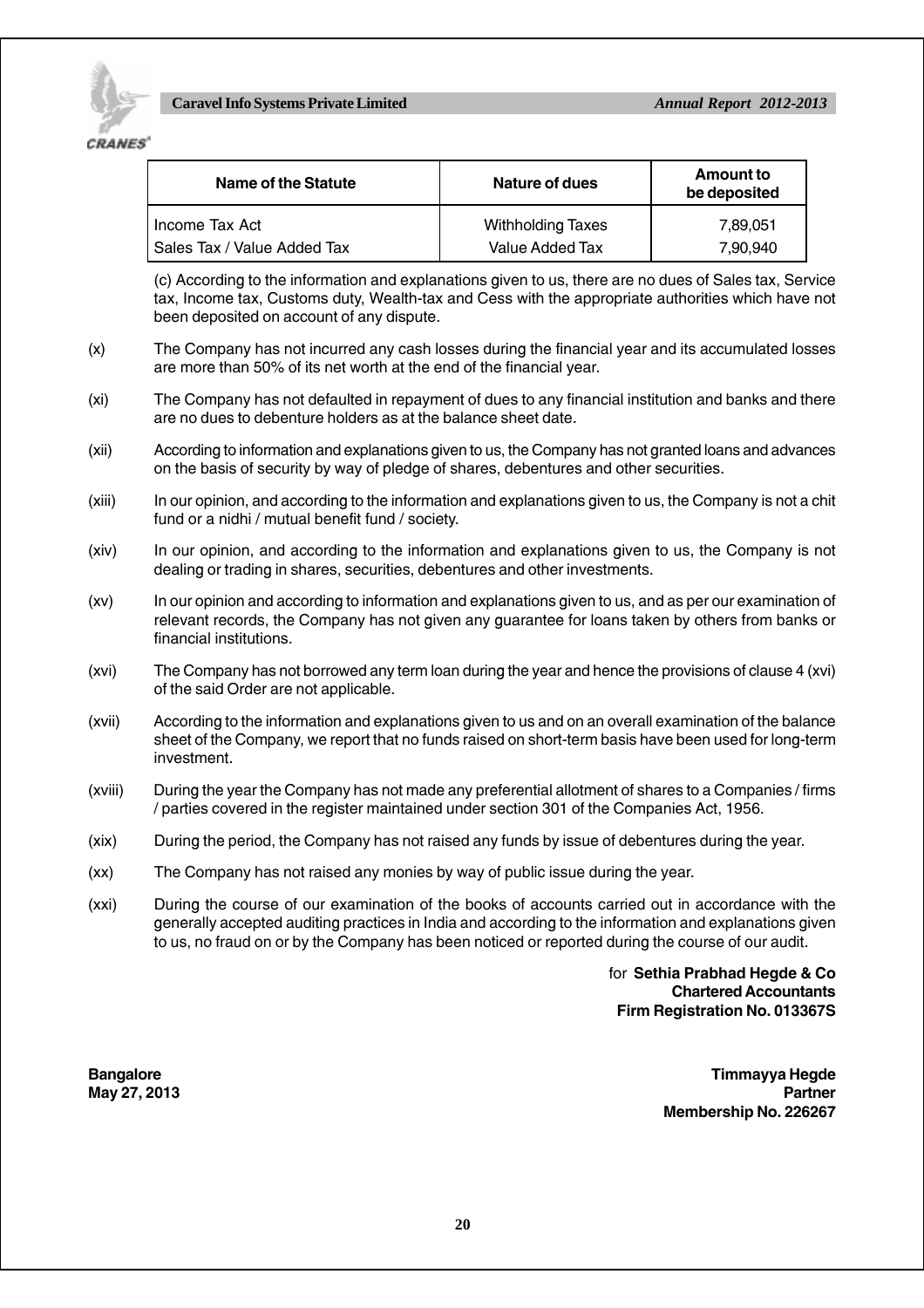*Annual Report 2012-2013*



## **BALANCE SHEET**

AS AT MARCH 31, 2013 (Amount In Rupees)

|   |              | <b>PARTICULARS</b>                                                | Note No. | March 31, 2013 | March 31, 2012 |
|---|--------------|-------------------------------------------------------------------|----------|----------------|----------------|
|   |              | <b>EQUITY AND LIABILITIES</b>                                     |          |                |                |
|   | 1.           | <b>Shareholders' Funds</b>                                        |          |                |                |
|   |              | (a) Share Capital                                                 | 2.1      | 1,200,000      | 1,200,000      |
|   |              | (b) Reserves and Surplus                                          | 2.2      | (5,948,695)    | (10, 159, 467) |
|   | $\mathbf{2}$ | <b>Non-Current liabilities</b>                                    |          |                |                |
|   |              | (a) Long-term provisions                                          | 2.4      | 1,602,592      | 1,602,592      |
|   | 3            | <b>Current liabilities</b>                                        |          |                |                |
|   |              | (a) Short-term borrowings                                         | 2.5      | 7,463,448      | 4,619,287      |
|   |              | (b) Trade payables                                                | 2.5      | 665,670        | 389,934        |
|   |              | (c) Other current liabilities                                     | 2.6      | 11,006,887     | 9,036,733      |
|   |              | <b>TOTAL</b>                                                      |          | 15,989,903     | 6,689,079      |
| Ш |              | <b>ASSETS</b>                                                     |          |                |                |
|   |              | <b>Non-current Assets</b>                                         |          |                |                |
|   |              | (a) Fixed Assets                                                  |          |                |                |
|   |              | (i) Tangible assets                                               | 2.23     | 1,515,131      | 1,759,126      |
|   |              | (b) Deferred tax assets (Net)                                     | 2.3      | 3,564,454      | 221,000        |
|   |              | (c) Long-term loans and advances                                  | 2.7      | 7,495          | 11,508         |
|   | $\mathbf{2}$ | <b>Current Assets</b>                                             |          |                |                |
|   |              | (a) Trade receivables                                             | 2.8      | 7,197,771      | 1,672,856      |
|   |              | (b) Cash and cash equivalents                                     | 2.9      | 3,067,762      | 2,045,896      |
|   |              | (c) Short-term loans and advances                                 | 2.10     | 637,289        | 978,692        |
|   |              | <b>TOTAL</b>                                                      |          | 15,989,902     | 6,689,079      |
|   |              | Notes 2.1 to 2.10 and 2.23 form an integral part of Balance Sheet |          |                |                |

As per our report of even date **For Sethia Prabhad Hegde & Co** For and on behalf of the Board Chartered Accountants Firm Registration Number - 013367S

 $27<sup>th</sup>$  May 2013

Bangalore **Timmayya Hegde Asif Khader Mueed Khader** Bangalore **Mueed Khader Timmayya Hegde Asif Khader Mueed Khader Partner Director Director** M.No. 226267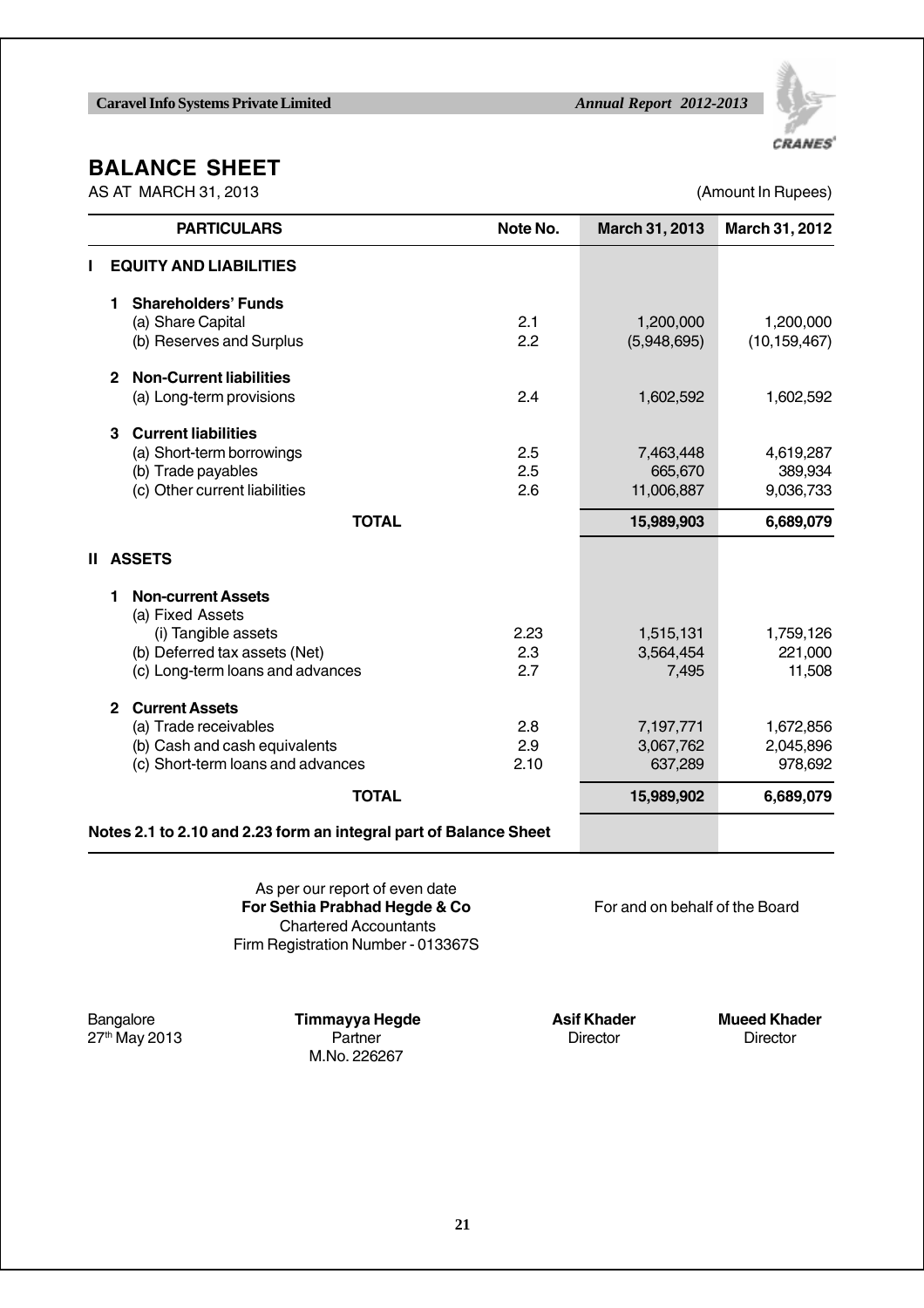

*Annual Report 2012-2013*

#### **CRANES**

## **STATEMENT OF PROFIT AND LOSS**

FOR THE YEAR ENDED MARCH 31, 2013 (Amount In Rupees)

| <b>PARTICULARS</b>                                                  | Note No. | March 31, 2013 | March 31, 2012 |
|---------------------------------------------------------------------|----------|----------------|----------------|
| Income from Operations                                              | 2.11     | 18,281,153     | 17,874,703     |
| Other Income                                                        | 2.12     | 221,816        | 449,894        |
| <b>Total Revenue</b>                                                |          | 18,502,969     | 18,324,597     |
| <b>Expenses:</b>                                                    |          |                |                |
| Cost of Components, licence and software                            | 2.13     | 5,675,821      | 4,439,732      |
| Employee benefits expense                                           | 2.14     | 10,109,633     | 11,367,547     |
| Finance costs                                                       |          | 108,813        | 37,480         |
| Depreciation and amortisation expense                               | 2.15     | 243,995        | 243,995        |
| Other expenses                                                      | 2.16     | 1,217,876      | 1,522,801      |
| <b>Total Expenses</b>                                               |          | 17,356,137     | 17,611,555     |
| Profit/(loss) before exceptional and extraordinary items and tax    |          | 1,146,832      | 713,041        |
| <b>Exceptional items</b>                                            |          |                |                |
| Profit/(Loss) before extraordinary items and tax                    |          | 1,146,832      | 713,041        |
| <b>Extraordinary Items</b>                                          |          |                |                |
| <b>Profit before Tax</b>                                            |          | 1,146,832      | 713,041        |
| Tax expense:                                                        |          |                |                |
| (1) Current tax                                                     |          |                |                |
| (2) Deferred tax                                                    |          | (3,343,454)    |                |
| Income tax relating to earlier year                                 |          | 279,514        |                |
| Profit/(Loss) for the year from continuing operations               |          | 4,210,772      | 713,041        |
| Profit/(Loss) for the period                                        |          | 4,210,772      | 713,041        |
| Earnings per share:<br>(1) Basic<br>(2) Diluted                     |          | 35<br>35       | 6<br>6         |
| Notes 2.11 to 2.16 Form an integral part of Profit and Loss Account |          |                |                |

As per our report of even date **For Sethia Prabhad Hegde & Co** For and on behalf of the Board Chartered Accountants Firm Registration Number - 013367S

 $27<sup>th</sup>$  May 2013

Bangalore **Timmayya Hegde Asif Khader Mueed Khader Mueed Khader Partner Partner Consumering Consumer Service Consumer Consumer Consumering Consumering Consumering Consumering Consumering Consumering Consumering** M.No. 226267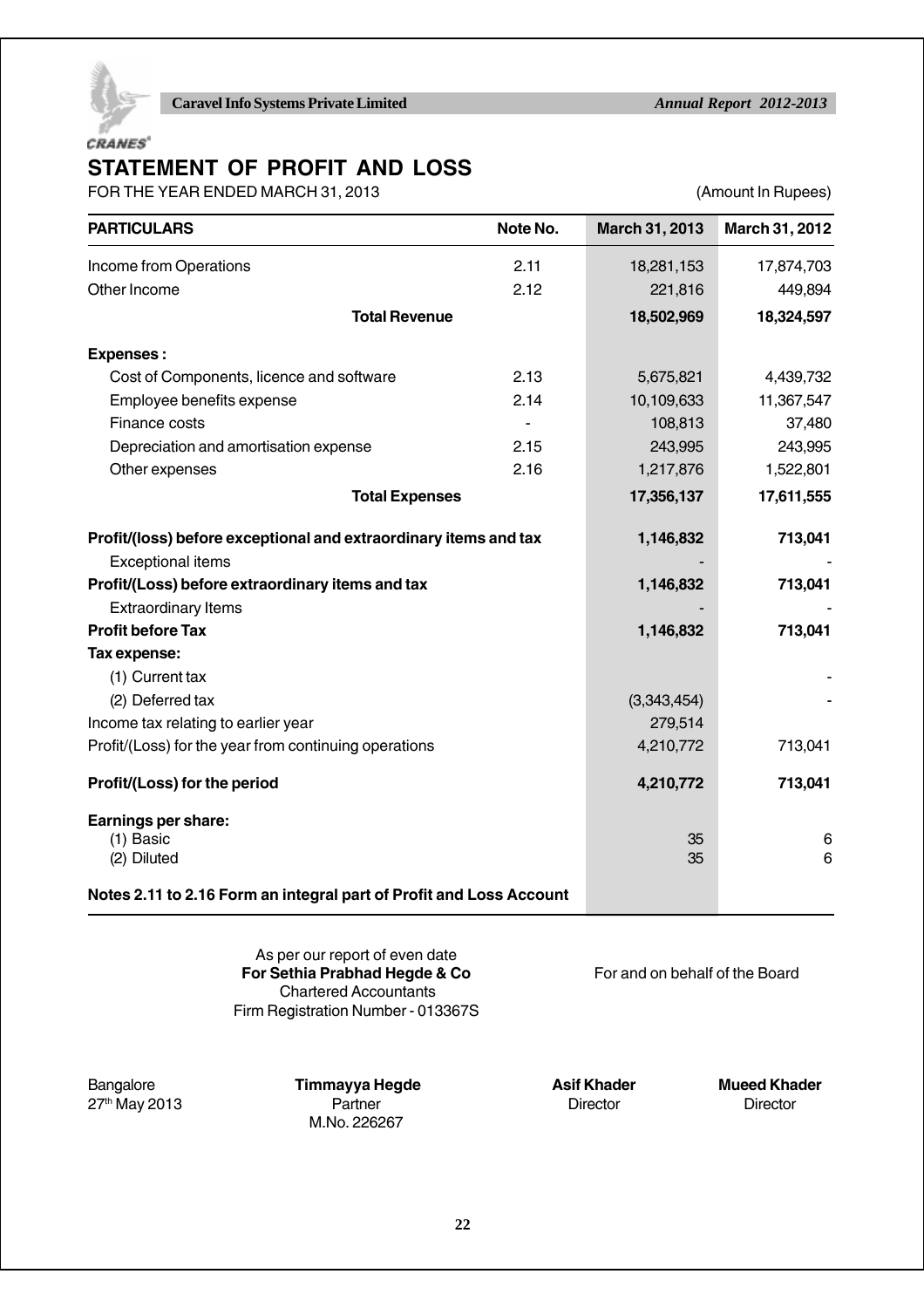

#### **SIGNIFICANT ACCOUNTING POLICIES AND NOTES TO ACCOUNTS**

#### **SIGNIFICANT ACCOUNTING POLICIES**

#### **1 Basis of Preparation of financial statements**

The financial statements are prepared and presented in accordance with the Indian Generally Accepted Accounting Principles ("GAAP") under the historical cost convention on the accrual basis. GAAP comprises mandatory accounting standards issued by the Institute of Chartered Accountants of India (ICAI), Companies (Accounting Standards) Rules, 2006 and guidelines issued by the Securities and Exchange Board of India.

Preparation of Financial Statements in conformity with Generally Accepted Accounting Principles requires management to make estimates & assumptions that affect the reported balance of assets & liabilities and disclosures relating to Contingent assets & liabilities as on the date of Financial Statement and reported amounts of Income & expenditure during the period. Actual results could differ from these estimates, differences if any between the actual results and estimates are recognized in the period in which the results are known or materialized.

Presentation and disclosure of financial statements during the year ended March 31, 2013 the revised Schedule VI notified under the Companies Act 1956, has become applicable to the Company, for preparation and presentation of its financial statements. The adoption of revised Schedule VI does not impact recognition and measurement principles followed by the Company for preparation of financial statements. However, it has significant impact on presentation and disclosures made in the financial statements. The Company has also reclassified the previous year figures in accordance with the requirements applicable in the current year.

All the assets and liabilities have been classified as current or non-current as per Company's normal operating cycle and other criteria set out in the Schedule VI to the Companies Act, 1956.

#### **2 Use of Estimates**

The preparation of financial statements in conformity with generally accepted accounting principles requires management to make estimates and assumptions that affect the reported amounts of assets and liabilities and disclosure of contingent liabilities at the date of the financial statements and the results of operations during the reporting period. Although these estimates are based upon management's best knowledge of current events and actions, actual results could differ from these estimates. Significant estimates used by the management in the preparation of these financial statements include classification of assets and liabilities into current and non-current, estimates of the economic useful lives of fixed assets, provisions for bad and doubtful debts. Any revision to accounting estimates is recognized prospectively.

#### **3 Revenue Recognition**

- (i) Revenue from sale of products is recognized, in accordance with the sales contract, on delivery of goods to the Customer. Revenue from product sales are shown net of taxes.
- (ii) Revenue on Software Development services comprises revenue priced on a time and material and fixed-price contracts. Revenue priced on a time and material contracts are recognized as related services are performed. Revenue from fixed-price, fixed time-frame contracts is recognized in accordance with the percentage of completion method.
- (iii) Revenue from Technical Service, Training, support and other services is recognized as the related services are performed over the duration of the contract / course.
- (iv) Dividend is recognized when the right to receive the dividend is established at the balance sheet date.

#### **4 Fixed Assets and Capital Work-in-progress**

- (i) Fixed Assets are stated at historical cost less accumulated depreciation. Cost includes all expenses incurred to bring the assets to its present location and condition.
- (ii) Interest on borrowed money allocated to and utilized for fixed assets, pertaining to the period up to the date the fixed asset is ready for its intended use, is capitalized.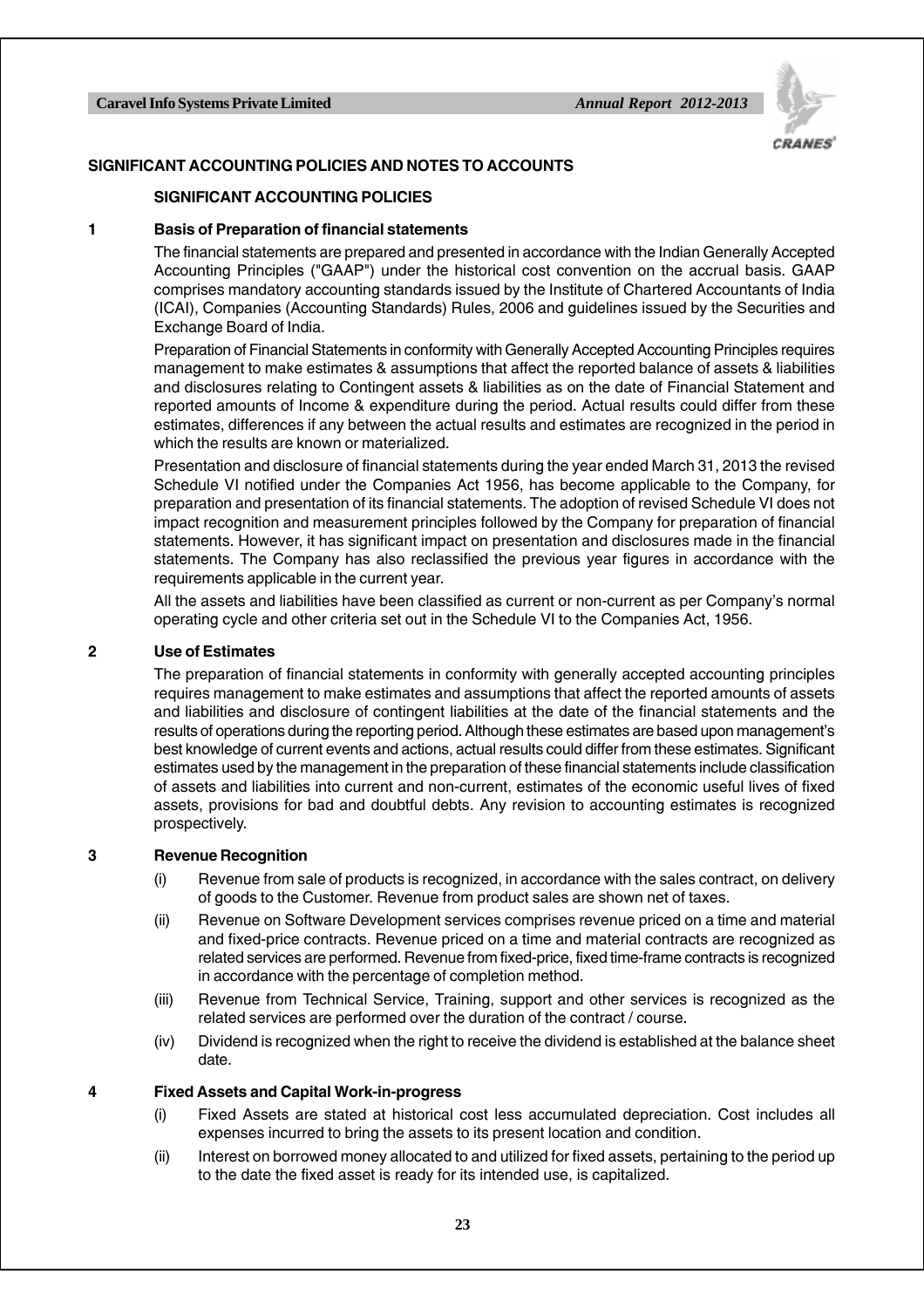

#### **CRANES**

#### **5 Intangible Assets**

- (i) All intangible assets are stated at cost less accumulated amortization.
- (ii) The cost of acquired intangible assets is the consideration paid for acquisition and other incidental costs incurred to bring the intangible asset for its intended use.
- (iii) Internally generated intangible assets are valued at cost which were incurred during the development phase of intangibles which comprises of expenditure on materials and services used or consumed, salaries and other employment related cost of personnel engaged in development of intangible asset, other direct expenditures and overheads that are necessary for the generation of the intangible asset and that can be allocated on a reasonable basis.
- (iv) Interest on borrowed money allocated to and utilized for intangible assets, pertaining to the period up to the date the intangible asset is ready for its intended use, is capitalized in accordance with Accounting Standard-16.
- (v) Amount paid towards the acquisition of intangible assets, which is not put to use as at reporting date and the cost of intangible assets not ready for its intended use before such date is disclosed under Capital Work-in-progress.

#### **6 Depreciation and Amortization**

- (i) Depreciation has been provided on Straight Line method at the rates prescribed under Schedule XIV of the Companies Act, 1956. In respect of assets purchased / sold during the year, depreciation is charged on a pro-rata basis.
- (ii) The Management estimates the useful life of Customized software/commercial rights procured for specific application as 3 years and accordingly amortizes over their estimated usefull life on a straight line basis.
- (iii) Depreciation on individual low cost assets (costing less than Rs. 5,000) is provided for in full in the year of purchase irrespective of date of installation.
- (iv) Other Intangible assets are amortized over their respective individual estimated useful life on a straight-line basis, commencing from the date the asset is available to the Company for its use.
- (v) After recognition of impairment loss, the depreciation charge for the assets in on the revalued amount prospectively over the remaining useful life of the asset.

#### **7 Impairment of Assets**

The Company assesses at each balance sheet date using internal and external sources, whether there is any indication that an asset (both tangible and intangible) may be impaired more than of a temporary nature. If any such indications exist, the Company estimates the recoverable amount of the asset. If such recoverable amount of the asset or the recoverable amount of the cash generating unit to which the asset belongs to is less than its carrying amount, the carrying amount is reduced to its recoverable amount. The reduction is treated as an impairment loss and is recognized in the statement of profit and loss. If at the balance sheet date there is an indication that a previously assessed impairment loss no longer exists, the recoverable amount is reassessed and the asset is reflected at the recoverable amount subject to a maximum of depreciated historical cost.

#### **8 Inventories**

The Companies Inventories comprises of raw material, Work in progress and finished hardware products which are valued at cost or net realizable value, whichever is lower. The cost formula used is specific identification basis. Net realizable value is the estimated selling price in ordinary course of business, less estimated cost of completion and estimated cost necessary to make the sale. The cost of inventories is net of VAT credit.

**9 Effect of Exchange Fluctuation on foreign currency transactions**

- (i) Foreign currency transactions are recorded at the exchange rate prevailing on the date of the transaction.
- (ii) Exchange differences are recorded when the amount actually received on sales or actually paid when the expenditure is incurred, is converted into Indian Rupees.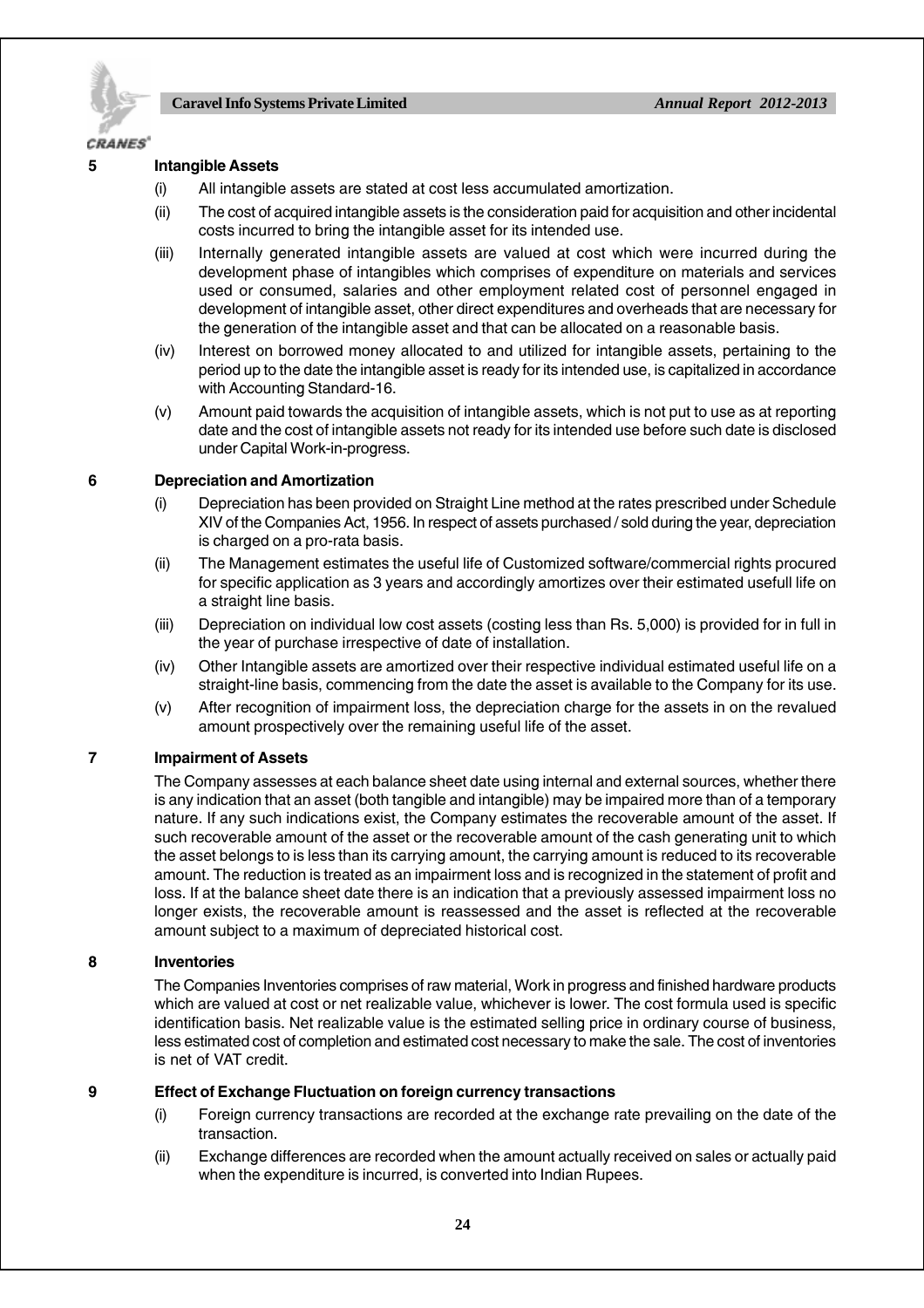

- (iii) Exchange differences arising on foreign currency transactions are recognized as income or expense in the period in which they arise.
- (iv) Period-end balances of monetary foreign currency assets and liabilities are translated at the closing rate. The resulting exchange difference is recognized in the statement of profit and loss.
- (v) Non Monetary assets & liabilities are translated at the rate prevailing on the date of transaction.
- (vi) Foreign currency translation differences relating to liabilities incurred for acquiring fixed assets are recognized in Statement of Profit and Loss.

#### **10 Employee Benefits**

(i) The short-term employee benefits such as salaries and paid leave is debited to expense as and when an employee has rendered services in exchange for these benefits.

#### **11 Income Tax / Deferred Tax**

- (i) Current tax is calculated in accordance with the relevant tax regulations.
- (ii) Deferred tax assets and liabilities are recognized for the future tax consequences attributable to timing differences that result between the profit offered for income taxes and the profit as per the financial statements. Deferred tax in respect of timing difference which originate during the tax holiday period but reverse after the tax holiday period is recognized in the year in which the timing difference originate. For this purpose the timing difference which originates first is considered to reverse first. Deferred tax assets and liabilities are measured using the tax rates and tax laws that have been enacted or substantively enacted by the balance sheet date. The effect on deferred tax assets and liabilities of a change in tax rates is recognized in the statement of profit and loss in the year of charge. Deferred tax assets on timing differences are recognized only if there is a reasonable certainty that sufficient future taxable income will be available against which such deferred tax assets can be realized. Deferred tax assets are reassessed for the appropriateness of their respective carrying values at each balance sheet dates.
- (iii) Minimum alternative tax (MAT) paid in accordance to the tax laws, which gives rise to future economic benefits in the form of adjustment of future income tax liability, is considered as an asset if there is convincing evidence that the Company will pay normal income tax after the tax holiday period. Accordingly, MAT is recognized as an asset in the balance sheet when it is probable that the future economic benefit associated with it will flow to the Company and the asset can be measured reliably.
- (iv) Advance taxes and provisions for current income taxes are presented in the balance sheet after off-setting advance taxes paid and income tax provisions arising in the same tax jurisdiction.
- (v) The Company offsets deferred tax assets and deferred tax liabilities relating to taxes on income levied by the same governing taxation laws.

#### **12 Provisions and Contingent Liabilities**

The Company creates a provision when there is a present obligation as a result of an obligating event that probably requires an outflow of resources and a reliable estimate can be made of the amount of the obligation. A disclosure for a contingent liability is made when there is a possible obligation or a present obligation that may, but probably will not, require an outflow of resources. Where there is a possible obligation or a present obligation in respect of which the likelihood of outflow of resources is remote, no provision or disclosure is made.

#### **13 Earnings per Share**

- (i) Basic Earnings per share is calculated by dividing the net earnings available to the Equity Shareholders by the weighted average number of Equity Shares outstanding during the year.
- (ii) Diluted Earnings per share is calculated by dividing the net earnings available to existing and potential Equity Shareholders by aggregate of the weighted average number of Equity Shares considered for deriving basic earnings per share. Dilutive potential equity shares are deemed converted as of the beginning of the period, unless issued at a later date.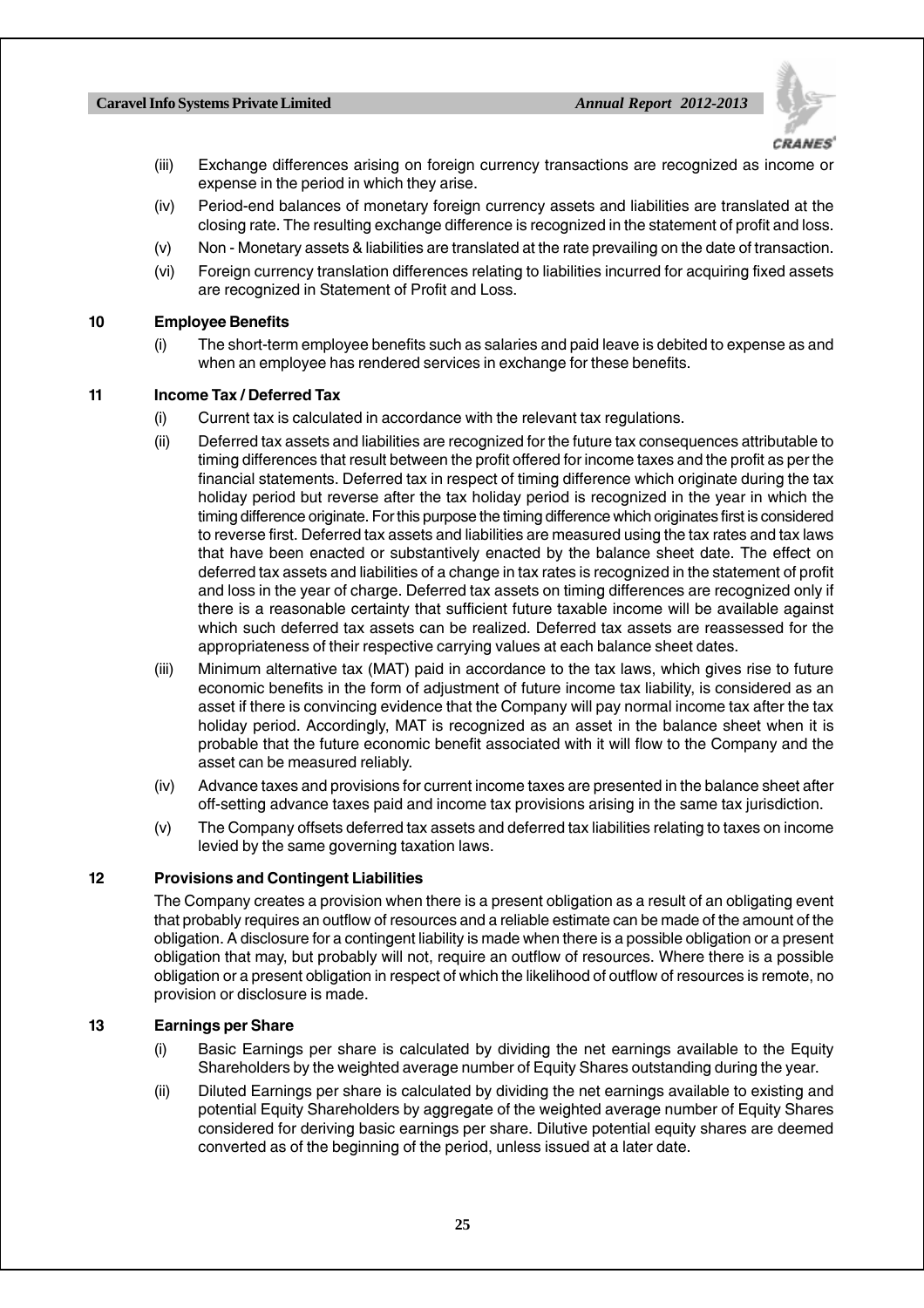

#### **CRANES**

#### **14 Leases**

- (i) Lease arrangements where substantial risk and rewards incidental to ownership vests with the lessor, such leases are recognized as operating leases.
- (ii) Lease payments under operating lease are recognized as an expense in the statement of profit and loss.

#### **15 Derivative Instruments and Hedge Accounting**

The Company uses foreign currency forward contracts and currency options to hedge its risks associated with foreign currency fluctuations relating to certain firm commitments and forecasted transactions. The Company designates these hedging instruments as cash flow hedges applying the recognition and measurement principles set out in the Accounting Standard 30 "Financial Instruments: Recognition and Measurement" (AS-30).

The use of hedging instruments is governed by the Company's policies approved by the board of directors, which provide written principles on the use of such financial derivatives consistent with the Company's risk management strategy.

Hedging instruments are initially measured at fair value, and are remeasured at subsequent reporting dates. Changes in the fair value of these derivatives that are designated and effective as hedges of future cash flows are recognized directly in shareholders' funds and the ineffective portion is recognized immediately in the statement of profit and loss.

Changes in the fair value of derivative financial instruments that do not qualify for hedge accounting are recognized in the statement of profit and loss as they arise.

Hedge accounting is discontinued when the hedging instrument expires or is sold, terminated, or exercised, or no longer qualifies for hedge accounting. At that time for forecasted transactions, any cumulative gain or loss on the hedging instrument recognized in shareholders' funds is retained there until the forecasted transaction occurs. If a hedged transaction is no longer expected to occur, the net cumulative gain or loss recognized in shareholders' funds is transferred to the statement of profit and loss for the period.

However, the company has no outstanding hedged transaction nor entered into any hedging transaction during the year.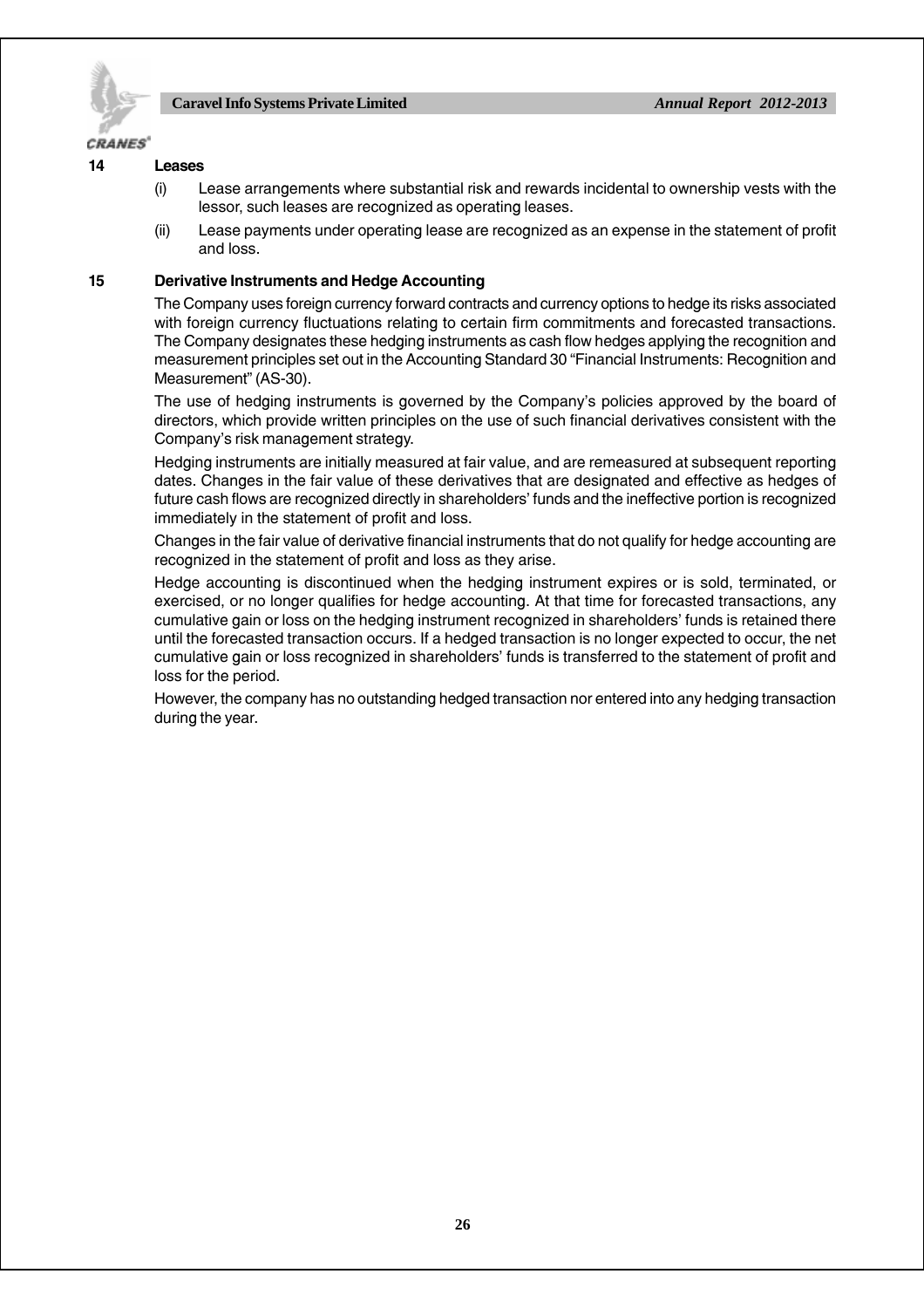*Annual Report 2012-2013*



## **NOTES ON ACCOUNTS**

FOR THE YEAR ENDED MARCH 31, 2013

The previous year figures have been regrouped / reclassified, wherever necessary to conform to the current year presentation.

#### **2.1 SHARE CAPITAL**

#### **a) Break-up of Shares** (Amount in Rupees)

**PARTICULARS As at At at 31.3.2013 31.3.2012 AUTHORISED** 2,00,000 Equity Shares of Rs. 10/- each 2,000,000 | 2,000,000 | 2,000,000 **ISSUED, SUBSCRIBED AND FULLY PAID-UP** 1,20,000 Equity Shares of Rs. 10/- each fully paid up 1,200,000 1,200,000 1,200,000 **TOTAL 1.200.000 1.200.000** 

The Company has only one class of shares referred to as equity shares having a par value of Rs.10. Each holder of equity shares is entitled to one vote per share held.

The Company declares and pays dividend in Indian rupees. The Board of Directors have not proposed any dividend during the year. Dividend declared if any, if approved by the Shareholders, is payable to the shareholders in proportion to their shareholding. In the event of liquidation of the Company, the holders of equity shares will be entitled to receive any of the remaining assets of the company. The distribution will be in proportion to the number of equity shares held by the shareholders.

**b) Reconciliation of number of Shares** (Amount in Rupees)

| <b>Equity Shares</b>                                                                      | As at 31.03.2013           |           | As at 31.03.2012           |           |
|-------------------------------------------------------------------------------------------|----------------------------|-----------|----------------------------|-----------|
|                                                                                           | Number of<br><b>Shares</b> | Amount    | Number of<br><b>Shares</b> | Amount    |
| Balance as at the beginning of the<br>previous year<br>Add: Shares issued during the year | 1,20,000                   | 1,200,000 | 1,20,000                   | 1,200,000 |
| Balance as at the end of the year                                                         | 1,20,000                   | 1,200,000 |                            | 1,200,000 |

Neither shares are reserved for issue under options nor securities have been issued, which are convertible into equity / preference shares in future as on the date of balance sheet.

#### **c) Details of Shares held by shareholders, holding more than 5% of the aggregate shares in the Company.**

(Amount in Rupees)

|                                       | As at 31-3-2013         |                       | As at 31-3-2013         |                       |
|---------------------------------------|-------------------------|-----------------------|-------------------------|-----------------------|
| Name of the Share Holder              | No. of<br><b>Shares</b> | % of Share<br>holding | No. of<br><b>Shares</b> | % of Share<br>holding |
| Cranes Software International Limited | 1,20,000                | 100%                  | 1.20.000                | 100% l                |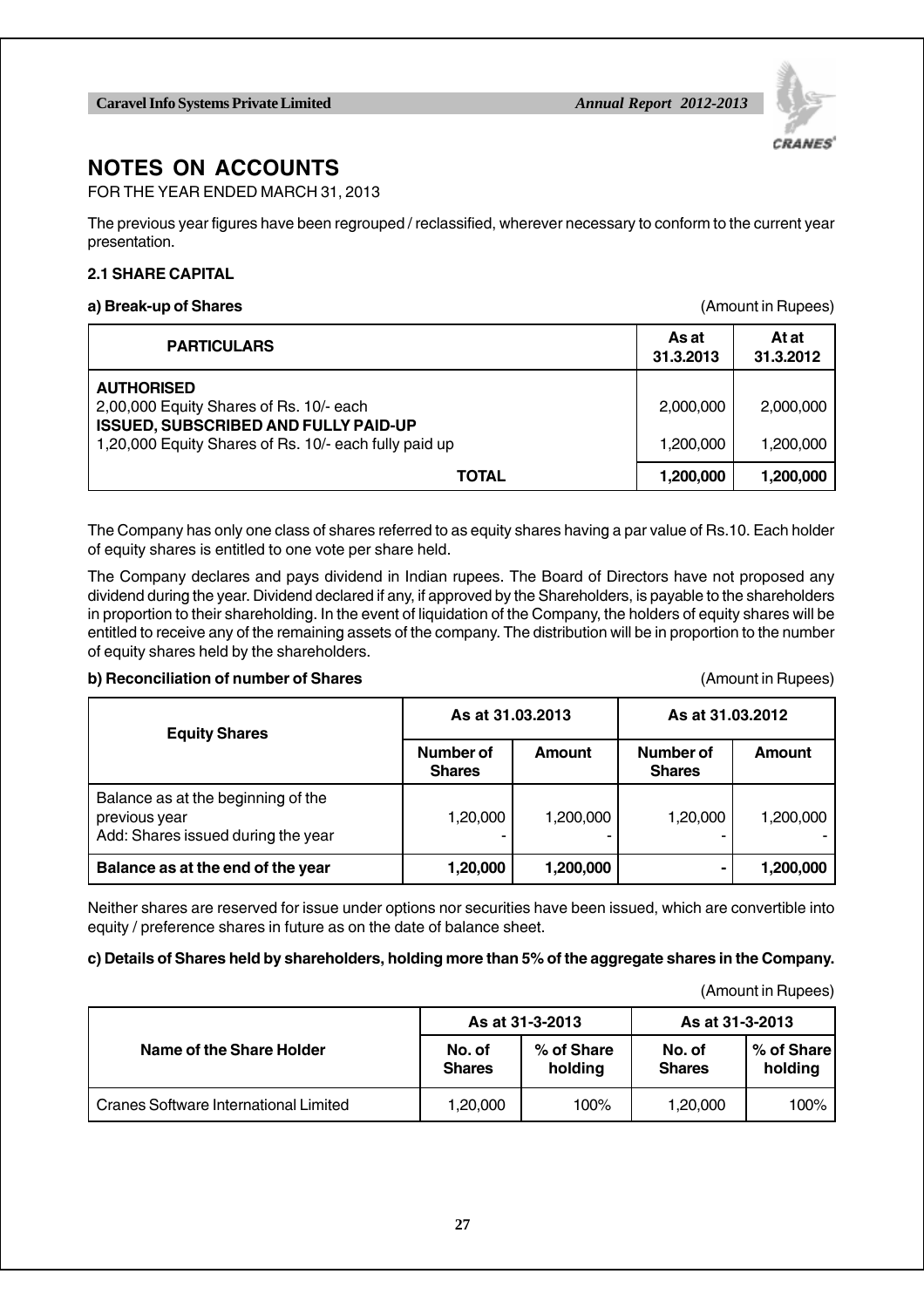

*Annual Report 2012-2013*

#### **CRANES**

#### **2.2 RESERVES AND SURPLUS** (Amount in Rupees)

|     | <b>PARTICULARS</b>                             | As at 31.3.2013 | As at 31.3.2012 |
|-----|------------------------------------------------|-----------------|-----------------|
| (a) | <b>Surplus in Statement of Profit and Loss</b> |                 |                 |
|     | Opening balance                                | (10, 159, 467)  | (10, 872, 509)  |
|     | Profit for the year                            | 4,210,772       | 713,041         |
|     | Amount available for appropriation             | (5,948,695)     | (10, 159, 467)  |
|     | Balance as at the end of the year              | (5,948,695)     | (10, 159, 467)  |

#### **2.3 DEFERRED TAXES LIABILITY (NET)** (Amount in Rupees)

| <b>PARTICULARS</b> |              | As at 31.3.2013 | At at 31.3.2012 |
|--------------------|--------------|-----------------|-----------------|
| Deferred Tax Asset |              | 3,564,454       | 221,000         |
|                    | <b>TOTAL</b> | 3,564,454       | 221,000         |

#### **2.4 LONG TERM PROVISIONS** (Amount in Rupees)

| <b>PARTICULARS</b>                                    |              | As at 31.3.2013      | At at 31.3.2012      |
|-------------------------------------------------------|--------------|----------------------|----------------------|
| Gratuity obligation<br><b>Accrued Leave Liability</b> |              | 1,170,684<br>431.908 | 1,170,684<br>431,908 |
|                                                       | <b>TOTAL</b> | 1,602,592            | 1,602,592            |

#### **2.5 SHORT TERM BORROWINGS** (Amount in Rupees)

| <b>PARTICULARS</b>                                     | As at 31.3.2013 | At at 31.3.2012 |
|--------------------------------------------------------|-----------------|-----------------|
| <b>Unsecured</b>                                       |                 |                 |
| <b>Loan From Related Parties</b>                       | 7,463,448       | 4,619,287       |
| <b>TOTAL</b>                                           | 7,463,448       | 4,619,287       |
| Trade payables                                         | 665,670         | 389,934         |
| <b>TOTAL</b>                                           | 665,670         | 389,934         |
| Refer Note: (Reg. Micro, Small and Medium Enterprises) |                 |                 |

#### **2.6 OTHER CURRENT LIABILITIES** (Amount in Rupees)

| <b>PARTICULARS</b>                                                                                                                                                                                   | As at 31.3.2013                   | At at 31.3.2012                   |
|------------------------------------------------------------------------------------------------------------------------------------------------------------------------------------------------------|-----------------------------------|-----------------------------------|
| <b>Current maturities of Long term debt:</b><br>Statutory dues (Including Provident Fund,<br>Withholding and other taxes payable)<br>Employee related liabilities<br>Advance received from customers | 3,745,779<br>6,741,912<br>519,196 | 2,038,233<br>6,743,322<br>255,178 |
| <b>TOTAL</b>                                                                                                                                                                                         | 11,006,887                        | 9,036,733                         |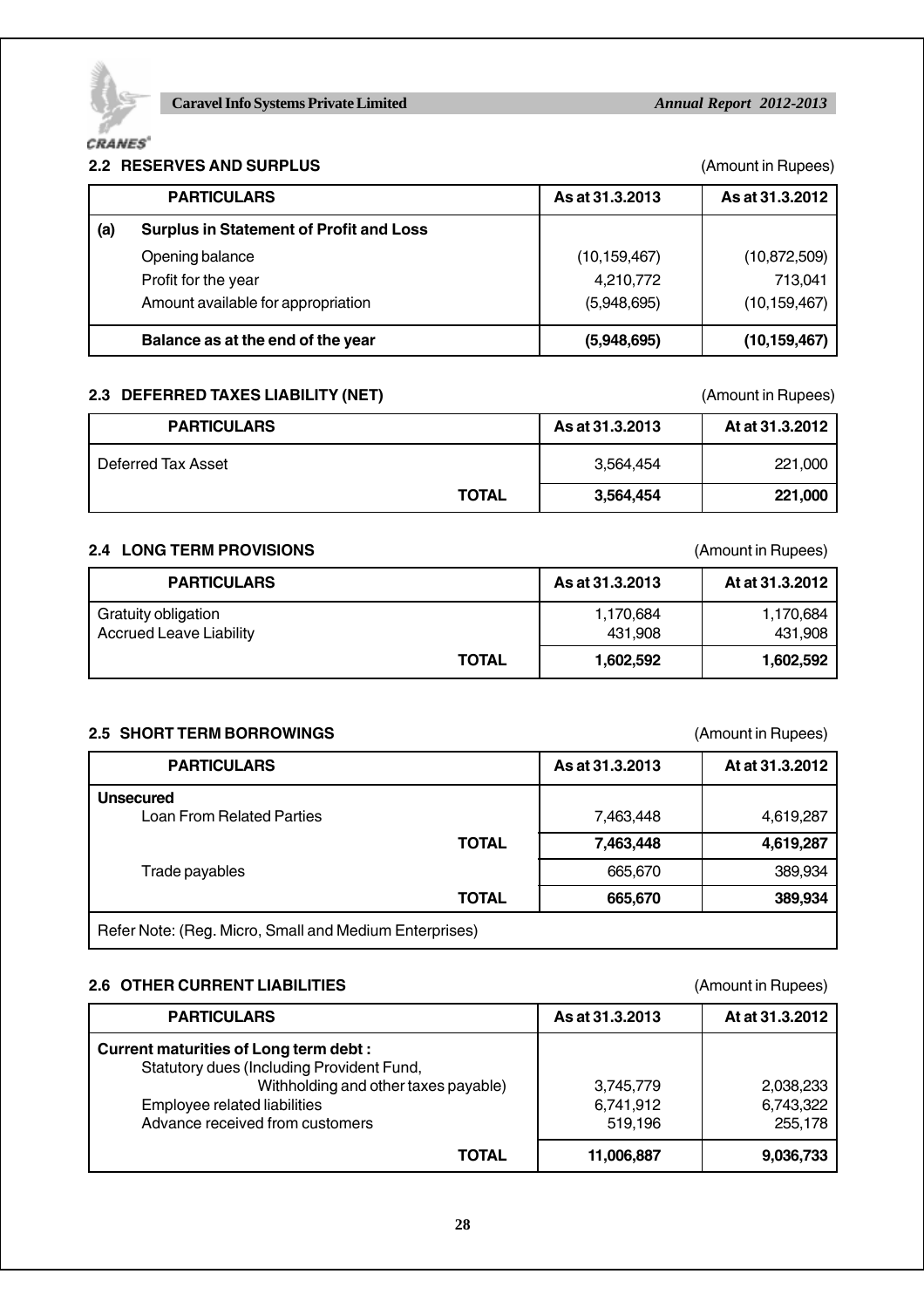**2.7 LONG TERM LOANS AND ADVANCES** (Amount in Rupees)

*Annual Report 2012-2013*

| <b>PARTICULARS</b>                                       |              | As at 31.3.2013 | At at 31.3.2012 |
|----------------------------------------------------------|--------------|-----------------|-----------------|
| (Unsecured, considered good)<br><b>Security Deposits</b> |              | 7.495           | 11,508          |
|                                                          | <b>TOTAL</b> | 7.495           | 11,508          |

### **2.8 TRADE RECEIVABLES** (Amount in Rupees)

| <b>PARTICULARS</b>                                                                                                                                                | As at 31.3.2013                   | At at 31.3.2012 |
|-------------------------------------------------------------------------------------------------------------------------------------------------------------------|-----------------------------------|-----------------|
| Unsecured, considered good<br>Outstanding for a period exceeding six months from<br>the date they are due for payment<br>From Related Party<br><b>From Others</b> | 163,304<br>2,461,750<br>4,572,718 | 1,672,856       |
| <b>TOTAL</b>                                                                                                                                                      | 7,197,771                         | 1,672,856       |

#### **2.9 CASH AND BANK BALANCES** (Amount in Rupees)

| <b>PARTICULARS</b>                | As at 31.3.2013 | At at 31.3.2012 |
|-----------------------------------|-----------------|-----------------|
| <b>Cash and Cash equivalents</b>  |                 |                 |
| Cash on hand                      | 16.048          | 7,978           |
| <b>Bank balances:</b>             |                 |                 |
| In Current Account                | 705.489         | 402,818         |
| In Deposit Account (Margin Money) | 2,346,225       | 1,635,100       |
| <b>TOTAL</b>                      | 3,067,762       | 2,045,896       |

#### **2.10 SHORT TERM LOANS AND ADVANCES** (Amount in Rupees)

| <b>PARTICULARS</b>                                                                           |              | As at 31.3.2013  | At at 31.3.2012 |
|----------------------------------------------------------------------------------------------|--------------|------------------|-----------------|
| Unsecured, considered good<br>Advance Income Tax (Net of Provision)<br><b>Other Advances</b> |              | 631,660<br>5.629 | 978,692         |
|                                                                                              | <b>TOTAL</b> | 637,289          | 978,692         |

#### **2.11 INCOME FROM OPERATION** (Amount in Rupees)

| <b>PARTICULARS</b>                                                              |              | For the year<br>31.3.2013            | For the year<br>31.3.2012            |
|---------------------------------------------------------------------------------|--------------|--------------------------------------|--------------------------------------|
| (a) Sale of hardware (Domestic)<br>(b) Export sales<br>(c) Software Consultancy |              | 14,001,835<br>1,256,806<br>3,022,512 | 12,112,720<br>2,857,608<br>2,904,375 |
|                                                                                 | <b>TOTAL</b> | 18,281,153                           | 17,874,703                           |

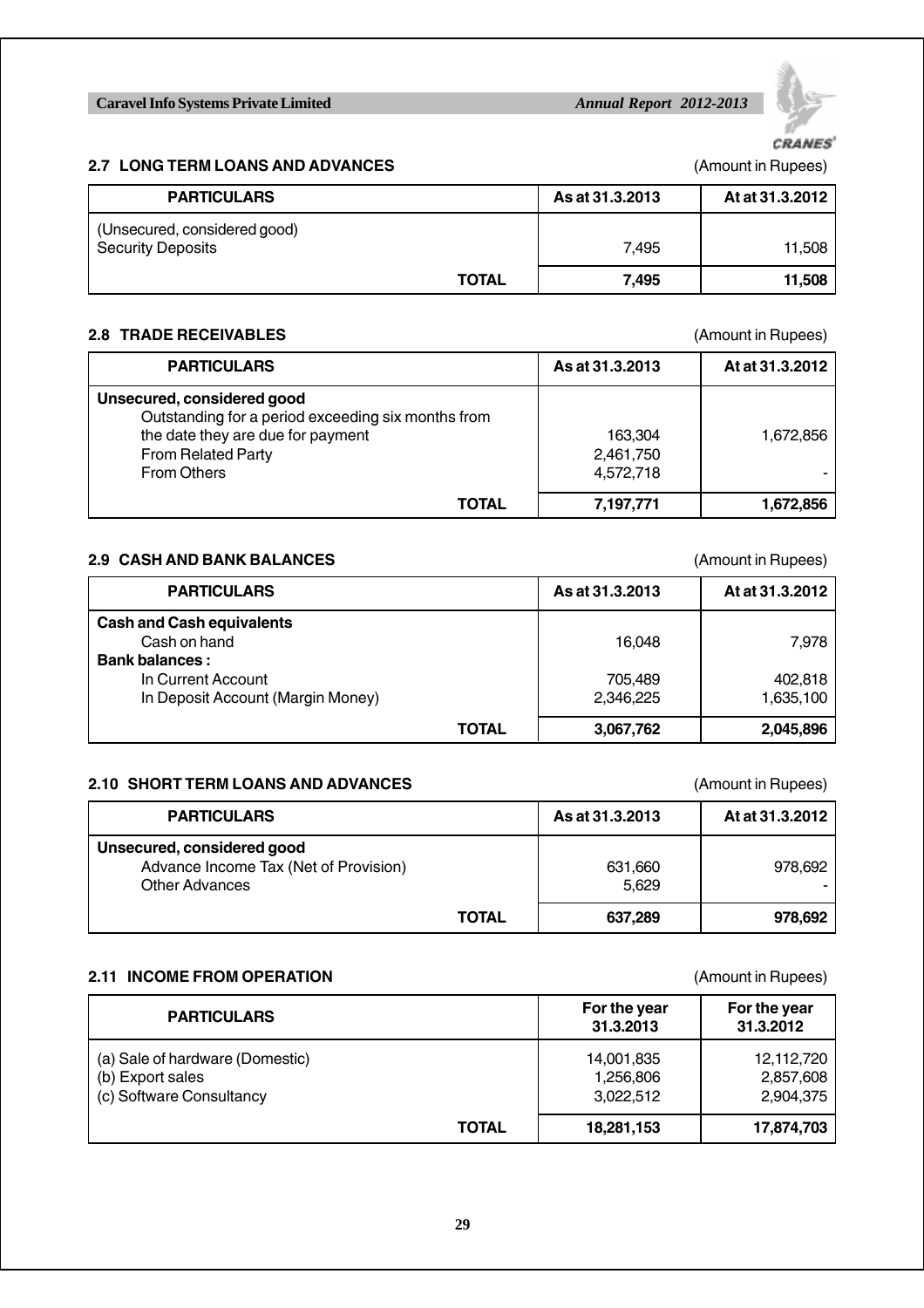

*Annual Report 2012-2013*

#### **CRANES**

#### **2.12 OTHER INCOME** (Amount in Rupees)

| <b>PARTICULARS</b>                                        |              | For the year<br>31.3.2013 | For the year<br>31.3.2012 |
|-----------------------------------------------------------|--------------|---------------------------|---------------------------|
| (a) Interest received from FD<br>(b) Miscellaneous income |              | 144,429<br>77,387         | 160,224<br>289,670        |
|                                                           | <b>TOTAL</b> | 221,816                   | 449,894                   |

#### **2.13 COST OF COMPONENTS, LICENCE AND SOFTWARE** (Amount in Rupees)

**PARTICULARS PARTICULARS For the year For the year For the year For the year For the year For the year For the year For the year For the year For the year For the year For the year For the year 31.3.2013 31.3.2012** Components for Projects<br>
Assembling Charges
211,541
3.998,655
3.11,541
311,541
3.354,307
3.354,307
3.354,307
3.354,307
3.354,307
3.354,307
3.354,307
3.354,307
3.354,307
3.354,307
3.354,307
3.354,307
3.354,307
3.354,307
3.3 Assembling Charges **Assembling Charges** 311,541 311,541 311,541 355,414 Design Charges **1988** 255,414 355,414 355,414 355,414 355,414 355,414 355,414 355,414 Dustoms and Freight Customs and Freight **TOTAL 5,675,821 4,439,732**

#### **2.14 EMPLOYEE BENEFIT EXPENSES** (Amount in Rupees)

| <b>PARTICULARS</b>                                                                               |              | For the year<br>31.3.2013      | For the year<br>31.3.2012       |
|--------------------------------------------------------------------------------------------------|--------------|--------------------------------|---------------------------------|
| Salaries, Wages and Bonus<br>Contribution to Provident and other funds<br>Staff welfare expenses |              | 9,754,099<br>323,429<br>32,105 | 10,640,733<br>637,063<br>89,751 |
|                                                                                                  | <b>TOTAL</b> | 10,109,633                     | 11,367,547                      |

#### **2.15 DEPRECIATION AND AMORTISATION EXPENSES** (Amount in Rupees)

| <b>PARTICULARS</b>                                                   |              | For the year<br>31.3.2013 | For the year<br>31.3.2012 |
|----------------------------------------------------------------------|--------------|---------------------------|---------------------------|
| Depreciation on tangible assets<br>Amortisation on Intangible assets |              | 243,995<br>$\blacksquare$ | 243,995                   |
|                                                                      | <b>TOTAL</b> | 243,995                   | 243,995                   |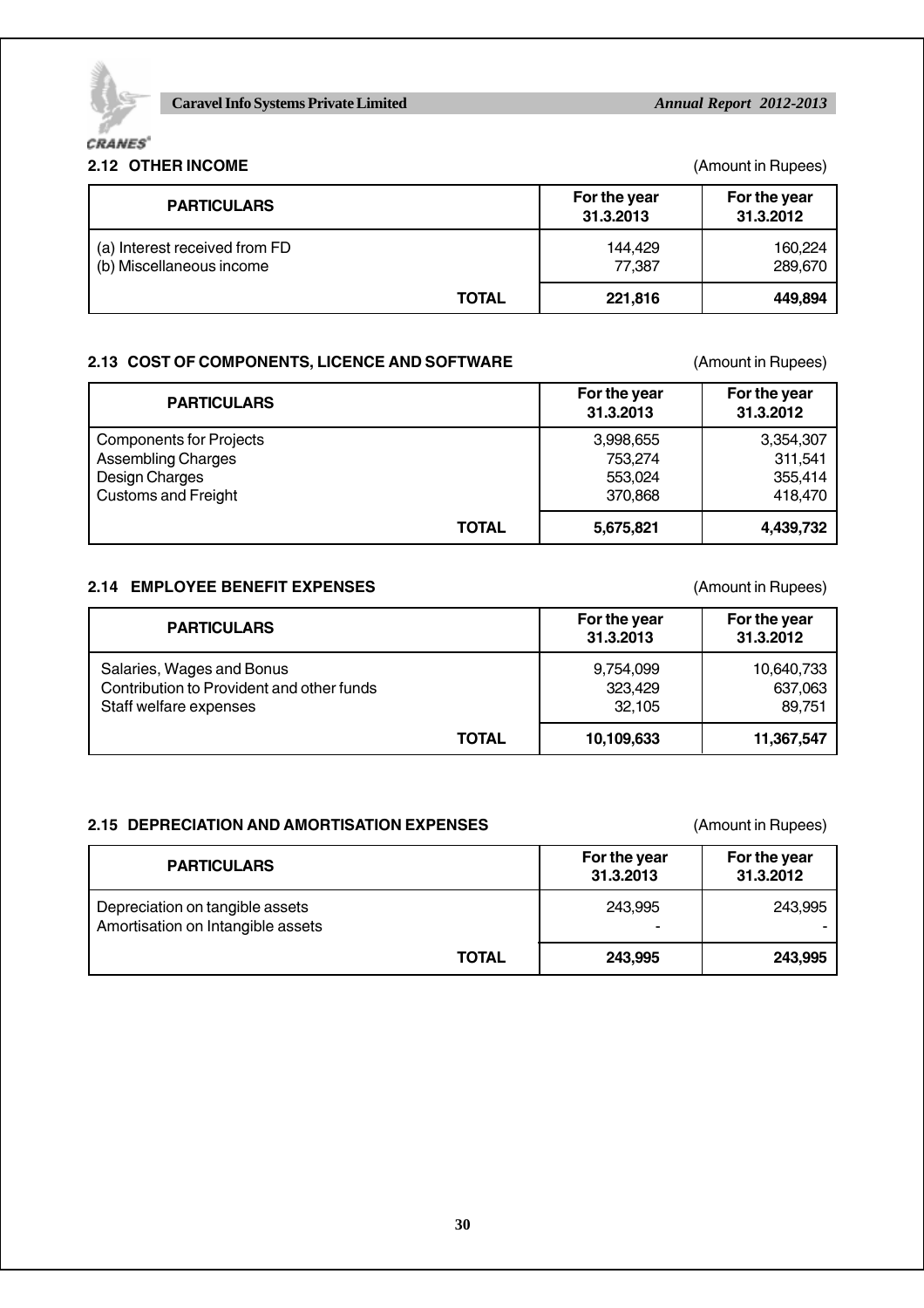*Annual Report 2012-2013*



**2.16 OTHER EXPENSES** (Amount in Rupees)

| <b>PARTICULARS</b>                    | For the year<br>31.3.2013 | For the year<br>31.3.2012 |
|---------------------------------------|---------------------------|---------------------------|
| Repairs and Maintenance - Others      | 1,100                     | 368,546                   |
| Rates and Taxes                       | 48,021                    | 31,200                    |
| <b>Travelling and Conveyance</b>      | 222,273                   | 318,524                   |
| <b>Statutory Auditors: Audit fees</b> | 39,326                    | 35,000                    |
| Professional charges                  | 55,000                    | 136,740                   |
| Postage and Courier                   | 6,087                     | 10,061                    |
| Exchange Loss                         | 3,437                     | 85,370                    |
| <b>Printing and Stationary</b>        | 20,074                    | 28,222                    |
| <b>Telephone Expenses</b>             | 44,065                    | 81,579                    |
| <b>Marketing Expenses</b>             | 13.575                    | 22,071                    |
| <b>Bad Debts Written off</b>          |                           |                           |
| Miscellaneous expenses                | 764,918                   | 405,488                   |
| <b>TOTAL</b>                          | 1,217,876                 | 1,522,801                 |

### **2.17 CONTINGENT LIABILITIES AND COMMITMENTS**

 **(to the extent not provided for)** (Amount in Rupees) **PARTICULARS For the year For the year For the year For the year For the year For the year For the year For the year For the year For the year For the year For the year For the year For the year 31.3.2013 31.3.2012** Claims against the Company not acknowledged as debts (a) Guarantees and Counter Guarantee  $\begin{array}{ccc} 1,635,100 \\ -1,635,100 \end{array}$  1,635,100 **TOTAL 1,635,100 1,635,100**

#### **2.18 CIF VALUE OF IMPORTS** (Amount in Rupees)

| <b>PARTICULARS</b>         |              | For the year<br>31.3.2013 | For the year<br>31.3.2012 |
|----------------------------|--------------|---------------------------|---------------------------|
| Components and spare parts |              | 685.661                   | 685,661                   |
|                            | <b>TOTAL</b> | 685,661                   | 685,661                   |

#### **2.19 EARNINGS IN FOREIGN CURRENCY** (Amount in Rupees)

| <b>PARTICULARS</b>                |              | For the year<br>31.3.2013 | For the year<br>31.3.2012 |
|-----------------------------------|--------------|---------------------------|---------------------------|
| Revenue from exports on FOB basis |              | 2,857,608                 | 2,857,608                 |
|                                   | <b>TOTAL</b> | 2,857,608                 | 2,857,608                 |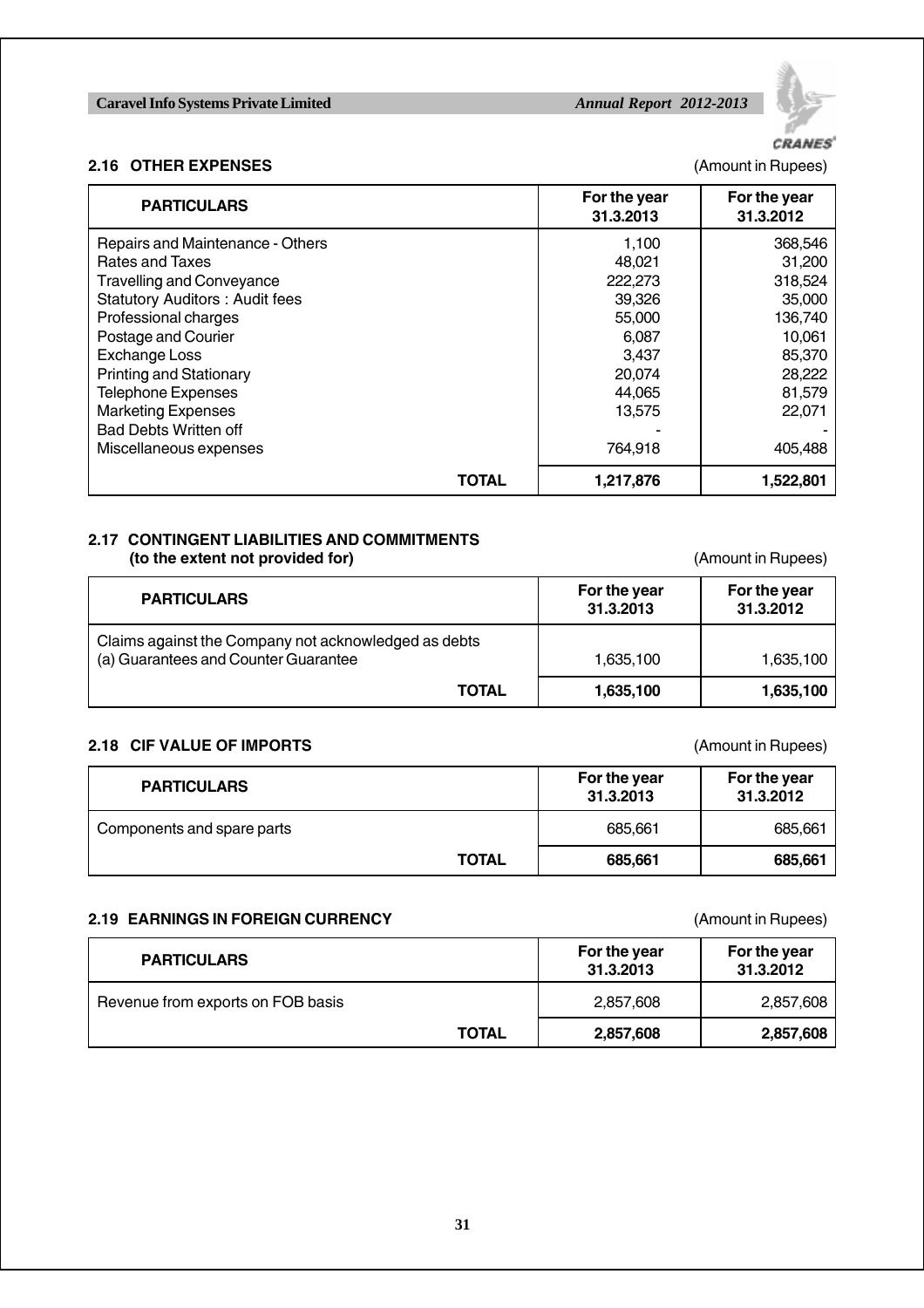

*Annual Report 2012-2013*

#### **CRANES**

#### **2.20 EARNINGS PER SHARE** (Amount in Rupees)

|                                                                                       | For the year 31.3.2013 |                      | For the year 31.3.2012 |               |
|---------------------------------------------------------------------------------------|------------------------|----------------------|------------------------|---------------|
| <b>PARTICULARS</b>                                                                    | <b>Basic</b>           | After                | <b>Basic</b>           | After         |
|                                                                                       | <b>Extraordinary</b>   | <b>Extraordinary</b> | <b>Extraordinary</b>   | Extraordinary |
|                                                                                       | <b>Item</b>            | <b>Items</b>         | <b>Items</b>           | <b>Items</b>  |
| (a) Basic / Diluted<br>Profit / (loss) after tax<br>Weighted average number of shares | 4,210,772              | 4,210,772            | 713,041                | 713,041       |
| outstanding                                                                           | 120,000                | 120,000              | 120,000                | 120,000       |
| <b>Basic EPS</b>                                                                      | 35.09                  | 35.09                | 5.94                   | 5.94          |
| Face value per share                                                                  | 10                     | 10                   | 10                     | 10            |

#### **OTHER DISCLOSURES**

### **2.21 RELATED PARTY TRANSACTIONS** (Amount in Rupees)

 **For the year 31.3.2013 For the year 31.3.2012 PARTICULARS Holding Other Holding Different** *Company* **PARTICULARS Company PARTICULARS Company Related**<br>**Parties Parties** Loans / advances / equity contribution taken 19,845,872 - 6,375,058 420,650 Loans / advances / equity contribution given 16,581,060 - - -  $\begin{array}{|c|c|c|c|c|c|c|c|}\n\hline\n\text{Trade Receivables} & & & 2,461,750 & & \text{\textcolor{red}-} \end{array}$ **Balance as on 31.03.13 payable 9,925,199 - 8,090,479 388,583**

#### **NAME OF THE RELATED PARTIES AND DESCRIPTION OF RELATIONSHIP**

to suppliers registered under the MSMED Act, beyond the

appointed day during the year

| <b>Holding Company</b><br>Key Management Personnel                                                              | Cranes Software International Limited<br>Mr. Asif Khader<br>Mr. Mueed Khader |     |
|-----------------------------------------------------------------------------------------------------------------|------------------------------------------------------------------------------|-----|
| <b>Other Related Parties</b>                                                                                    |                                                                              |     |
| 2.22<br>DUES TO MICRO AND SMALL ENTERPRISES                                                                     |                                                                              |     |
| Principal amount due to suppliers registered under the<br>MSMED Act and remaining unpaid as at year end         | Nil                                                                          | Nil |
| Interest due to suppliers registered under the MSMED<br>Act and remaining unpaid as at year end                 | Nil                                                                          | Nil |
| Principal amounts paid to suppliers registered under the<br>MSMED Act, beyond the appointed day during the year | Nil                                                                          | Nil |
| Interst paid, other than under Section 16 of MSMED Act,                                                         | Nil                                                                          | Nil |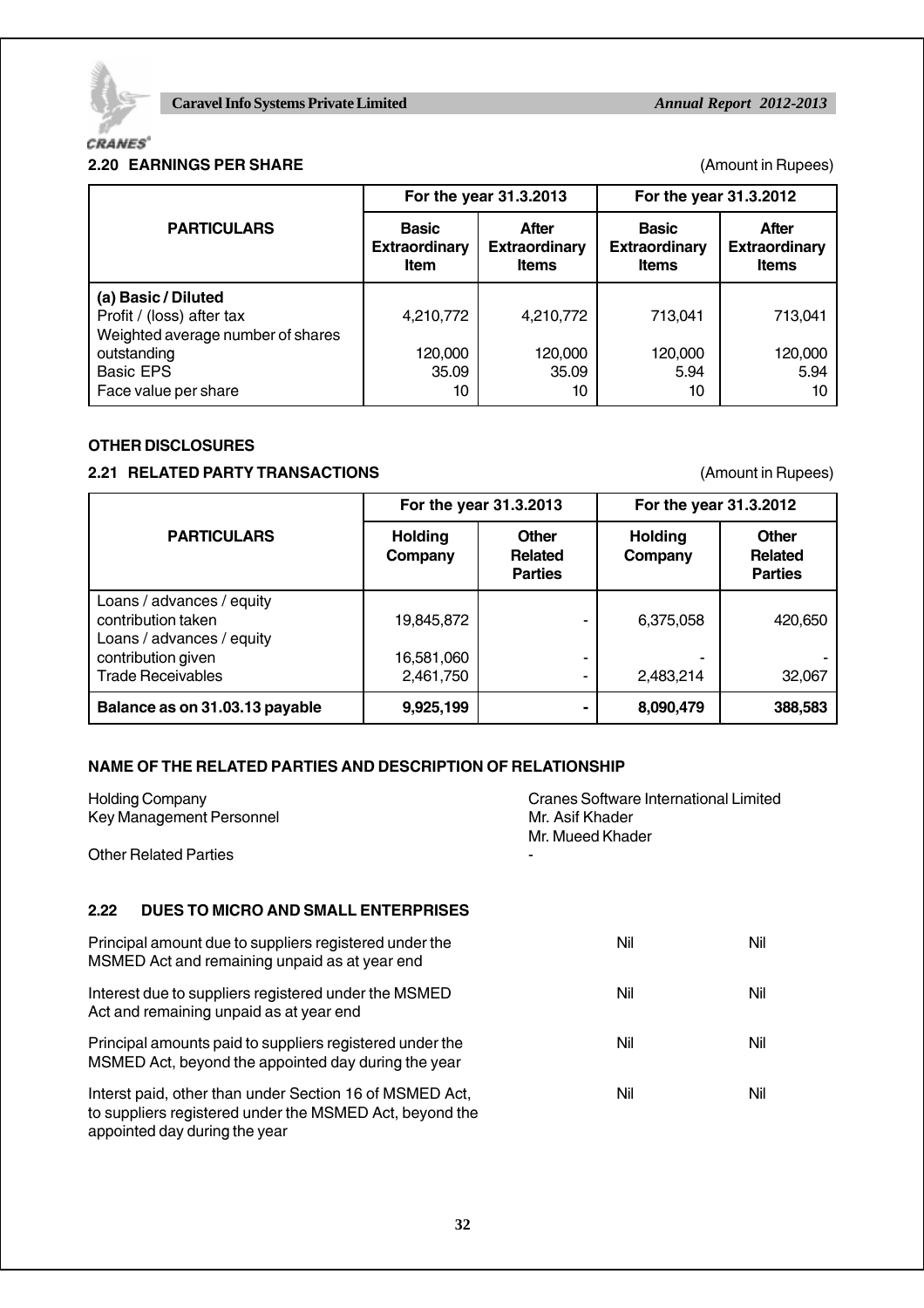| <b>Caravel Info Systems Private Limited</b>                                                          | <b>Annual Report 2012-2013</b> |     |
|------------------------------------------------------------------------------------------------------|--------------------------------|-----|
| Interest paid, under Section 16 of MSMED Act,                                                        | Nil                            | Nil |
| to suppliers registered under the MSMED Act, beyond the<br>appointed day during the year             |                                |     |
| Interest due and payable towards suppliers registered<br>under MSMED Act, for payments already made. | Nil                            | Nil |
| Further Interest remaining due and payable for<br>earlier years.                                     | Nil                            | Nil |

As per our report of even date **For Sethia Prabhad Hegde & Co For and on behalf of the Board** Chartered Accountants Firm Registration Number - 013367S

**Timmayya Hegde Asif Khader Asif Khader** Mueed Khader Partner Museof Partner Asia Asif Khader Director Asia Asif A Partner Director Director M. No. 226267

**Bangalore** 27th May 2013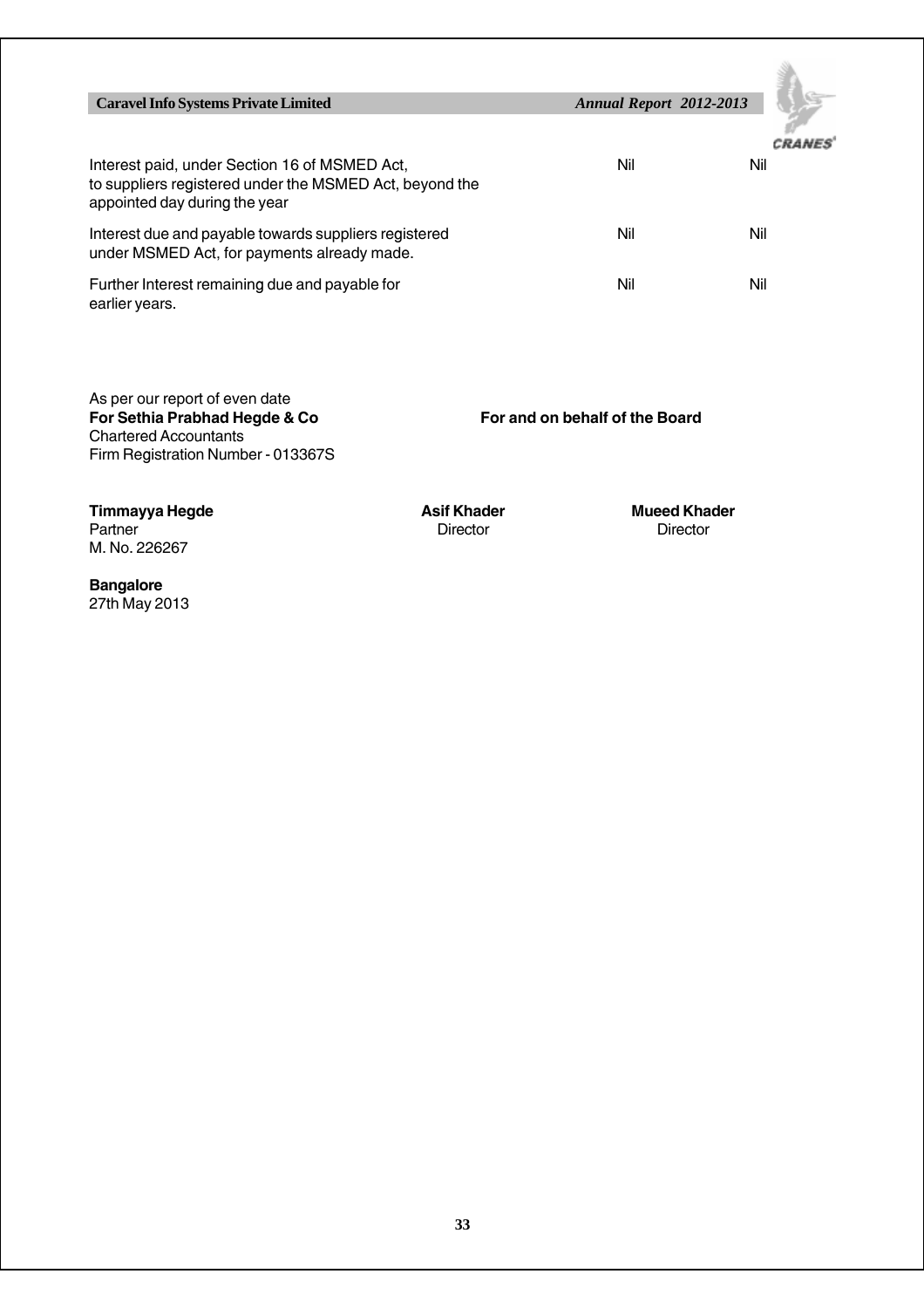

**Esqube Communication Solutions Private Limited**

# ESQUBE COMMUNICATION SOLUTIONS PRIVATE LIMITED

# FINANCIAL STATEMENTS 2012 - 2013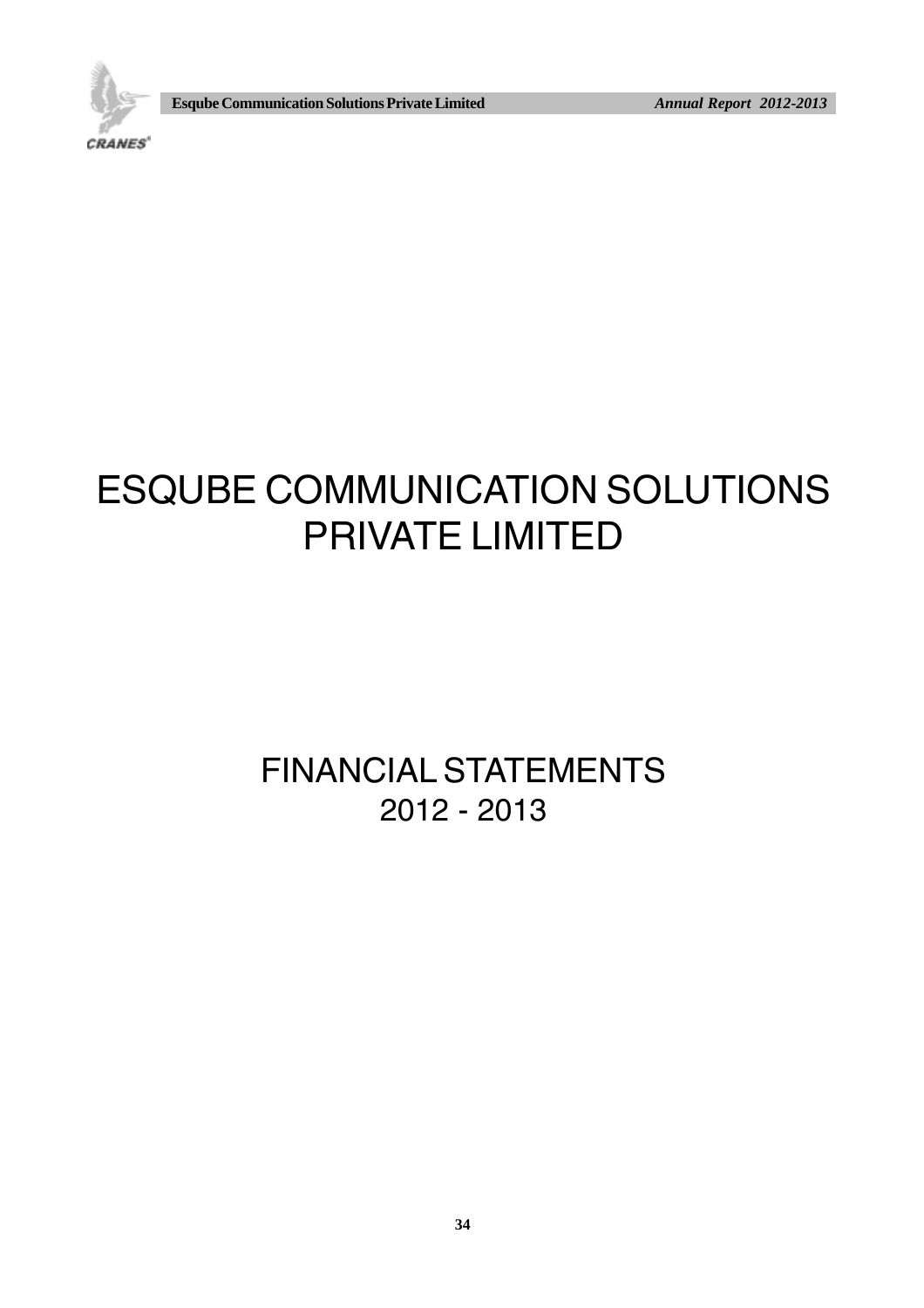

# **INDEPENDENT AUDITORS' REPORT**

#### To The Members of **Esqube Communication Solutions Private Limited,**

We have audited the accompanying financial statements of **Esqube Communication Solutions Private Limited,** which comprise the Balance Sheet as at March 31<sup>st</sup>, 2013, and the Statement of Profit and Loss for the year then ended, and a summary of significant accounting policies and other explanatory information.

Management is responsible for the preparation of these financial statements that give a true and fair view of the financial position, financial performance of the Company in accordance with the Accounting Standards referred to in sub-section (3C) of section 211 of the Companies Act, 1956. This responsibility includes the design, implementation and maintenance of internal control relevant to the preparation and presentation of the financial statements that give a true and fair view and are free from material misstatement, whether due to fraud or error.

Our responsibility is to express an opinion on these financial statements based on our audit. We conducted our audit in accordance with the Standards on Auditing issued by the Institute of Chartered Accountants of India. Those Standards require that we comply with ethical requirements and plan and perform the audit to obtain reasonable assurance about whether the financial statements are free from material misstatement.

An audit involves performing procedures to obtain audit evidence about the amounts and disclosures in the financial statements. The procedures selected depend on the auditor's judgment, including the assessment of the risks of material misstatement of the financial statements, whether due to fraud or error. In making those risk assessments, the auditor considers internal control relevant to the Company's preparation and fair presentation of the financial statements in order to design audit procedures that are appropriate in the circumstances. An audit also includes evaluating the appropriateness of accounting policies used and the reasonableness of the accounting estimates made by management, as well as evaluating the overall presentation of the financial statements.

We believe that the audit evidence we have obtained is sufficient and appropriate to provide a basis for our audit opinion.

In our opinion and to the best of our information and according to the explanations given to us, the financial statements give the information required by the Act in the manner so required and give a true and fair view in conformity with the accounting principles generally accepted in India:

- (a) in the case of the Balance Sheet, of the state of affairs of the Company as at March 31, 2013;
- (b) in the case of the Statement of Profit and Loss, of the Loss for the year ended on that date; and
	- 1. As required by the Companies (Auditor's Report) Order, 2003 issued by the Central Government of India in terms of sub-section (4A) of section 227 of the Act, we give in the Annexure a statement on the matters specified in paragraphs 4 and 5 of the Order.
	- 2. As required by section 227(3) of the Act, we report that:
		- a) we have obtained all the information and explanations which to the best of our knowledge and belief were necessary for the purpose of our audit;
		- b) in our opinion proper books of account as required by law have been kept by the Company so far as appears from our examination of those books
		- c) the Balance sheet and Statement of Profit and Loss, dealt with by this Report are in agreement with the books of acccount.
		- d) in our opinion, the Balance Sheet and Statement of Profit and Loss, comply with the Accounting Standards referred to in sub section (3C) of section 211 of the Companies Act, 1956;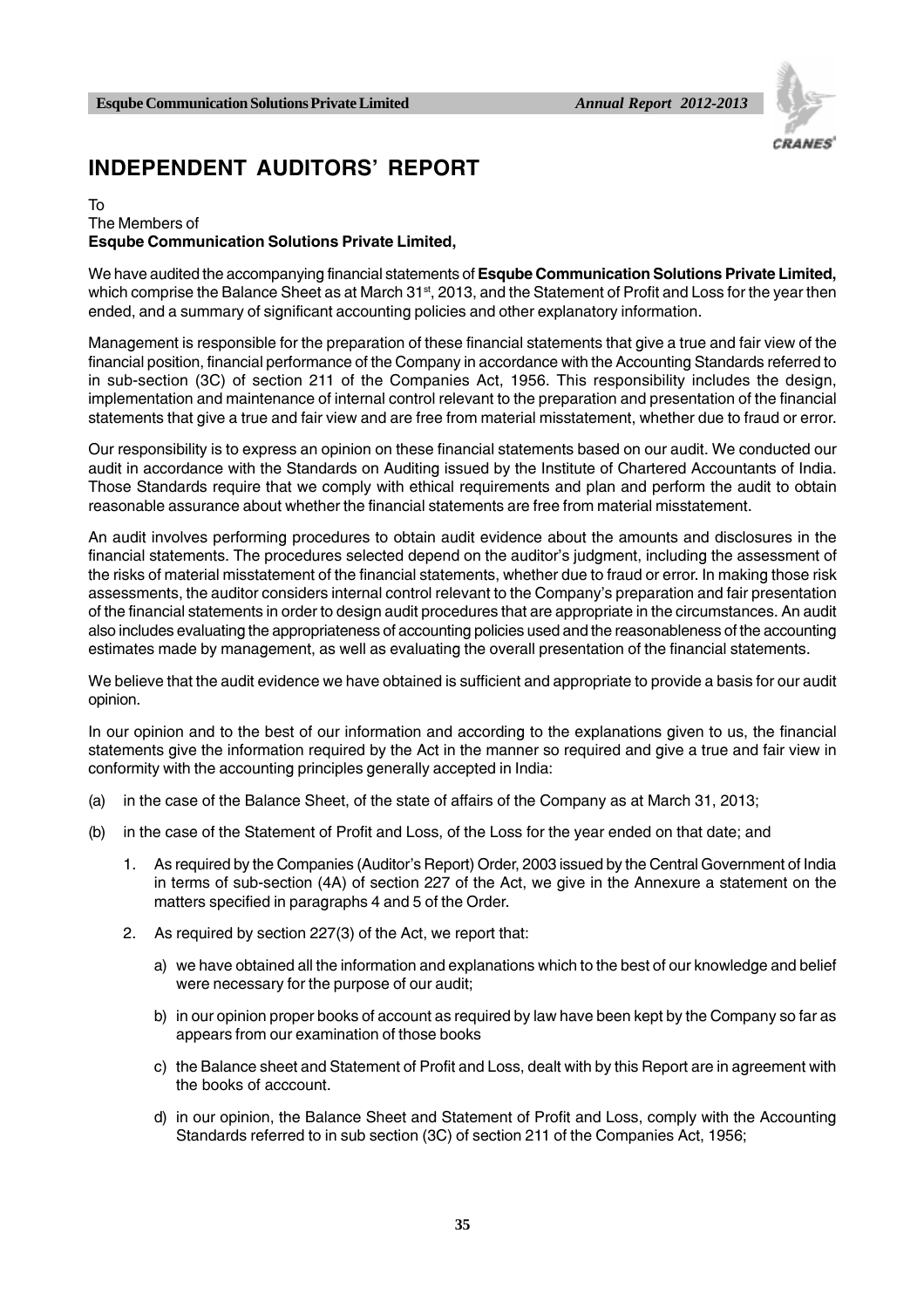

**Esqube Communication Solutions Private Limited**

- **CRANES** 
	- e) on verification of records and documents available with the company we report that all of the Directors have been disqualified from being appointed as a director in terms of clause (g) of sub-section (1) of section 274 of the Companies Act, 1956;

#### for **SETHIA PRABHAD HEGDE & CO Chartered Accountants Firm Registration No. 013367S**

**Timmayya Hegde Bangalore** Partner Partner Partner Partner Partner Partner Partner Partner Partner **27th May, 2013 Membership No.226267**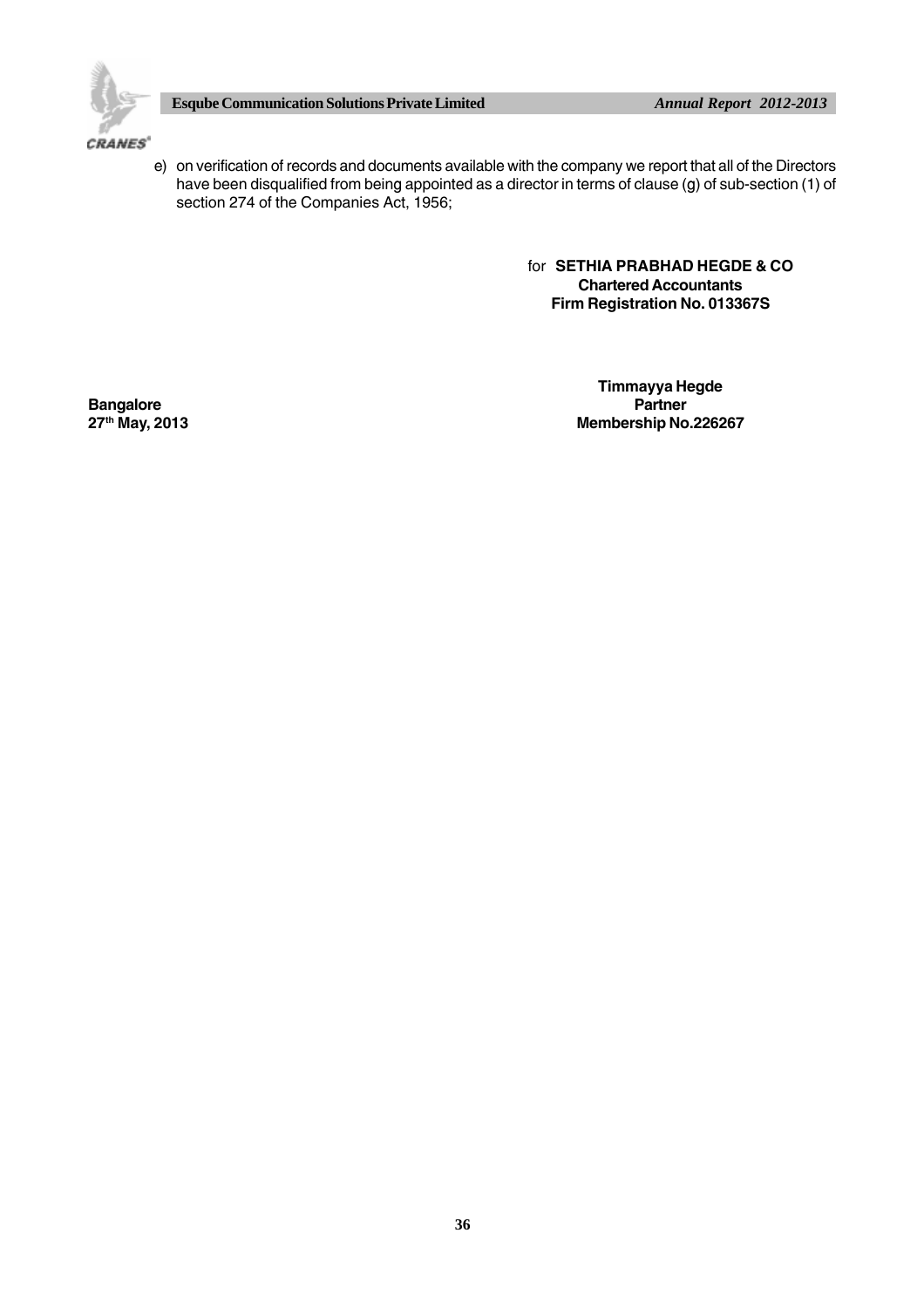*Annual Report 2012-2013*



### **ANNEXURE TO THE AUDITORS' REPORT**

(Referred to in paragraph 3 of our report of even date)

(i) (a) The Company has maintained proper records showing full particulars, including quantitative details and situation of fixed assets.

(b) All the Fixed Assets have not been physically verified by the management during the year but there is a regular program of verification which, in our opinion, is reasonable having regard to the size of the Company and the nature of its assets. No Material discrepancies were noticed on such verification.

(c) The Company has not disposed off substantial part of fixed assets during the year, and therefore, do not affect the going concern assumption.

- (ii) (a) The Company has no inventory during the year and hence provisions of clause (ii) of Para (4) of Companies (Auditor's Report) Order, 2003 (as amended) are not applicable.
- (iii) The Company has not granted/taken any loans, secured or unsecured, to/from companies, firms or other parties covered in the register maintained under section 301 of the Companies Act, 1956. In view of the above, clause 4 (iii) (b), (c), (d), (e), (f) and (g) are not applicable.
- (iv) In our opinion and according to the information and explanations given to us, there is an adequate internal control system commensurate with the size of the Company and the nature of its business with regard to purchases of inventory, fixed assets and with regard to the sale of goods and services. During the course of our audit, we have not observed any continuing failure to correct major weakness in the internal control system.
- (v) (a) According to the information and explanations given to us, we are of the opinion that the particulars of all contracts and arrangements referred to in section 301 of the Companies Act 1956, have been entered into the register required to be maintained under that section.

(b) In our opinion and according to the information and explanations given to us, the contracts and arrangements entered in the register maintained under section 301 of the Companies Act 1956, have been made at prices which are reasonable having regard to the prevailing market prices at the relevant time.

- (vi) The Company has not accepted any deposit from the public and as such the provisions of clause 4 (vi) of the said Order are not applicable.
- (vii) In our opinion, the Company has an in house internal audit system commensurate with the size and nature of its business.
- (viii) The Central Government has not prescribed the maintenance of cost records as required under clause (d) of sub-section (1) of section 209 of the Companies Act, 1956.
- (ix) (a) According to the information and explanations given to us, undisputed statutory dues including Provident Fund, Employees' State Insurance, Service tax, Wealth-tax, Custom duty and Cess have generally been regularly deposited during the year by the Company with the appropriate authorities except in the below cases.

| Name of the Statute | Nature of dues           | Amount of<br>be deposited |
|---------------------|--------------------------|---------------------------|
| Income Tax Act      | <b>Withholding Taxes</b> | 1.09.316                  |
| Service Tax         | Service Tax              | 5.76.780                  |

(b) According to the information and explanations given to us, no undisputed amounts payable in respect of Provident Fund, Employees State Insurance, Wealth Tax, Customs duty, Sales tax and Cess were in arrears as at 31st March 2013 for a period of more than six months from the date they became payable except in the below cases which is still due for payment: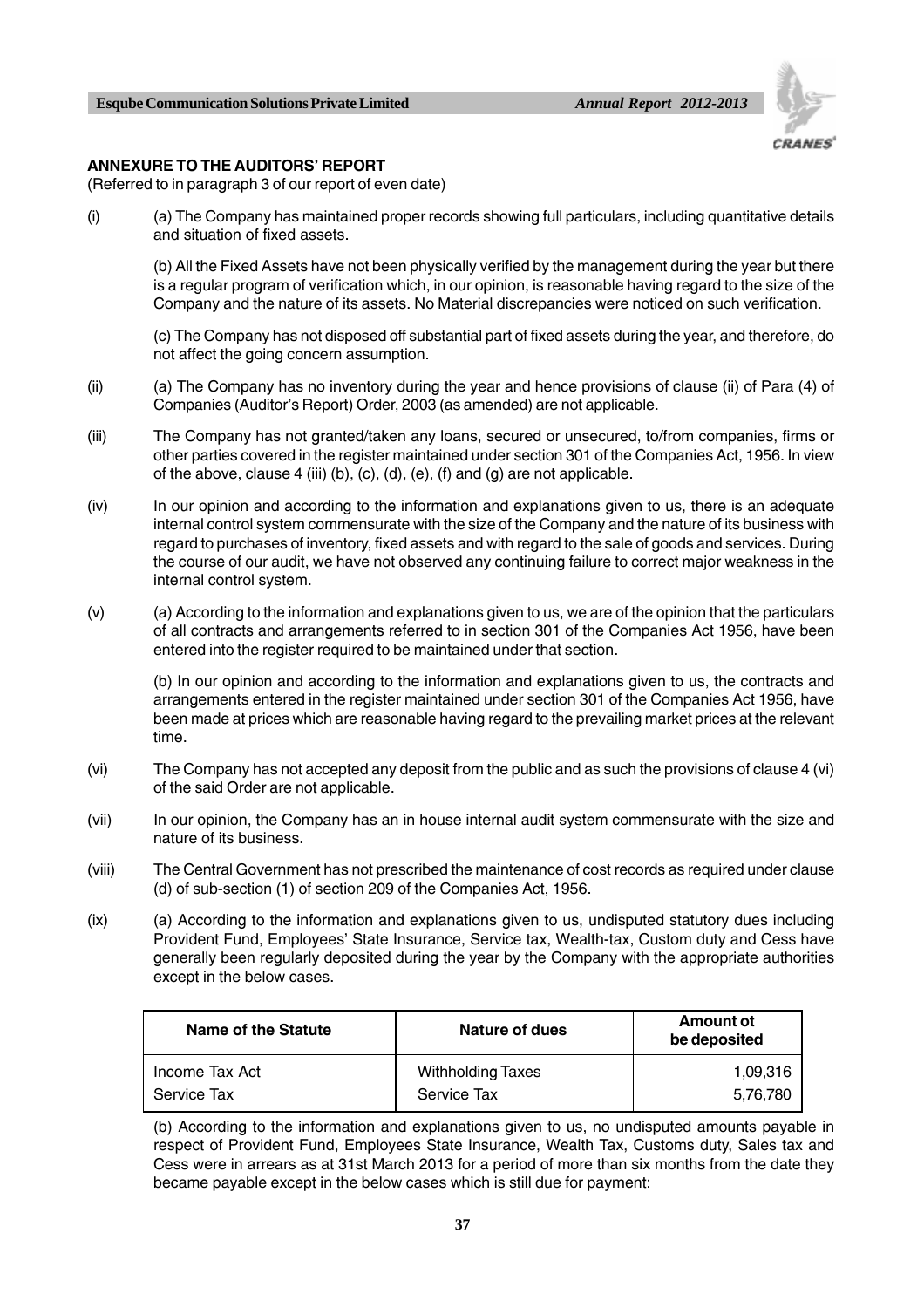

**CRANES** 

| Name of the Statute | Nature of dues           | Amount ot<br>be deposited |
|---------------------|--------------------------|---------------------------|
| Income Tax Act      | <b>Withholding Taxes</b> | 1,09,316                  |
| Service Tax         | Service Tax              | 5.14.829                  |

(c) According to the information and explanations given to us, there are no dues of Sales tax, Service tax, Income tax, Customs duty, Wealth-tax and Cess with the appropriate authorities which have not been deposited on account of any dispute.

- (x) The Company has accumulated losses as at March 31, 2013. The Company has incurred cash losses in the financial year ended on that date and in the immediately preceding the financial year.
- (xi) The Company has not defaulted in repayment of dues to any financial institution and banks and there are no dues to debenture holders as at the balance sheet date.
- (xii) According to information and explanations given to us, the Company has not granted loans and advances on the basis of security by way of pledge of shares, debentures and other securities.
- (xiii) In our opinion, and according to the information ans explanations given to us, the Company is not a chit fund or a nidhi / mutual benefit fund / society.
- (xiv) In our opinion, and according to the information and explanations given to us, the Company is not dealing or trading in shares, securities, debentures and other investments.
- (xv) In our opinion and according to information and explanations given to us, and as per our examination of relevant records, the Company has not given any guarantee for loans taken by others from banks or financial institutions.
- (xvi) The Company has not borrowed any term loan during the year and hence the provisions of clause 4 (xvi) of the said Order are not applicable.
- (xvii) According to the information and explanations given to us and on an overall examination of the balance sheet of the Company, we report that no funds raised on short-term basis have been used for long-term investment.
- (xviii) During the year the Company has not made any preferential allotment of shares to a Companies / firms / parties covered in the register maintained under section 301 of the Companies Act, 1956.
- (xix) During the period, the Company has not raised any funds by issue of debentures during the year.
- (xx) The Company has not raised any monies by way of public issue during the year.
- (xxi) During the course of our examination of the books of accounts carried out in accordance with the generally accepted auditing practices in India and according to the information and explanations given to us, no fraud on or by the Company has been noticed or reported during the course of our audit.

for **Sethia Prabhad Hegde & Co Chartered Accountants Firm Registration No. 013367S**

**Bangalore Timmayya Hegde May 27, 2013 Partner Membership No. 226267**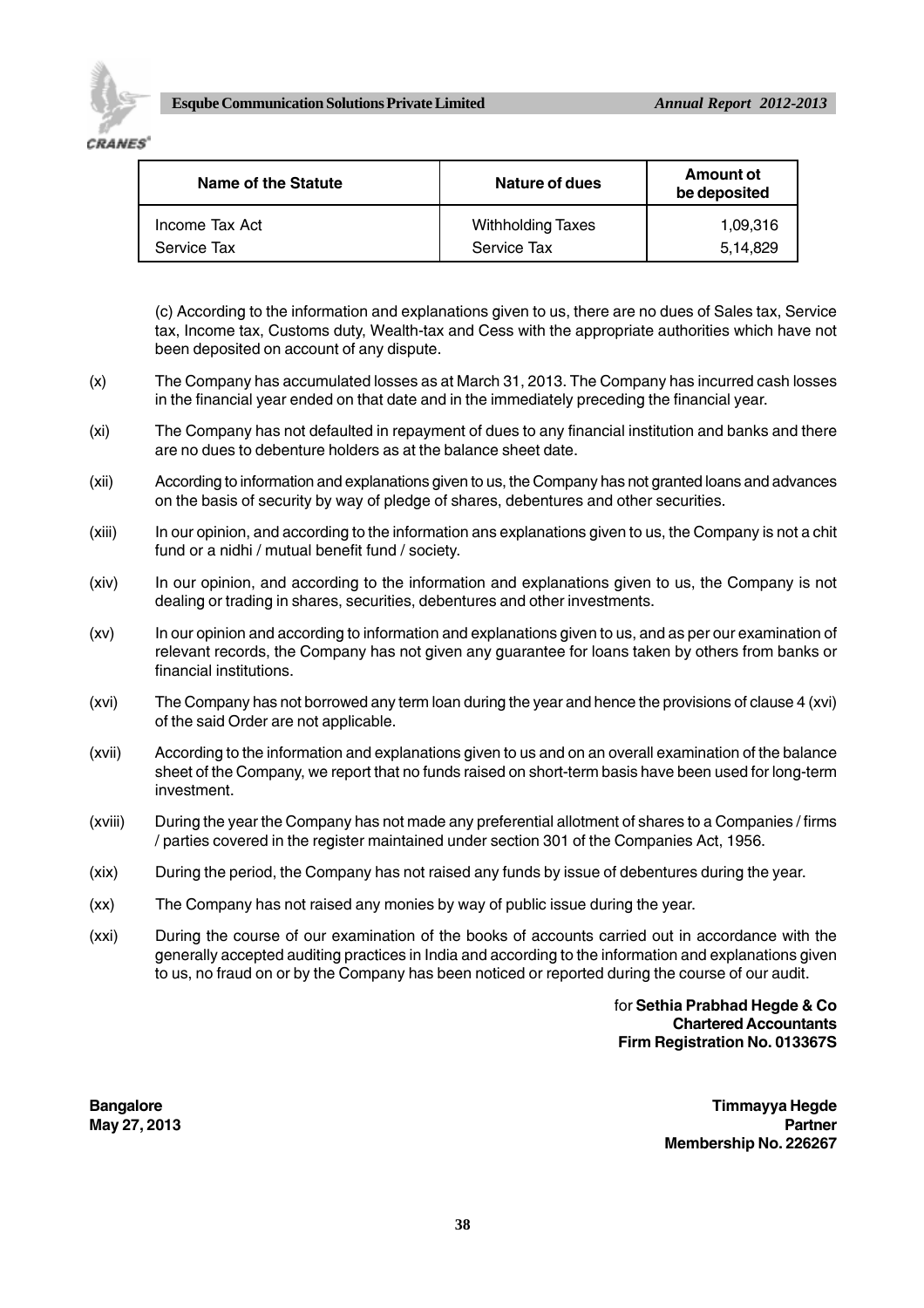*Annual Report 2012-2013*



### **BALANCE SHEET**

AS AT MARCH 31, 2013 (Amount In Rupees)

|   | <b>PARTICULARS</b>                                                | Note No. | March 31, 2013 | March 31, 2012 |
|---|-------------------------------------------------------------------|----------|----------------|----------------|
|   | <b>EQUITY AND LIABILITIES</b>                                     |          |                |                |
|   | <b>Shareholders' Funds</b><br>1                                   |          |                |                |
|   | (a) Share Capital                                                 | 2.1      | 117,650        | 117,650        |
|   | (b) Reserves and Surplus                                          | 2.2      | (5,584,762)    | (5,330,014)    |
|   | Share application money pending allotment                         |          |                |                |
|   | <b>Non-Current liabilities</b><br>$\mathbf{2}$                    |          |                |                |
|   | (a) Long-term provisions                                          | 2.4      | 225,861        | 169,422        |
|   | <b>Current liabilities</b><br>3                                   |          |                |                |
|   | (a) Short-term borrowings                                         | 2.5      | 24,029,980     | 24,507,864     |
|   | (b) Trade payables                                                | 2.5      | 805,351        | 776,065        |
|   | (c) Other current liabilities                                     | 2.6      | 2,451,920      | 2,543,356      |
|   | <b>TOTAL</b>                                                      |          | 22,046,001     | 22,784,343     |
| Ш | <b>ASSETS</b>                                                     |          |                |                |
|   | <b>Non-current Assets</b><br>1                                    |          |                |                |
|   | (a) Fixed Assets                                                  |          |                |                |
|   | (i) Tangible assets                                               | 2.21     |                | 223,231        |
|   | (ii) Intangible assets                                            | 2.21     |                | 47,360         |
|   | (iii) Capital work-in-progress                                    |          |                |                |
|   | (b) Deferred tax assets (Net)                                     | 2.3      | 95,000         | 95,000         |
|   | (c) Long-term loans and advances                                  | 2.7      | 10,000         | 11,000         |
|   | (d) Other non-current assets                                      | 2.8      | 19,230,680     | 19,230,680     |
|   | <b>Current Assets</b><br>$\mathbf{2}$                             |          |                |                |
|   | (a) Trade receivables                                             | 2.9      | 2,267,023      | 2,710,193      |
|   | (b) Cash and cash equivalents                                     | 2.10     | 66,445         | 35,983         |
|   | (c) Short-term loans and advances                                 | 2.11     | 376,853        | 430,897        |
|   | <b>TOTAL</b>                                                      |          | 22,046,001     | 22,784,343     |
|   | Notes 2.1 to 2.11 and 2.20 form an integral part of Balance Sheet |          |                |                |

As per our report of even date **For Sethia Prabhad Hegde & Co** For and on behalf of the Board Chartered Accountants Firm Registration Number - 013367S

 $27<sup>th</sup>$  May 2013

Bangalore **Timmayya Hegde Asif Khader Mueed Khader Mueed Khader Partner** Partner **Asif Khader Community Assume Asif Khader Mused Khader Partner Community Assume Assume Assume Assume Assume Assume Assume Assume** M.No. 226267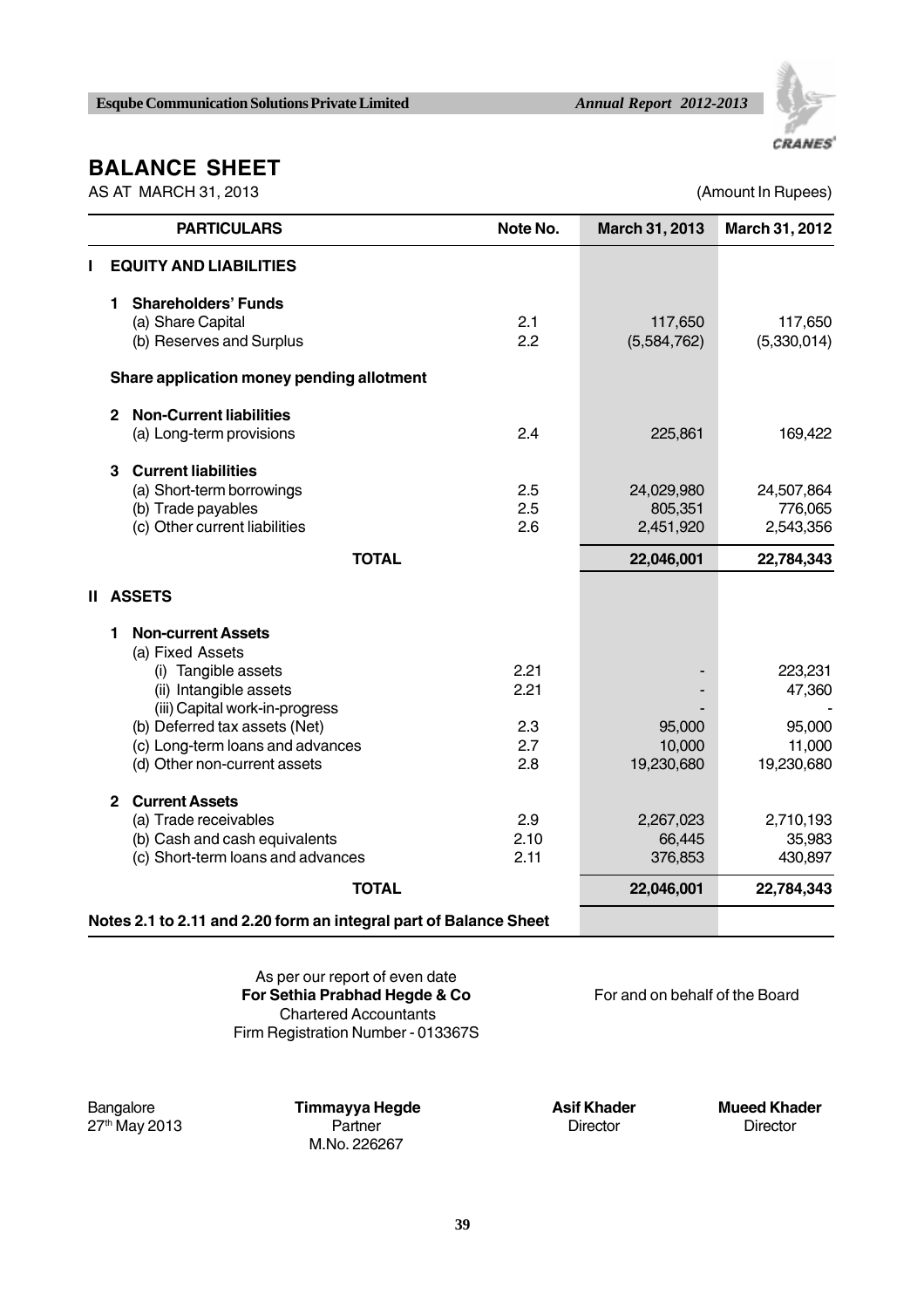

### **CRANES**

### **STATEMENT OF PROFIT AND LOSS**

FOR THE YEAR ENDED MARCH 31, 2013 (Amount In Rupees)

| <b>PARTICULARS</b>                                                  | Note No. | March 31, 2013 | March 31, 2012 |
|---------------------------------------------------------------------|----------|----------------|----------------|
| Income - Software Consultancy                                       |          | 1,323,155      | 1,129,400      |
| Other Income                                                        | 2.12     | 2,666          | 51,963         |
| <b>Total Revenue</b>                                                |          | 1,325,821      | 1,181,362      |
| <b>Expenses:</b>                                                    |          |                |                |
| Cost of Interest subscription                                       | 2.13     | 362,809        | 355,299        |
| Employee benefits expense                                           | 2.14     | 665,629        | 563,088        |
| Depreciation and amortisation expense                               | 2.15     | 270,591        | 782,945        |
| Other expenses                                                      | 2.16     | 290,880        | 147,177        |
| <b>Total Expenses</b>                                               |          | 1,589,909      | 1,848,508      |
| Profit/(loss) before exceptional and extraordinary items and tax    |          | (264, 088)     | (667, 146)     |
| <b>Exceptional items</b>                                            |          |                |                |
| Profit/(Loss) before extraordinary items and tax                    |          | (264, 088)     | (667, 146)     |
| <b>Extraordinary Items</b>                                          |          |                |                |
| Profit / (Loss) before Tax                                          |          | (264, 088)     | (667, 146)     |
| Tax expense:                                                        |          |                |                |
| (1) Current tax                                                     |          |                |                |
| (2) Deferred tax                                                    |          |                |                |
| (3) Mat Tax Credit                                                  |          |                |                |
| Profit/(Loss) for the year from continuing operations               |          | (264, 088)     | (667, 146)     |
| Income tax relating to earlier year                                 |          | (9, 340)       |                |
| Tax expense of discontinuing operations                             |          |                |                |
| Profit / (Loss) from Discontinuing operations (after tax)           |          |                |                |
| Add: MAT credit entitlement                                         |          |                |                |
| Profit/(Loss) for the period                                        |          | (254, 748)     | (667, 146)     |
| Earnings per share:                                                 |          |                |                |
| (1) Basic                                                           |          | (22.45)        | (57)           |
| (2) Diluted                                                         |          | (22.45)        | (57)           |
| Notes 2.12 to 2.16 form an integral part of Profit and Loss Account |          |                |                |

As per our report of even date **For Sethia Prabhad Hegde & Co** For and on behalf of the Board Chartered Accountants Firm Registration Number - 013367S

 $27<sup>th</sup>$  May 2013

M.No. 226267

Bangalore **Timmayya Hegde Asif Khader Mueed Khader Mueed Khader** 27<sup>th</sup> May 2013 **The Assembly Assembly** Director **C** Director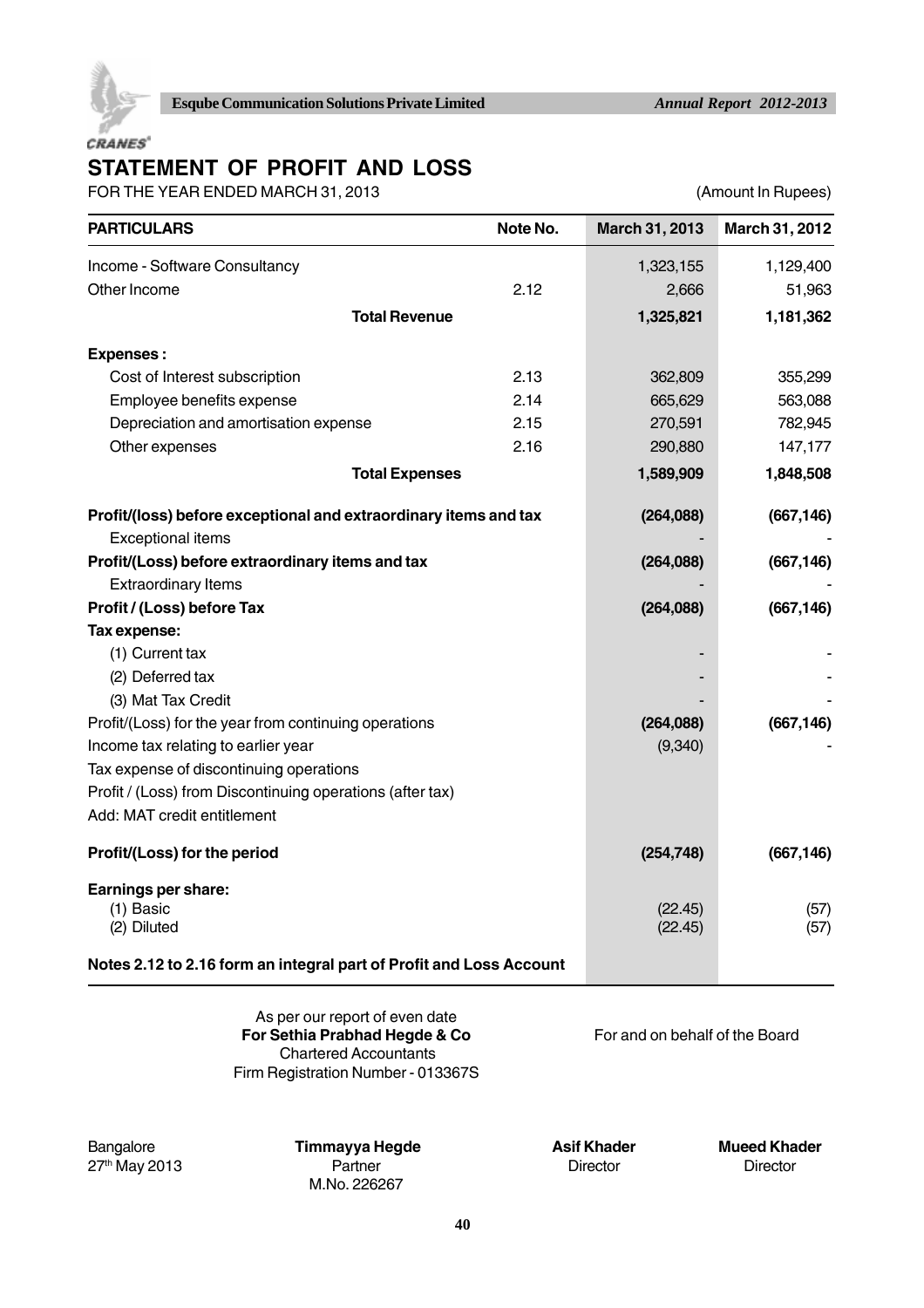

### **SIGNIFICANT ACCOUNTING POLICIES AND NOTES TO ACCOUNTS**

### **SIGNIFICANT ACCOUNTING POLICIES**

### **1 Basis of Preparation of financial statements**

The financial statements are prepared and presented in accordance with the Indian Generally Accepted Accounting Principles ("GAAP") under the historical cost convention on the accrual basis. GAAP comprises mandatory accounting standards issued by the Institute of Chartered Accountants of India (ICAI), Companies (Accounting Standards) Rules, 2006 and guidelines issued by the Securities and Exchange Board of India.

Preparation of Financial Statements in conformity with Generally Accepted Accounting Principles requires management to make estimates & assumptions that affect the reported balance of assets & liabilities and disclosures relating to Contingent assets & liabilities as on the date of Financial Statement and reported amounts of Income & expenditure during the period. Actual results could differ from these estimates, differences if any between the actual results and estimates are recognized in the period in which the results are known or materialized.

Presentation and disclosure of financial statements during the year ended March 31, 2013 the revised Schedule VI notified under the Companies Act 1956, has become applicable to the Company, for preparation and presentation of its financial statements. The adoption of revised Schedule VI does not impact recognition and measurement principles followed by the Company for preparation of financial statements. However, it has significant impact on presentation and disclosures made in the financial statements. The Company has also reclassified the previous year figures in accordance with the requirements applicable in the current year.

All the assets and liabilities have been classified as current or non-current as per Company's normal operating cycle and other criteria set out in the Schedule VI to the Companies Act, 1956.

### **2 Use of Estimates**

The preparation of financial statements in conformity with generally accepted accounting principles requires management to make estimates and assumptions that affect the reported amounts of assets and liabilities and disclosure of contingent liabilities at the date of the financial statements and the results of operations during the reporting period. Although these estimates are based upon managements's best knowledge of current events and actions, actual results could differ from these estimates. Significant estimates used by the management in the preparation of these financial statements include classification of assets and liabilities into current and non-current, estimates of the economic useful lives of fixed assets, provisions for bad and doubtful debts. Any revision to accounting estimates is recognized prospectively.

### **3 Revenue Recognition**

- (i) Revenue from sale of products is recognized, in accordance with the sales contract, on delivery of goods to the Customer. Revenue from product sales are shown net of taxes.
- (ii) Revenue on Software Development services comprises revenue priced on a time and material and fixed-price contracts. Revenue priced on a time and material contracts are recognized as related services are performed. Revenue from fixed-price, fixed time-frame contracts is recognized in accordance with the percentage of completion method.
- (iii) Revenue from Technical Service, Training, support and other services is recognized as the related services are performed over the duration of the contract / course.
- (iv) Dividend is recognized when the right to receive the dividend is established at the balance sheet date.

#### **4 Fixed Assets and Capital Work-in-progress**

- (i) Fixed Assets are stated at historical cost less accumulated depreciation. Cost includes all expenses incurred to bring the assets to its present location and condition.
- (ii) Interest on borrowed money allocated to and utilized for fixed assets, pertaining to the period up to the date the fixed asset is ready for its intended use, is capitalized.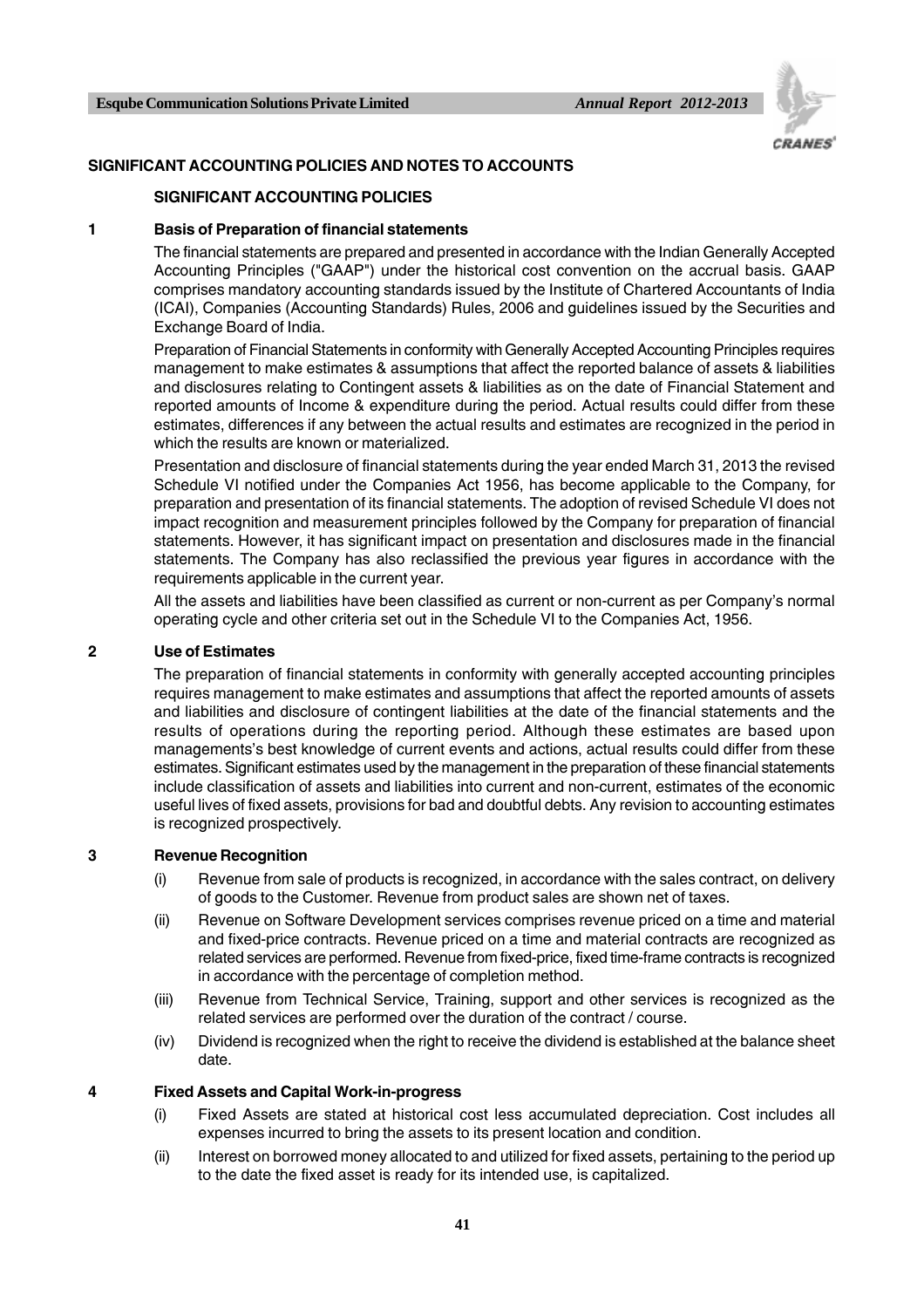

### **CRANES**

### **5 Intangible Assets**

- (i) All intangible assets are stated at cost less accumulated amortization.
- (ii) The cost of acquired intangible assets is the consideration paid for acquisition and other incidental costs incurred to bring the intangible asset for its intended use.
- (iii) Internally generated intangible assets are valued at cost which were incurred during the development phase of intangibles which comprises of expenditure on materials and services used or consumed, salaries and other employment related cost of personnel engaged in development of intangible asset, other direct expenditures and overheads that are necessary for the generation of the intangible asset and that can be allocated on a reasonable basis.
- (iv) Interest on borrowed money allocated to and utilized for intangible assets, pertaining to the period up to the date the intangible asset is ready for its intended use, is capitalized in accordance with Accounting Standard-16.
- (v) Amount paid towards the acquisition of intangible assets, which is not put to use as at reporting date and the cost of intangible assets not ready for its intended use before such date is disclosed under Capital Work-in-progress.

### **6 Depreciation and Amortization**

- (i) Depreciation has been provided on Straight Line method at the rates prescribed under Schedule XIV of the Companies Act, 1956. In respect of assets purchased / sold during the year, depreciation is charged on a pro-rata basis.
- (ii) The Management estimates the useful life of Customized software/commercial rights procured for specific application as 3 years and accordingly amortizes over their estimated useful life on a straight line basis.
- (iii) Depreciation on individual low cost assets (costing less than Rs. 5,000) is provided for in full in the year of purchase irrespective of date of installation.
- (iv) Other Intangible assets are amortized over their respective individual estimated useful life on a straight-line basis, commencing from the date the asset is available to the Company for its use.
- (v) After recognition of impairment loss, the depreciation charge for the asset in on the revalued amount prospectively over the remaining useful life of the asset.

### **7 Impairment of Assets**

The Company assesses at each balance sheet date using internal and external sources, whether there is any indication that an asset (both tangible and intangible) may be impaired more than of a temporary nature. If any such indications exist, the Company estimates the recoverable amount of the asset. If such recoverable amount of the asset or the recoverable amount of the cash generating unit to which the asset belongs to is less than its carrying amount, the carrying amount is reduced to its recoverable amount. The reduction is treated as an impairment loss and is recognized in the statement of profit and loss. If at the balance sheet date there is an indication that a previously assessed impairment loss no longer exists, the recoverable amount is reassessed and the asset is reflected at the recoverable amount subject to a maximum of depreciated historical cost.

### **8 Inventories**

The Companies Inventories comprises of raw material, Work in progress and finished hardware products which are valued at cost or net realizable value, whichever is lower. The cost formula used is specific identification basis. Net realizable value is the estimated selling price in ordinary course of business, less estimated cost of completion and estimated cost necessary to make the sale. The cost of inventories is net of VAT credit.

**9 Effect of Exchange Fluctuation on foreign currency transactions**

- (i) Foreign currency transactions are recorded at the exchange rate prevailing on the date of the transaction.
- (ii) Exchange differences are recorded when the amount actually received on sales or actually paid when the expenditure is incurred, is converted into Indian Rupees.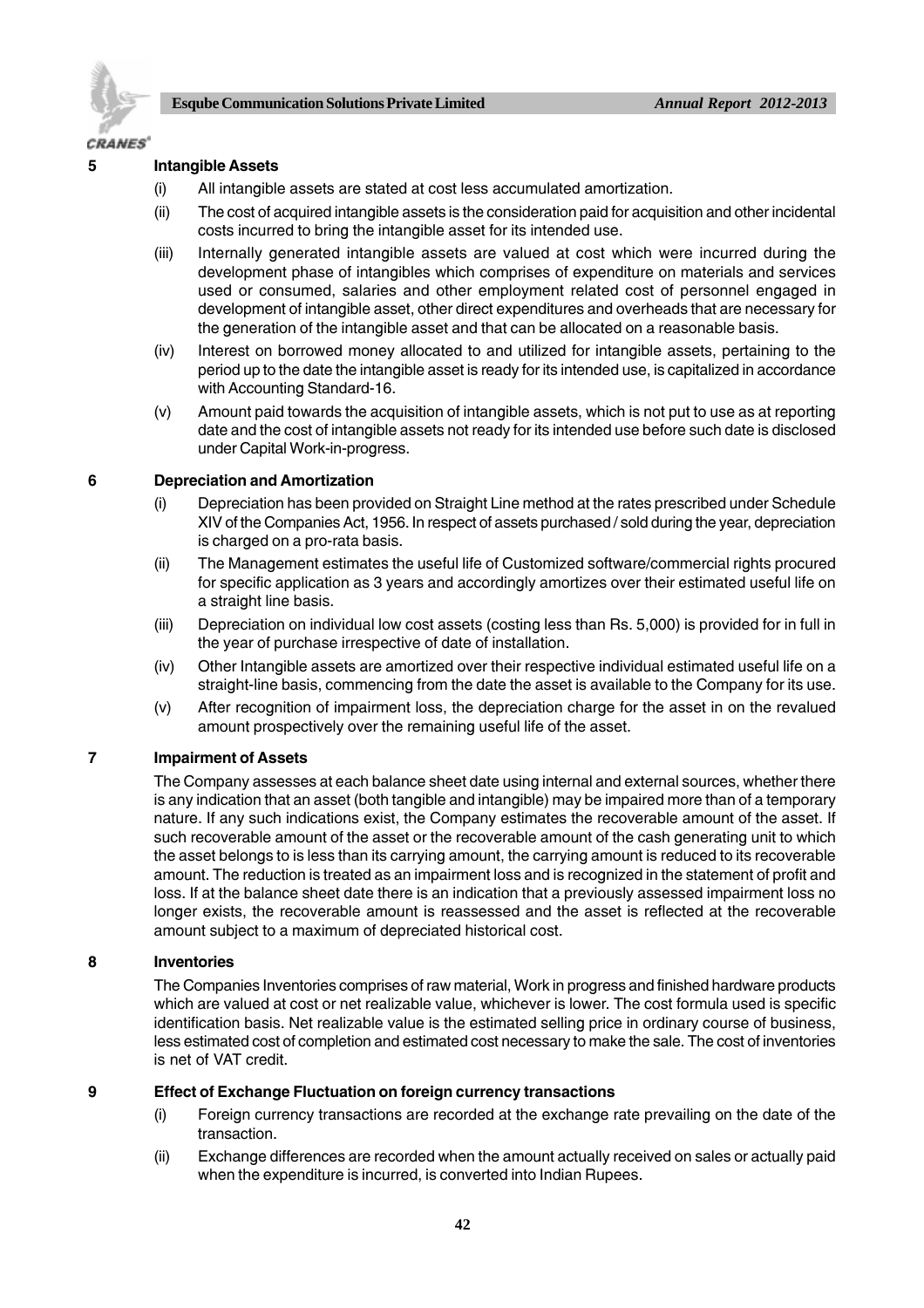

- (iii) Exchange differences arising on foreign currency transactions are recognized as income or expense in the period in which they arise.
- (iv) Period-end balances of monetary foreign currency assets and liabilities are translated at the closing rate. The resulting exchange difference is recognized in the statement of profit and loss.
- (v) Non Monetary assets & liabilities are translated at the rate prevailing on the date of transaction.
- (vi) Foreign currency translation differences relating to liabilities incurred for acquiring fixed assets are recognized in Statement of Profit and Loss.

### **10 Employee Benefits**

(i) The short-term employee benefits such as salaries and paid leave is debited to expense as and when an employee has rendered services in exchange for these benefits.

### **11 Income Tax / Deferred Tax**

- (i) Current tax is calculated in accordance with the relevant tax regulations.
- (ii) Deferred tax assets and liabilities are recognized for the future tax consequences attributable to timing differences that result between the profit offered for income taxes and the profit as per the financial statements. Deferred tax in respect of timing difference which originate during the tax holiday period but reverse after the tax holiday period is recognized in the year in which the timing difference originate. For this purpose the timing difference which originates first is considered to reverse first. Deferred tax assets and liabilities are measured using the tax rates and tax laws that have been enacted or substantively enacted by the balance sheet date. The effect on deferred tax assets and liabilities of a change in tax rates is recognized in the statement of profit and loss in the year of charge. Deferred tax assets on timing differences are recognized only if there is a reasonable certainty that sufficient future taxable income will be available against which such deferred tax assets can be realized. Deferred tax assets are reassessed for the appropriateness of their respective carrying values at each balance sheet dates.
- (iii) Minimum alternative tax (MAT) paid in accordance to the tax laws, which gives rise to future economic benefits in the form of adjustment of future income tax liabliltiy, is considered as an asset if there is convincing evidence that the Company will pay normal income tax after the tax holiday period. Accordingly, MAT is recognized as an asset in the balance sheet when it is probable that the future economic benefit associated with it will flow to the Company and the asset can be measured reliably.
- (iv) Advance taxes and provisions for current income taxes are presented in the balance sheet after off-setting advance taxes paid and income tax provisions arising in the same tax jurisdiction.
- (v) The Company offsets deferred tax assets and deferred tax liabilities relating to taxes on income levied by the same governing taxation laws.

### **12 Provisions and Contingent Liabilities**

The Company creates a provision when there is a present obligation as a result of an obligating event that probably requires an outflow of resources and a reliable estimate can be made of the amount of the obligation. A disclosure for a contingent liability is made when there is a possible obligation or a present obligation that may, but probably will not, require an out flow of resources. Where there is a possible obligation or a present obligation in respect of which the likelihood of outflow of resources is remote, no provision or disclosure is made.

### **13 Earnings per Share**

- (i) Basic Earnings per share is calculated by dividing the net earnings available to the Equity Shareholders by the weighted average number of Equity Shares outstanding during the year.
- (ii) Diluted Earnings per share is calculated by dividing the net earnings available to existing and potential Equity Shareholders by aggregate of the weighted average number of Equity Shares considered for deriving basic earnings per share. Dilutive potential equity shares are deemed converted as of the beginning of the period, unless issued at a later date.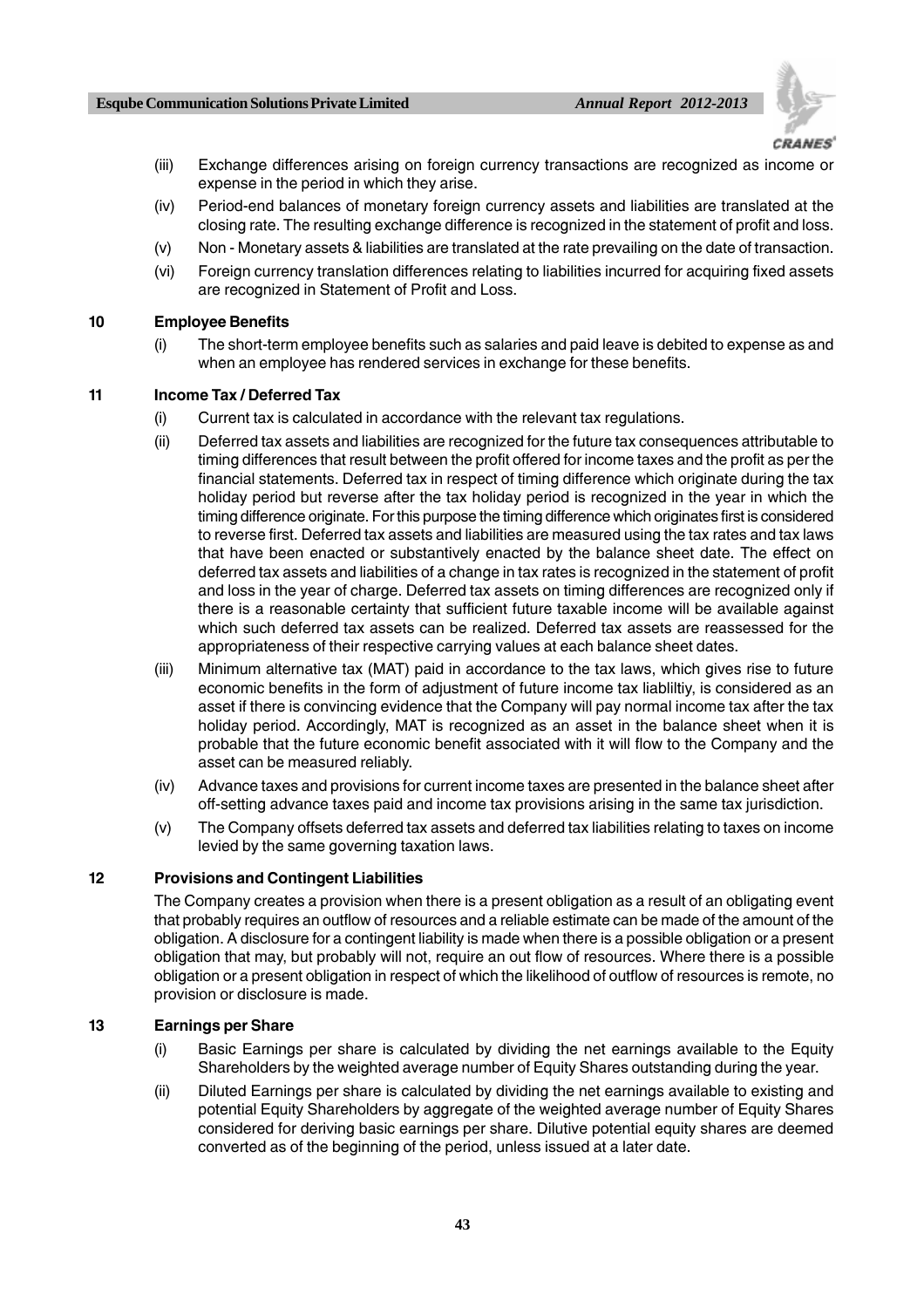

### **CRANES**

### **14 Leases**

- (i) Lease arrangements where substantial risk and rewards incidental to ownership vests with the lessor, such leases are recognized as operating leases.
- (ii) Lease payments under operating lease are recognized as an expense in the statement of profit and loss.

### **15 Derivative Instruments and Hedge Accounting**

The Company uses foreign currency forward contracts and currency options to hedge its risks associated with foreign currency fluctuations relating to certain firm commitments and forecasted transactions. The Company designates these hedging instruments as cash flow hedges applying the recognition and measurement principles set out in the Accounting Standard 30 "Financial Instruments: Recognition and Measurement" (AS-30).

The use of hedging instruments is governed by the Company's policies approved by the board of directors, which provide written principles on the use of such financial derivatives consistent with the Company's risk management strategy.

Hedging instruments are initially measured at fair value, and are remeasured at subsequent reporting dates. Changes in the fair value of these derivatives that are designated and effective as hedges of future cash flows are recognized directly in shareholders' funds and the ineffective portion is recognized immediately in the statement of profit and loss.

Changes in the fair value of derivative financial instruments that do not qualify for hedge accounting are recognized in the statement of profit and loss as they arise.

Hedge accounting is discontinued when the hedging instrument expires or is sold, terminated, or exercised, or no longer qualifies for hedge accounting. At that time for forecasted transactions, any cumulative gain or loss on the hedging instrument recognized in shareholders' funds is retained there until the forecasted transaction occurs. If a hedged transaction is no longer expected to occur, the net cumulative gain or loss recognized in shareholders' funds is transferred to the statement of profit and loss for the period.

However, the company has no outstanding hedged transaction nor entered into any hedging transaction during the year.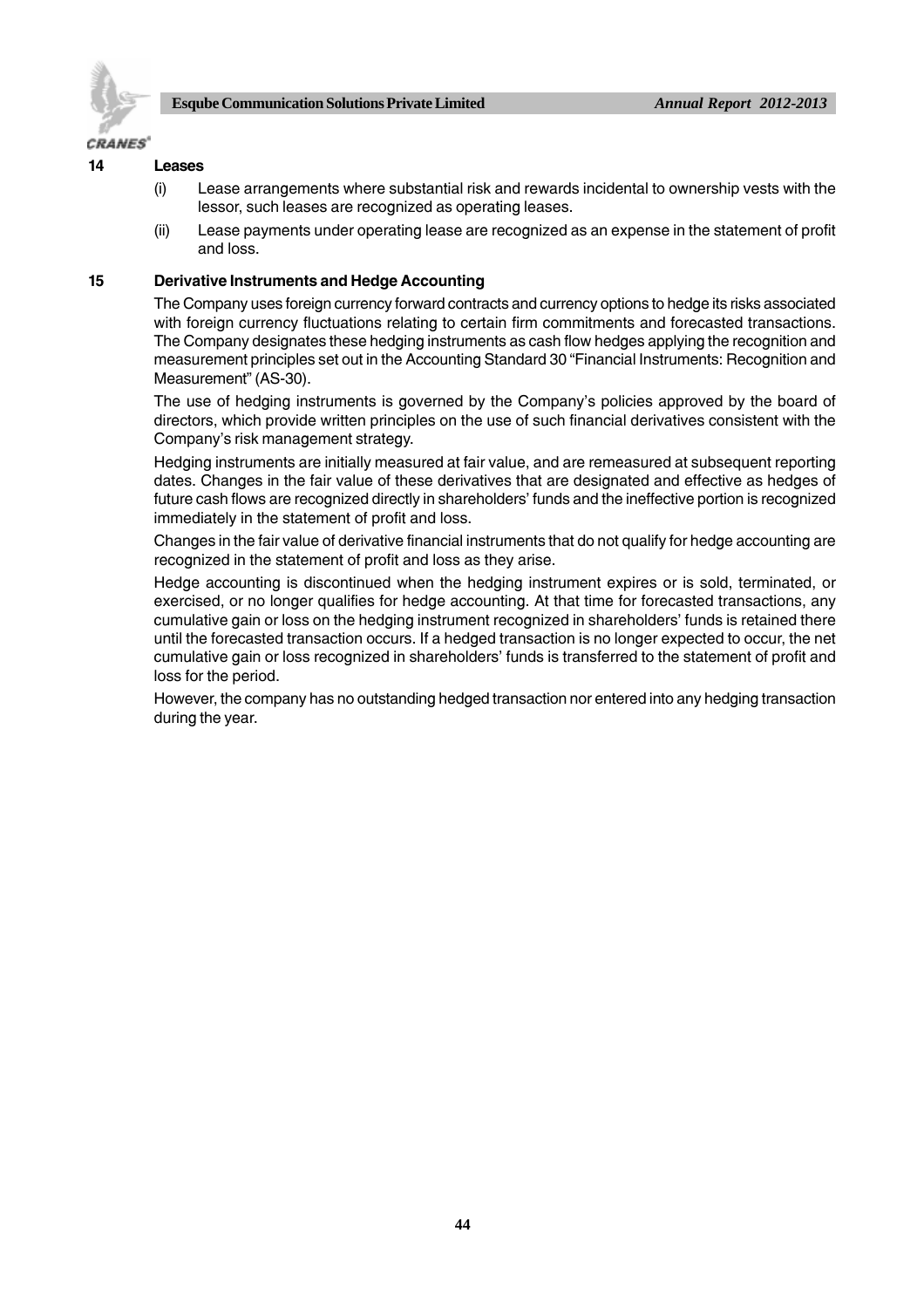*Annual Report 2012-2013*



### **NOTES ON ACCOUNTS**

FOR THE YEAR ENDED MARCH 31, 2013

The previous year figures have been regrouped / reclassified, wherever necessary to conform to the current year presentation.

### **2.1 SHARE CAPITAL** (Amount in Rupees)

### **a) Break-up of shares**

| <b>PARTICULARS</b>                                                                                                                                                | As at<br>31.3.2013 | At at<br>31.3.2012 |
|-------------------------------------------------------------------------------------------------------------------------------------------------------------------|--------------------|--------------------|
| <b>AUTHORISED</b><br>50,000 Equity Shares of Rs. 100/- each<br><b>ISSUED, SUBSCRIBED AND FULLY PAID-UP</b><br>11,765 Equity Shares of Rs. 10/- each fully paid up | 500,000<br>117.650 | 500.000<br>117,650 |
| <b>TOTAL</b>                                                                                                                                                      | 117,650            | 117,650            |

The Company has only one class of shares referred to as equity shares having a par value of Rs.10. Each holder of equity shares is entitled to one vote per share held.

The Company declares and pays dividend in Indian rupees. The Board of Directors have not proposed any dividend during the year. Dividend declared if any, if approved by the Shareholders, is payable to the shareholders in proportion to their shareholding. In the event of liquidation of the Company, the holders of equity shares will be entitled to receive any of the remaining assets of the company. The distribution will be in proportion to the number of equity shares held by the shareholders.

**b) Reconciliation of number of Shares** (Amount in Rupees)

|                                                                                           | As at 31.03.2013           |         | As at 31.03.2012           |         |
|-------------------------------------------------------------------------------------------|----------------------------|---------|----------------------------|---------|
| <b>EQUITY SHARES</b>                                                                      | Number of<br><b>Shares</b> | Amount  | Number of<br><b>Shares</b> | Amount  |
| Balance as at the beginning of the<br>previous year<br>Add: Shares issued during the year | 11,765                     | 117,650 | 11,765                     | 117,650 |
| Balance as at the end of the year                                                         | 11,765                     | 117,650 | 11,765                     | 117,650 |

Neither shares are reserved for issue under options nor securities have been issued, which are convertible into equity / preference shares in future as on the date of balance sheet.

### **c) Details of Shares held by shareholders, holding more than 5% of the aggregate shares in the Company.**

(Amount in Rupees)

|                                       |                         | As at 31-3-2013       | As at 31-3-2012         |                         |
|---------------------------------------|-------------------------|-----------------------|-------------------------|-------------------------|
| <b>NAME OF THE SHARE HOLDERS</b>      | No. of<br><b>Shares</b> | % of Share<br>holding | No. of<br><b>Shares</b> | $%$ of Share<br>holding |
| Cranes Software International Limited | 8.941                   | 76%                   | 8.941                   | 76%                     |
| K V S Hari                            | 1.767                   | 15%                   | 1.767                   | 15%                     |
| H S Jamadagni                         | 717                     | 6%                    | 717                     | 6%                      |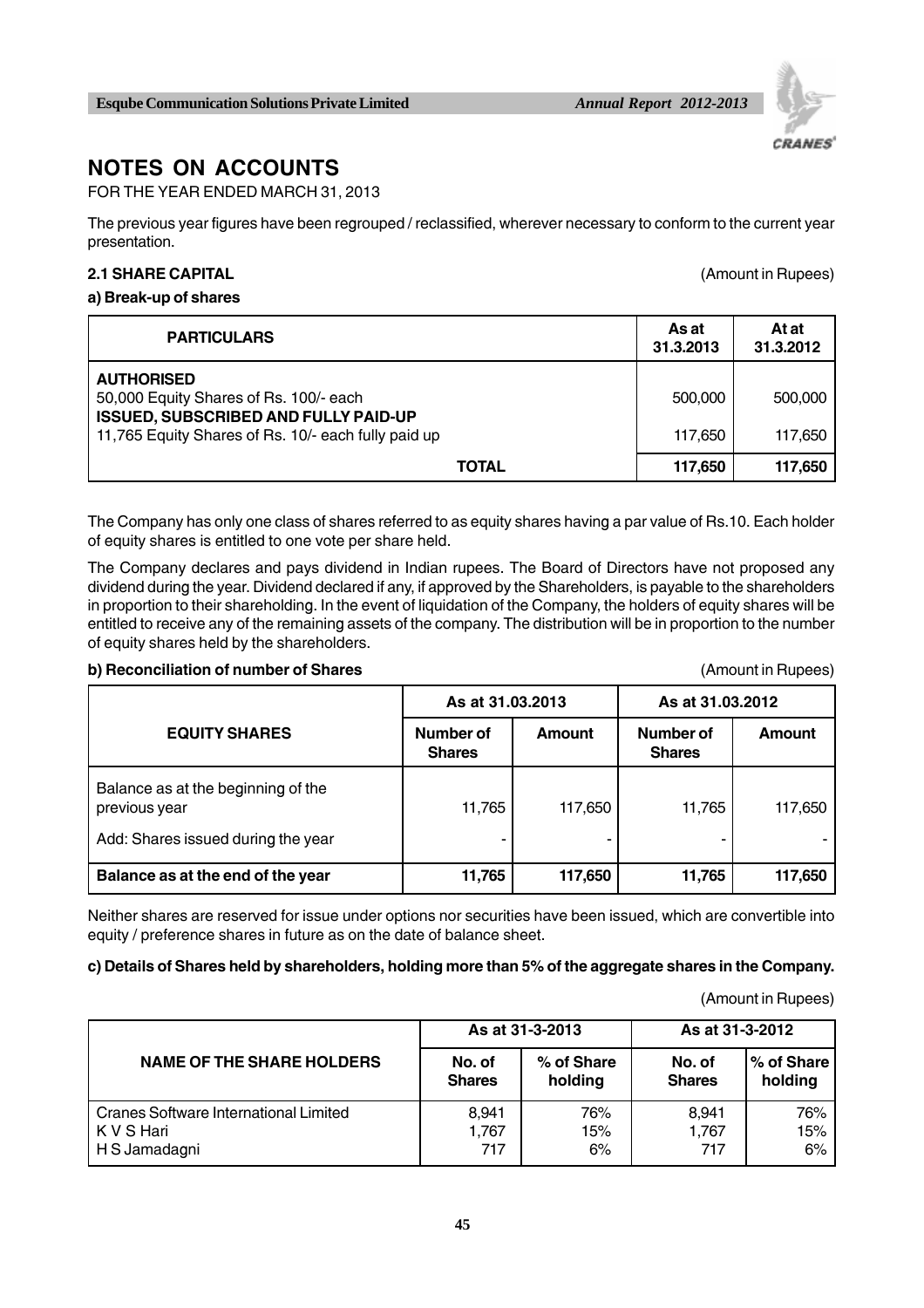

*Annual Report 2012-2013*

### **CRANES**

### **2.2 RESERVES AND SURPLUS CONSUMPLY CONSUMPLY CONSUMPLY CONSUMPLY CONSUMPLY CONSUMPLY CONSUMPLY CONSUMPLY**

**PARTICULARS AS A 2012 As at 31.3.2013 As at 31.3.2012 (a) Securities Premium account** Opening balance 8,982,350 9,982,350 9,982,350 Add: Receipt on issue of securities **Balance as at the end of the year 1998** 9,982,350 9,982,350 9,982,350 **(b) Surplus in Statement of Profit and Loss** Opening balance (15,312,364) (15,312,364) (15,312,364) (15,312,364) (15,312,364) (067,146) Loss for the year Amount available for appropriation (15,567,112) (15,312,364) **Balance as at the end of the year (15,567,112) (15,312,364) TOTAL (5,584,762) (5,330,014)**

### **2.3 DEFERRED TAXES LIABILITY (NET)** (Amount in Rupees)

**PARTICULARS AS A AS A 2013 As at 31.3.2013 At at 31.3.2012** Deferred Tax Asset 95,000 95,000 **TOTAL 95,000 95,000**

### **2.4 LONG TERM PROVISIONS** (Amount in Rupees)

| <b>PARTICULARS</b>                                          |              | As at 31.3.2013   | At at 31.3.2012   |
|-------------------------------------------------------------|--------------|-------------------|-------------------|
| <b>Gratuity obligation (Refer Note)</b><br>Leave Encashment |              | 195.611<br>30,250 | 139,422<br>30,000 |
|                                                             | <b>TOTAL</b> | 225.861           | 169.422           |

### **2.5 SHORT TERM BORROWINGS** (Amount in Rupees)

| <b>PARTICULARS</b>                                     |              | As at 31.3.2013 | At at 31.3.2012 |
|--------------------------------------------------------|--------------|-----------------|-----------------|
| <b>Unsecured</b>                                       |              |                 |                 |
| (From related Parties)                                 |              | 24,029,980      | 24,507,864      |
|                                                        | <b>TOTAL</b> | 24,029,980      | 24,507,864      |
| Trade payables                                         |              | 805,351         | 776,065         |
|                                                        | <b>TOTAL</b> | 805,351         | 776,065         |
| Refer Note: (Reg. Micro, Small and Medium Enterprises) |              |                 |                 |

**46**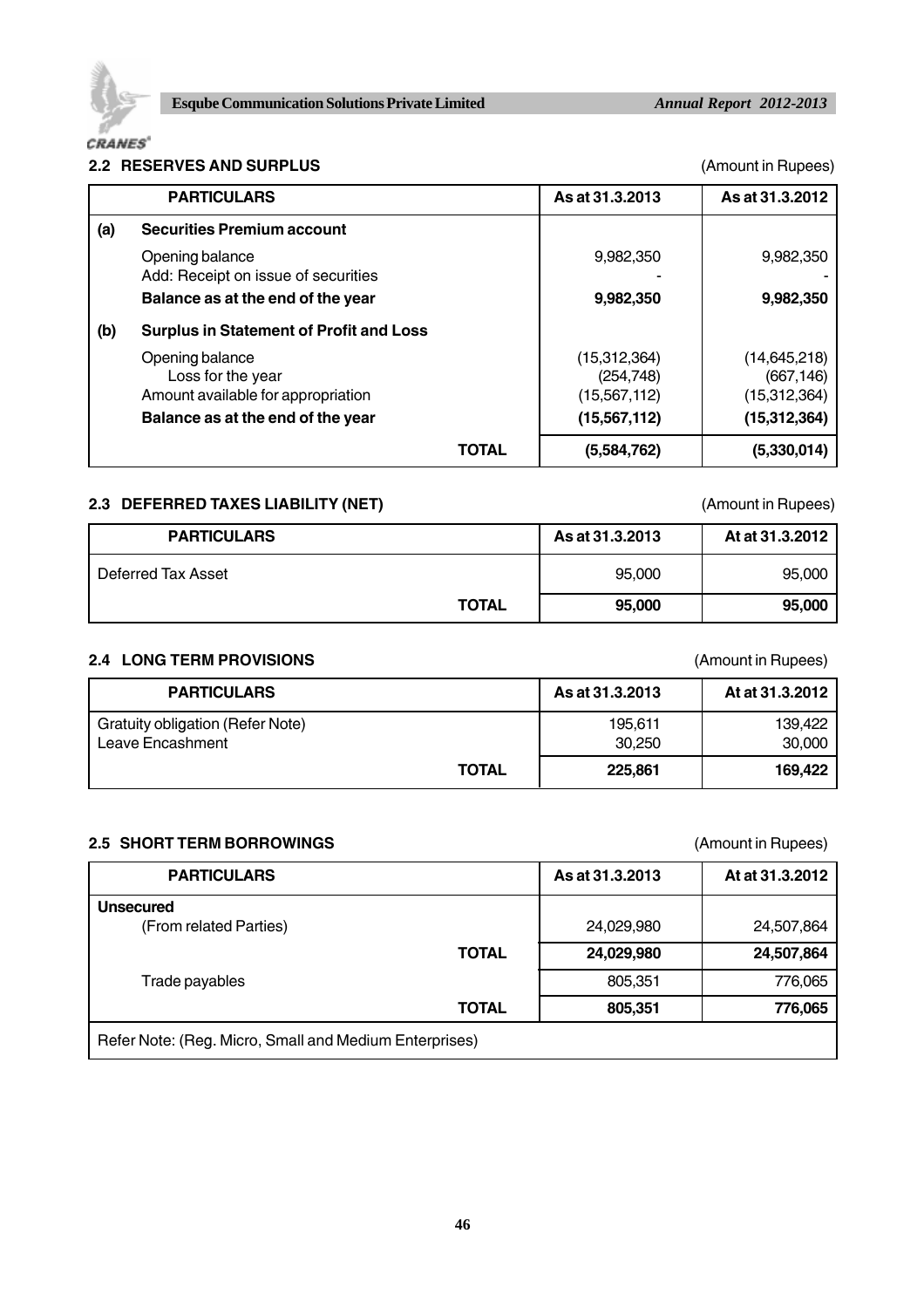### **2.6 OTHER CURRENT LIABILITIES** (Amount in Rupees)

| <b>PARTICULARS</b>                                                                                                                                                                         |       | As at 31.3.2013               | At at 31.3.2012      |
|--------------------------------------------------------------------------------------------------------------------------------------------------------------------------------------------|-------|-------------------------------|----------------------|
| <b>Current maturities of Long term debt:</b><br>Statutory dues (Including Provident Fund,<br>Withholding and other taxes payable)<br><b>Other Payables</b><br>Employee related liabilities |       | 861,188<br>2,099<br>1,588,634 | 894,627<br>1,587,638 |
| Advance from customers                                                                                                                                                                     |       |                               | 61,092               |
|                                                                                                                                                                                            | TOTAL | 2,451,920                     | 2,543,356            |

### **2.7 LONG TERM LOANS AND ADVANCES** (Amount in Rupees)

| <b>PARTICULARS</b>                                       |              | As at 31.3.2013 | At at 31.3.2012 |
|----------------------------------------------------------|--------------|-----------------|-----------------|
| (Unsecured, considered good)<br><b>Security Deposits</b> |              | 10.000          | 11,000          |
|                                                          | <b>TOTAL</b> | 10,000          | 11,000          |

### **2.8 OTHER NON CURRENT ASSETS** (Amount in Rupees)

| <b>PARTICULARS</b>   |              | As at 31.3.2013 | At at 31.3.2012 |
|----------------------|--------------|-----------------|-----------------|
| Unamortized expenses |              | 19,230,680      | 19,230,680      |
|                      | <b>TOTAL</b> | 19,230,680      | 19,230,680      |

### **2.9 TRADE RECEIVABLES** (Amount in Rupees)

| <b>PARTICULARS</b>                                                                                                                     | As at 31.3.2013      | At at 31.3.2012      |
|----------------------------------------------------------------------------------------------------------------------------------------|----------------------|----------------------|
| Unsecured, considered good<br>Outstanding for a period exceeding six months from<br>the date they are due for payment<br><b>Others</b> | 1,792,967<br>474,056 | 1,853,033<br>857,160 |
| <b>TOTAL</b>                                                                                                                           | 2,267,023            | 2,710,193            |

### **2.10 CASH AND BANK BALANCES** (Amount in Rupees)

| <b>PARTICULARS</b>                          |              | As at 31.3.2013 | At at 31.3.2012 |
|---------------------------------------------|--------------|-----------------|-----------------|
| <b>Bank balances:</b><br>In Current Account |              | 66.445          | 35,983          |
|                                             | <b>TOTAL</b> | 66,445          | 35,983          |

### *Annual Report 2012-2013*

**CRANES** 

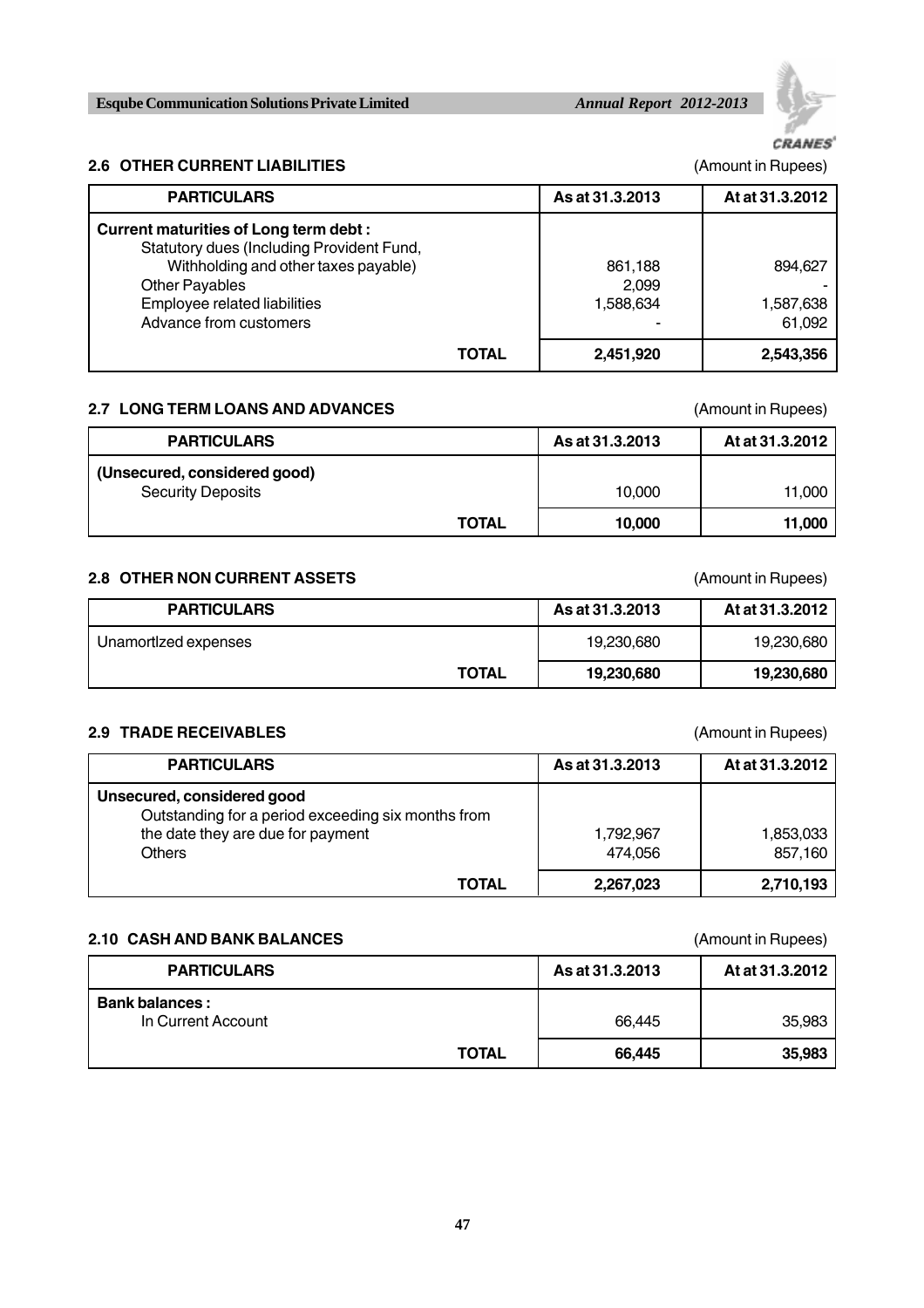

*Annual Report 2012-2013*

### **CRANES**

### **2.11 SHORT TERM LOANS AND ADVANCES** (Amount in Rupees)

| <b>PARTICULARS</b>                                                                                                              | As at 31.3.2013 | At at 31.3.2012            |
|---------------------------------------------------------------------------------------------------------------------------------|-----------------|----------------------------|
| Unsecured, considered good<br>Balances with group Companies<br>Advance income Tax (Net of Provision of Rs.)<br>Prepaid expenses | 376,853         | 61,980<br>367,878<br>1,039 |
| <b>TOTAL</b>                                                                                                                    | 376,853         | 430,897                    |

### **2.12 OTHER INCOME** (Amount in Rupees)

| <b>PARTICULARS</b>       |              | For the year<br>31.3.2013 | For the year<br>31.3.2012 |
|--------------------------|--------------|---------------------------|---------------------------|
| (a) Miscellaneous income |              | 2.666                     | 51,963                    |
|                          | <b>TOTAL</b> | 2,666                     | 51,963                    |

### **2.13 COST OF INTERNET SUBSCRIPTION** (Amount in Rupees)

| <b>PARTICULARS</b>          | For the year<br>31.3.2013 | For the year<br>31.3.2012 |
|-----------------------------|---------------------------|---------------------------|
| Internet and e-mail charges | 362,809                   | 355,299                   |
| <b>TOTAL</b>                | 362,809                   | 355,299                   |

### **2.14 EMPLOYEE BENEFIT EXPENSES** (Amount in Rupees)

| <b>PARTICULARS</b>                                                                            |              | For the year<br>31.3.2013 | For the year<br>31.3.2012 |
|-----------------------------------------------------------------------------------------------|--------------|---------------------------|---------------------------|
| Salaries, Wages and Bonus<br>Contribution to Provident and other funds                        |              | 625,131<br>40,498         | 525,622<br>37,466         |
|                                                                                               | <b>TOTAL</b> | 665,629                   | 563,088                   |
| (Refer Note: on disclosure requirement as per Accounting<br>Standard 15 on Employee benefits) |              |                           |                           |

### **2.15 DEPRECIATION AND AMORTISATION EXPENSES** (Amount in Rupees)

| <b>PARTICULARS</b>                                                   |              | For the year<br>31.3.2013 | For the year<br>31.3.2012 |
|----------------------------------------------------------------------|--------------|---------------------------|---------------------------|
| Depreciation on tangible assets<br>Amortisation on Intangible assets |              | 223,231<br>47.360         | 578,050<br>204,895        |
|                                                                      | <b>TOTAL</b> | 270,591                   | 782,945                   |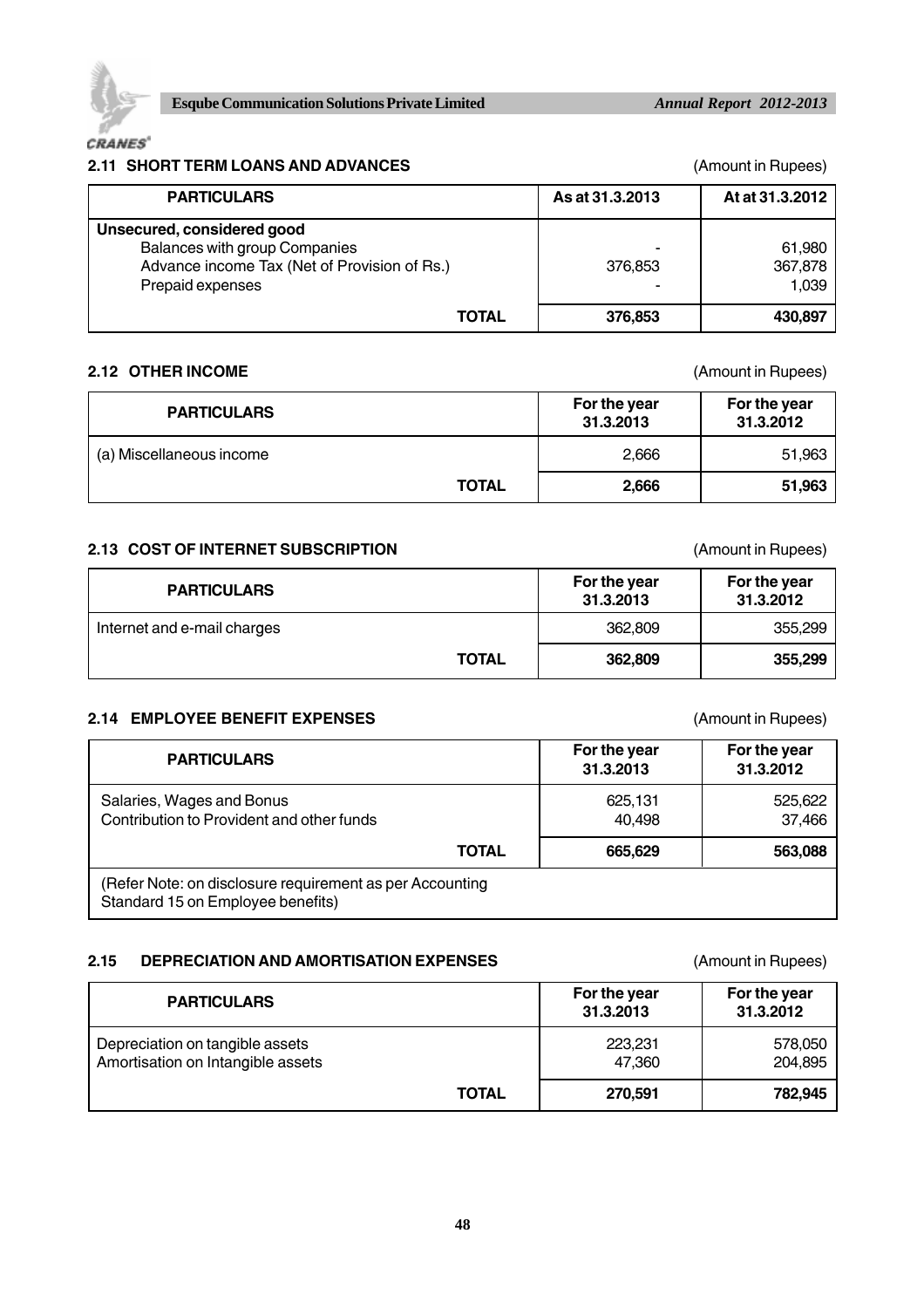| <b>Esqube Communication Solutions Private Limited</b> |  |  |
|-------------------------------------------------------|--|--|

*Annual Report 2012-2013*



### **2.16 OTHER EXPENSES** (Amount in Rupees)

| <b>PARTICULARS</b>                    |       | For the year<br>31.3.2013 | For the year<br>31.3.2012 |
|---------------------------------------|-------|---------------------------|---------------------------|
| Repairs and Maintenance - Others      |       |                           | 2,553                     |
| Rates and Taxes                       |       | 2,800                     | 23,800                    |
| <b>Statutory Auditors: Audit fees</b> |       | 15,000                    | 15,000                    |
| Professional charges                  |       | 15,000                    | 48,700                    |
| Miscellaneous expenses                |       | 15,188                    | 57,124                    |
| Sundry Balances written off           |       | 242,892                   |                           |
|                                       | TOTAL | 290,880                   | 147,177                   |

### **2.17 EARNINGS PER SHARE** (Amount in Rupees)

| For the year 31.3.2013                                                                |                      |                      | For the year 31.3.2012 |                      |
|---------------------------------------------------------------------------------------|----------------------|----------------------|------------------------|----------------------|
| <b>PARTICULARS</b>                                                                    | <b>Basic</b>         | After                | <b>Basic</b>           | After                |
|                                                                                       | <b>Extraordinary</b> | <b>Extraordinary</b> | Extraordinary          | <b>Extraordinary</b> |
|                                                                                       | <b>Item</b>          | <b>Items</b>         | <b>Items</b>           | <b>Items</b>         |
| (a) Basic / Diluted<br>Profit / (loss) after tax<br>Weighted average number of shares | (264,088)            | (264, 088)           | (667, 146)             | (667, 146)           |
| outstanding                                                                           | 11,765               | 11,765               | 11,765                 | 11,765               |
| <b>Basic EPS</b>                                                                      | (22)                 | (22)                 | (57)                   | (57)                 |
| Nominal value per share                                                               | 10                   | 10                   | 10                     | 10                   |

### **OTHER DISCLOSURES**

### **2.18 RELATED PARTY TRANSACTIONS**

|                                                                              |                           | For the year 31.3.2013                           | For the year 31.3.2012    |                                                  |
|------------------------------------------------------------------------------|---------------------------|--------------------------------------------------|---------------------------|--------------------------------------------------|
| <b>PARTICULARS</b>                                                           | <b>Holding</b><br>Company | <b>Other</b><br><b>Related</b><br><b>Parties</b> | <b>Holding</b><br>Company | <b>Other</b><br><b>Related</b><br><b>Parties</b> |
| Loans / advances / equity<br>contribution given<br>Loans / advances / equity | 1,052,107                 |                                                  | 756.284                   |                                                  |
| contribution taken                                                           | 780,093                   |                                                  | 613,810                   |                                                  |
| Balance as on 31.03.13 receivable                                            |                           |                                                  |                           | 61,980                                           |
| Balance as on 31.03.13 payable                                               | 23,478,500                |                                                  | 23,750,514                | 205,870                                          |

### **NAME OF THE RELATED PARTIES AND DESCRIPTION OF RELATIONSHIP**

Key Management Personnel

Holding Company<br>
Key Management Personnel<br>
Key Management Personnel<br>
Cranes Software International Limited<br>
Mr. Asif Khader Mr. Mueed Khader Other Related Parties **Systat Software Asia Pacific Ltd.** Systat Software Asia Pacific Ltd.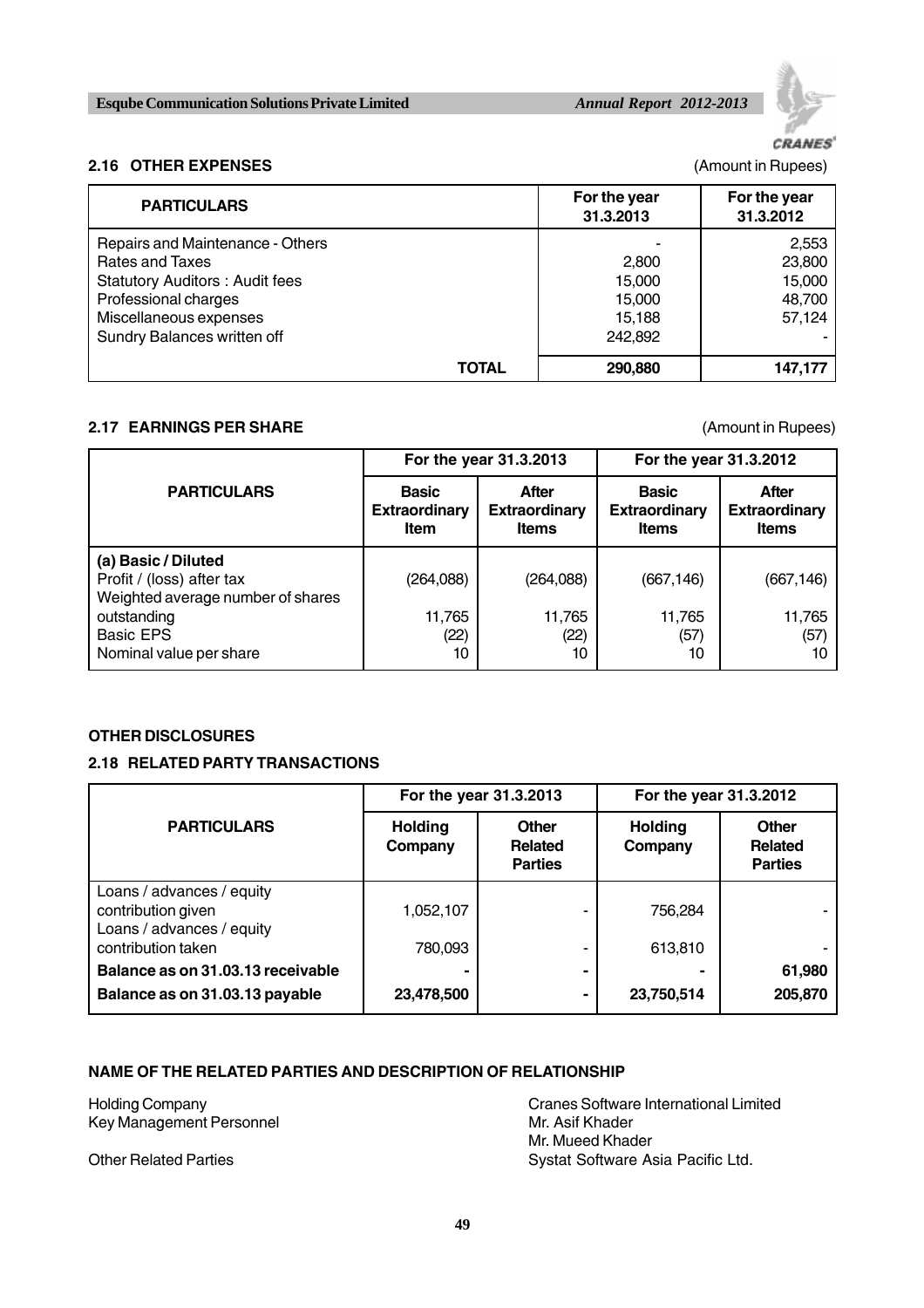

#### **CRANES**

### **2.19 DUES TO MICRO AND SMALL ENTERPRISES**

| Principal amount due to suppliers registered under the<br>MSMED Act and remaining unpaid as at year end                                             | Nil | Nil |
|-----------------------------------------------------------------------------------------------------------------------------------------------------|-----|-----|
| Interest due to suppliers registered under the MSMED<br>Act and remaining unpaid as at year end                                                     | Nil | Nil |
| Principal amounts paid to suppliers registered under the<br>MSMED Act, beyond the appointed day during the year                                     | Nil | Nil |
| Interst paid, other than under Section 16 of MSMED Act,<br>to suppliers registered under the MSMED Act, beyond the<br>appointed day during the year | Nil | Nil |
| Interest paid, under Section 16 of MSMED Act,<br>to suppliers registered under the MSMED Act, beyond the<br>appointed day during the year           | Nil | Nil |
| Interest due and payable towards suppliers registered<br>under MSMED Act, for payments already made.                                                | Nil | Nil |
| Further interest remaining due and payable for<br>earlier years.                                                                                    | Nil | Nil |

As per our report of even date For Sethia Prabhad Hegde & Co **For and on behalf of the Board** Chartered Accountants Firm Registration Number - 013367S

Partner Director Director

**Timmayya Hegde Asif Khader Asif Khader Asif Khader** Partner Mueed Khader Partner Asid Reported Khader Partner Mueed Changer Asia Director Director Asia Director Asia Director Asia Director Asia Director Asia Director Asia

**Bangalore** 27th May 2013

M. No. 226267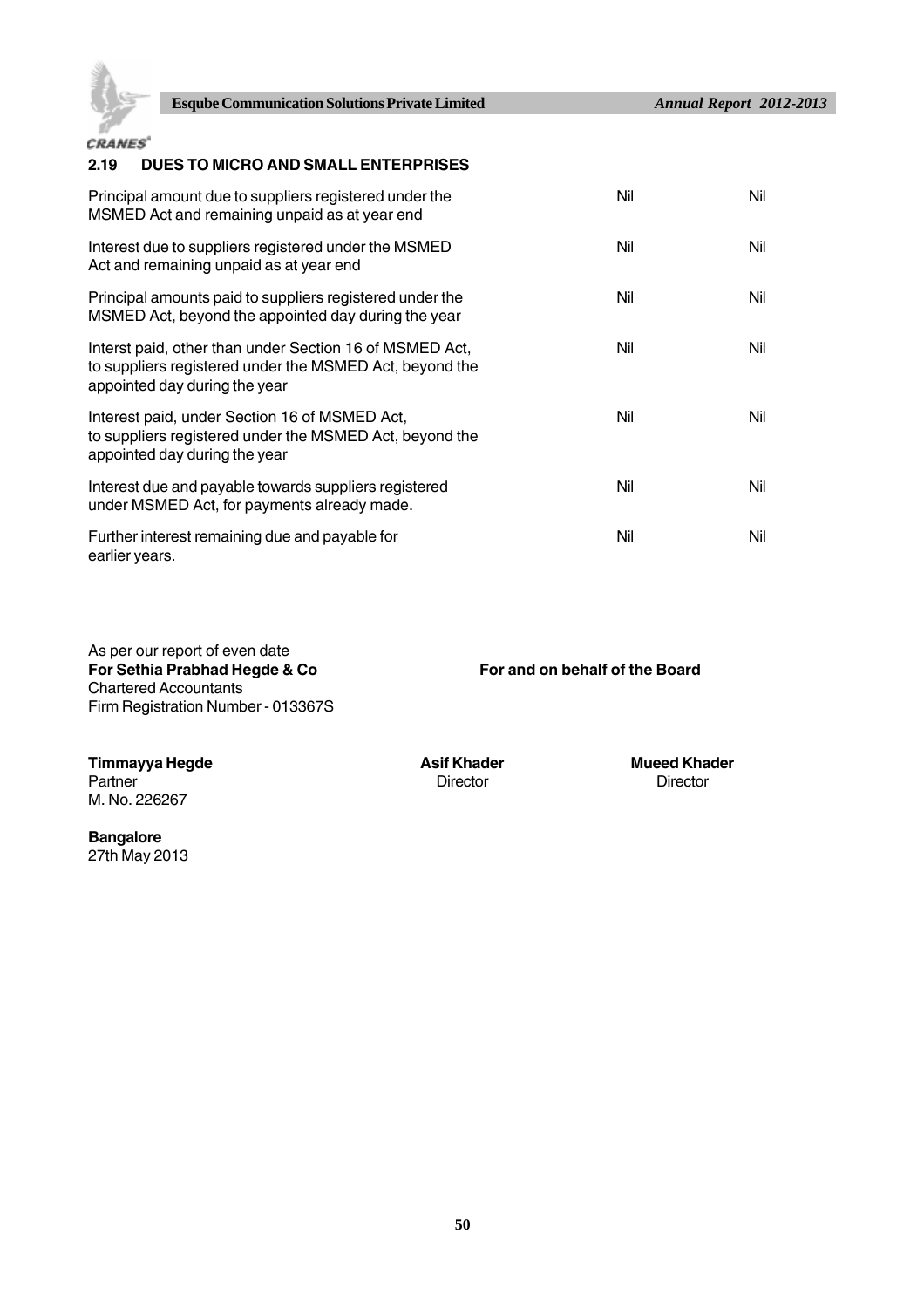*Annual Report 2012-2013*



|                      |                                     | <b>GROSS BLOCK</b>                        |                    |                          | <b>DEPRECIATION</b> |                |                     | <b>NET BLOCK</b>    |                     |
|----------------------|-------------------------------------|-------------------------------------------|--------------------|--------------------------|---------------------|----------------|---------------------|---------------------|---------------------|
| <b>PARTICULARS</b>   | Assets As on<br>1-4-2012<br>Cost of | (Deletions) 31-3-2013<br><b>Additions</b> | <b>Total As on</b> | Rate<br>ಸಿ               | 01-04-2012<br>Upto  | Forthe<br>Year | 31-03-2013<br>Total | 31-03-2013<br>As on | 31-03-2012<br>As on |
| Computer Peripherals | 3,566,008                           |                                           | 3,566,008          | 16.21%                   | 3,342,777           | 223,231        | 3,566,008           |                     | 223,231             |
| Software             | 1,264,004                           |                                           | 1,264,004          | 16.21%                   | 1,216,644           | 47,360         | 1,264,004           |                     | 47,360              |
| Total                | 4,830,012                           |                                           | 4,830,012          | $\overline{\phantom{0}}$ | 4,559,421           | 270,591        | 4,830,012           |                     | 270,591             |
| Previous Year        | 4,830,012                           |                                           | 4,830,012          |                          | 3,776,476           | 782,945        | 4,559,421           | 270,591             | 1,053,537           |

# 2.20 FIXED ASSETS **2.20 FIXED ASSETS**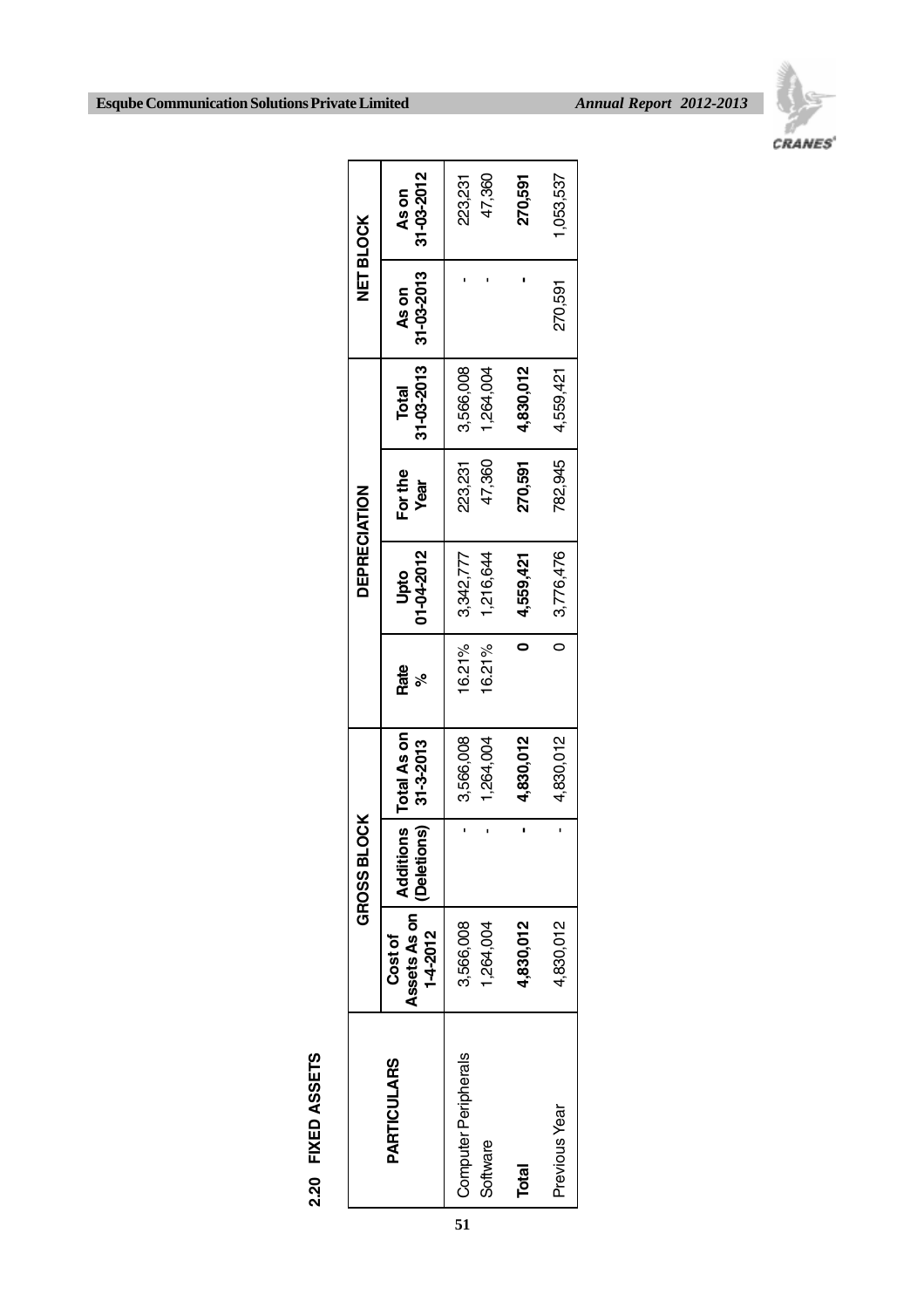

*Annual Report 2012-2013*

# PROLAND SOFTWARE PRIVATE LIMITED

FINANCIAL STATEMENTS 2012 - 2013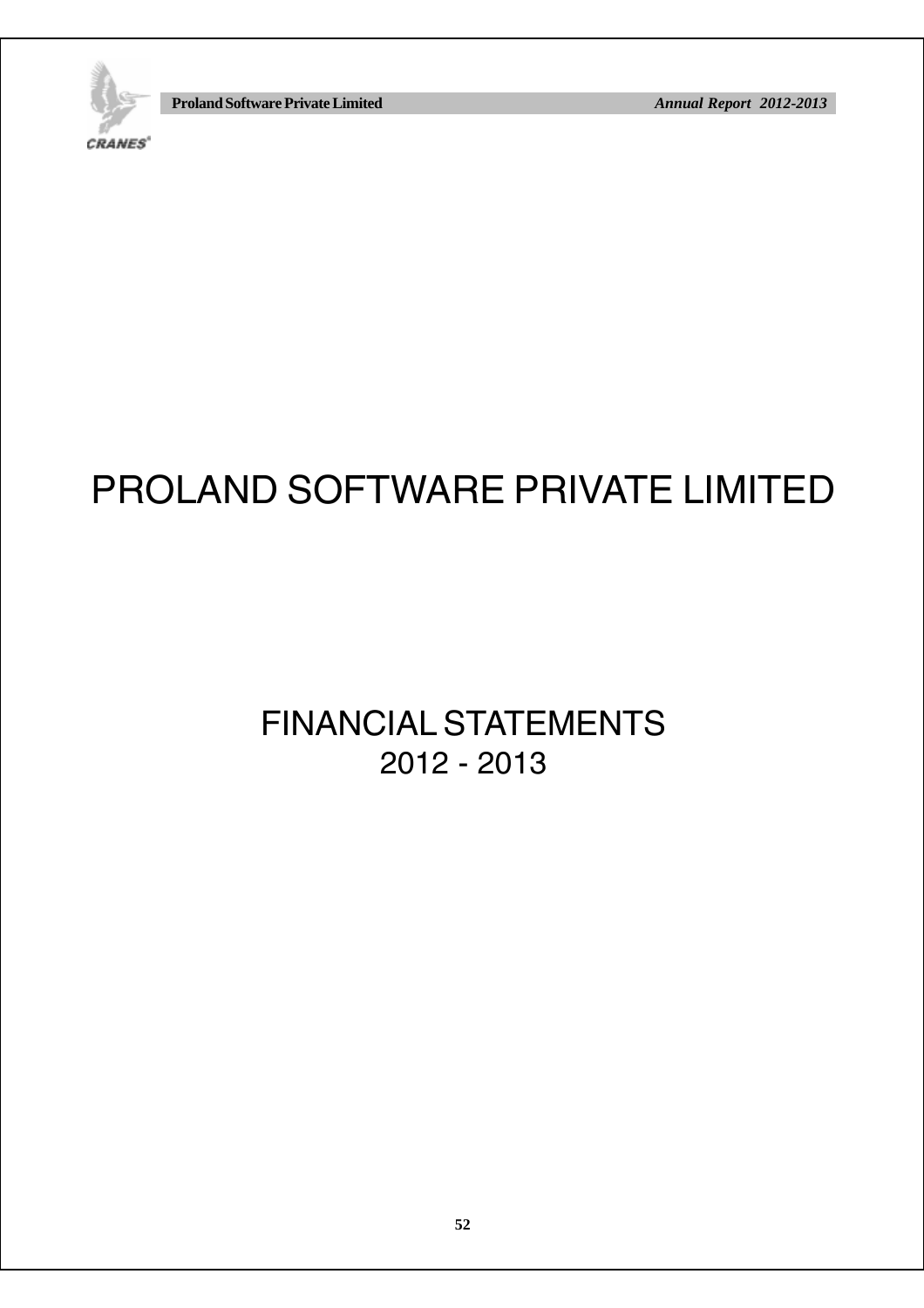

## **INDEPENDENT AUDITORS' REPORT**

### To The Members of **Proland Software Private Limited,**

We have audited the accompanying financial statements of **Proland Software Private Limited,** which comprise the Balance Sheet as at March 31<sup>st</sup>, 2013, and the Statement of Profit and Loss for the year then ended, and a summary of significant accounting policies and other explanatory information.

Management is responsible for the preparation of these financial statements that give a true and fair view of the financial position, financial performance of the Company in accordance with the Accounting Standards referred to in sub-section (3C) of section 211 of the Companies Act, 1956. This responsibility includes the design, implementation and maintenance of internal control relevant to the preparation and presentation of the financial statements that give a true and fair view and are free from material misstatement, whether due to fraud or error.

Our responsibility is to express an opinion on these financial statements based on our audit. We conducted our audit in accordance with the Standards on Auditing issued by the Institute of Chartered Accountants of India. Those Standards require that we comply with ethical requirements and plan and perform the audit to obtain reasonable assurance about whether the financial statements are free from material misstatement.

An audit involves performing procedures to obtain audit evidence about the amounts and disclosures in the financial statements. The procedures selected depend on the auditor's judgment, including the assessment of the risks of material misstatement of the financial statements, whether due to fraud or error. In making those risk assessments, the auditor considers internal control relevant to the Company's preparation and fair presentation of the financial statements in order to design audit procedures that are appropriate in the circumstances. An audit also includes evaluating the appropriateness of accounting policies used and the reasonableness of the accounting estimates made by management, as well as evaluating the overall presentation of the financial statements.

We believe that the audit evidence we have obtained is sufficient and appropriate to provide a basis for our audit opinion.

In our opinion and to the best of our information and according to the explanations given to us, the financial statements give the information required by the Act in the manner so required and give a true and fair view in conformity with the accounting principles generally accepted in India:

- (a) in the case of the Balance Sheet, of the state of affairs of the Company as at March 31, 2013;
- (b) in the case of the Statement of Profit and Loss, of the Loss for the year ended on that date; and
	- 1. As required by the Companies (Auditor's Report) Order, 2003 issued by the Central Government of India in terms of sub-section (4A) of section 227 of the Act, we give in the Annexure a statement on the matters specified in paragraphs 4 and 5 of the Order.
	- 2. As required by section 227(3) of the Act, we report that:
		- a) we have obtained all the information and explanations which to the best of our knowledge and belief were necessary for the purpose of our audit;
		- b) in our opinion proper books of account as required by law have been kept by the Company so far as appears from our examination of those books
		- c) the Balance sheet and Statement of Profit and Loss, dealt with by this Report are in agreement with the books of account.
		- d) in our opinion, the Balance Sheet and Statement of Profit and Loss, comply with the Accounting Standards referred to in sub section (3C) of section 211 of the Companies Act, 1956;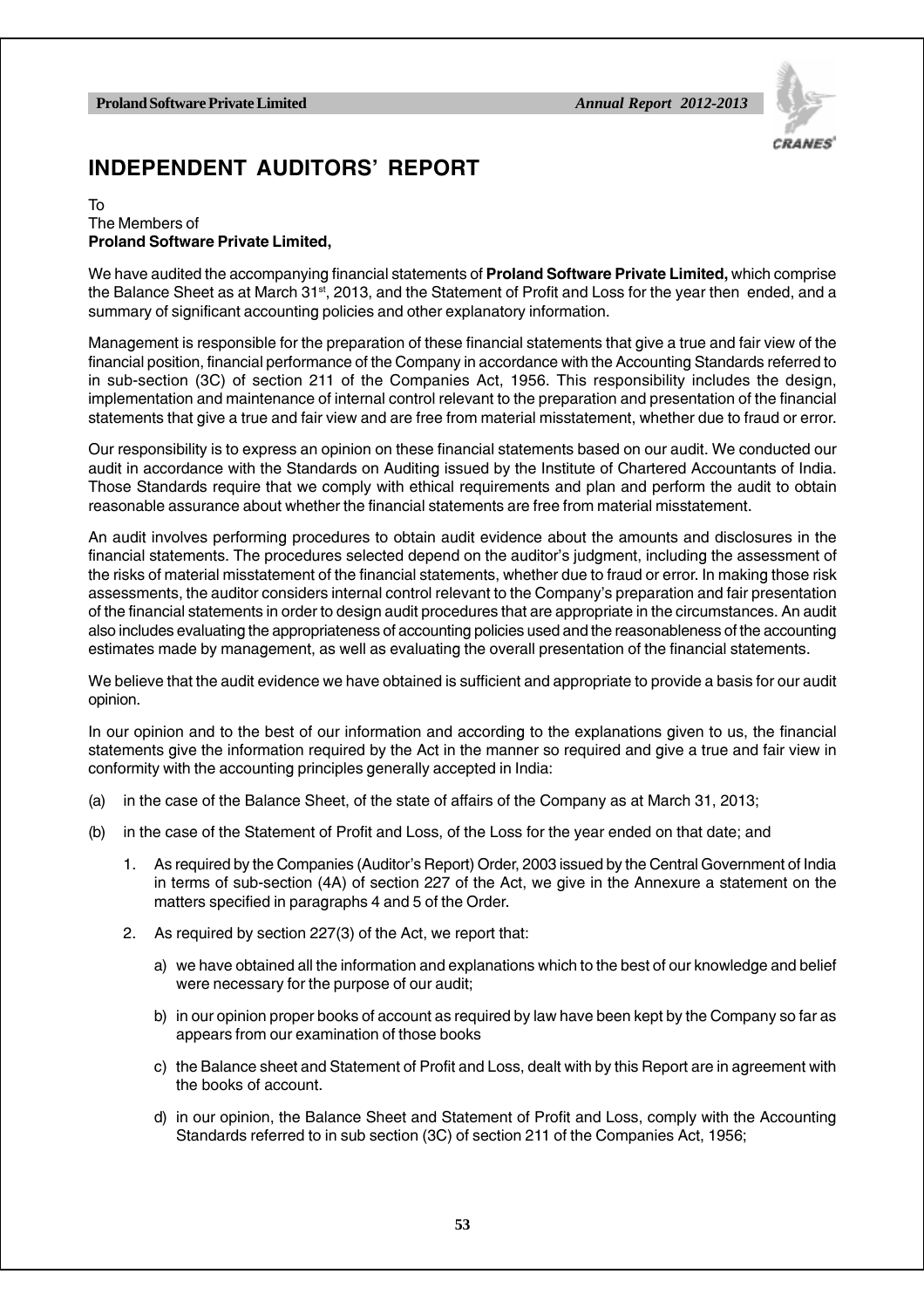

*Annual Report 2012-2013*

### **CRANES**

e) on verification of records and documents available with the company we report that all of the Directors have been disqualified from being appointed as a director in terms of clause (g) of sub-section (1) of section 274 of the Companies Act, 1956;

### for **SETHIA PRABHAD HEGDE & CO Chartered Accountants Firm Registration No. 013367S**

**Timmayya Hegde Bangalore** Partner Partner Partner Partner Partner Partner Partner Partner Partner **27th May, 2013 Membership No.226267**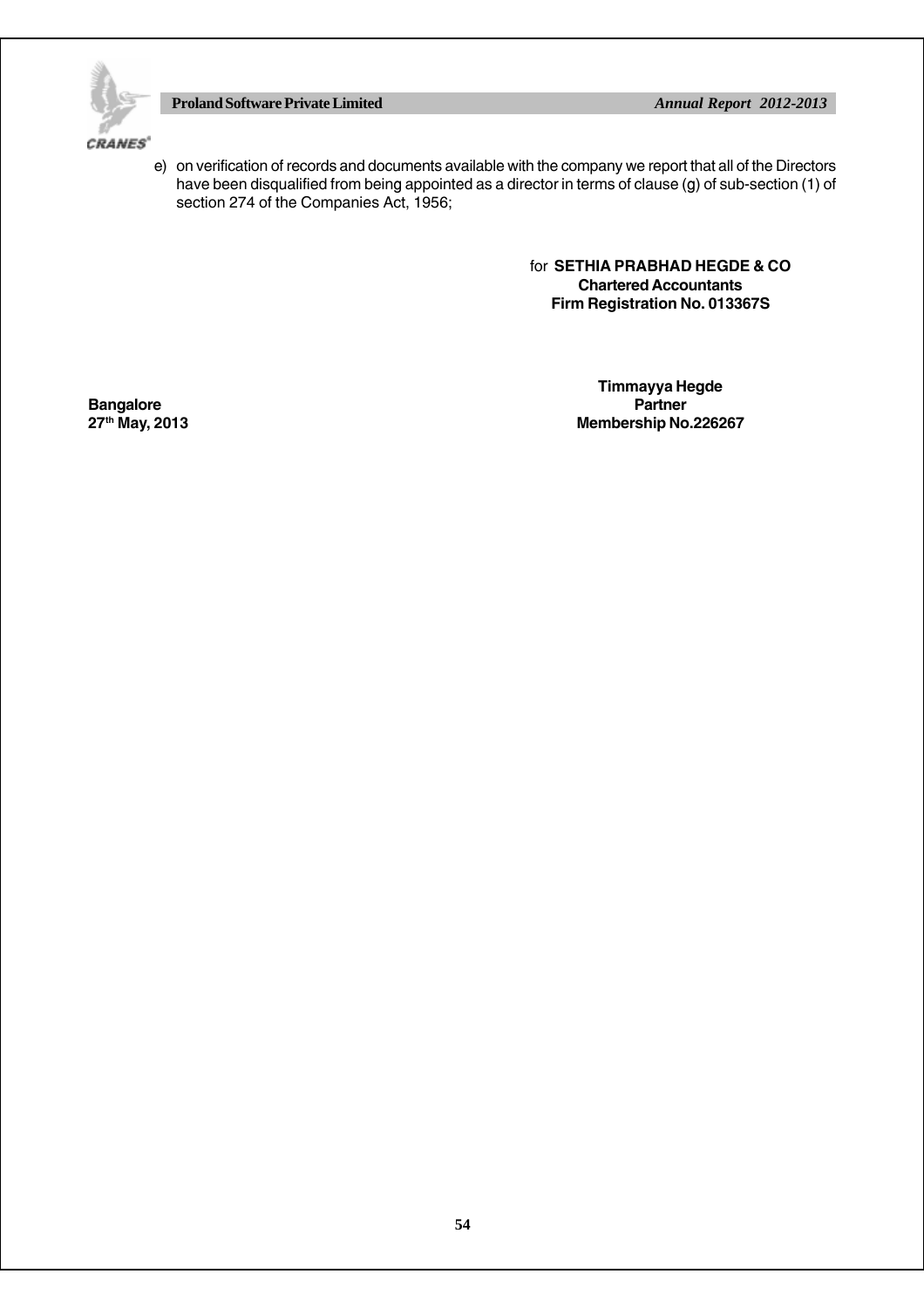*Annual Report 2012-2013*



### **ANNEXURE TO THE AUDITORS' REPORT**

(Referred to in paragraph 3 of our report of even date)

(i) (a) The Company has maintained proper records showing full particulars, including quantitative details and situation of fixed assets.

(b) All the Fixed Assets have not been physically verified by the management during the year but there is a regular program of verification which, in our opinion, is reasonable having regard to the size of the Company and the nature of its assets. No Material discrepancies were noticed on such verification.

(c) The Company has not disposed off substantial part of fixed assets during the year, and therefore, do not affect the going concern assumption.

- (ii) (a) The Company has no inventory during the year and hence provisions of clause (ii) of Para (4) of Companies (Auditor's Report) Order, 2003 (as amended) are not applicable.
- (iii) The Company has not granted/taken any loans, secured or unsecured, to/from companies, firms or other parties covered in the register maintained under section 301 of the Companies Act, 1956. In view of the above, clause 4 (iii) (b), (c), (d), (e), (f) and (g) are not applicable.
- (iv) In our opinion and according to the information and explanations given to us, there is an adequate internal control system commensurate with the size of the Company and the nature of its business with regard to purchases of inventory, fixed assets and with regard to the sale of goods and services. During the course of our audit, we have not observed any continuing failure to correct major weakness in the internal control system.
- (v) (a) According to the information and explanations given to us, we are of the opinion that the particulars of all contracts and arrangements referred to in section 301 of the Companies Act 1956, have been entered into the register required to be maintained under that section.

(b) In our opinion and according to the information and explanations given to us, the contracts and arrangements entered in the register maintained under section 301 of the Companies Act 1956, have been made at prices which are reasonable having regard to the prevailing market prices at the relevant time.

- (vi) The Company has not accepted any deposit from the public and as such the provisions of clause 4 (vi) of the said Order are not applicable.
- (vii) In our opinion, the Company has an in house internal audit system commensurate with the size and nature of its business.
- (viii) The Central Government has not prescribed the maintenance of cost records as required under clause (d) of sub-section (1) of section 209 of the Companies Act, 1956.
- (ix) (a) According to the information and explanations given to us, there have been delays and defaults in depositing of undisputed statutory dues including Employees' State Insurance, Income tax, Sales-tax and Profession Tax with the appropriate authorities. As of  $31<sup>st</sup>$  March 2013, the following amounts are still to be deposited on account of statutory liabilities :

| <b>Name of the Statute</b>   | Nature of dues           | Amount to<br>be deposited |
|------------------------------|--------------------------|---------------------------|
| <b>Commercial Taxes Act</b>  | Professional Tax         | 83,400                    |
| Employee State Insurance Act | ESI                      | 59,951                    |
| Income Tax Act               | <b>Withholding Taxes</b> | 1,86,021                  |
| Sales Tax / Value Added Tax  | Value Added Tax          | 37,138                    |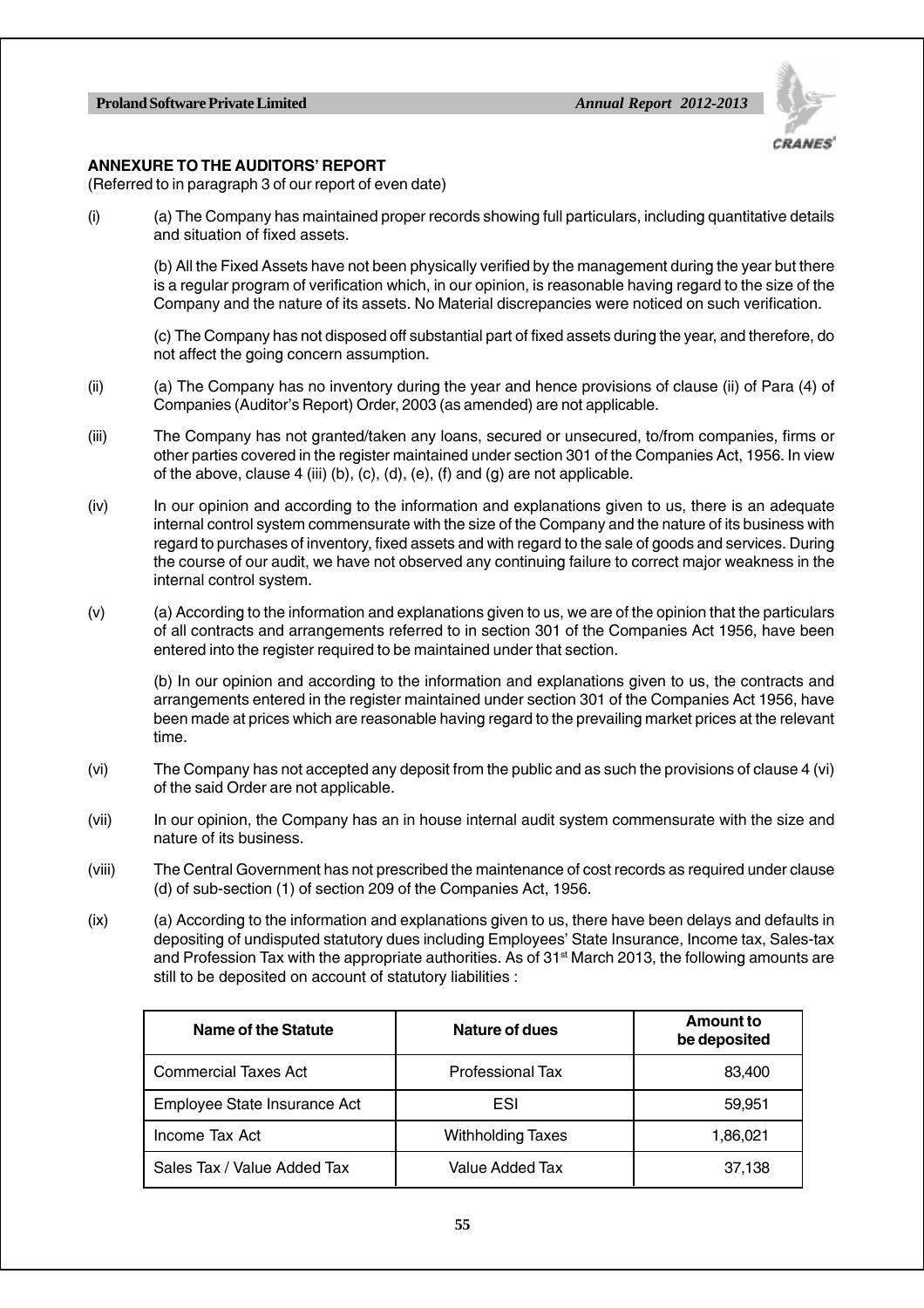

**CRANES** 

(b) According to the information and explanations given to us, no undisputed amounts payable in respect of Provident Fund, Employees State Insurance, Income Tax, Wealth Tax, Service Tax, Customs duty Sales Tax and Cess were in arrears as at 31st March 2013 for a period of more than six months from the date they became payable except in the below case which is still due for payment:

| Name of the Statute          | Nature of dues           | Amount to<br>be deposited |
|------------------------------|--------------------------|---------------------------|
| <b>Commercial Taxes Act</b>  | Professional Tax         | 80,400                    |
| Income Tax Act               | <b>Withholding Taxes</b> | 1,82,088                  |
| Sales Tax / Value Added Tax  | Value Added Tax          | 20.084                    |
| Employee State Insurance Act | ESI                      | 58,088                    |

(c) According to the information and explanations given to us, there are no dues of Sales tax, Service tax, Income tax, Customs duty, Wealth-tax and Cess with the appropriate authorities which have not been deposited on account of any dispute.

- (x) The Company has incurred cash losses during the financial year and in the immediately preceding financial year. It's accumulated losses are more than 50% of its net worth at the end of the financial year.
- (xi) The Company has not defaulted in repayment of dues to any financial institution and banks and there are no dues to debenture holders as at the balance sheet date.
- (xii) According to information and explanations given to us, the Company has not granted loans and advances on the basis of security by way of pledge of shares, debentures and other securities.
- (xiii) In our opinion, and according to the information and explanations given to us, the Company is not a chit fund or a nidhi / mutual benefit fund / society.
- (xiv) In our opinion, and according to the information and explanations given to us, the Company is not dealing or trading in shares, securities, debentures and other investments.
- (xv) In our opinion and according to information and explanations given to us, and as per our examination of relevant records, the Company has not given any guarantee for loans taken by others from banks or financial institutions.
- (xvi) The Company has not borrowed any term loan during the year and hence the provisions of clause 4 (xvi) of the said Order are not applicable.
- (xvii) According to the information and explanations given to us and on an overall examination of the balance sheet of the Company, we report that no funds raised on short-term basis have been used for long-term investment.
- (xviii) During the year the Company has not made any preferential allotment of shares to a Companies / firms / parties covered in the register maintained under section 301 of the Companies Act, 1956.
- (xix) During the period, the Company has not raised any funds by issue of debentures during the year.
- (xx) The Company has not raised any monies by way of public issue during the year.
- (xxi) During the course of our examination of the books of accounts carried out in accordance with the generally accepted auditing practices in India and according to the information and explanations given to us, no fraud on or by the Company has been noticed or reported during the course of our audit.

for **Sethia Prabhad Hegde & Co Chartered Accountants Firm Registration No. 013367S**

**Bangalore Timmayya Hegde May 27, 2013 Partner Membership No. 226267**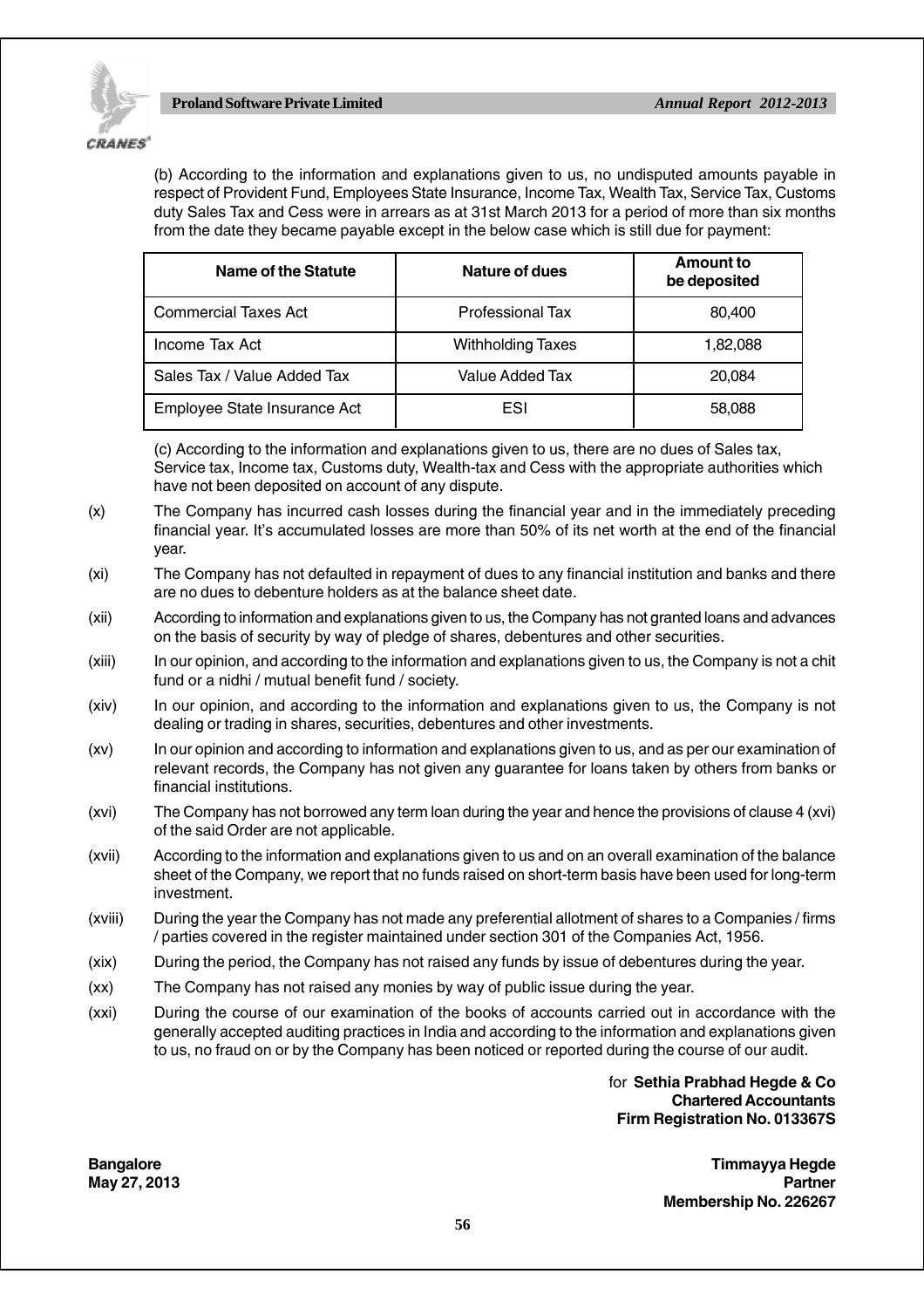*Annual Report 2012-2013*



### **BALANCE SHEET**

AS AT MARCH 31, 2013 2008 2009 12:00 12:00 12:00 12:00 12:00 12:00 12:00 12:00 12:00 12:00 12:00 12:00 12:00 1

| $(\Delta$ mount In Rune |  |  |
|-------------------------|--|--|

| <b>PARTICULARS</b>                                               | Note No. | March 31, 2013 | March 31, 2012 |
|------------------------------------------------------------------|----------|----------------|----------------|
| <b>EQUITY AND LIABILITIES</b>                                    |          |                |                |
| <b>Shareholders' Funds</b><br>1.                                 |          |                |                |
| (a) Share Capital                                                | 2.1      | 484,000        | 484,000        |
| (b) Reserves and Surplus                                         | 2.2      | (6,693,541)    | (5,746,355)    |
| <b>Non-Current liabilities</b><br>$\overline{2}$                 |          |                |                |
| (a) Deferred tax liabilities (Net)                               | 2.3      | 165,906        | 165,906        |
| <b>Current liabilities</b><br>3                                  |          |                |                |
| (a) Short-term borrowings                                        | 2.4      | 4,141,218      | 11,866,698     |
| (b) Trade payables                                               | 2.4      | 1,905,590      | 393,921        |
| (c) Other current liabilities                                    | 2.5      | 1,326,635      | 1,233,542      |
| <b>TOTAL</b>                                                     |          | 1,329,808      | 8,397,712      |
| <b>ASSETS</b><br>H.                                              |          |                |                |
| <b>Non-current Assets</b><br>1.                                  |          |                |                |
| (a) Fixed Assets                                                 |          |                |                |
| (i) Tangible assets                                              | 2.18     | 709,782        | 988,428        |
| (ii) Intangible assets                                           | 2.18     | 410,289        | 440,596        |
| <b>Current Assets</b><br>2.                                      |          |                |                |
| (a) Trade receivables                                            | 2.6      | 130,000        | 130,000        |
| (b) Cash and cash equivalents                                    | 2.7      | 79,737         | 43,724         |
| (c) Short-term loans and advances                                | 2.8      |                | 6,794,964      |
| <b>TOTAL</b>                                                     |          | 1,329,808      | 8,397,712      |
| Notes 2.1 to 2.8 and 2.18 form an integral part of Balance Sheet |          |                |                |

As per our report of even date **For Sethia Prabhad Hegde & Co** For and on behalf of the Board Chartered Accountants Firm Registration Number - 013367S

 $27<sup>th</sup>$  May 2013

Bangalore **Timmayya Hegde Asif Khader Mueed Khader** Bangalore **Mueed Khader Timmayya Hegde Asif Khader Mueed Khader Partner Conservery Conservery Conservery Conservery Conservery Conservery Conservery** M.No. 226267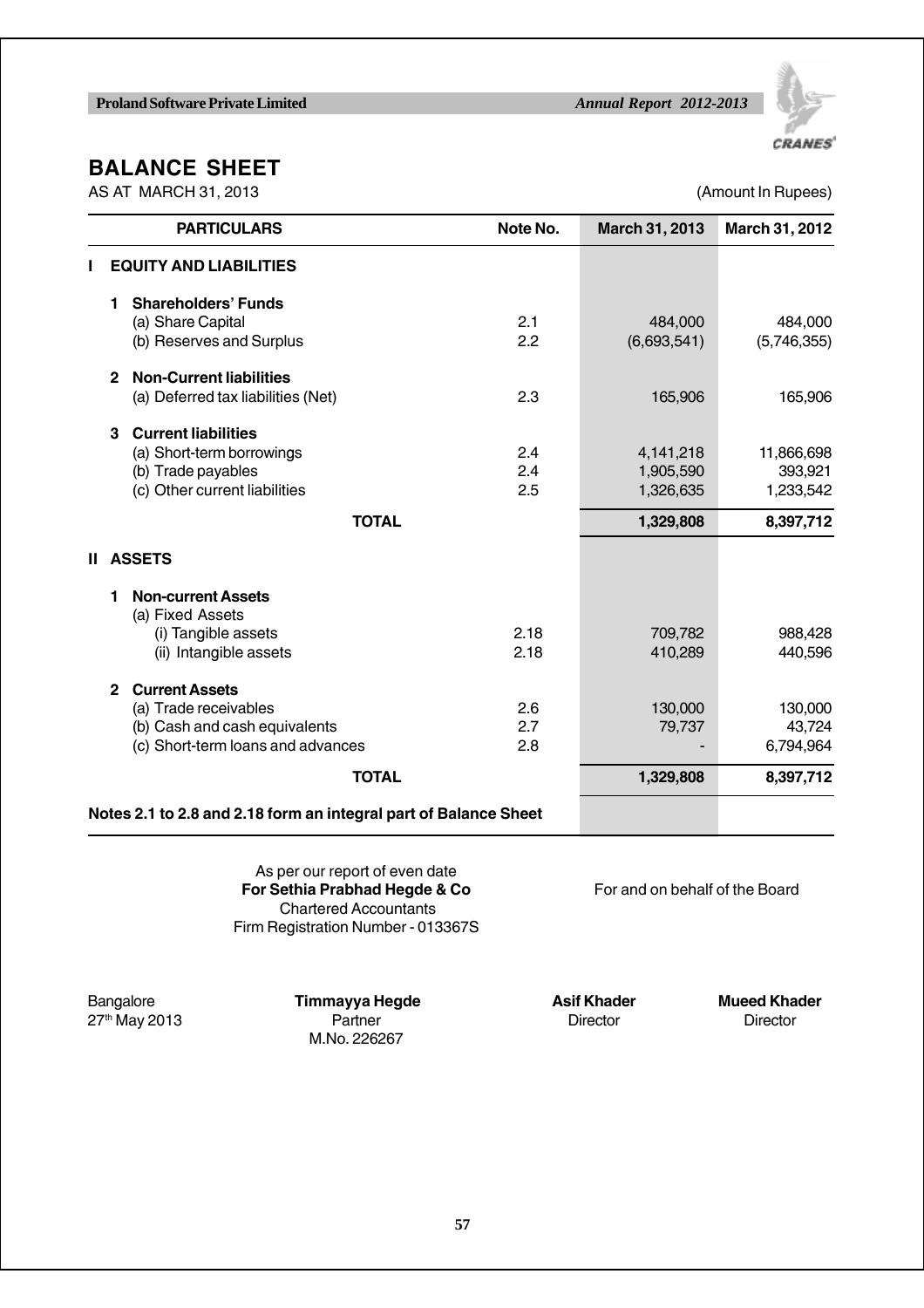

*Annual Report 2012-2013*

### **CRANES**

### **STATEMENT OF PROFIT AND LOSS**

FOR THE YEAR ENDED MARCH 31, 2013 (Amount In Rupees)

| <b>PARTICULARS</b>                                                | Note No. | March 31, 2013 | March 31, 2012 |
|-------------------------------------------------------------------|----------|----------------|----------------|
| Income from sale of Software Product                              |          | 2,550,007      | 1,684,484      |
| Other Income                                                      |          | 12,500         | 5,281          |
| <b>Total Revenue</b>                                              |          | 2,562,507      | 1,689,765      |
| <b>Expenses:</b>                                                  |          |                |                |
| Cost of software licence and subscriptions & Purchase             | 2.9      | 2,080,832      | 1,914,297      |
| Employee benefits expense                                         | 2.10     | 999,589        | 1,528,504      |
| Depreciation and amortisation expense                             | 2.11     | 308,953        | 308,953        |
| Other expenses                                                    | 2.12     | 120,320        | 203,935        |
| <b>Total Expenses</b>                                             |          | 3,509,694      | 3,955,689      |
| Profit before exceptional and extraordinary items and tax         |          | (947, 186)     | (2,265,924)    |
| <b>Exceptional items</b>                                          |          |                |                |
| Profit before extraordinary items and tax                         |          | (947, 186)     | (2,265,924)    |
| <b>Extraordinary Items</b>                                        |          |                |                |
| <b>Profit before Tax</b>                                          |          | (947, 186)     | (2,265,924)    |
| Tax expense:                                                      |          |                |                |
| (1) Current tax                                                   |          |                |                |
| (2) Deferred tax                                                  |          |                | (22,094)       |
| Profit for the year from continuing operations                    |          | (947, 186)     | (2,243,830)    |
| Profit for the period                                             |          | (947, 186)     | (2, 243, 830)  |
| Earnings per share:                                               |          |                |                |
| (1) Basic                                                         |          | (196)          | (464)          |
| (2) Diluted                                                       |          | (196)          | (464)          |
| $1 - 1 - 0$ $0$ $1 - 0$ $10$ $E$<br>رم 2014م بياتا في السمام المس |          |                |                |

**Notes 2.9 to 2.12 Form an integral part of Profit and Loss Account**

As per our report of even date **For Sethia Prabhad Hegde & Co** For and on behalf of the Board Chartered Accountants Firm Registration Number - 013367S

 $27<sup>th</sup>$  May 2013

Bangalore **Timmayya Hegde Asif Khader Mueed Khader** M.No. 226267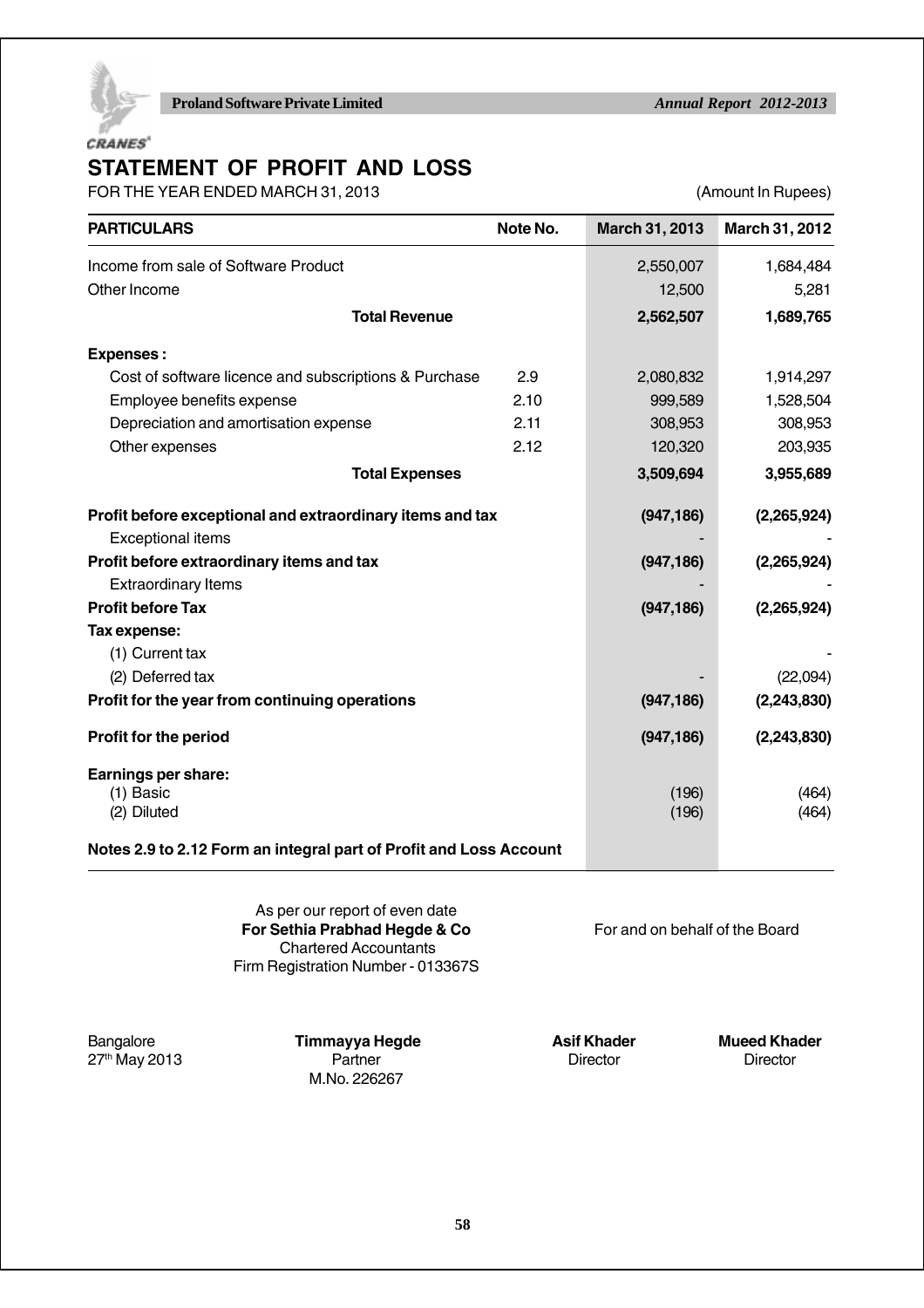

### **SIGNIFICANT ACCOUNTING POLICIES AND NOTES TO ACCOUNTS**

### **SIGNIFICANT ACCOUNTING POLICIES**

### **1 Basis of Preparation of financial statements**

The financial statements are prepared and presented in accordance with the Indian Generally Accepted Accounting Principles ("GAAP") under the historical cost convention on the accrual basis. GAAP comprises mandatory accounting standards issued by the Institute of Chartered Accountants of India (ICAI), Companies (Accounting Standards) Rules, 2006 and guidelines issued by the Securities and Exchange Board of India.

Preparation of Financial Statements in conformity with Generally Accepted Accounting Principles requires management to make estimates & assumptions that affect the reported balance of assets & liabilities and disclosures relating to Contingent assets & liabilities as on the date of Financial Statement and reported amounts of Income & expenditure during the period. Actual results could differ from these estimates, differences if any between the actual results and estimates are recognized in the period in which the results are known or materialized.

Presentation and disclosure of financial statements during the year ended March 31, 2013 the revised Schedule VI notified under the Companies Act 1956, has become applicable to the Company, for preparation and presentation of its financial statements. The adoption of revised Schedule VI does not impact recognition and measurement principles followed by the Company for preparation of financial statements. However, it has significant impact on presentation and disclosures made in the financial statements. The Company has also reclassified the previous year figures in accordance with the requirements applicable in the current year.

All the assets and liabilities have been classified as current or non-current as per Company's normal operating cycle and other criteria set out in the Schedule VI to the Companies Act, 1956.

### **2 Use of Estimates**

The preparation of financial statements in conformity with generally accepted accounting principles requires management to make estimates and assumptions that affect the reported amounts of assets and liabilities and disclosure of contingent liabilities at the date of the financial statements and the results of operations during the reporting period. Although these estimates are based upon management's best knowledge of current events and actions, actual results could differ from these estimates. Significant estimates used by the management in the preparation of these financial statements include classification of assets and liabilities into current and non-current, estimates of the economic useful lives of fixed assets, provisions for bad and doubtful debts. Any revision to accounting estimates is recognized prospectively.

### **3 Revenue Recognition**

- (i) Revenue from sale of products is recognized, in accordance with the sales contract, on delivery of goods to the Customer. Revenue from product sales are shown net of taxes.
- (ii) Revenue on Software Development services comprises revenue priced on a time and material and fixed-price contracts. Revenue priced on a time and material contracts are recognized as related services are performed. Revenue from fixed-price, fixed time-frame contracts is recognized in accordance with the percentage of completion method.
- (iii) Revenue from Technical Service, Training, support and other services is recognized as the related services are performed over the duration of the contract / course.
- (iv) Dividend is recognized when the right to receive the dividend is established at the balance sheet date.

#### **4 Fixed Assets and Capital Work-in-progress**

- (i) Fixed Assets are stated at historical cost less accumulated depreciation. Cost includes all expenses incurred to bring the assets to its present location and condition.
- (ii) Interest on borrowed money allocated to and utilized for fixed assets, pertaining to the period up to the date the fixed asset is ready for its intended use, is capitalized.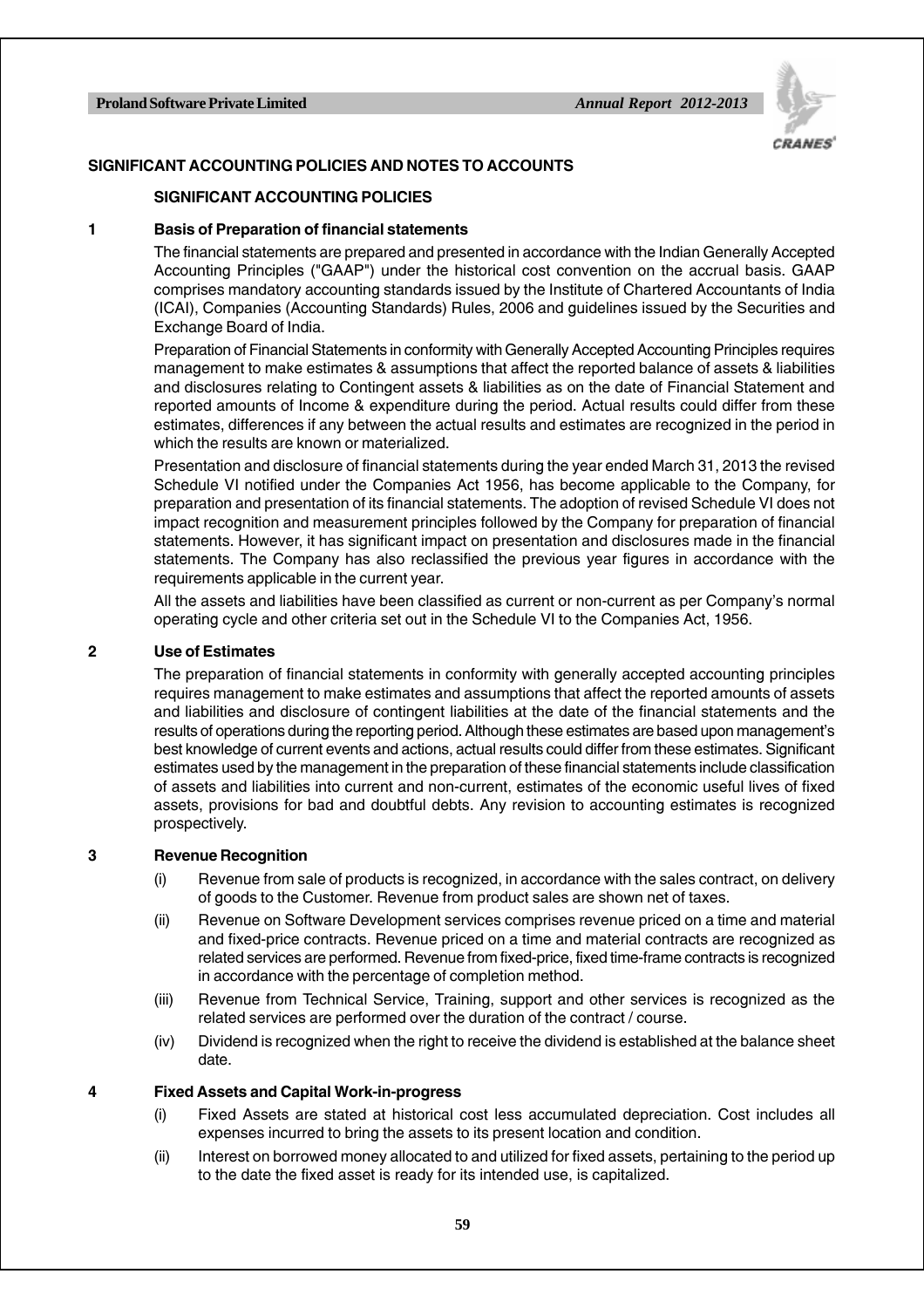

### **CRANES**

### **5 Intangible Assets**

- (i) All intangible assets are stated at cost less accumulated amortization.
- (ii) The cost of acquired intangible assets is the consideration paid for acquisition and other incidental costs incurred to bring the intangible asset for its intended use.
- (iii) Internally generated intangible assets are valued at cost which were incurred during the development phase of intangibles which comprises of expenditure on materials and services used or consumed, salaries and other employment related cost of personnel engaged in development of intangible asset, other direct expenditures and overheads that are necessary for the generation of the intangible asset and that can be allocated on a reasonable basis.
- (iv) Interest on borrowed money allocated to and utilized for intangible assets, pertaining to the period up to the date the intangible asset is ready for its intended use, is capitalized in accordance with Accounting Standard-16.
- (v) Amount paid towards the acquisition of intangible assets, which is not put to use as at reporting date and the cost of intangible assets not ready for its intended use before such date is disclosed under Capital Work-in-progress.

### **6 Depreciation and Amortization**

- (i) Depreciation has been provided on Straight Line method at the rates prescribed under Schedule XIV of the Companies Act, 1956. In respect of assets purchased / sold during the year, depreciation is charged on a pro-rata basis.
- (ii) The Management estimates the useful life of Customized software/commercial rights procured for specific application as 3 years and accordingly amortizes over their estimated usefull life on a straight line basis.
- (iii) Depreciation on individual low cost assets (costing less than Rs. 5,000) is provided for in full in the year of purchase irrespective of date of installation.
- (iv) Other Intangible assets are amortized over their respective individual estimated useful life on a straight-line basis, commencing from the date the asset is available to the Company for its use.
- (v) After recognition of impairment loss, the depreciation charge for the assets in on the revalued amount prospectively over the remaining useful life of the asset.

### **7 Impairment of Assets**

The Company assesses at each balance sheet date using internal and external sources, whether there is any indication that an asset (both tangible and intangible) may be impaired more than of a temporary nature. If any such indications exist, the Company estimates the recoverable amount of the asset. If such recoverable amount of the asset or the recoverable amount of the cash generating unit to which the asset belongs to is less than its carrying amount, the carrying amount is reduced to its recoverable amount. The reduction is treated as an impairment loss and is recognized in the statement of profit and loss. If at the balance sheet date there is an indication that a previously assessed impairment loss no longer exists, the recoverable amount is reassessed and the asset is reflected at the recoverable amount subject to a maximum of depreciated historical cost.

### **8 Inventories**

The Companies Inventories comprises of raw material, Work in progress and finished hardware products which are valued at cost or net realizable value, whichever is lower. The cost formula used is specific identification basis. Net realizable value is the estimated selling price in ordinary course of business, less estimated cost of completion and estimated cost necessary to make the sale. The cost of inventories is net of VAT credit.

**9 Effect of Exchange Fluctuation on foreign currency transactions**

- (i) Foreign currency transactions are recorded at the exchange rate prevailing on the date of the transaction.
- (ii) Exchange differences are recorded when the amount actually received on sales or actually paid when the expenditure is incurred, is converted into Indian Rupees.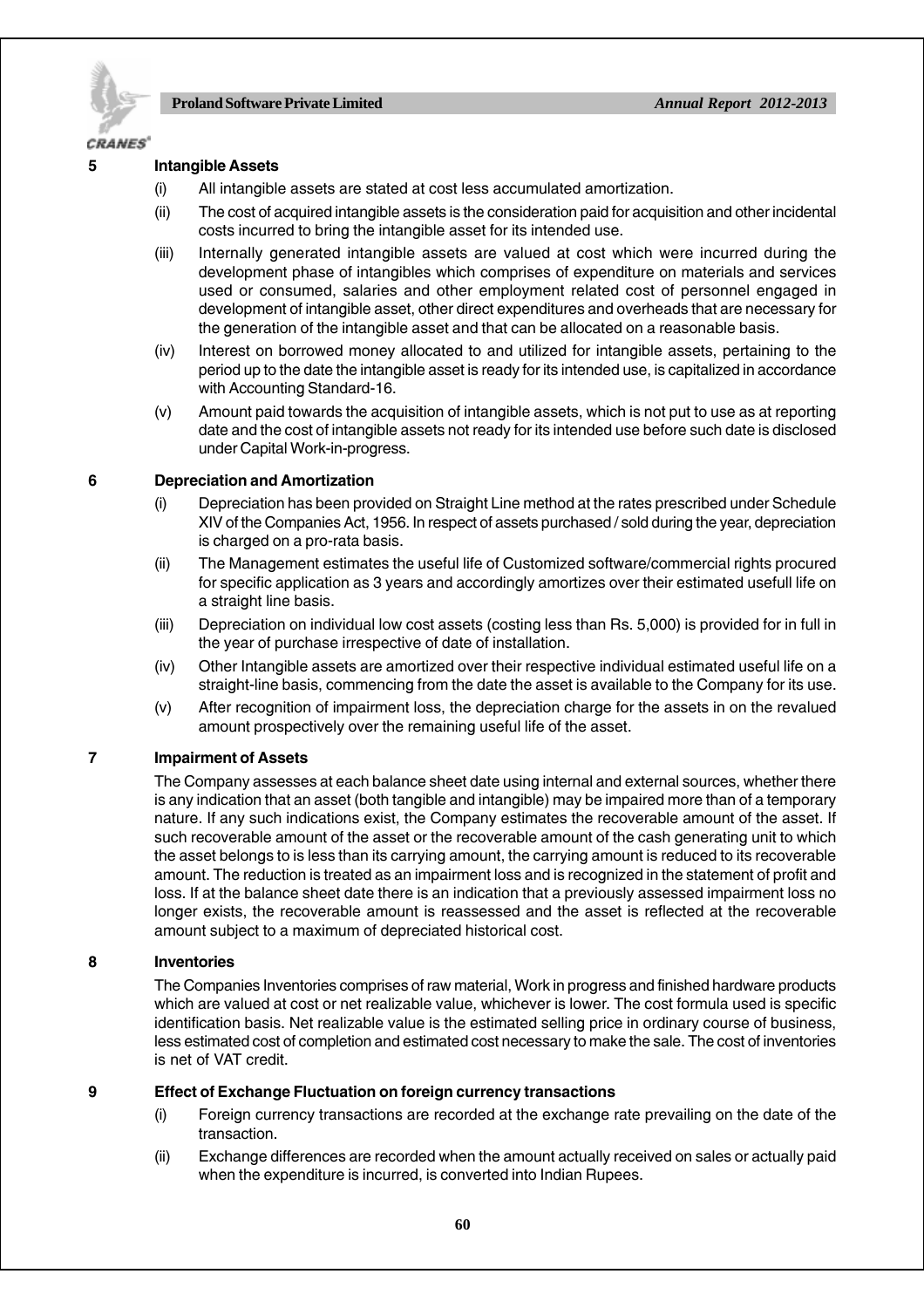

- (iii) Exchange differences arising on foreign currency transactions are recognized as income or expense in the period in which they arise.
- (iv) Period-end balances of monetary foreign currency assets and liabilities are translated at the closing rate. The resulting exchange difference is recognized in the statement of profit and loss.
- (v) Non Monetary assets & liabilities are translated at the rate prevailing on the date of transaction.
- (vi) Foreign currency translation differences relating to liabilities incurred for acquiring fixed assets are recognized in Statement of Profit and Loss.

### **10 Employee Benefits**

(i) The short-term employee benefits such as salaries and paid leave is debited to expense as and when an employee has rendered services in exchange for these benefits.

#### **11 Income Tax / Deferred Tax**

- (i) Current tax is calculated in accordance with the relevant tax regulations.
- (ii) Deferred tax assets and liabilities are recognized for the future tax consequences attributable to timing differences that result between the profit offered for income taxes and the profit as per the financial statements. Deferred tax in respect of timing difference which originate during the tax holiday period but reverse after the tax holiday period is recognized in the year in which the timing difference originate. For this purpose the timing difference which originates first is considered to reverse first. Deferred tax assets and liabilities are measured using the tax rates and tax laws that have been enacted or substantively enacted by the balance sheet date. The effect on deferred tax assets and liabilities of a change in tax rates is recognized in the statement of profit and loss in the year of charge. Deferred tax assets on timing differences are recognized only if there is a reasonable certainty that sufficient future taxable income will be available against which such deferred tax assets can be realized. Deferred tax assets are reassessed for the appropriateness of their respective carrying values at each balance sheet dates.
- (iii) Minimum alternative tax (MAT) paid in accordance to the tax laws, which gives rise to future economic benefits in the form of adjustment of future income tax liability, is considered as an asset if there is convincing evidence that the Company will pay normal income tax after the tax holiday period. Accordingly, MAT is recognized as an asset in the balance sheet when it is probable that the future economic benefit associated with it will flow to the Company and the asset can be measured reliably.
- (iv) Advance taxes and provisions for current income taxes are presented in the balance sheet after off-setting advance taxes paid and income tax provisions arising in the same tax jurisdiction.
- (v) The Company offsets deferred tax assets and deferred tax liabilities relating to taxes on income levied by the same governing taxation laws.

### **12 Provisions and Contingent Liabilities**

The Company creates a provision when there is a present obligation as a result of an obligating event that probably requires an outflow of resources and a reliable estimate can be made of the amount of the obligation. A disclosure for a contingent liability is made when there is a possible obligation or a present obligation that may, but probably will not, require an outflow of resources. Where there is a possible obligation or a present obligation in respect of which the likelihood of outflow of resources is remote, no provision or disclosure is made.

### **13 Earnings per Share**

- (i) Basic Earnings per share is calculated by dividing the net earnings available to the Equity Shareholders by the weighted average number of Equity Shares outstanding during the year.
- (ii) Diluted Earnings per share is calculated by dividing the net earnings available to existing and potential Equity Shareholders by aggregate of the weighted average number of Equity Shares considered for deriving basic earnings per share. Dilutive potential equity shares are deemed converted as of the beginning of the period, unless issued at a later date.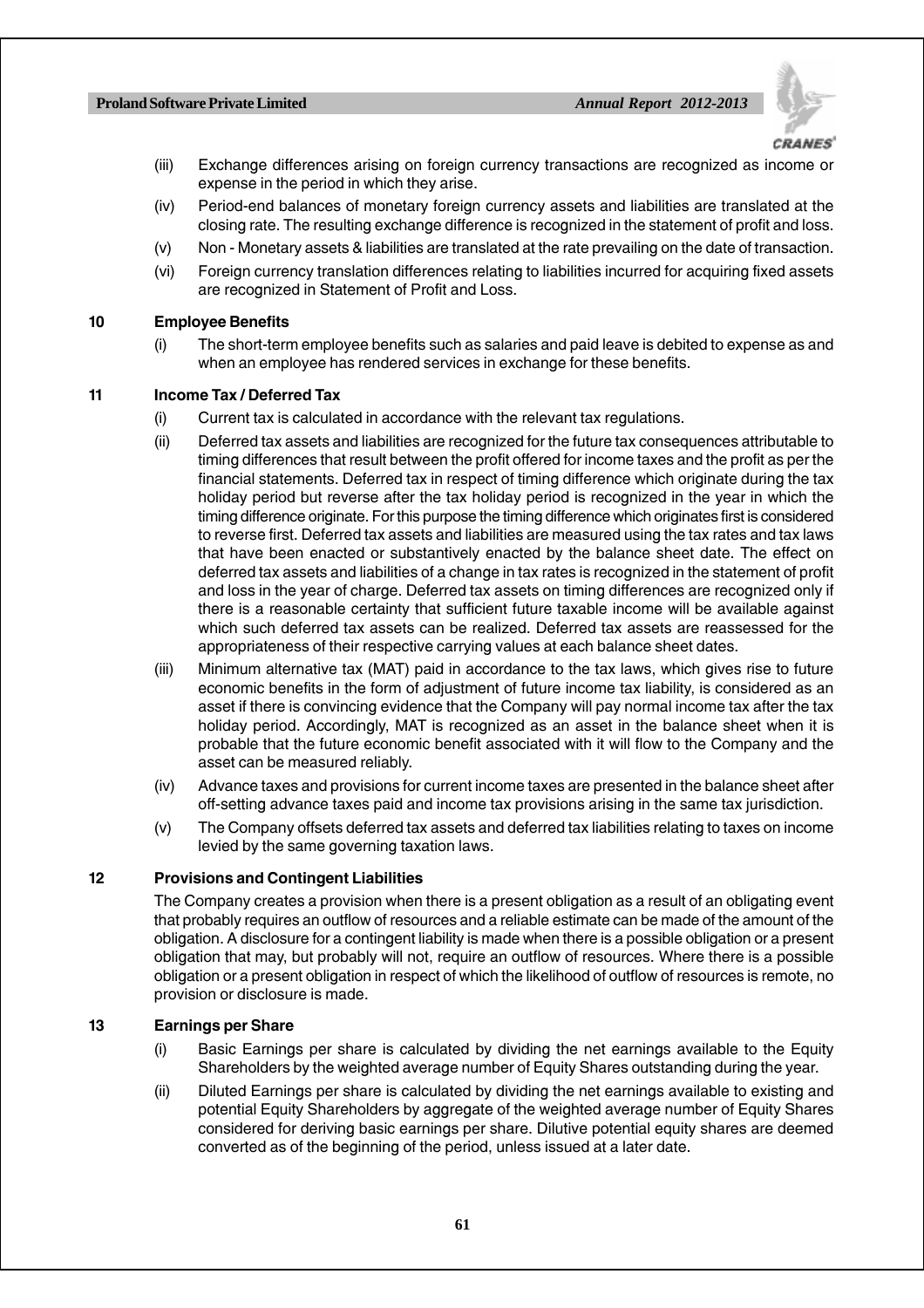

### **CRANES**

### **14 Leases**

- (i) Lease arrangements where substantial risk and rewards incidental to ownership vests with the lessor, such leases are recognized as operating leases.
- (ii) Lease payments under operating lease are recognized as an expense in the statement of profit and loss.

### **15 Derivative Instruments and Hedge Accounting**

The Company uses foreign currency forward contracts and currency options to hedge its risks associated with foreign currency fluctuations relating to certain firm commitments and forecasted transactions. The Company designates these hedging instruments as cash flow hedges applying the recognition and measurement principles set out in the Accounting Standard 30 "Financial Instruments: Recognition and Measurement" (AS-30).

The use of hedging instruments is governed by the Company's policies approved by the board of directors, which provide written principles on the use of such financial derivatives consistent with the Company's risk management strategy.

Hedging instruments are initially measured at fair value, and are remeasured at subsequent reporting dates. Changes in the fair value of these derivatives that are designated and effective as hedges of future cash flows are recognized directly in shareholders' funds and the ineffective portion is recognized immediately in the statement of profit and loss.

Changes in the fair value of derivative financial instruments that do not qualify for hedge accounting are recognized in the statement of profit and loss as they arise.

Hedge accounting is discontinued when the hedging instrument expires or is sold, terminated, or exercised, or no longer qualifies for hedge accounting. At that time for forecasted transactions, any cumulative gain or loss on the hedging instrument recognized in shareholders' funds is retained there until the forecasted transaction occurs. If a hedged transaction is no longer expected to occur, the net cumulative gain or loss recognized in shareholders' funds is transferred to the statement of profit and loss for the period.

However, the company has no outstanding hedged transaction nor entered into any hedging transaction during the year.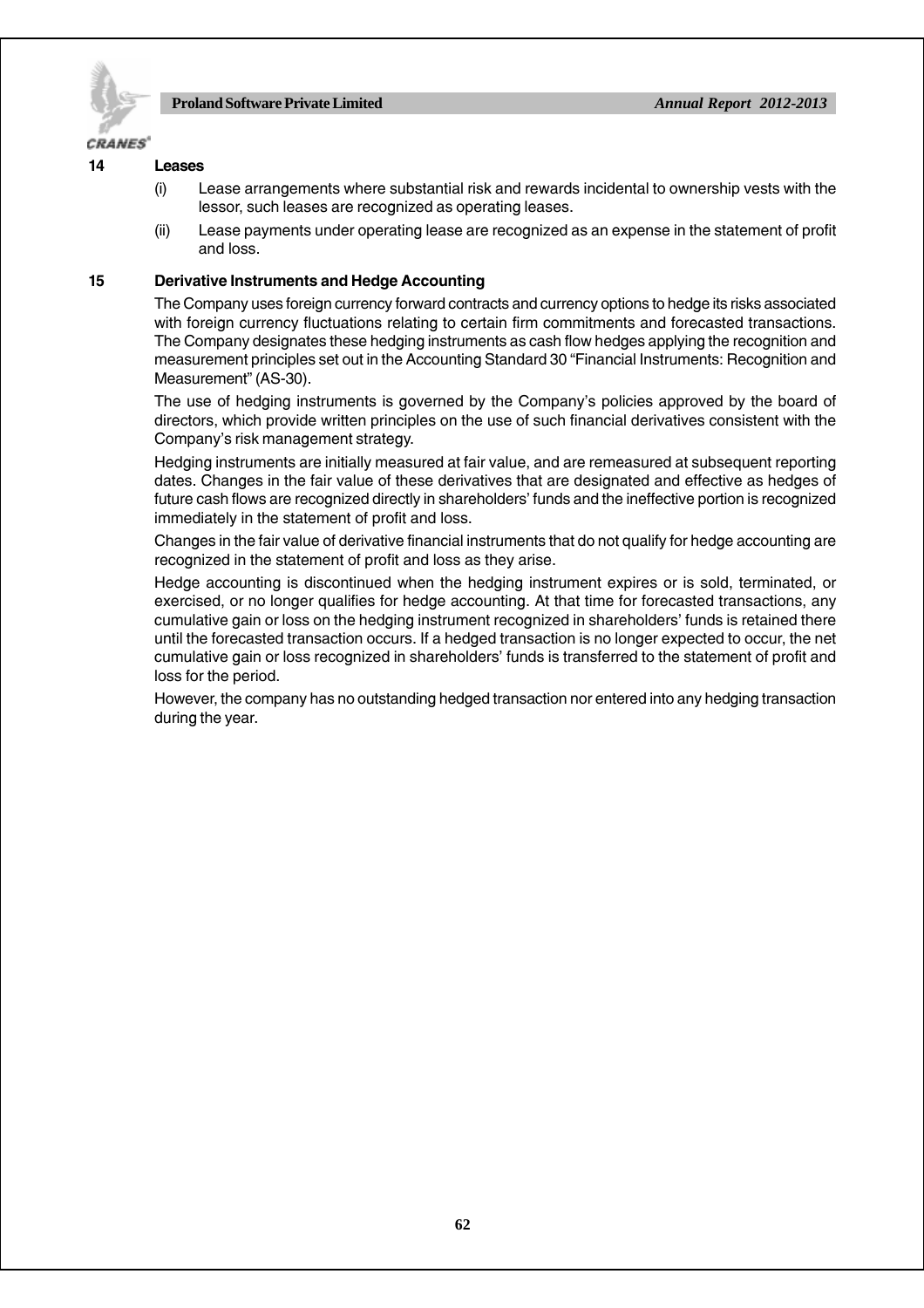

### **NOTES ON ACCOUNTS**

FOR THE YEAR ENDED MARCH 31, 2013

The previous year figures have been regrouped / reclassified, wherever necessary to conform to the current year presentation.

### **2.1 SHARE CAPITAL**

### **a) Break-up of Shares** (Amount in Rupees)

**PARTICULARS As at** At at **At at** At at **At at** At at **At at** At at **At at** At at **At at** At at **At at** 31.3.2012 **31.3.2013 31.3.2012 AUTHORISED** 5,000 Equity Shares of Rs. 100/- each 500,000 500,000 500,000 500,000 500,000 500,000 500,000 500,000 500,000 **ISSUED, SUBSCRIBED AND FULLY PAID-UP** 48.40 Equity Shares of Rs. 100/- each fully paid up 484,000 484,000 484,000 **TOTAL 184,000 484,000** 

The Company has only one class of shares referred to as equity shares having a par value of Rs.100. Each holder of equity shares is entitled to one vote per share held.

The Company declares and pays dividend in Indian rupees. The Board of Directors have not proposed any dividend during the year. Dividend declared if any, if approved by the Shareholders, is payable to the shareholders in proportion to their shareholding. In the event of liquidation of the Company, the holders of equity shares will be entitled to receive any of the remaining assets of the company. The distribution will be in proportion to the number of equity shares held by the shareholders.

### **b) Reconciliation of number of Shares** (Amount in Rupees)

| <b>Equity Shares</b>                                                                      | As at 31.03.2013           |         | As at 31.03.2012           |               |
|-------------------------------------------------------------------------------------------|----------------------------|---------|----------------------------|---------------|
|                                                                                           | Number of<br><b>Shares</b> | Amount  | Number of<br><b>Shares</b> | <b>Amount</b> |
| Balance as at the beginning of the<br>previous year<br>Add: Shares issued during the year | 4,840                      | 484,000 | 4.840                      | 484,000       |
| Balance as at the end of the year                                                         | 4,840                      | 484,000 | 4,840                      | 484,000       |

Neither shares are reserved for issue under options nor securities have been issued, which are convertible into equity / preference shares in future as on the date of balance sheet.

### **c) Details of Shares held by shareholders, holding more than 5% of the aggregate shares in the Company.**

(Amount in Rupees)

|                                       |                         | As at 31-3-2013       | As at 31-3-2012         |                       |  |
|---------------------------------------|-------------------------|-----------------------|-------------------------|-----------------------|--|
| Name of the Share Holder              | No. of<br><b>Shares</b> | % of Share<br>holding | No. of<br><b>Shares</b> | % of Share<br>holding |  |
| Cranes Software International Limited | 4.840                   | 100%                  | 4.840                   | 100%                  |  |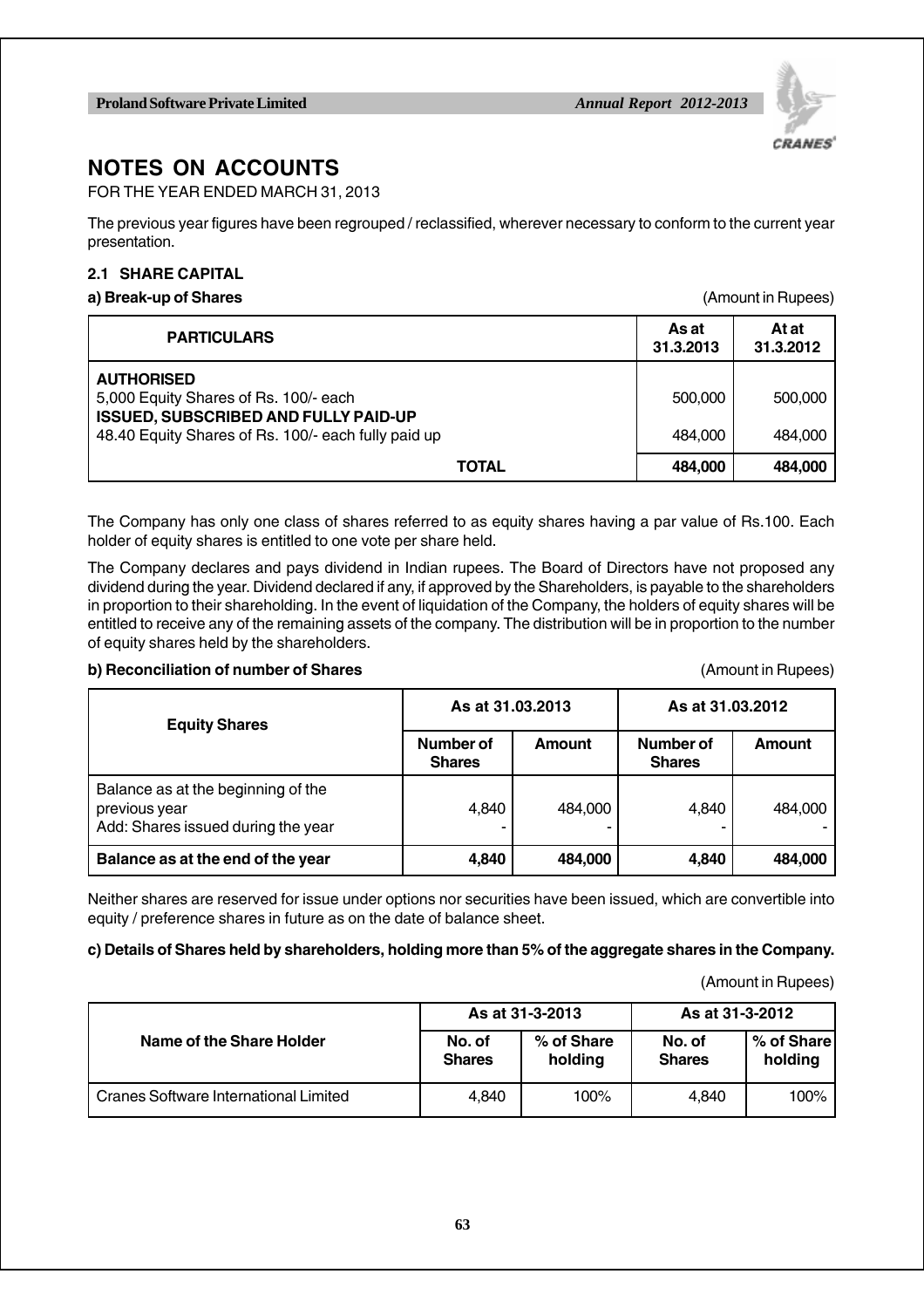

*Annual Report 2012-2013*

### **CRANES**

### **2.2 RESERVES AND SURPLUS** (Amount in Rupees)

| <b>PARTICULARS</b>                             | As at 31.3.2013 | As at 31.3.2012 |
|------------------------------------------------|-----------------|-----------------|
| <b>Surplus in Statement of Profit and Loss</b> |                 |                 |
| Opening balance                                | (5,746,355)     | (3,502,524)     |
| Loss for the year                              | (947, 186)      | (2,243,831)     |
| Amount available for appropriation             | (6,693,541)     | (5,746,355)     |
| Balance as at the end of the year              | (6,693,541)     | (5,746,355)     |

### **2.3 DEFERRED TAXES LIABILITY (NET)** (Amount in Rupees)

| <b>PARTICULARS</b>           |              | As at 31.3.2013 | At at 31.3.2012 |
|------------------------------|--------------|-----------------|-----------------|
| Attributable to Depreciation |              | 109.333         | 165,906         |
|                              | <b>TOTAL</b> | 109,333         | 165,906         |

### **2.4 SHORT TERM BORROWINGS** (Amount in Rupees)

| <b>PARTICULARS</b>                                     |              | As at 31.3.2013 | At at 31.3.2012 |
|--------------------------------------------------------|--------------|-----------------|-----------------|
| <b>Trades Payables</b>                                 |              |                 |                 |
| From Related Party                                     |              | 1,273,440       |                 |
| <b>From Others</b>                                     |              | 632,150         | 393,921         |
|                                                        | <b>TOTAL</b> | 1,905,590       | 393,921         |
| Loan from Related parties                              |              | 4,141,218       | 11,866,698      |
|                                                        | <b>TOTAL</b> | 6,046,808       | 12,260,619      |
| Refer Note: (Reg. Micro, Small and Medium Enterprises) |              |                 |                 |

**2.5 OTHER CURRENT LIABILITIES** (Amount in Rupees)

| <b>PARTICULARS</b>                           | As at 31.3.2013 | At at 31.3.2012 |
|----------------------------------------------|-----------------|-----------------|
| <b>Current maturities of Long term debt:</b> |                 |                 |
| Statutory dues (Including Provident Fund,    |                 |                 |
| Withholding and other taxes payable)         | 371,378         | 192,151         |
| Advance received from customers              | 6.079           |                 |
| Employee related liabilities                 | 949.178         | 1,041,391       |
| <b>TOTAL</b>                                 | 1,326,635       | 1,233,542       |

**64**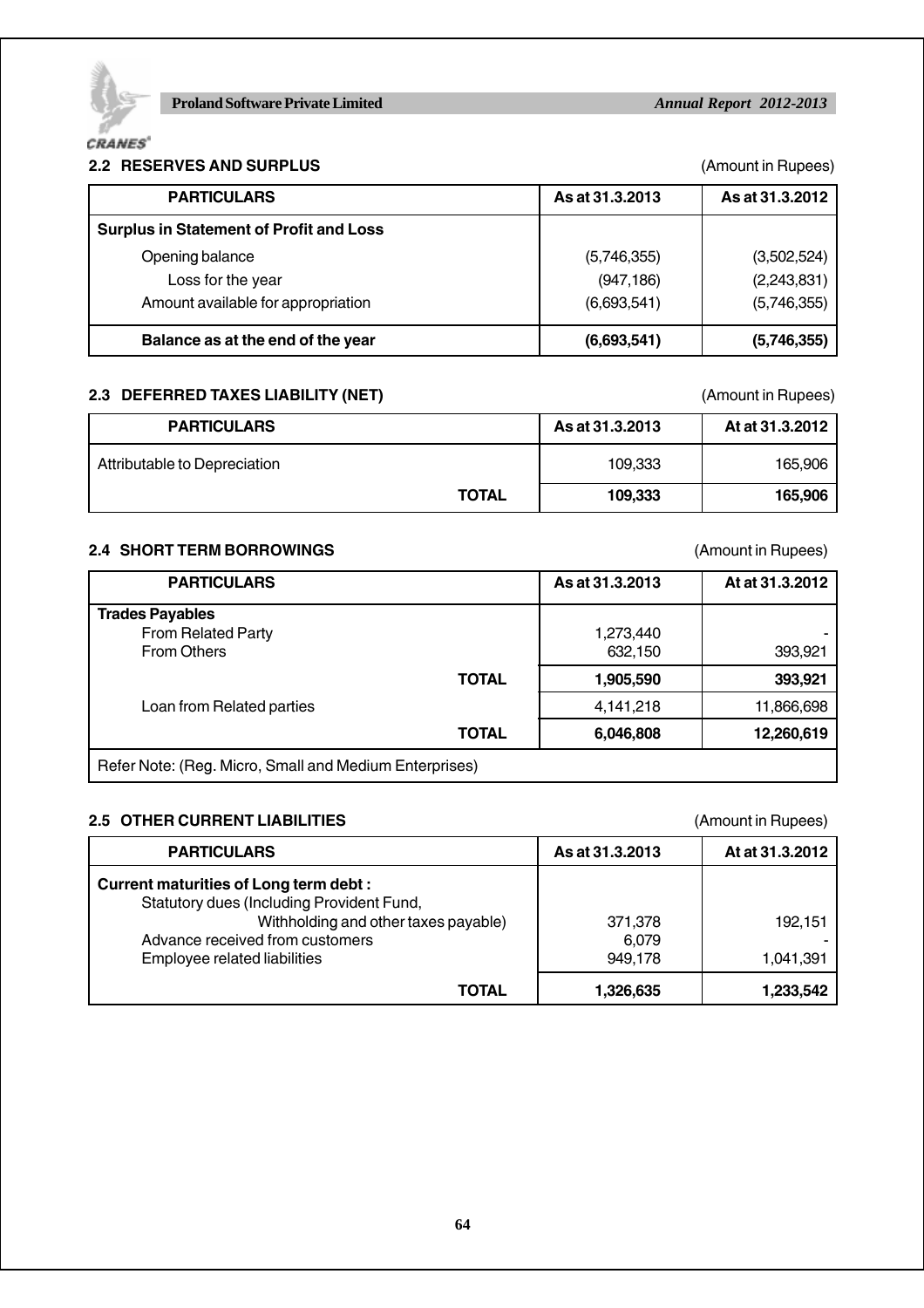### **2.6 TRADE RECEIVABLES** (Amount in Rupees)

| <b>PARTICULARS</b>                                                                                                    | As at 31.3.2013 | At at 31.3.2012 |
|-----------------------------------------------------------------------------------------------------------------------|-----------------|-----------------|
| Unsecured, considered good<br>Outstanding for a period exceeding six months from<br>the date they are due for payment | 130,000         | 130,000         |
| <b>TOTAL</b>                                                                                                          | 130,000         | 130,000         |

### **2.7 CASH AND BANK BALANCES** (Amount in Rupees)

| <b>PARTICULARS</b>                          |              | As at 31.3.2013 | At at 31.3.2012 |
|---------------------------------------------|--------------|-----------------|-----------------|
| <b>Bank balances:</b><br>In Current Account |              | 79.737          | 43,724          |
|                                             | <b>TOTAL</b> | 79.737          | 43,724          |

### **2.8 SHORT TERM LOANS AND ADVANCES** (Amount in Rupees)

| <b>PARTICULARS</b>                                                                                          |              | As at 31.3.2013 | At at 31.3.2012  |
|-------------------------------------------------------------------------------------------------------------|--------------|-----------------|------------------|
| Unsecured, considered good<br><b>Balances with group Companies</b><br>Advance Income Tax (Net of Provision) |              |                 | 6,794,453<br>511 |
|                                                                                                             | <b>TOTAL</b> |                 | 6,794,964        |

### **2.9 COST OF SOFTWARE LICENCE AND SUBSCRIPTION & PURCHASE** (Amount in Rupees)

**PARTICULARS For the year For the year For the year For the year For the year For the year For the year For the year For the year For the year For the year For the year For the year For the year 31.3.2013 31.3.2012** Membership, Subscriptions and Licenses 368,115 854,719<br>Purchase of software 1.207,052 Purchase of software 1,207,052<br>
Webhosting Charges 1,059,578<br>
1,059,578<br>
1,059,578<br>
1,059,578 Webhosting Charges **TOTAL 2,080,832 1,914,297**

### **2.10 EMPLOYEE BENEFIT EXPENSES** (Amount in Rupees)

| <b>PARTICULARS</b>                                                                         |              | For the year<br>31.3.2013 | For the year<br>31.3.2012 |
|--------------------------------------------------------------------------------------------|--------------|---------------------------|---------------------------|
| Salaries, Wages and Bonus<br>Contribution to Provident and other funds                     |              | 799,730<br>199.859        | 1,462,564<br>65,940       |
|                                                                                            | <b>TOTAL</b> | 999.589                   | 1,528,504                 |
| (Refer Note: on disclosure requirement as per Accounting Standard 15 an Employee benefits) |              |                           |                           |

*Annual Report 2012-2013*



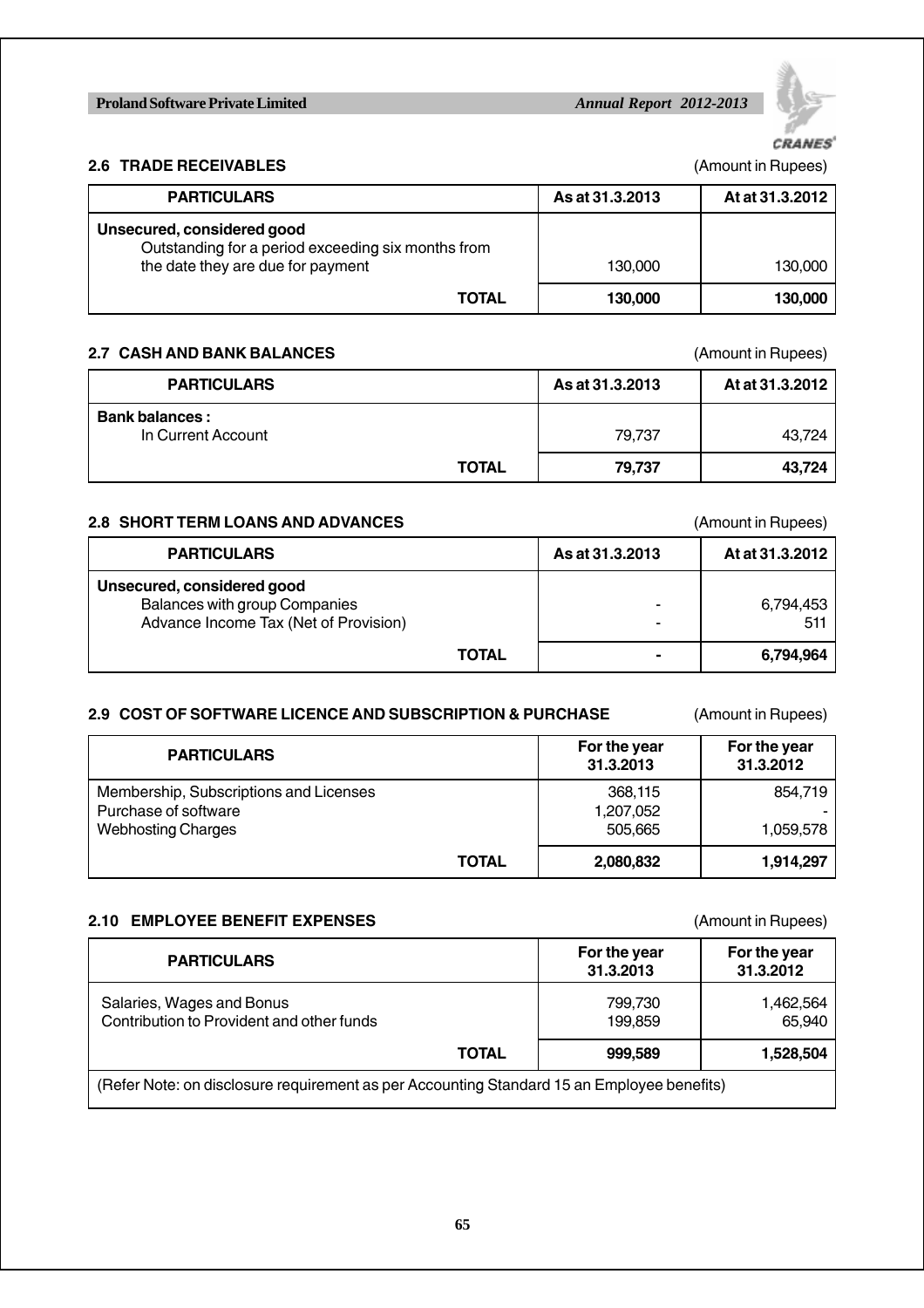

*Annual Report 2012-2013*

### **CRANES**

### **2.11 DEPRECIATION AND AMORTISATION EXPENSES** (Amount in Rupees)

| <b>PARTICULARS</b>                                                   |              | For the year<br>31.3.2013 | For the year<br>31.3.2012 |
|----------------------------------------------------------------------|--------------|---------------------------|---------------------------|
| Depreciation on tangible assets<br>Amortisation on Intangible assets |              | 278,648<br>30,305         | 278,649<br>30,304         |
|                                                                      | <b>TOTAL</b> | 308,953                   | 308,953                   |

### **2.12 OTHER EXPENSES** (Amount in Rupees)

**PARTICULARS For the year For the year For the year For the year For the year For the year For the year For the year For the year For the year For the year For the year For the year For the year 31.3.2013 31.3.2012** Rates and Taxes **811** 14,015<br>Statutory Auditors : Audit fees 811 14,015 Statutory Auditors : Audit fees 39,326 35,000<br>Professional charges 39,326 35,000 35,000 Professional charges 11,236 41,700<br>Miscellaneous expenses 68,947 68,947 113,220 Miscellaneous expenses **TOTAL 120,320 203,935**

### **2.13 EARNINGS IN FOREIGN CURRENCY** (Amount in Rupees)

| <b>PARTICULARS</b>                |              | For the year<br>31.3.2013 | For the year<br>31.3.2012 |
|-----------------------------------|--------------|---------------------------|---------------------------|
| Revenue from exports on FOB basis |              | 1,032,849                 | 1,842,301                 |
|                                   | <b>TOTAL</b> | 1,032,849                 | 1,842,301                 |

### **2.14 EARNINGS PER SHARE** (Amount in Rupees)

 **For the year 31.3.2013 For the year 31.3.2012 PARTICULARS** Basic Basic Basic Basic Basic After<br>Extraordinary Extraordinary Extraordinary Extraordinary After **Extraordinary Extraordinary Extraordinary Extraordinary** Item | Items | Items | Items **(a) Basic** Profit / (loss) after tax  $(947,186)$   $(947,186)$   $(2,243,831)$   $(2,243,831)$ Weighted average number of shares<br>outstanding outstanding | 4,840 | 4,840 | 4,840 | 4,840 Basic EPS | (195.70) | (195.70) | (463.60) | (463.60) Face value per share 100 100 100 100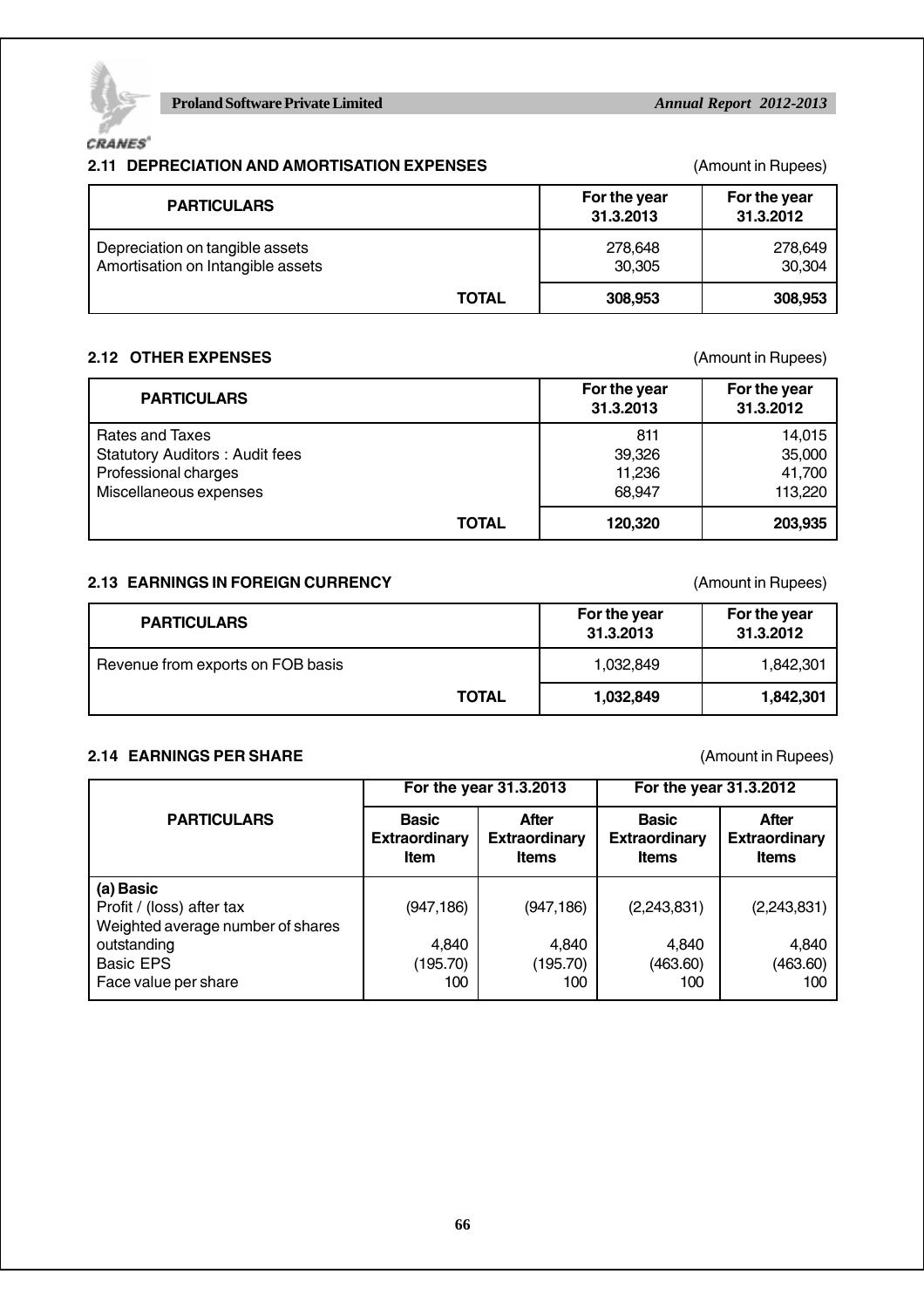*Annual Report 2012-2013*



### **OTHER DISCLOSURES**

### **2.15 RELATED PARTY TRANSACTIONS** (Amount in Rupees)

|                                   |                           | For the year 31.3.2013                           | For the year 31.3.2012    |                                                  |
|-----------------------------------|---------------------------|--------------------------------------------------|---------------------------|--------------------------------------------------|
| <b>PARTICULARS</b>                | <b>Holding</b><br>Company | <b>Other</b><br><b>Related</b><br><b>Parties</b> | <b>Holding</b><br>Company | <b>Other</b><br><b>Related</b><br><b>Parties</b> |
| Loans / advances / equity         |                           |                                                  |                           |                                                  |
| contribution given                | 20,928,946                |                                                  |                           |                                                  |
| Loans / advances / equity         |                           |                                                  |                           |                                                  |
| contribution taken                | 15,729,377                |                                                  | 2,331,325                 |                                                  |
| Purchase                          | 1,207,052                 |                                                  |                           |                                                  |
| Balance as on 31.03.13 Receivable |                           |                                                  |                           |                                                  |
| Balance as on 31.03.13 Payable    | 5,414,658                 |                                                  | 9,340,787                 | 2,525,912                                        |

### **2.16 DUES TO MICRO AND SMALL ENTERPRISES**

| Principal amount due to suppliers registered under the<br>MSMED Act and remaining unpaid as at year end                                             | Nil | Nil |
|-----------------------------------------------------------------------------------------------------------------------------------------------------|-----|-----|
| Interest due to suppliers registered under the MSMED<br>Act and remaining unpaid as at year end                                                     | Nil | Nil |
| Principal amounts paid to suppliers registered under the<br>MSMED Act, beyond the appointed day during the year                                     | Nil | Nil |
| Interst paid, other than under Section 16 of MSMED Act,<br>to suppliers registered under the MSMED Act, beyond the<br>appointed day during the year | Nil | Nil |
| Interest paid, under Section 16 of MSMED Act,<br>to suppliers registered under the MSMED Act, beyond the<br>appointed day during the year           | Nil | Nil |
| Interest due and payable towards suppliers registered<br>under MSMED Act, for payments already made.                                                | Nil | Nil |
| Further Interest remaining due and payable for<br>earlier years.                                                                                    | Nil | Nil |

As per our report of even date For Sethia Prabhad Hegde & Co **For and on behalf of the Board** Chartered Accountants Firm Registration Number - 013367S

**Timmayya Hegde Asif Khader Asif Khader Asif Khader** Mueed Khader Partner Asimum Director **Asif Khader** Director Partner Director Director Director Director Director Director M. No. 226267

**Bangalore** 27th May 2013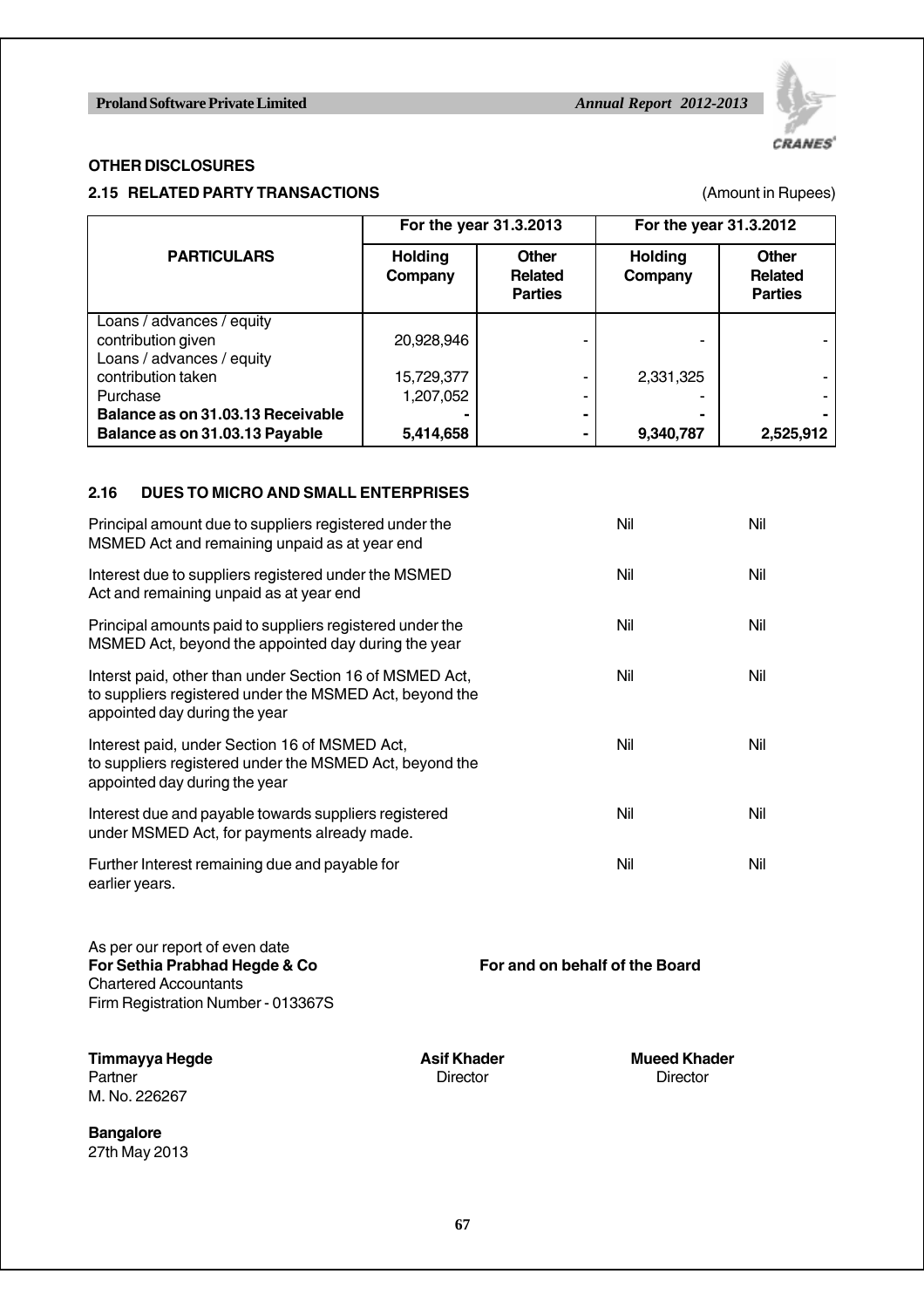

(Amount in Rupees)

**2.18 FIXED ASSETS** (Amount in Rupees)

2.18 FIXED ASSETS

*Annual Report 2012-2013*

**CRANES** 

|                         |                                     | <b>JOCK</b><br><b>GROSS BI</b> |                                |            | DEPRECIATION       |                 |                     | <b>NET BLOCK</b>    |                     |
|-------------------------|-------------------------------------|--------------------------------|--------------------------------|------------|--------------------|-----------------|---------------------|---------------------|---------------------|
| PARTICULARS             | Assets As on<br>1-4-2012<br>Cost of | (Deletions)<br><b>Additi</b>   | ons   Total As on<br>31-3-2013 | Rate<br>se | 01-04-2012<br>Upto | For the<br>Year | 31-03-2013<br>Total | 31-03-2013<br>As on | 31-03-2012<br>As on |
| Computers & Peripherals | 8,124,521                           |                                | 8,124,521                      | 16.21%     | 8,124,521          |                 | 8,124,521           |                     |                     |
| Furniture & Fixtures    | 1, 112, 714                         |                                | 1,112,714                      | 6.33%      | 814,040            | 70,435          | 884,475             | 228,239             | 298,673             |
| Office Equipments       | 421,233                             | ı                              | 421,233                        | 4.75%      | 237,464            | 20,009          | 257,473             | 163,760             | 183,768             |
| Vehicles                | 1,922,149                           |                                | 1,922,149                      | 9.50%      | ,461,261           | 182,604         | 1,643,865           | 278,284             | 460,888             |
| Electrification         | 117,910                             | ı                              | 117,910                        | 4.75%      | 72,811             | 5,601           | 78,412              | 39,498              | 45,099              |
| Network/Webhost         | 638,000                             | ı                              | 638,000                        | 4.75%      | 197,406            | 30,305          | 227,711             | 410,289             | 440,596             |
| <b>TOTAL</b>            | 12,336,527                          |                                | 12,336,527                     |            | 10,907,503         | 308,953         | 11,216,456          | 1,120,071           | 1,429,024           |
| Previous Year           | 12,336,527                          | f,                             | 12,336,527                     | í.         | 10,598,551         | 308,953         | 10,907,504          | 1,429,023           | 1,737,976           |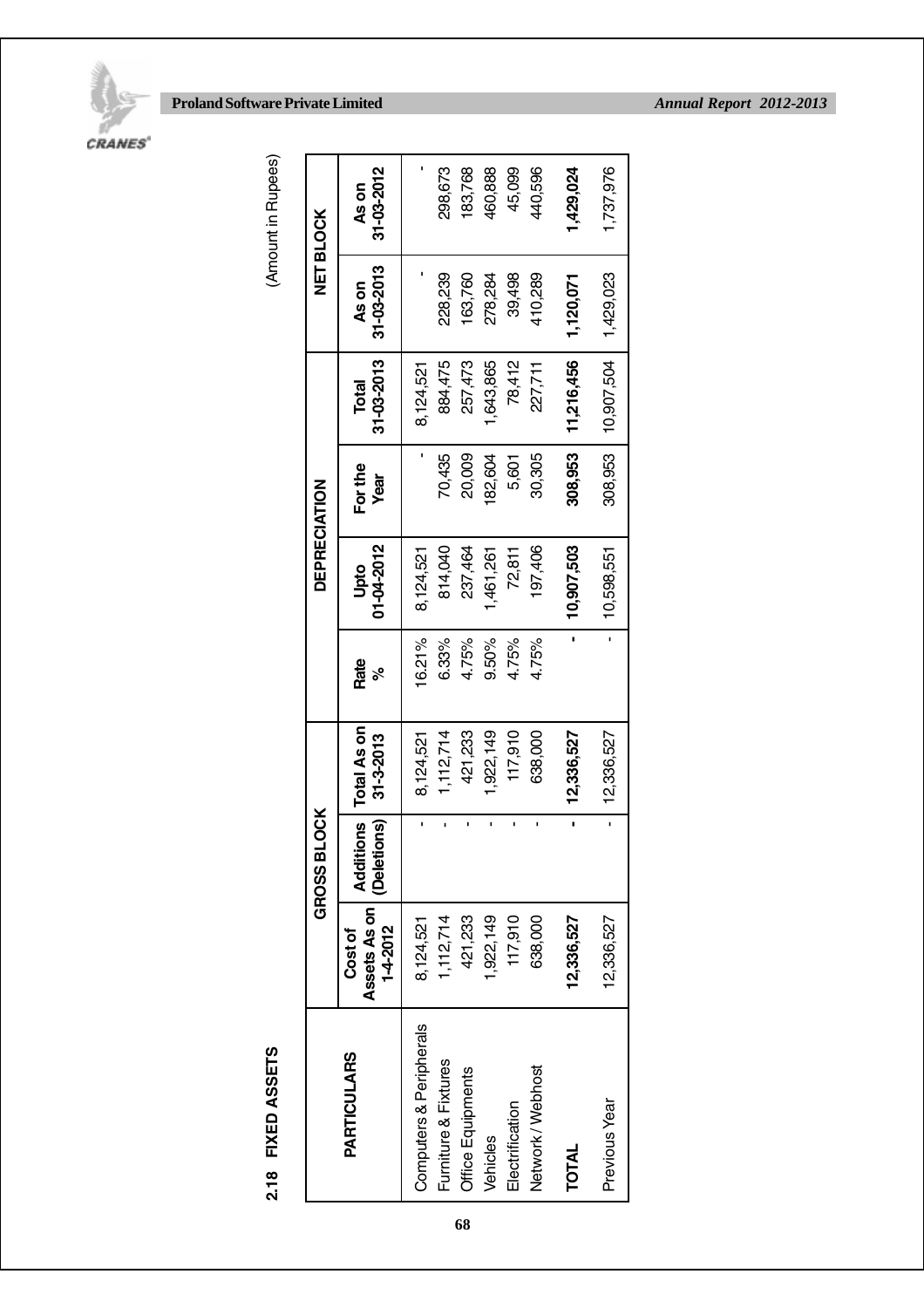**Systat Software Asia Pacific Limited**

*Annual Report 2012-2013*



# SYSTAT SOFTWARE ASIA PACIFIC LIMITED

# FINANCIAL STATEMENTS 2012 - 2013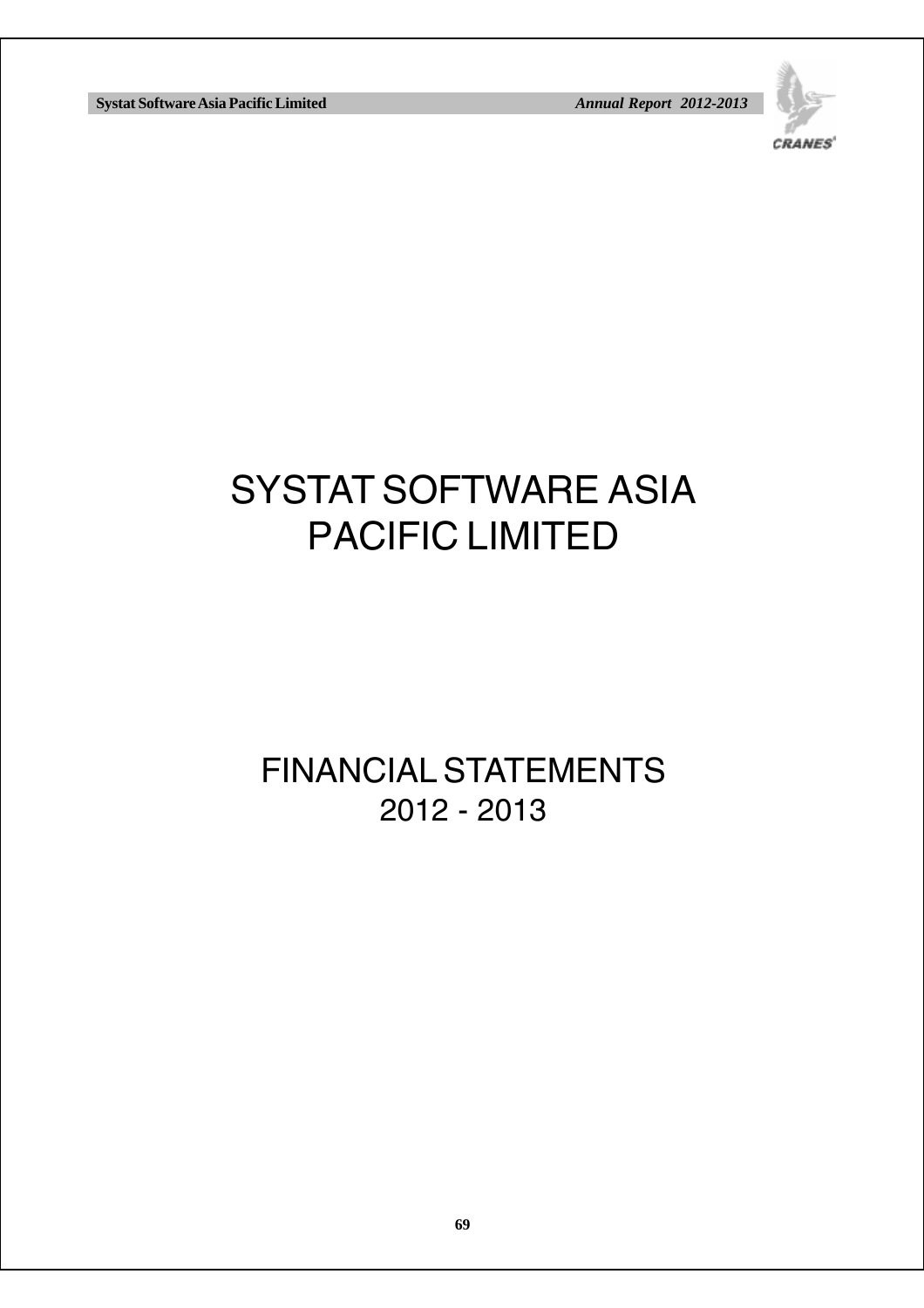

**Systat Software Asia Pacific Limited**

### **CRANES INDEPENDENT AUDITORS' REPORT**

### To The Members of **Systat Software Asia Pacific Limited,**

We have audited the accompanying financial statements of **Systat Software Asia Pacific Limited,** which comprise the Balance Sheet as at March 31<sup>st</sup>, 2013, and the Statement of Profit and Loss for the year then ended, and a summary of significant accounting policies and other explanatory information.

Management is responsible for the preparation of these financial statements that give a true and fair view of the financial position, financial performance of the Company in accordance with the Accounting Standards referred to in sub-section (3C) of section 211 of the Companies Act, 1956. This responsibility includes the design, implementation and maintenance of internal control relevant to the preparation and presentation of the financial statements that give a true and fair view and are free from material misstatement, whether due to fraud or error.

Our responsibility is to express an opinion on these financial statements based on our audit. We conducted our audit in accordance with the Standards on Auditing issued by the Institute of Chartered Accountants of India. Those Standards require that we comply with ethical requirements and plan and perform the audit to obtain reasonable assurance about whether the financial statements are free from material misstatement.

An audit involves performing procedures to obtain audit evidence about the amounts and disclosures in the financial statements. The procedures selected depend on the auditor's judgment, including the assessment of the risks of material misstatement of the financial statements, whether due to fraud or error. In making those risk assessments, the auditor considers internal control relevant to the Company's preparation and fair presentation of the financial statements in order to design audit procedures that are appropriate in the circumstances. An audit also includes evaluating the appropriateness of accounting policies used and the reasonableness of the accounting estimates made by management, as well as evaluating the overall presentation of the financial statements.

We believe that the audit evidence we have obtained is sufficient and appropriate to provide a basis for our audit opinion.

In our opinion and to the best of our information and according to the explanations given to us, the financial statements give the information required by the Act in the manner so required and give a true and fair view in conformity with the accounting principles generally accepted in India:

- (a) in the case of the Balance Sheet, of the state of affairs of the Company as at March 31, 2013;
- (b) in the case of the Statement of Profit and Loss, of the Loss for the year ended on that date; and
	- 1. As required by the Companies (Auditor's Report) Order, 2003 issued by the Central Government of India in terms of sub-section (4A) of section 227 of the Act, we give in the Annexure a statement on the matters specified in paragraphs 4 and 5 of the Order.
	- 2. As required by section 227(3) of the Act, we report that:
		- a) we have obtained all the information and explanations which to the best of our knowledge and belief were necessary for the purpose of our audit;
		- b) in our opinion proper books of account as required by law have been kept by the Company so far as appears from our examination of those books
		- c) the Balance sheet and Statement of Profit and Loss, dealt with by this Report are in agreement with the books of account.
		- d) in our opinion, the Balance Sheet and Statement of Profit and Loss, comply with the Accounting Standards referred to in sub section (3C) of section 211 of the Companies Act, 1956;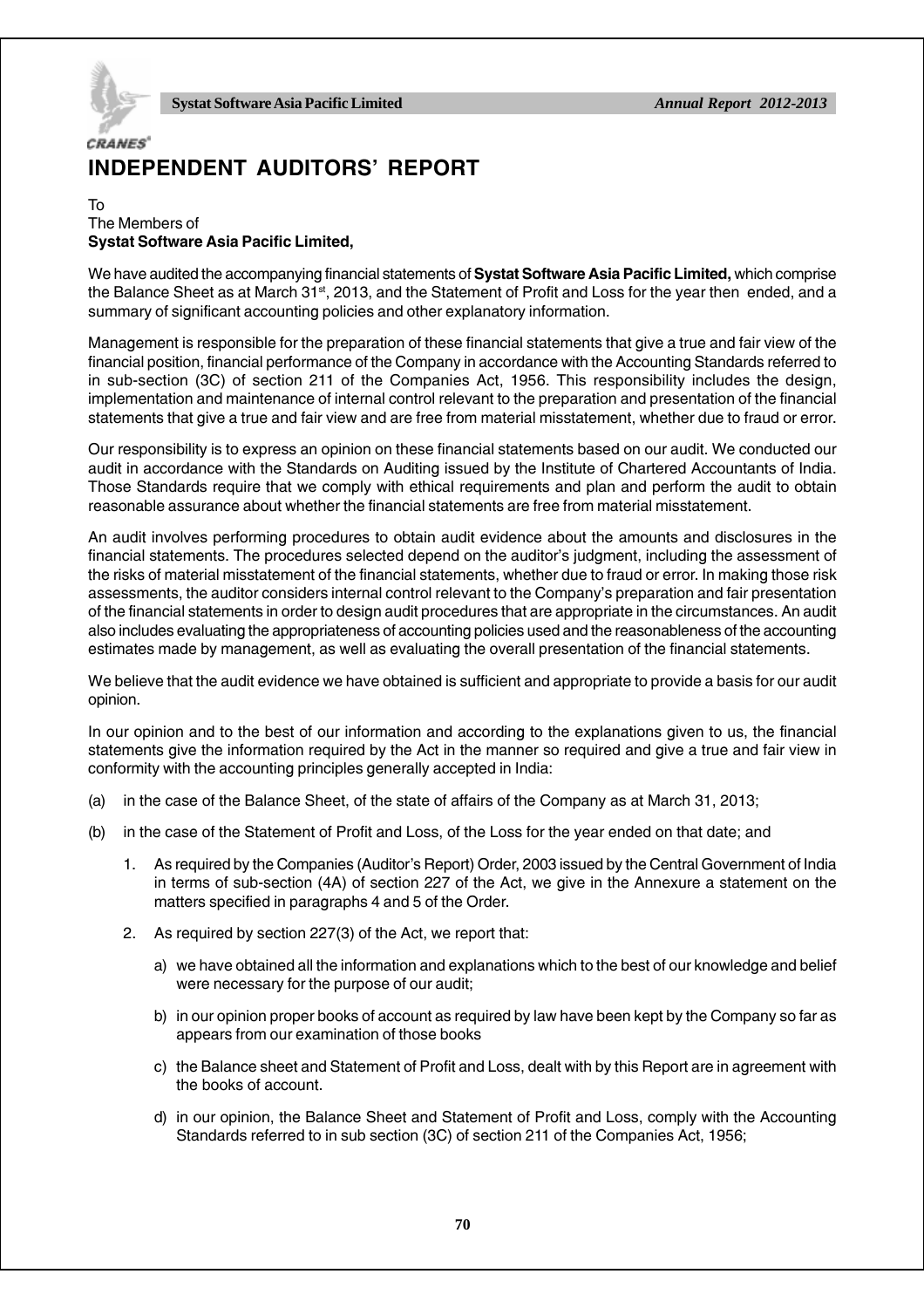### **Systat Software Asia Pacific Limited**

*Annual Report 2012-2013*



e) on verification of records and documents available with the company we report that all of the Directors have been disqualified from being appointed as a director in terms of clause (g) of sub-section (1) of section 274 of the Companies Act, 1956;

> for **SETHIA PRABHAD HEGDE & CO Chartered Accountants Firm Registration No. 013367S**

**Timmayya Hegde Bangalore** Partner Partner Partner Partner Partner Partner Partner Partner Partner **27th May, 2013 Membership No.226267**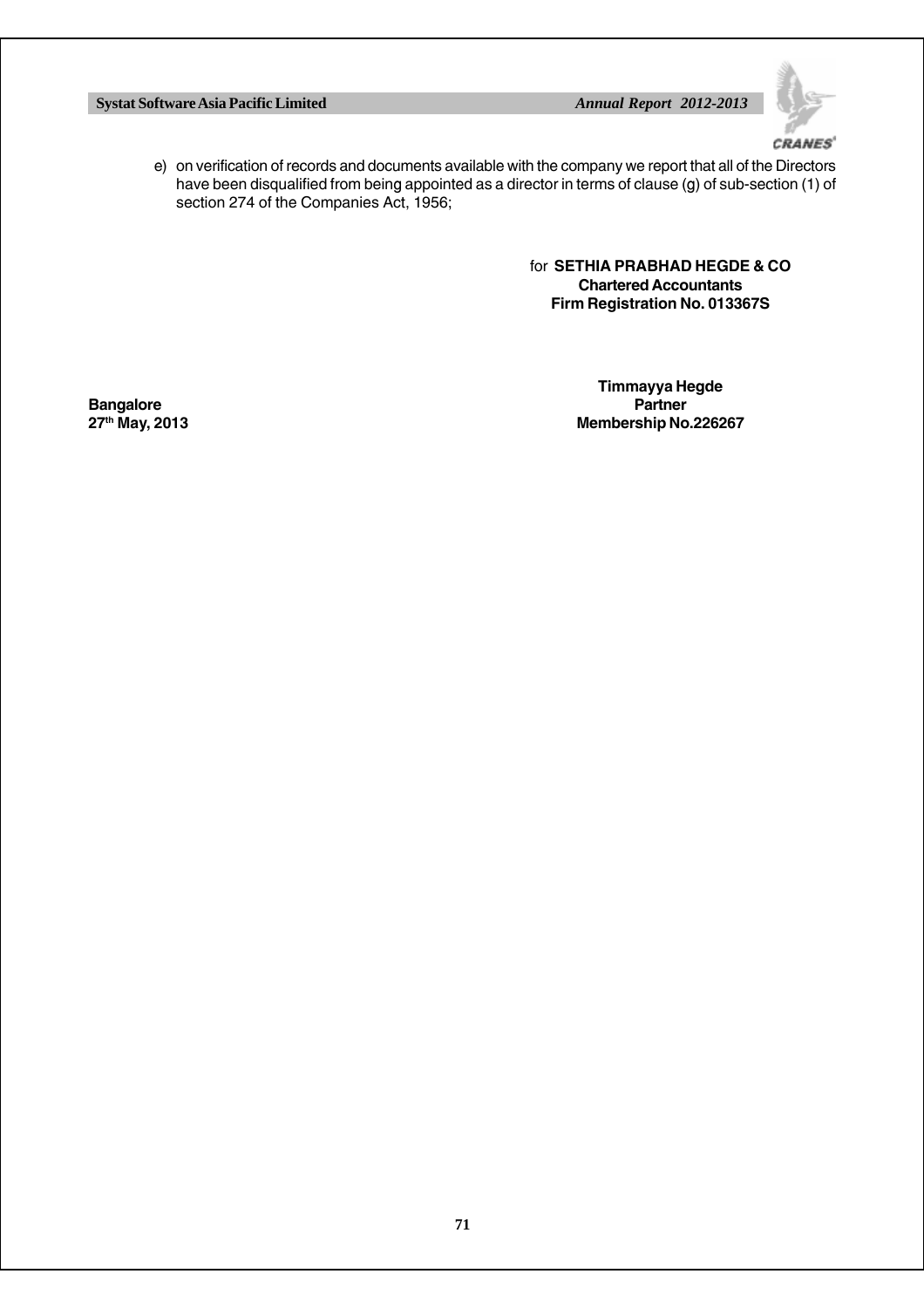

### *CRANES*

### **ANNEXURE TO THE AUDITORS' REPORT**

(Referred to in paragraph 3 of our report of even date)

- (i) (a) The Company has no fixed assets during the year and hence provision of clause (i) of Para (4) of Companies (Auditor's Report) Order, 2003 (as amended) are not applicable.
- (ii) (a) The Company has no inventory during the year and hence provisions of clause (ii) of Para (4) of Companies (Auditor's Report) Order, 2003 (as amended) are not applicable.
- (iii) The Company has not granted/taken any loans, secured or unsecured, to/from companies, firms or other parties covered in the register maintained under section 301 of the Companies Act, 1956. In view of the above, clause 4 (iii) (b), (c), (d), (e), (f) and (g) are not applicable.
- (iv) In our opinion and according to the information and explanations given to us, there is an adequate internal control system commensurate with the size of the Company and the nature of its business with regard to purchases of inventory, fixed assets and with regard to the sale of goods and services. During the course of our audit, we have not observed any continuing failure to correct major weakness in the internal control system.
- (v) (a) According to the information and explanations given to us, we are of the opinion that the particulars of all contracts and arrangements referred to in section 301 of the Companies Act 1956, have been entered into the register required to be maintained under that section.

(b) In our opinion and according to the information and explanations given to us, the contracts and arrangements entered in the register maintained under section 301 of the Companies Act 1956, have been made at prices which are reasonable having regard to the prevailing market prices at the relevant time.

- (vi) The Company has not accepted any deposit from the public and as such the provisions of clause 4 (vi) of the said Order are not applicable.
- (vii) In our opinion, the Company has an in house internal audit system commensurate with the size and nature of its business.
- (viii) The Central Government has not prescribed the maintenance of cost records as required under clause (d) of sub-section (1) of section 209 of the Companies Act, 1956.
- (ix) (a) According to the information and explanations given to us, undisputed statutory dues including Provident Fund, Employees' State Insurance, Income-tax, Sales-tax, Service tax, Wealth-tax, Custom duty and Cess have generally been regularly deposited during the year by the Company with the appropriate authorities.

(b) According to the information and explanations given to us, no undisputed amounts payable in respect of Provident Fund, Investor Education and Protection Fund, Employees' State Insurance, Income-Tax, Sales-tax, Service Tax, Wealth Tax, Customs Duty and Cess were in arrears as at 31st March 2013 for a period of more than six months from the date they became payable.

(c) According to the information and explanations given to us, there are no dues of Sales tax, Service tax, Income tax, Customs duty, Wealth-tax and Cess with the appropriate authorities which have not been deposited on account of any dispute.

- (x) The Company does not have any accumulated losses, as at March 31, 2013. The Company has incurred cash losses in the financial year ended on that date and in the immediately preceding the financial year.
- (xi) The Company has not defaulted in repayment of dues to any financial institution and banks and there are no dues to debenture holders as at the balance sheet date.
- (xii) According to information and explanations given to us, the Company has not granted loans and advances on the basis of security by way of pledge of shares, debentures and other securities.
- (xiii) In our opinion, and according to the information and explanations given to us, the Company is not a chit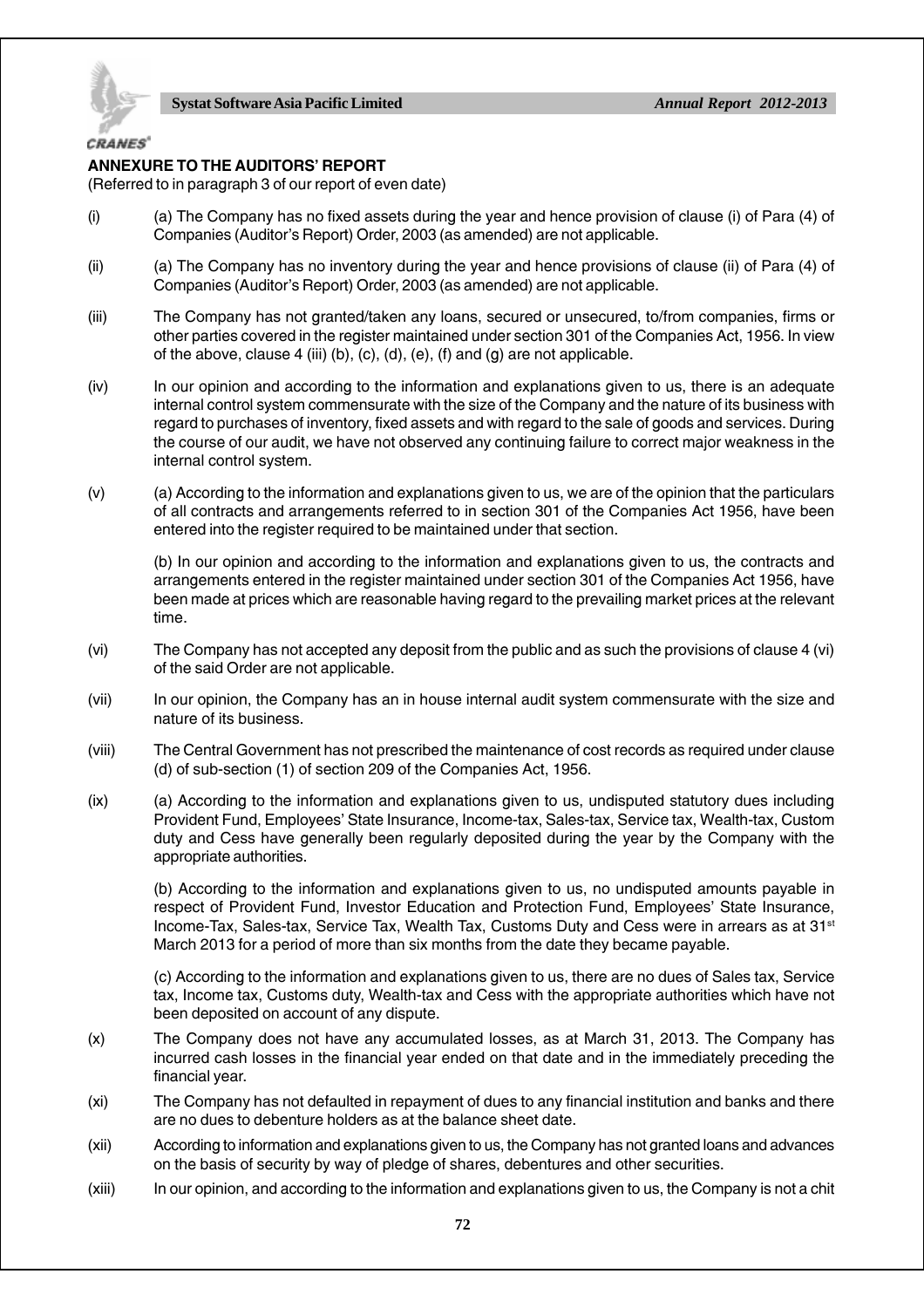*Annual Report 2012-2013*



fund or a nidhi / mutual benefit fund / society.

- (xiv) In our opinion, and according to the information and explanations given to us, the Company is not dealing or trading in shares, securities, debentures and other investments.
- (xv) In our opinion and according to information and explanations given to us, and as per our examination of relevant records, the Company has not given any guarantee for loans taken by others from banks or financial institutions.
- (xvi) The Company has not borrowed any term loan during the year and hence the provisions of clause 4 (xvi) of the said Order are not applicable.
- (xvii) According to the information and explanations given to us and on an overall examination of the balance sheet of the Company, we report that no funds raised on short-term basis have been used for long-term investment.
- (xviii) During the year the Company has not made any preferential allotment of shares to a Companies / firms / parties covered in the register maintained under section 301 of the Companies Act, 1956.
- (xix) During the period, the Company has not raised any funds by issue of debentures during the year.
- (xx) The Company has not raised any monies by way of public issue during the year.
- (xxi) During the course of our examination of the books of accounts carried out in accordance with the generally accepted auditing practices in India and according to the information and explanations given to us, no fraud on or by the Company has been noticed or reported during the course of our audit.

for **Sethia Prabhad Hegde & Co Chartered Accountants Firm Registration No. 013367S**

**May 27, 2013** 

**Bangalore Timmayya Hegde Membership No. 226267**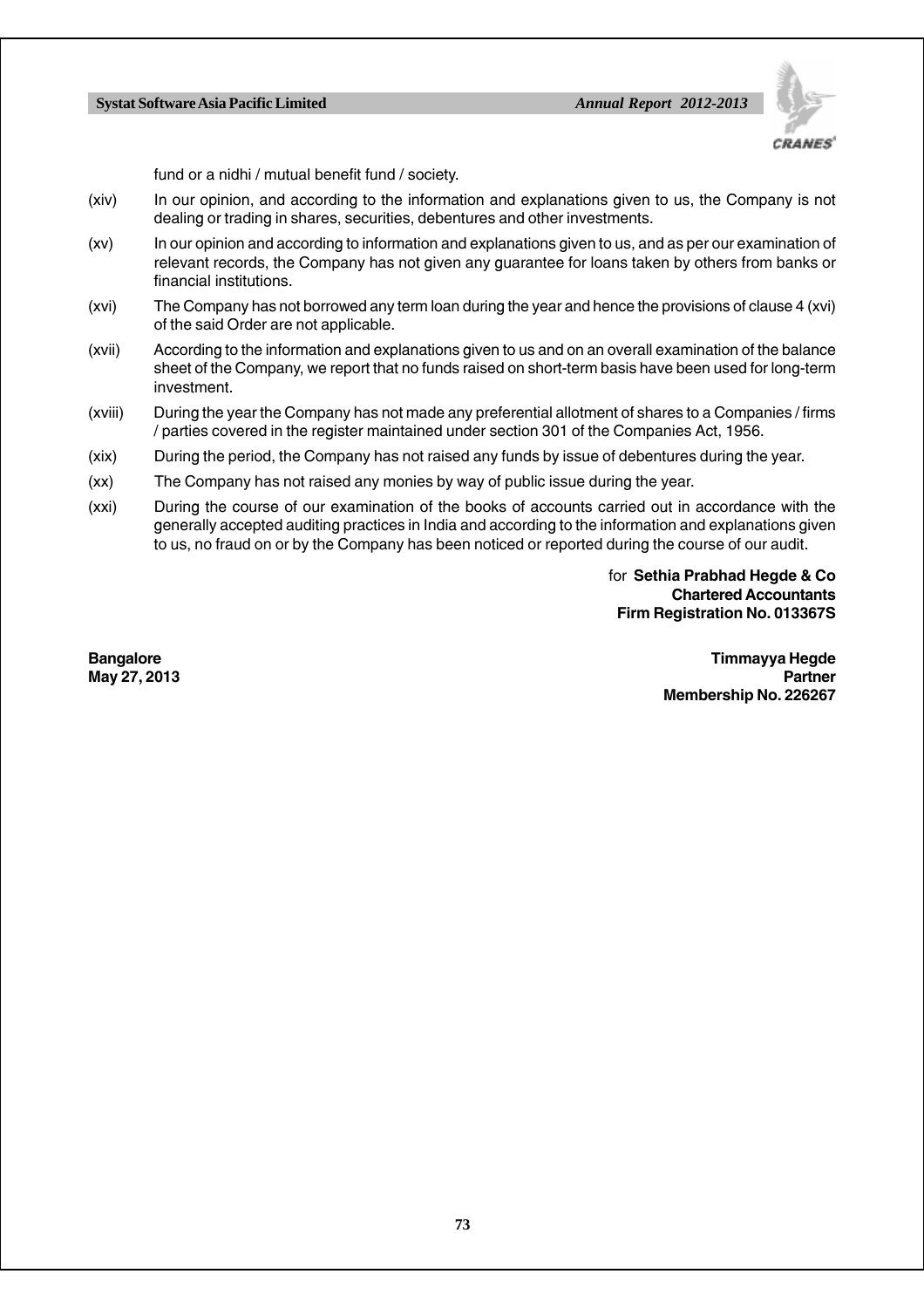

*Annual Report 2012-2013*

### **CRANES**

**BALANCE SHEET**

AS AT MARCH 31, 2013 (Amount In Rupees)

|    |                                                       | <b>PARTICULARS</b>                                                   | Note No.          | March 31, 2013         | March 31, 2012                    |
|----|-------------------------------------------------------|----------------------------------------------------------------------|-------------------|------------------------|-----------------------------------|
|    | <b>EQUITY AND LIABILITIES</b>                         |                                                                      |                   |                        |                                   |
|    | (a) Share Capital                                     | <b>Shareholders' Funds</b><br>(b) Reserves and Surplus               | 2.1<br>2.2        | 3,800,000<br>1,547,422 | 3,800,000<br>1,563,010            |
|    | $\mathbf 2$                                           | <b>Non-Current liabilities</b><br>(a) Deferred tax liabilities (Net) | 2.3               | 51,535                 | 51,535                            |
|    | <b>Current liabilities</b><br>3<br>(b) Trade payables | (a) Short-term borrowings<br>(c) Other current liabilities           | 2.4<br>2.4<br>2.5 | 56,241<br>1,654        | 4,284,824<br>35,162<br>18,542,078 |
|    |                                                       | <b>TOTAL</b>                                                         |                   | 5,456,853              | 28,276,609                        |
| Ш. | <b>ASSETS</b>                                         |                                                                      |                   |                        |                                   |
|    | <b>Non-current Assets</b>                             |                                                                      |                   |                        |                                   |
|    | <b>Current Assets</b><br>$\mathbf{2}$                 | (b) Cash and cash equivalents<br>(c) Short-term loans and advances   | 2.6<br>2.7        | 65,637<br>5,391,215    | 58,529<br>28,218,080              |
|    |                                                       | <b>TOTAL</b>                                                         |                   | 5,456,853              | 28,276,609                        |
|    |                                                       | Notes 2.1 to 2.7 form an integral part of Balance Sheet              |                   |                        |                                   |

As per our report of even date **For Sethia Prabhad Hegde & Co** For and on behalf of the Board Chartered Accountants Firm Registration Number - 013367S

 $27<sup>th</sup>$  May 2013

Bangalore **Timmayya Hegde Asif Khader Mueed Khader** Bangalore **Mueed Khader Timmayya Hegde Asif Khader Mueed Khader Partner Director Director** M.No. 226267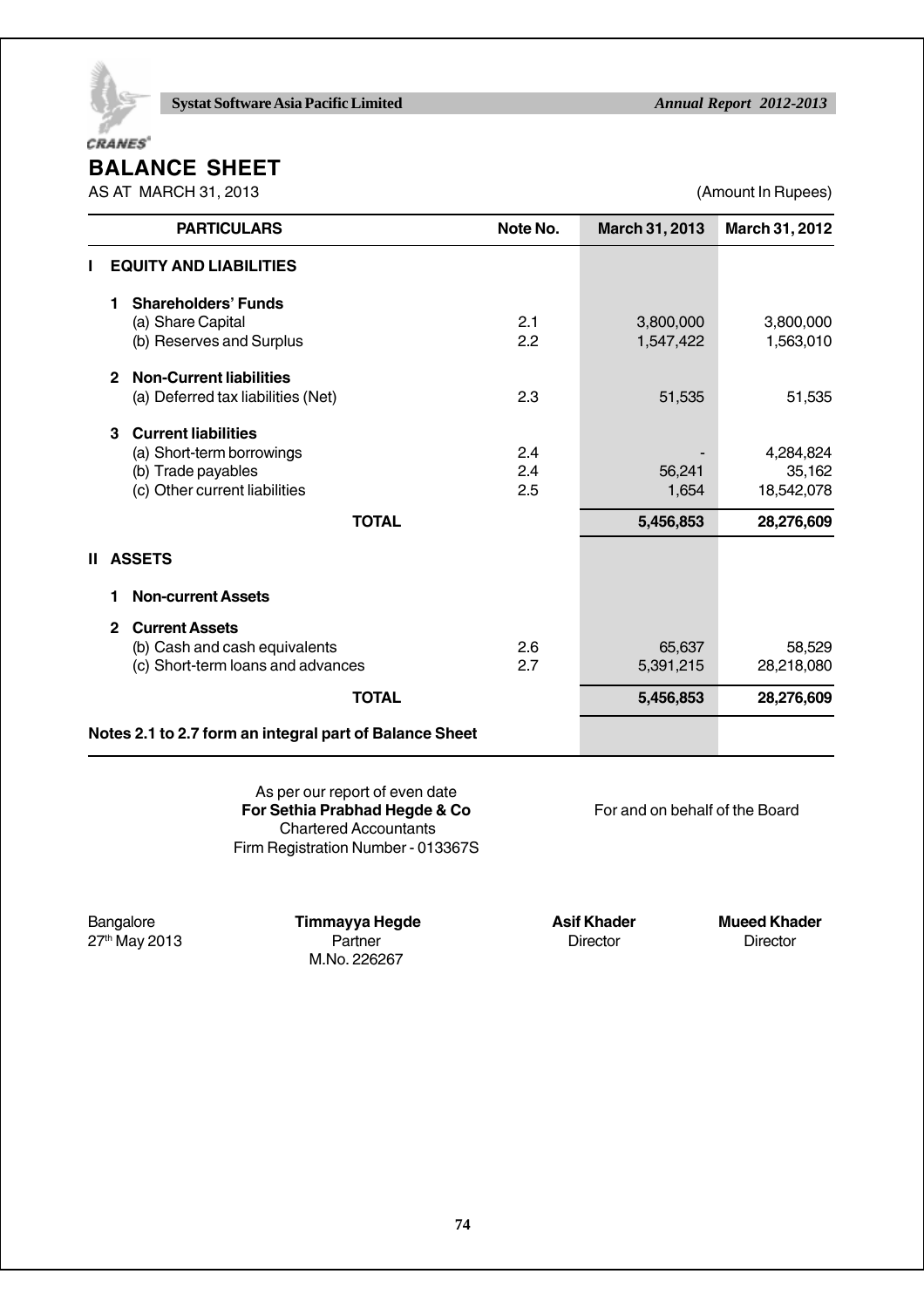*Annual Report 2012-2013*



## **STATEMENT OF PROFIT AND LOSS**

FOR THE YEAR ENDED MARCH 31, 2013 (Amount In Rupees)

| <b>PARTICULARS</b>                                                             | Note No.              | March 31, 2013   | March 31, 2012   |
|--------------------------------------------------------------------------------|-----------------------|------------------|------------------|
| Income                                                                         |                       |                  |                  |
|                                                                                | <b>Total Revenue</b>  |                  |                  |
| <b>Expenses:</b>                                                               |                       |                  |                  |
| Finance costs                                                                  |                       |                  |                  |
| Other expenses                                                                 | 2.8                   | 15,588           | 91,219           |
|                                                                                | <b>Total Expenses</b> | 15,588           | 91,219           |
| Profit/(Loss) before exceptional and extraordinary<br>items and tax            |                       | (15, 588)        | (91, 219)        |
| <b>Exceptional items</b>                                                       |                       |                  |                  |
| Profit/(Loss) before extraordinary items and tax<br><b>Extraordinary Items</b> |                       | (15, 588)        | (91, 219)        |
| Profit/(Loss) before Tax                                                       |                       | (15, 588)        | (91, 219)        |
| Tax expense:                                                                   |                       |                  |                  |
| Profit/(Loss) for the period                                                   |                       | (15, 588)        | (91, 219)        |
| Earnings per share:<br>(1) Basic<br>(2) Diluted                                |                       | (0.04)<br>(0.04) | (0.24)<br>(0.24) |
| Notes 2.8 Form an integral part of Profit and Loss Account                     |                       |                  |                  |

As per our report of even date **For Sethia Prabhad Hegde & Co** For and on behalf of the Board Chartered Accountants Firm Registration Number - 013367S

 $27<sup>th</sup>$  May 2013

Bangalore **Timmayya Hegde Asif Khader Mueed Khader Mueed Khader Partner Partner CONFOCITY CONFOCITY CONFOCITY CONFOCITY CONFOCITY CONFOCITY CONFOCITY CONFOCITY CONFOCITY CONFOCITY CONFOCITY CO** M.No. 226267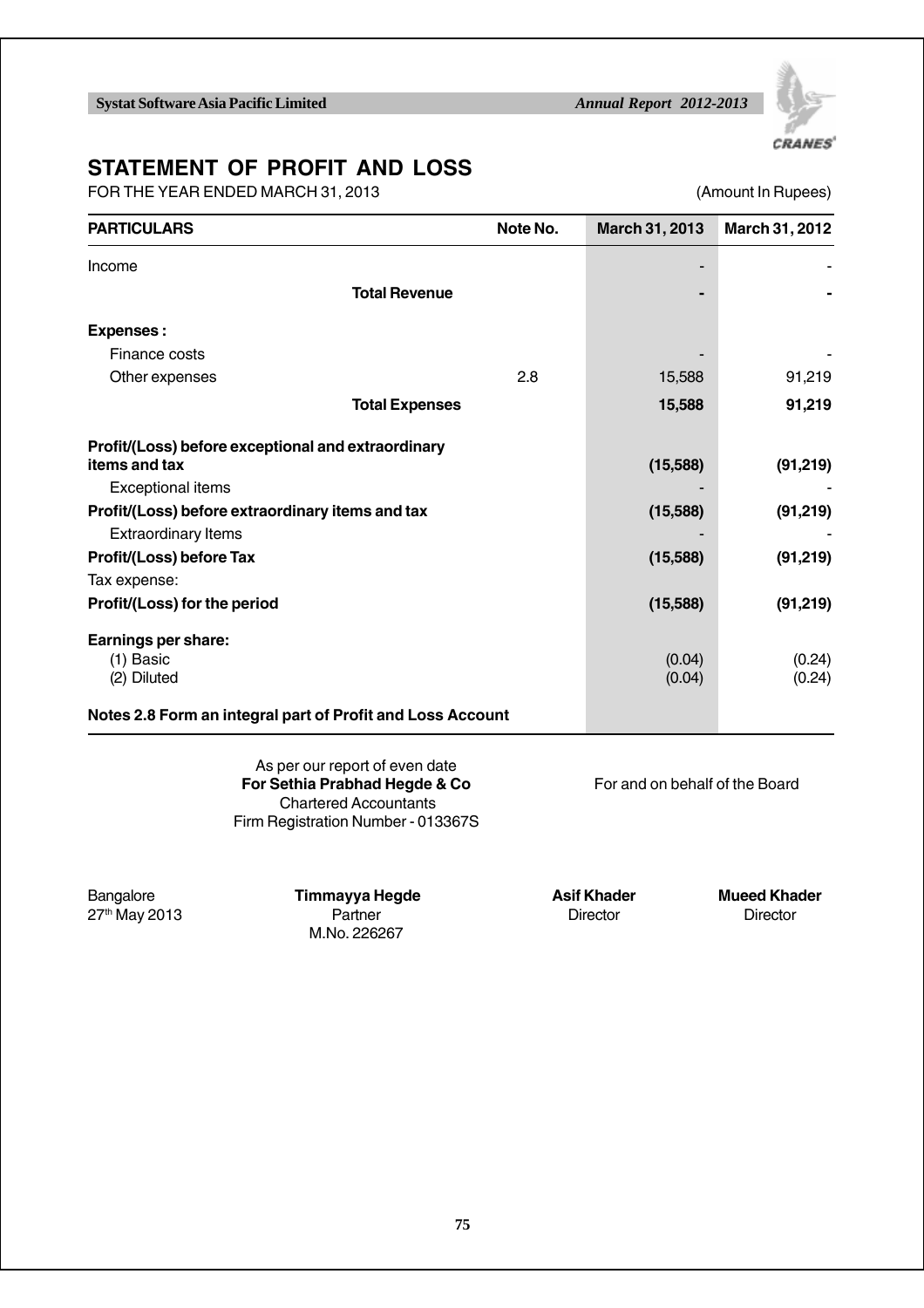

### **SIGNIFICANT ACCOUNTING POLICIES AND NOTES TO ACCOUNTS**

### **SIGNIFICANT ACCOUNTING POLICIES**

### **1 Basis of Preparation of financial statements**

The financial statements are prepared and presented in accordance with the Indian Generally Accepted Accounting Principles ("GAAP") under the historical cost convention on the accrual basis. GAAP comprises mandatory accounting standards issued by the Institute of Chartered Accountants of India (ICAI), Companies (Accounting Standards) Rules, 2006 and guidelines issued by the Securities and Exchange Board of India.

Preparation of Financial Statements in conformity with Generally Accepted Accounting Principles requires management to make estimates & assumptions that affect the reported balance of assets & liabilities and disclosures relating to Contingent assets & liabilities as on the date of Financial Statement and reported amounts of Income & expenditure during the period. Actual results could differ from these estimates, differences if any between the actual results and estimates are recognized in the period in which the results are known or materialized.

Presentation and disclosure of financial statements during the year ended March 31, 2013 the revised Schedule VI notified under the Companies Act 1956, has become applicable to the Company, for preparation and presentation of its financial statements. The adoption of revised Schedule VI does not impact recognition and measurement principles followed by the Company for preparation of financial statements. However, it has significant impact on presentation and disclosures made in the financial statements. The Company has also reclassified the previous year figures in accordance with the requirements applicable in the current year.

All the assets and liabilities have been classified as current or non-current as per Company's normal operating cycle and other criteria set out in the Schedule VI to the Companies Act, 1956.

### **2 Use of Estimates**

The preparation of financial statements in conformity with generally accepted accounting principles requires management to make estimates and assumptions that affect the reported amounts of assets and liabilities and disclosure of contingent liabilities at the date of the financial statements and the results of operations during the reporting period. Although these estimates are based upon management's best knowledge of current events and actions, actual results could differ from these estimates. Significant estimates used by the management in the preparation of these financial statements include classification of assets and liabilities into current and non-current, estimates of the economic useful lives of fixed assets, provisions for bad and doubtful debts. Any revision to accounting estimates is recognized prospectively.

### **3 Revenue Recognition**

- (i) Revenue from sale of products is recognized, in accordance with the sales contract, on delivery of goods to the Customer. Revenue from product sales are shown net of taxes.
- (ii) Revenue on Software Development services comprises revenue priced on a time and material and fixed-price contracts. Revenue priced on a time and material contracts are recognized as related services are performed. Revenue from fixed-price, fixed time-frame contracts is recognized in accordance with the percentage of completion method.
- (iii) Revenue from Technical Service, Training, support and other services is recognized as the related services are performed over the duration of the contract / course.
- (iv) Dividend is recognized when the right to receive the dividend is established at the balance sheet date.

### **4 Fixed Assets and Capital Work-in-progress**

- (i) Fixed Assets are stated at historical cost less accumulated depreciation. Cost includes all expenses incurred to bring the assets to its present location and condition.
- (ii) Interest on borrowed money allocated to and utilized for fixed assets, pertaining to the period up to the date the fixed asset is ready for its intended use, is capitalized.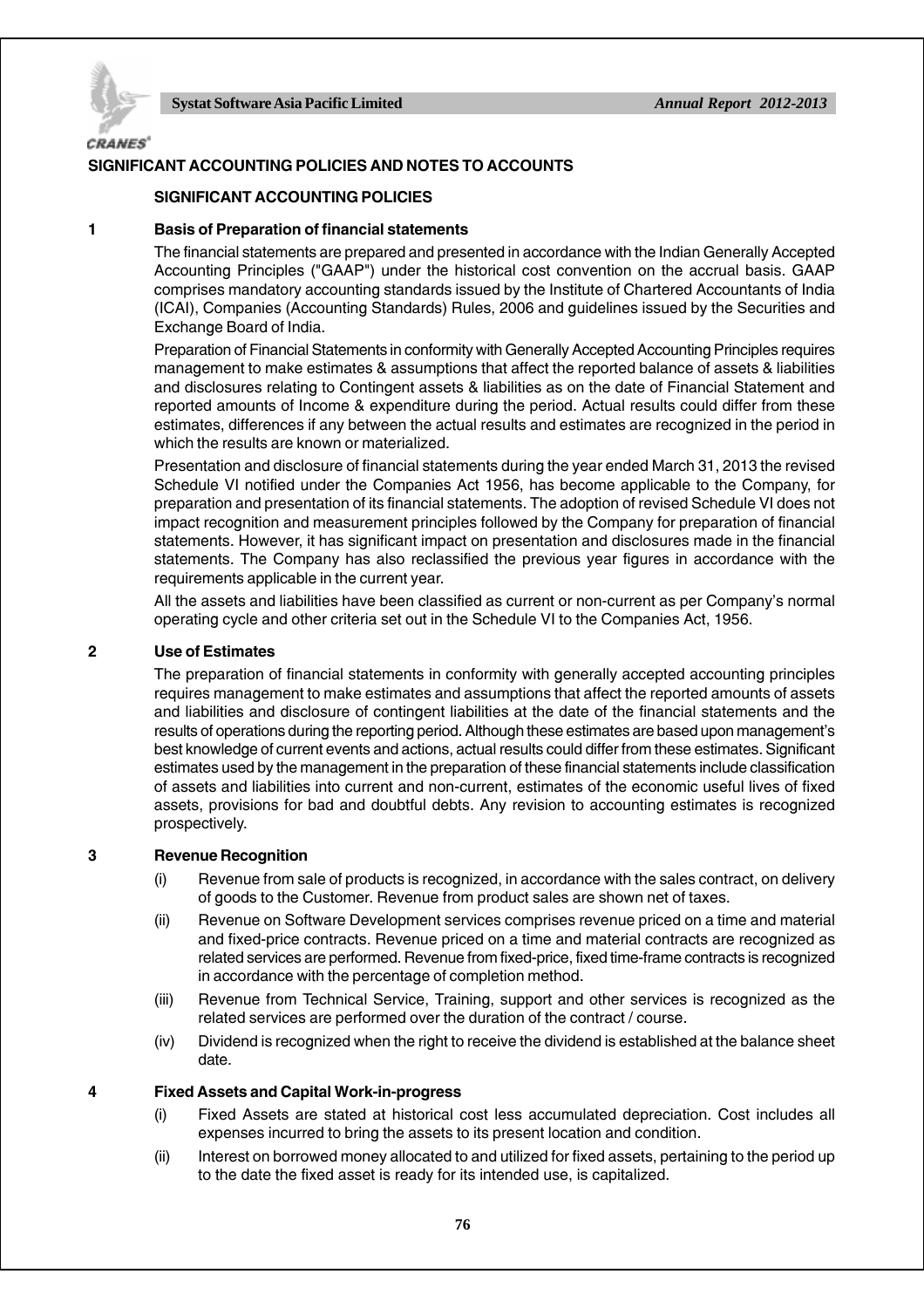

### **5 Intangible Assets**

- (i) All intangible assets are stated at cost less accumulated amortization.
- (ii) The cost of acquired intangible assets is the consideration paid for acquisition and other incidental costs incurred to bring the intangible asset for its intended use.
- (iii) Internally generated intangible assets are valued at cost which were incurred during the development phase of intangibles which comprises of expenditure on materials and services used or consumed, salaries and other employment related cost of personnel engaged in development of intangible asset, other direct expenditures and overheads that are necessary for the generation of the intangible asset and that can be allocated on a reasonable basis.
- (iv) Interest on borrowed money allocated to and utilized for intangible assets, pertaining to the period up to the date the intangible asset is ready for its intended use, is capitalized in accordance with Accounting Standard-16.
- (v) Amount paid towards the acquisition of intangible assets, which is not put to use as at reporting date and the cost of intangible assets not ready for its intended use before such date is disclosed under Capital Work-in-progress.

#### **6 Depreciation and Amortization**

- (i) Depreciation has been provided on Straight Line method at the rates prescribed under Schedule XIV of the Companies Act, 1956. In respect of assets purchased / sold during the year, depreciation is charged on a pro-rata basis.
- (ii) The Management estimates the useful life of Customized software/commercial rights procured for specific application as 3 years and accordingly amortizes over their estimated useful life on a straight line basis.
- (iii) Depreciation on individual low cost assets (costing less than Rs. 5,000) is provided for in full in the year of purchase irrespective of date of installation.
- (iv) Other Intangible assets are amortized over their respective individual estimated useful life on a straight-line basis, commencing from the date the asset is available to the Company for its use.
- (v) After recognition of impairment loss, the depreciation charge for the asset in on the revalued amount prospectively over the remaining useful life of the asset.

### **7 Impairment of Assets**

The Company assesses at each balance sheet date using internal and external sources, whether there is any indication that an asset (both tangible and intangible) may be impaired more than of a temporary nature. If any such indications exist, the Company estimates the recoverable amount of the asset. If such recoverable amount of the asset or the recoverable amount of the cash generating unit to which the asset belongs to is less than its carrying amount, the carrying amount is reduced to its recoverable amount. The reduction is treated as an impairment loss and is recognized in the statement of profit and loss. If at the balance sheet date there is an indication that a previously assessed impairment loss no longer exists, the recoverable amount is reassessed and the asset is reflected at the recoverable amount subject to a maximum of depreciated historical cost.

#### **8 Inventories**

The Companies Inventories comprises of raw material, Work in progress and finished hardware products which are valued at cost or net realizable value, whichever is lower. The cost formula used is specific identification basis. Net realizable value is the estimated selling price in ordinary course of business, less estimated cost of completion and estimated cost necessary to make the sale. The cost of inventories is net of VAT credit.

**9 Effect of Exchange Fluctuation on foreign currency transactions**

- (i) Foreign currency transactions are recorded at the exchange rate prevailing on the date of the transaction.
- (ii) Exchange differences are recorded when the amount actually received on sales or actually paid when the expenditure is incurred, is converted into Indian Rupees.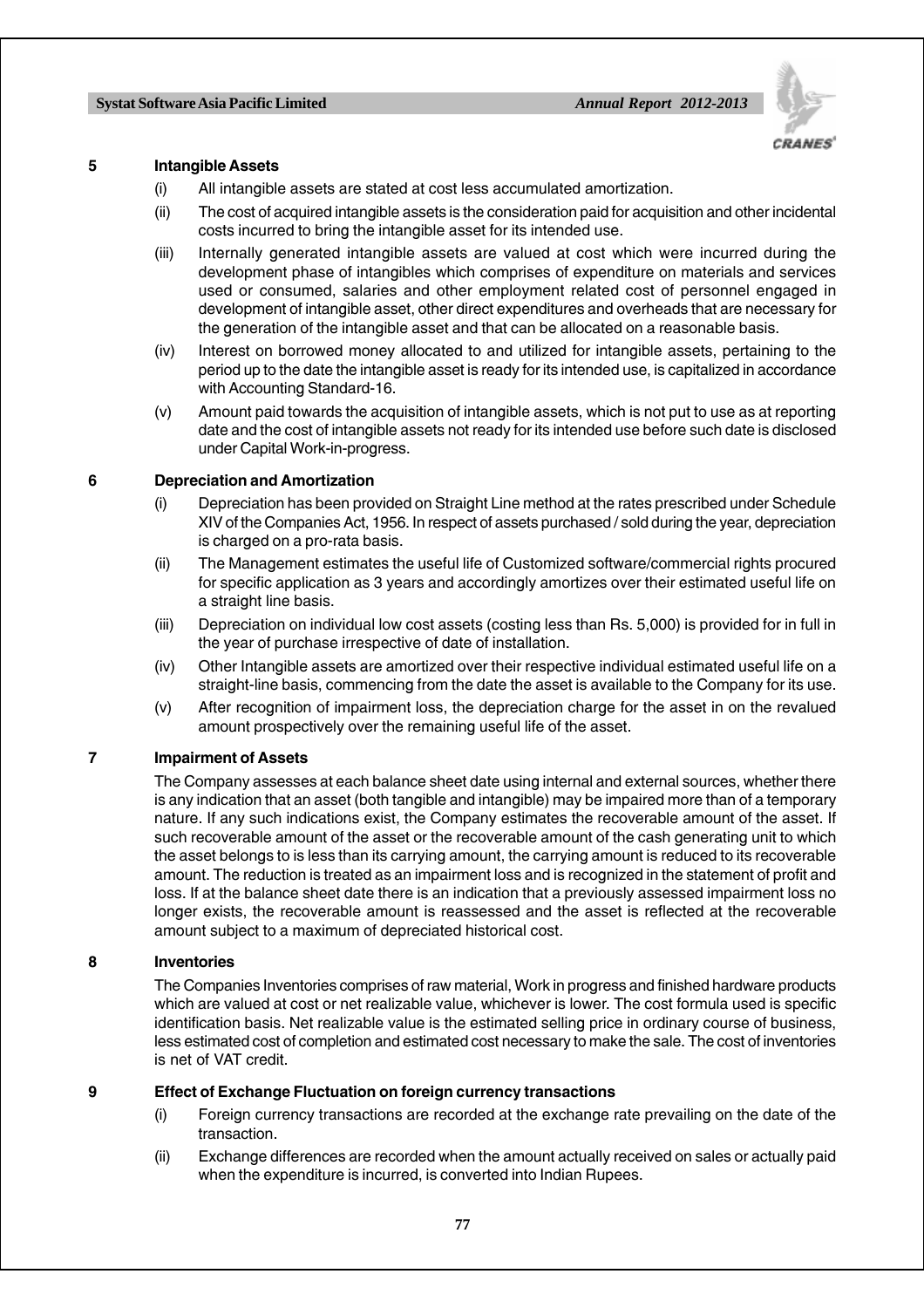

**CRANES** 

- (iii) Exchange differences arising on foreign currency transactions are recognized as income or expense in the period in which they arise.
- (iv) Period-end balances of monetary foreign currency assets and liabilities are translated at the closing rate. The resulting exchange difference is recognized in the statement of profit and loss.
- (v) Non Monetary assets & liabilities are translated at the rate prevailing on the date of transaction.
- (vi) Foreign currency translation differences relating to liabilities incurred for acquiring fixed assets are recognized in Statement of Profit and Loss.

### **10 Employee Benefits**

(i) The short-term employee benefits such as salaries and paid leave is debited to expense as and when an employee has rendered services in exchange for these benefits.

### **11 Income Tax / Deferred Tax**

- (i) Current tax is calculated in accordance with the relevant tax regulations.
- (ii) Deferred tax assets and liabilities are recognized for the future tax consequences attributable to timing differences that result between the profit offered for income taxes and the profit as per the financial statements. Deferred tax in respect of timing difference which originate during the tax holiday period but reverse after the tax holiday period is recognized in the year in which the timing difference originate. For this purpose the timing difference which originates first is considered to reverse first. Deferred tax assets and liabilities are measured using the tax rates and tax laws that have been enacted or substantively enacted by the balance sheet date. The effect on deferred tax assets and liabilities of a change in tax rates is recognized in the statement of profit and loss in the year of charge. Deferred tax assets on timing differences are recognized only if there is a reasonable certainty that sufficient future taxable income will be available against which such deferred tax assets can be realized. Deferred tax assets are reassessed for the appropriateness of their respective carrying values at each balance sheet dates.
- (iii) Minimum alternative tax (MAT) paid in accordance to the tax laws, which gives rise to future economic benefits in the form of adjustment of future income tax liability, is considered as an asset if there is convincing evidence that the Company will pay normal income tax after the tax holiday period. Accordingly, MAT is recognized as an asset in the balance sheet when it is probable that the future economic benefit associated with it will flow to the Company and the asset can be measured reliably.
- (iv) Advance taxes and provisions for current income taxes are presented in the balance sheet after off-setting advance taxes paid and income tax provisions arising in the same tax jurisdiction.
- (v) The Company offsets deferred tax assets and deferred tax liabilities relating to taxes on income levied by the same governing taxation laws.

### **12 Provisions and Contingent Liabilities**

The Company creates a provision when there is a present obligation as a result of an obligating event that probably requires an outflow of resources and a reliable estimate can be made of the amount of the obligation. A disclosure for a contingent liability is made when there is a possible obligation or a present obligation that may, but probably will not, require an outflow of resources. Where there is a possible obligation or a present obligation in respect of which the likelihood of outflow of resources is remote, no provision or disclosure is made.

### **13 Earnings per Share**

- (i) Basic Earnings per share is calculated by dividing the net earnings available to the Equity Shareholders by the weighted average number of Equity Shares outstanding during the year.
- (ii) Diluted Earnings per share is calculated by dividing the net earnings available to existing and potential Equity Shareholders by aggregate of the weighted average number of Equity Shares considered for deriving basic earnings per share. Dilutive potential equity shares are deemed converted as of the beginning of the period, unless issued at a later date.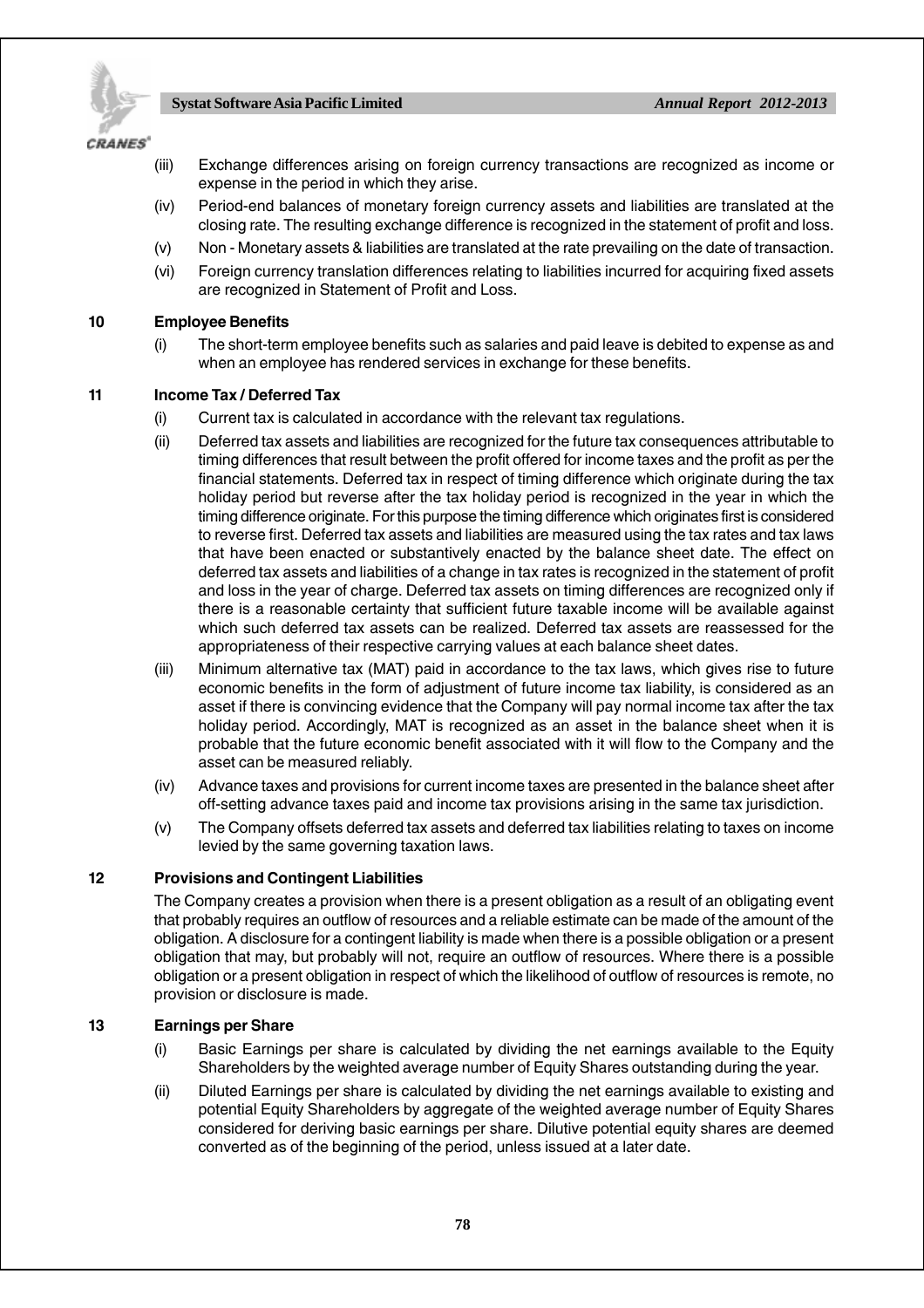*Annual Report 2012-2013*



#### **14 Leases**

- (i) Lease arrangements where substantial risk and rewards incidental to ownership vests with the lessor, such leases are recognized as operating leases.
- (ii) Lease payments under operating lease are recognized as an expense in the statement of profit and loss.

### **15 Derivative Instruments and Hedge Accounting**

The Company uses foreign currency forward contracts and currency options to hedge its risks associated with foreign currency fluctuations relating to certain firm commitments and forecasted transactions. The Company designates these hedging instruments as cash flow hedges applying the recognition and measurement principles set out in the Accounting Standard 30 "Financial Instruments: Recognition and Measurement" (AS-30).

The use of hedging instruments is governed by the Company's policies approved by the board of directors, which provide written principles on the use of such financial derivatives consistent with the Company's risk management strategy.

Hedging instruments are initially measured at fair value, and are remeasured at subsequent reporting dates. Changes in the fair value of these derivatives that are designated and effective as hedges of future cash flows are recognized directly in shareholders' funds and the ineffective portion is recognized immediately in the statement of profit and loss.

Changes in the fair value of derivative financial instruments that do not qualify for hedge accounting are recognized in the statement of profit and loss as they arise.

Hedge accounting is discontinued when the hedging instrument expires or is sold, terminated, or exercised, or no longer qualifies for hedge accounting. At that time for forecasted transactions, any cumulative gain or loss on the hedging instrument recognized in shareholders' funds is retained there until the forecasted transaction occurs. If a hedged transaction is no longer expected to occur, the net cumulative gain or loss recognized in shareholders' funds is transferred to the statement of profit and loss for the period.

However, the company has no outstanding hedged transaction nor entered into any hedging transaction during the year.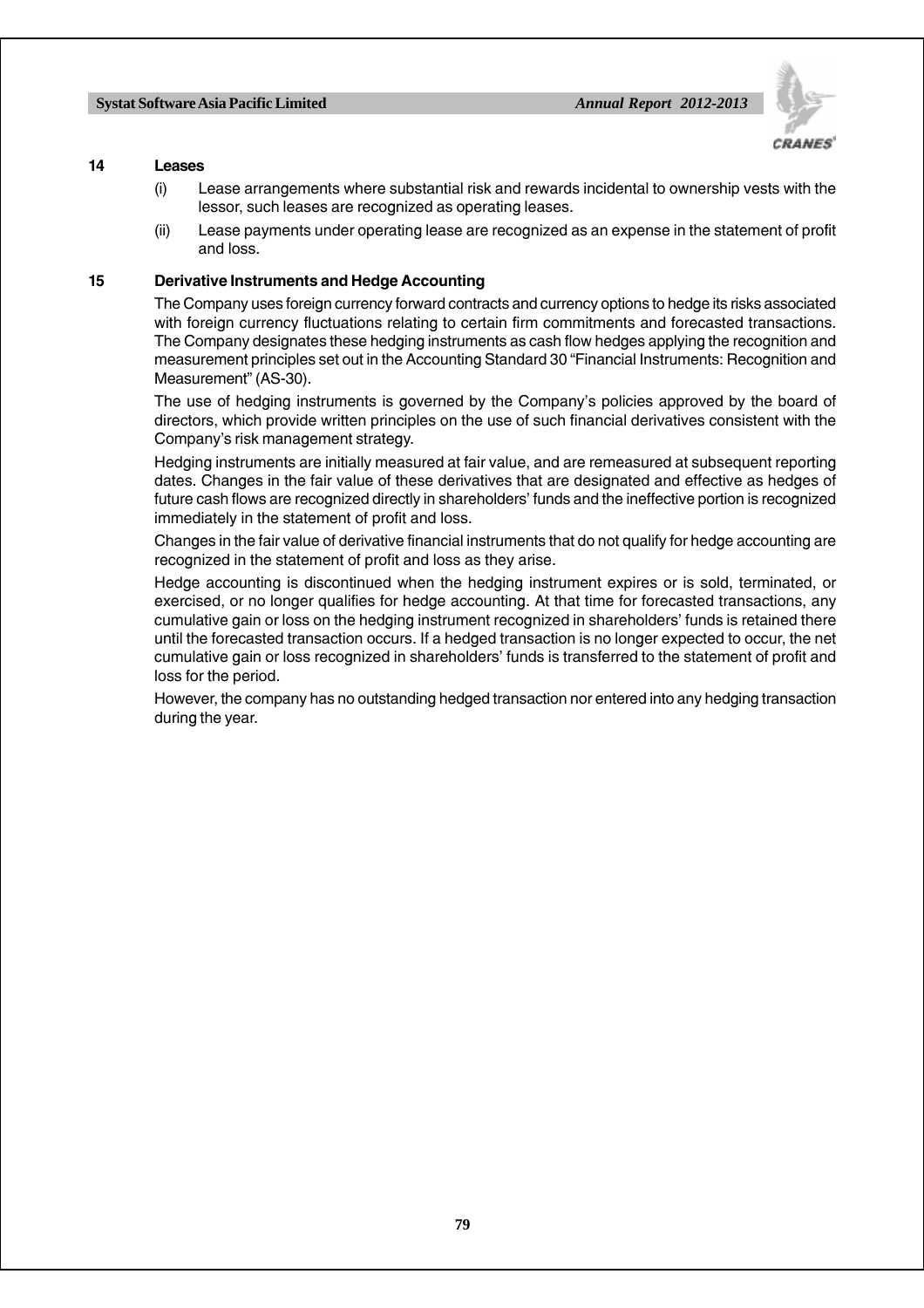

### *CRANES*

### **NOTES ON ACCOUNTS**

FOR THE YEAR ENDED MARCH 31, 2013

The previous year figures have been regrouped / reclassified, wherever necessary to conform to the current year presentation.

### **2.1 SHARE CAPITAL**

### **a) Break-up of Shares** (Amount in Rupees)

| <b>PARTICULARS</b>                                                                                                                                                   | As at<br>31.3.2013     | At at<br>31.3.2012     |
|----------------------------------------------------------------------------------------------------------------------------------------------------------------------|------------------------|------------------------|
| <b>AUTHORISED</b><br>5,00,000 Equity Shares of Rs. 10/- each<br><b>ISSUED, SUBSCRIBED AND FULLY PAID-UP</b><br>3,80,000 Equity Shares of Rs. 10/- each fully paid up | 5,000,000<br>3,800,000 | 5,000,000<br>3,800,000 |
| <b>TOTAL</b>                                                                                                                                                         | 3,800,000              | 3,800,000              |

The Company has only one class of shares referred to as equity shares having a par value of Rs.10. Each holder of equity shares is entitled to one vote per share held.

The Company declares and pays dividend in Indian rupees. The Board of Directors have not proposed any dividend during the year. Dividend declared if any, if approved by the Shareholders, is payable to the shareholders in proportion to their shareholding. In the event of liquidation of the Company, the holders of equity shares will be entitled to receive any of the remaining assets of the company. The distribution will be in proportion to the number of equity shares held by the shareholders.

### **b) Reconciliation of number of Shares** (Amount in Rupees)

| <b>Equity Shares</b>                                                                      | As at 31.03.2013           |           | As at 31.03.2012           |           |
|-------------------------------------------------------------------------------------------|----------------------------|-----------|----------------------------|-----------|
|                                                                                           | Number of<br><b>Shares</b> | Amount    | Number of<br><b>Shares</b> | Amount    |
| Balance as at the beginning of the<br>previous year<br>Add: Shares issued during the year | 380,000                    | 3,800,000 | 380,000                    | 3,800,000 |
| Balance as at the end of the year                                                         | 380,000                    | 3,800,000 | 380,000                    | 3,800,000 |

Neither shares are reserved for issue under options nor securities have been issued, which are convertible into equity / preference shares in future as on the date of balance sheet.

### **c) Details of Shares held by shareholders, holding more than 5% of the aggregate shares in the Company.**

(Amount in Rupees)

|                                       |                         | As at 31-3-2013       | As at 31-3-2012         |                       |
|---------------------------------------|-------------------------|-----------------------|-------------------------|-----------------------|
| Name of the Share Holder              | No. of<br><b>Shares</b> | % of Share<br>holding | No. of<br><b>Shares</b> | % of Share<br>holding |
| Cranes Software International Limited | 380,000                 | 100%                  | 380,000                 | 100%                  |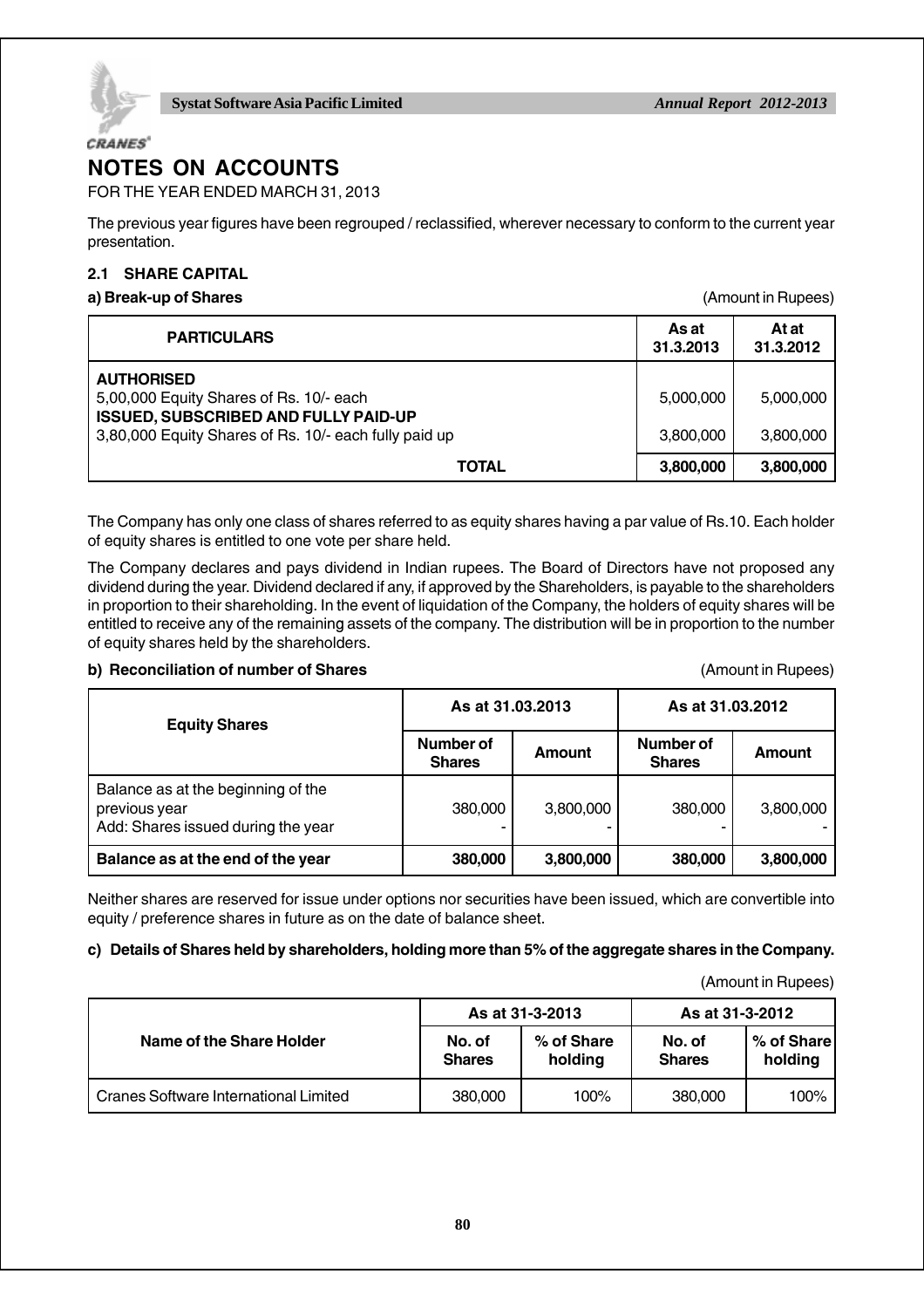**2.2 RESERVES AND SURPLUS** (Amount in Rupees)

| <b>PARTICULARS</b>                             | As at 31.3.2013 | As at 31.3.2012 |
|------------------------------------------------|-----------------|-----------------|
| <b>Surplus in Statement of Profit and Loss</b> |                 |                 |
| Opening balance                                | 1,563,010       | 1,654,229       |
| Profit/(Loss) for the year                     | (15,588)        | (91,219)        |
| Amount available for appropriation             | 1,547,422       | 1,563,010       |
| Balance as at the end of the year              | 1,547,422       | 1,563,010       |

### **2.3 DEFERRED TAXES LIABILITY (NET)** (Amount in Rupees)

| <b>PARTICULARS</b>                                              |              | As at 31.3.2013 | At at 31.3.2012 |
|-----------------------------------------------------------------|--------------|-----------------|-----------------|
| <b>Deferred Tax Liability</b><br>(Attributable to Depreciation) |              | 51.535          | 51,535          |
|                                                                 | <b>TOTAL</b> | 51,535          | 51.535          |

### **2.4 SHORT TERM BORROWINGS** (Amount in Rupees)

| <b>PARTICULARS</b>                                     |              | As at 31.3.2013 | At at 31.3.2012 |  |
|--------------------------------------------------------|--------------|-----------------|-----------------|--|
| <b>Secured</b>                                         |              |                 |                 |  |
| From Group Companies                                   |              |                 | 4,284,824       |  |
|                                                        | <b>TOTAL</b> |                 | 4,284,824       |  |
| <b>Trades Payables</b>                                 |              | 56,241          | 35,162          |  |
|                                                        | <b>TOTAL</b> | 56,241          | 35,162          |  |
| Refer Note: (Reg. Micro, Small and Medium Enterprises) |              |                 |                 |  |

### **2.5 OTHER CURRENT LIABILITIES** (Amount in Rupees)

| <b>PARTICULARS</b>                                                                | As at 31.3.2013 | At at 31.3.2012 |
|-----------------------------------------------------------------------------------|-----------------|-----------------|
| <b>Current maturities of Long term debt:</b>                                      |                 |                 |
| Statutory dues (Including Provident Fund,<br>Withholding and other taxes payable) | 1.654           | 1.654           |
| Other payables                                                                    |                 | 11,249,670      |
| Advance received                                                                  | 1.654           | 7,290,754       |
| <b>TOTAL</b>                                                                      | 1,654           | 18,542,078      |

### **2.6 CASH AND BANK BALANCES** (Amount in Rupees)

| <b>PARTICULARS</b>                          |              | As at 31.3.2013 | At at 31.3.2012 |
|---------------------------------------------|--------------|-----------------|-----------------|
| <b>Bank balances:</b><br>In Current Account |              | 65.637          | 58,529          |
|                                             | <b>TOTAL</b> | 65.637          | 58,529          |

**CRANES** 

*Annual Report 2012-2013*

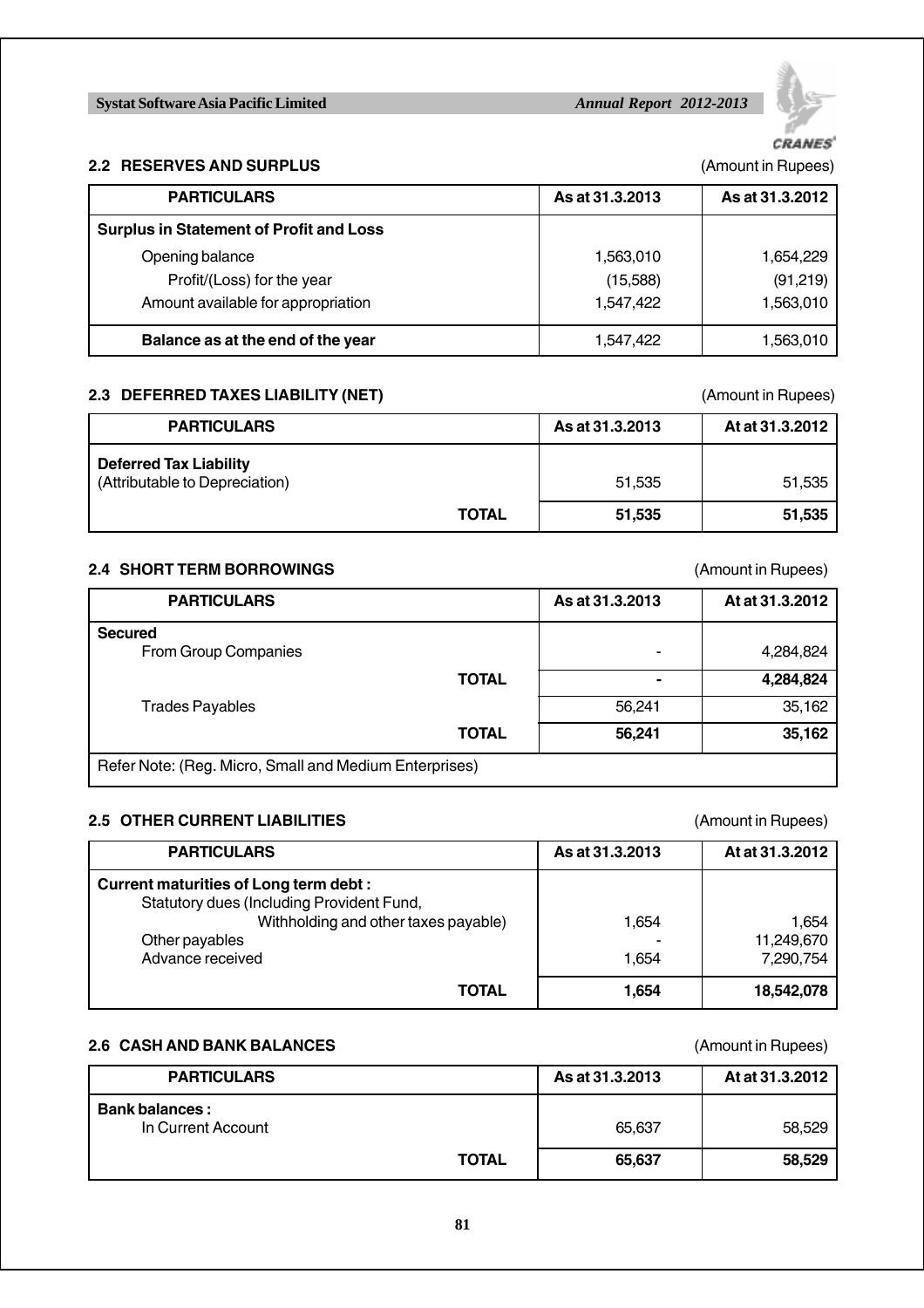

*Annual Report 2012-2013*

### **CRANES**

### **2.7 SHORT TERM LOANS AND ADVANCES** (Amount in Rupees)

| <b>PARTICULARS</b>                                                                          |              | As at 31.3.2013                       | At at 31.3.2012         |
|---------------------------------------------------------------------------------------------|--------------|---------------------------------------|-------------------------|
| Unsecured, considered good<br><b>Balances with group Companies</b><br><b>Other Advances</b> |              | 5,391,215<br>$\overline{\phantom{0}}$ | 2,718,080<br>25,500,000 |
|                                                                                             | <b>TOTAL</b> | 5,391,215                             | 28,218,080              |

### **2.8 OTHER EXPENSES** (Amount in Rupees)

| <b>PARTICULARS</b>                    | For the year<br>31.3.2013 | For the year<br>31.3.2012 |
|---------------------------------------|---------------------------|---------------------------|
| Rates and Taxes                       |                           | 27,500                    |
| <b>Statutory Auditors: Audit fees</b> | 15,000                    | 15,000                    |
| Professional charges                  |                           | 50,600                    |
| Miscellaneous expenses                | 588                       | (1,881)                   |
| <b>TOTAL</b>                          | 15,588                    | 91,219                    |

### **2.9 EARNINGS PER SHARE** (Amount in Rupees)

|                                                                             |                      | For the year 31.3.2013 | For the year 31.3.2012 |               |
|-----------------------------------------------------------------------------|----------------------|------------------------|------------------------|---------------|
| <b>PARTICULARS</b>                                                          | <b>Basic</b>         | After                  | <b>Basic</b>           | After         |
|                                                                             | <b>Extraordinary</b> | <b>Extraordinary</b>   | Extraordinary          | Extraordinary |
|                                                                             | <b>Item</b>          | <b>Items</b>           | <b>Items</b>           | <b>Items</b>  |
| (a) Basic<br>Profit / (loss) after tax<br>Weighted average number of shares | (15,588)             | (15,588)               | (91, 219)              | (91, 219)     |
| outstanding                                                                 | 380,000              | 380,000                | 380,000                | 380,000       |
| <b>Basic EPS</b>                                                            | (0.04)               | (0.04)                 | (0.24)                 | (0.24)        |

### **OTHER DISCLOSURES**

### **2.10 RELATED PARTY TRANSACTIONS** (Amount in Rupees)

|                                   | For the year 31.3.2013    |                                           | For the year 31.3.2012    |                                           |
|-----------------------------------|---------------------------|-------------------------------------------|---------------------------|-------------------------------------------|
| <b>PARTICULARS</b>                | <b>Holding</b><br>Company | <b>Other</b><br>Related<br><b>Parties</b> | <b>Holding</b><br>Company | Other<br><b>Related</b><br><b>Parties</b> |
| Loans / advances / equity         |                           |                                           |                           |                                           |
| contribution given                | 24,875,012                |                                           | 56,342,206                | 50,000                                    |
| Loans / advances / equity         |                           |                                           |                           |                                           |
| contribution taken                | 32,551,051                |                                           | 42,550,785                |                                           |
| Balance as on 31.03.13 Receivable | 5,391,215                 |                                           |                           | 2,718,080                                 |
| Balance as on 31.03.13 Payable    |                           |                                           | 2,284,824                 | 450,458                                   |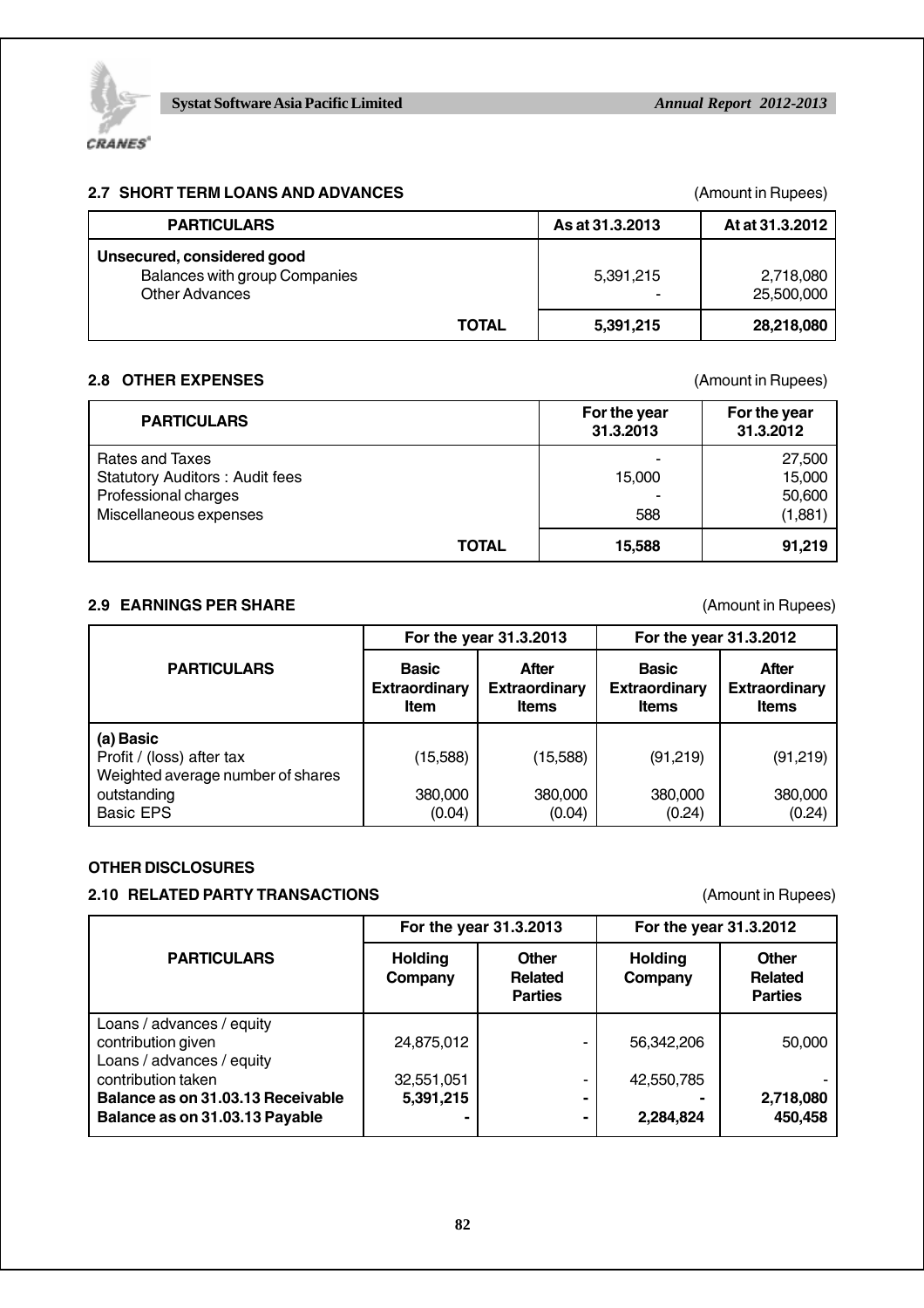*Annual Report 2012-2013*



### **NAME OF THE RELATED PARTIES AND DESCRIPTION OF RELATIONSHIP**

| <b>Holding Company</b><br>Key Management Personnel | Cranes Software International Limited<br>Mr. Asif Khader                                                                                     |
|----------------------------------------------------|----------------------------------------------------------------------------------------------------------------------------------------------|
|                                                    | Mr. Mueed Khader                                                                                                                             |
| <b>Other Related Parties</b>                       | <b>Proland Software Private Limited</b><br><b>Systat Software Inc</b><br>Esqube Communication Solutions Pvt. Ltd.<br>Cranes Software UK Ltd. |

### **2.11 DUES TO MICRO AND SMALL ENTERPRISES**

| Principal amount due to suppliers registered under the<br>MSMED Act and remaining unpaid as at year end                                              | Nil | Nil |
|------------------------------------------------------------------------------------------------------------------------------------------------------|-----|-----|
| Interest due to suppliers registered under the MSMED<br>Act and remaining unpaid as at year end                                                      | Nil | Nil |
| Principal amounts paid to suppliers registered under the<br>MSMED Act, beyond the appointed day during the year                                      | Nil | Nil |
| Interest paid, other than under Section 16 of MSMED Act,<br>to suppliers registered under the MSMED Act, beyond the<br>appointed day during the year | Nil | Nil |
| Interest paid, under Section 16 of MSMED Act,<br>to suppliers registered under the MSMED Act, beyond the<br>appointed day during the year            | Nil | Nil |
| Interest due and payable towards suppliers registered<br>under MSMED Act, for payments already made.                                                 | Nil | Nil |
| Further Interest remaining due and payable for                                                                                                       | Nil | Nil |

earlier years.

As per our report of even date For Sethia Prabhad Hegde & Co **For and on behalf of the Board** Chartered Accountants Firm Registration Number - 013367S

**Timmayya Hegde Asif Khader Asif Khader Asif Khader** Mueed Khader Partner Asim Partner Asia Director Partner Director Director Director Director Director Director M. No. 226267

**Bangalore** 27th May 2013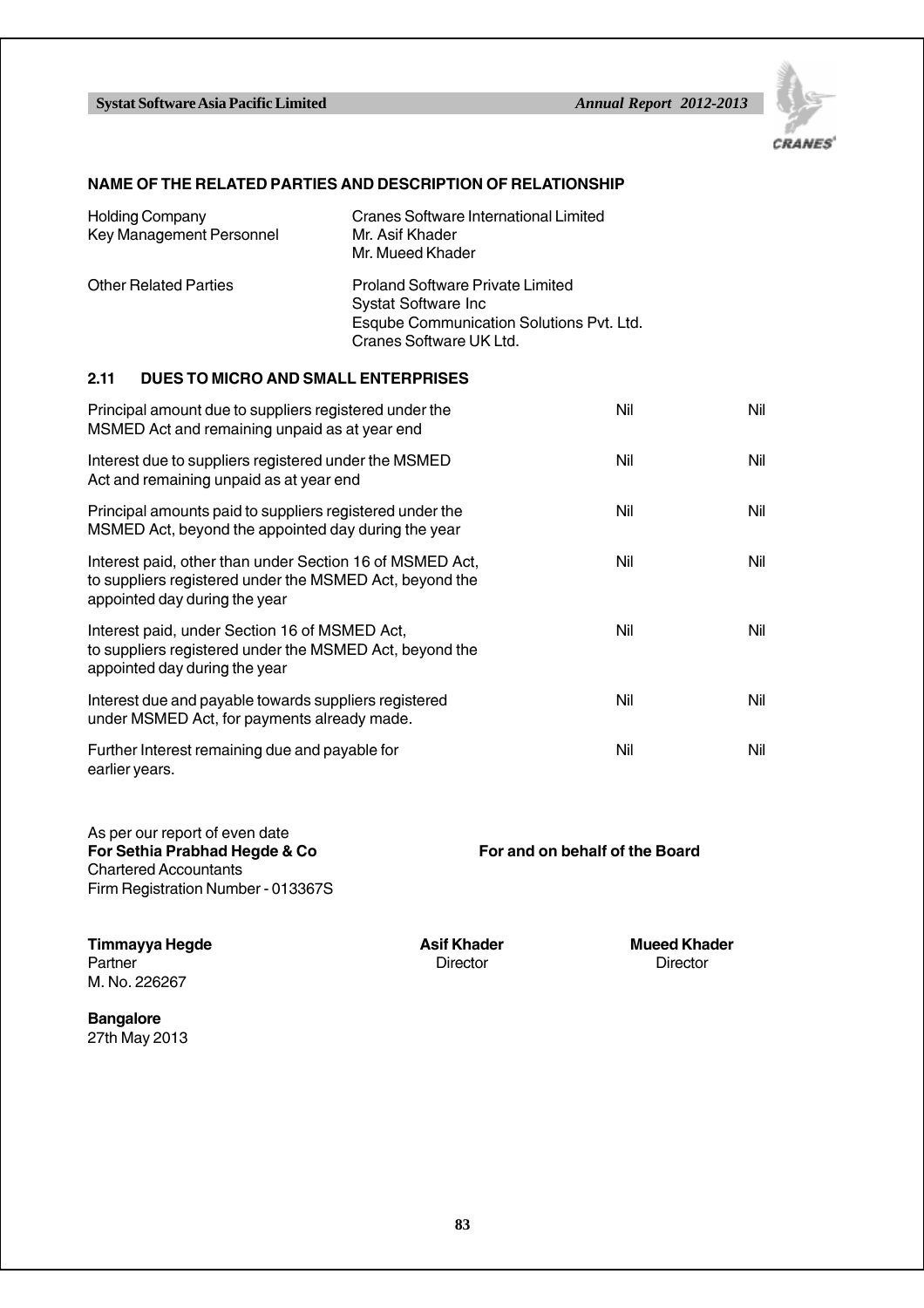

*Annual Report 2012-2013*

# TILAK AUTO TECH PRIVATE LIMITED

# FINANCIAL STATEMENTS 2012 - 2013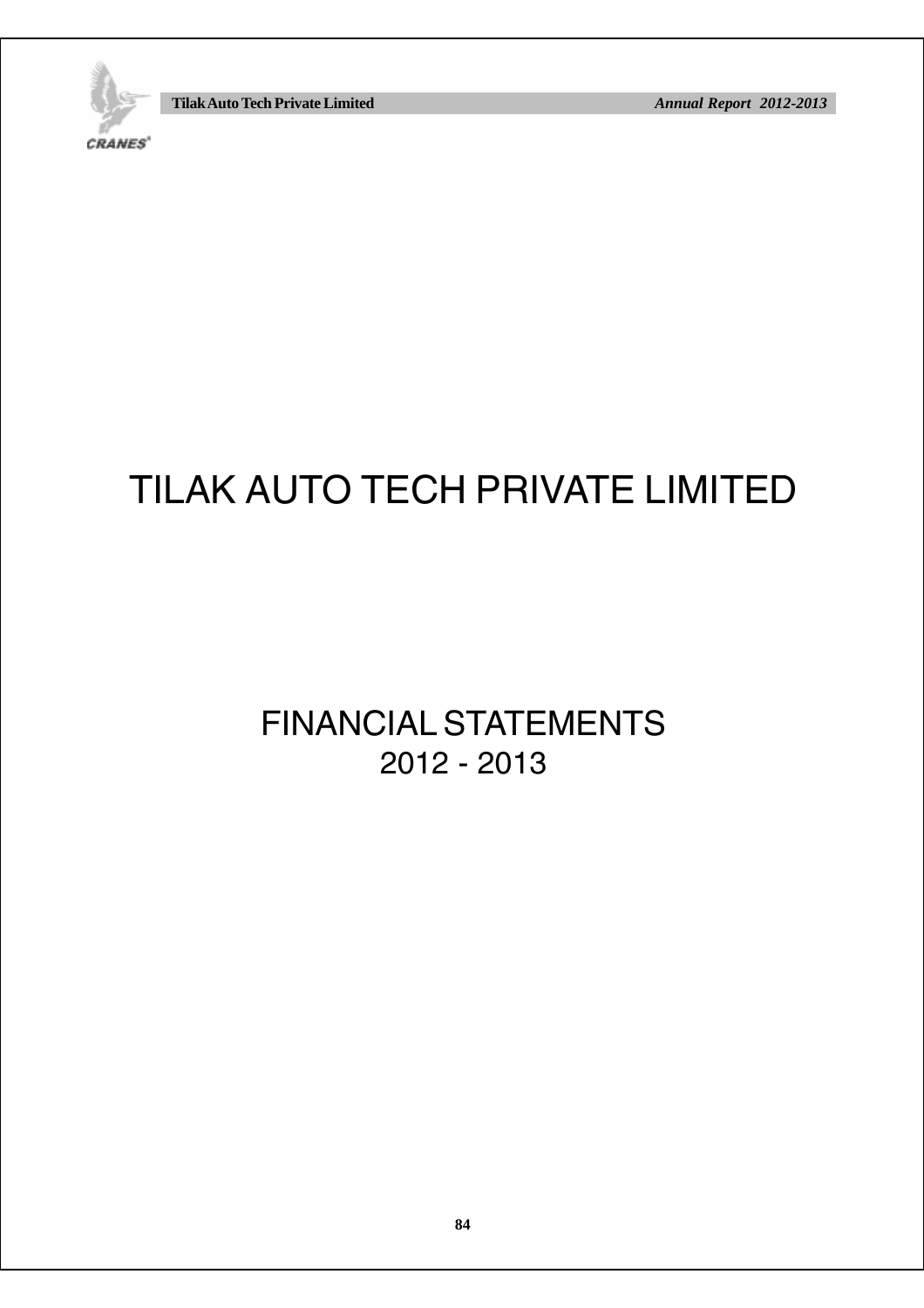

## **INDEPENDENT AUDITORS' REPORT**

### To The Members of **Tilak Auto Tech Private Limited,**

We have audited the accompanying financial statements of **Tilak Auto Tech Private Limited,** which comprise the Balance Sheet as at March 31<sup>st</sup>, 2013, and the Statement of Profit and Loss for the year then ended, and a summary of significant accounting policies and other explanatory information.

Management is responsible for the preparation of these financial statements that give a true and fair view of the financial position, financial performance of the Company in accordance with the Accounting Standards referred to in sub-section (3C) of section 211 of the Companies Act, 1956. This responsibility includes the design, implementation and maintenance of internal control relevant to the preparation and presentation of the financial statements that give a true and fair view and are free from material misstatement, whether due to fraud or error.

Our responsibility is to express an opinion on these financial statements based on our audit. We conducted our audit in accordance with the Standards on Auditing issued by the Institute of Chartered Accountants of India. Those Standards require that we comply with ethical requirements and plan and perform the audit to obtain reasonable assurance about whether the financial statements are free from material misstatement.

An audit involves performing procedures to obtain audit evidence about the amounts and disclosures in the financial statements. The procedures selected depend on the auditor's judgment, including the assessment of the risks of material misstatement of the financial statements, whether due to fraud or error. In making those risk assessments, the auditor considers internal control relevant to the Company's preparation and fair presentation of the financial statements in order to design audit procedures that are appropriate in the circumstances. An audit also includes evaluating the appropriateness of accounting policies used and the reasonableness of the accounting estimates made by management, as well as evaluating the overall presentation of the financial statements.

We believe that the audit evidence we have obtained is sufficient and appropriate to provide a basis for our audit opinion.

In our opinion and to the best of our information and according to the explanations given to us, the financial statements give the information required by the Act in the manner so required and give a true and fair view in conformity with the accounting principles generally accepted in India:

- (a) in the case of the Balance Sheet, of the state of affairs of the Company as at March 31, 2013;
- (b) in the case of the Statement of Profit and Loss, of the Loss for the year ended on that date; and
	- 1. As required by the Companies (Auditor's Report) Order, 2003 issued by the Central Government of India in terms of sub-section (4A) of section 227 of the Act, we give in the Annexure a statement on the matters specified in paragraphs 4 and 5 of the Order.
	- 2. As required by section 227(3) of the Act, we report that:
		- a) we have obtained all the information and explanations which to the best of our knowledge and belief were necessary for the purpose of our audit;
		- b) in our opinion proper books of account as required by law have been kept by the Company so far as appears from our examination of those books
		- c) the Balance sheet and Statement of Profit and Loss, dealt with by this Report are in agreement with the books of account.
		- d) in our opinion, the Balance Sheet and Statement of Profit and Loss, comply with the Accounting Standards referred to in sub section (3C) of section 211 of the Companies Act, 1956;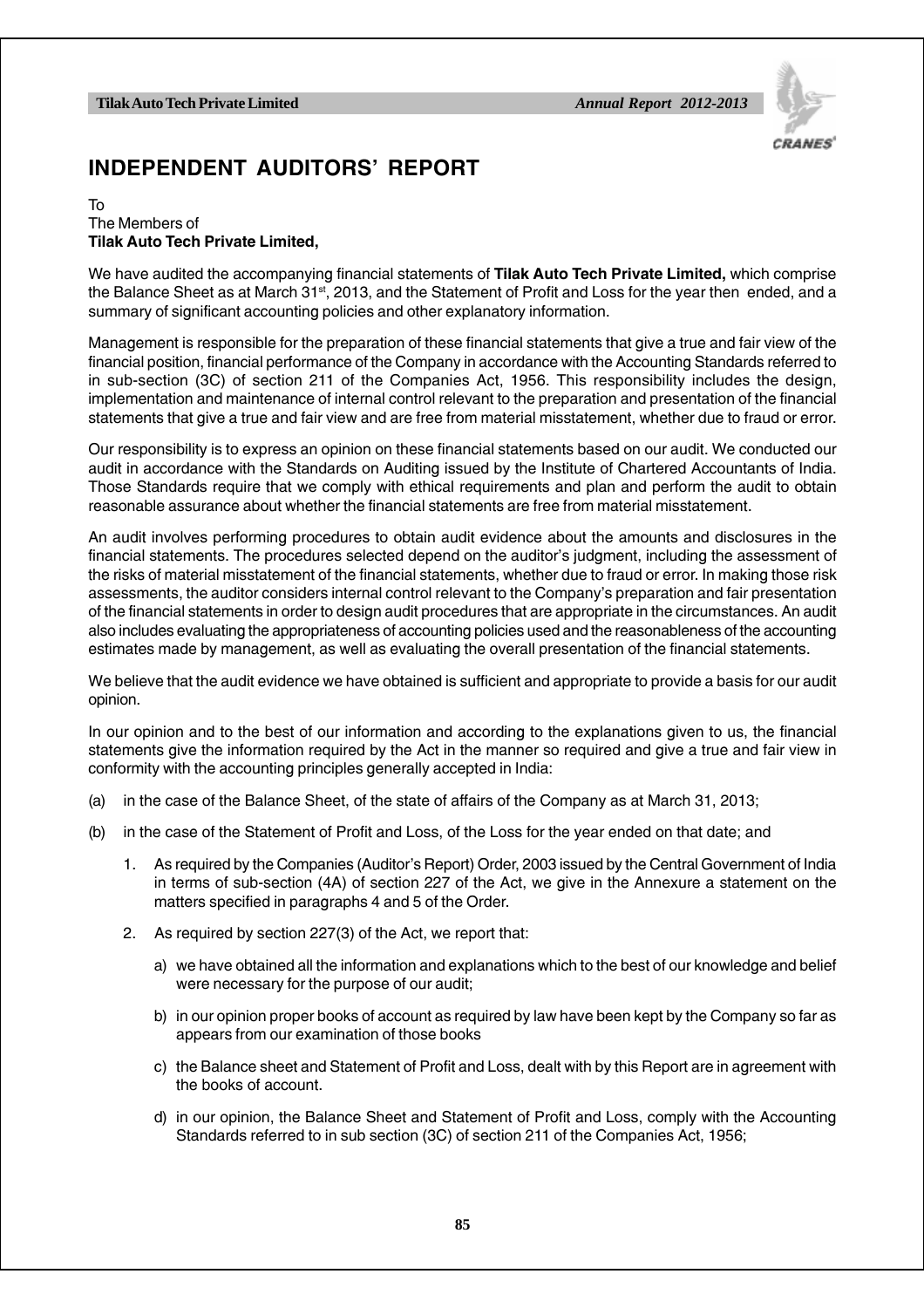

*Annual Report 2012-2013*

### **CRANES**

e) on verification of records and documents available with the company we report that all of the Directors have been disqualified from being appointed as a director in terms of clause (g) of sub-section (1) of section 274 of the Companies Act, 1956;

### for **SETHIA PRABHAD HEGDE & CO Chartered Accountants Firm Registration No. 013367S**

**Timmayya Hegde Bangalore** Partner Partner Partner Partner Partner Partner Partner Partner Partner **27th May, 2013 Membership No.226267**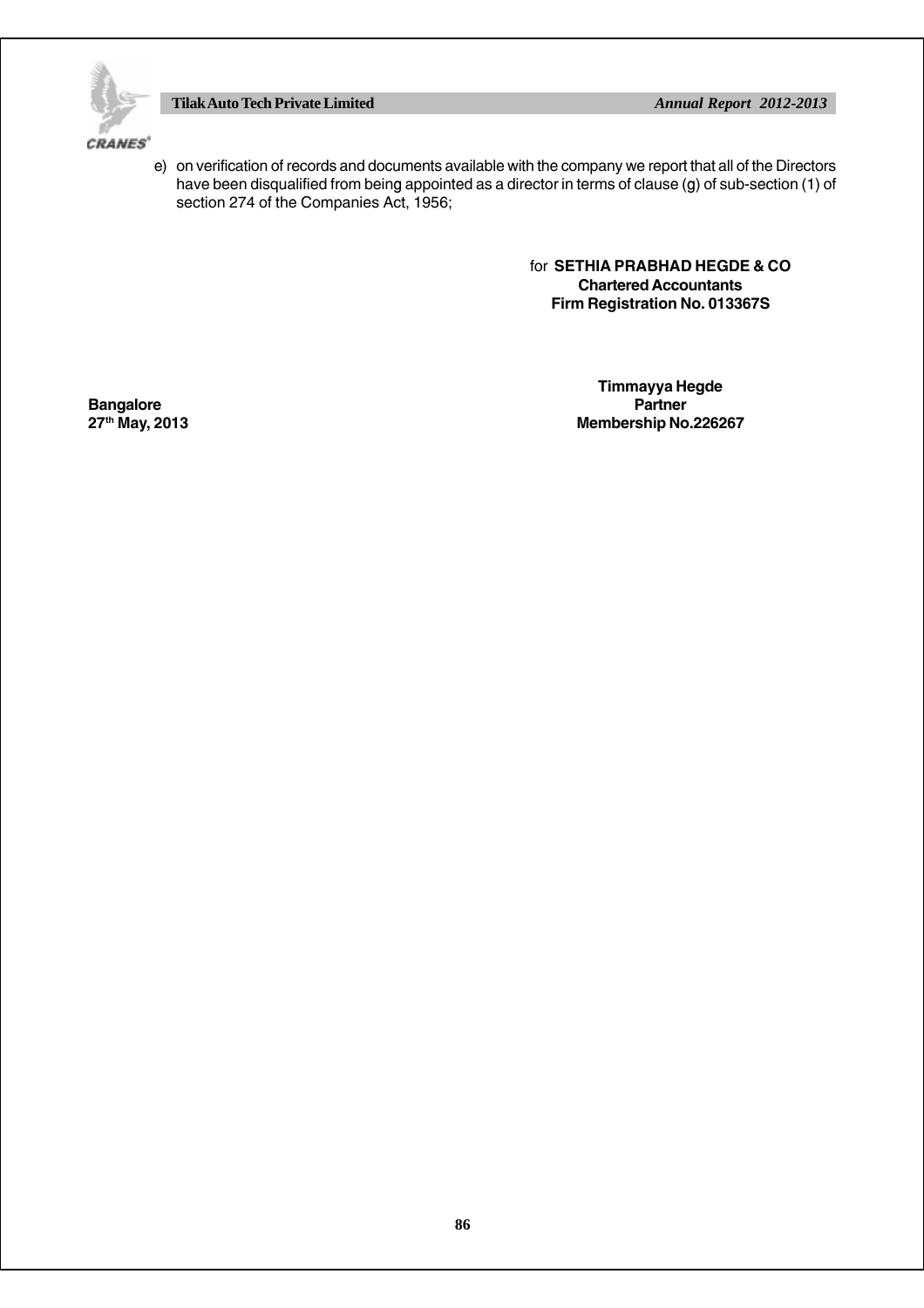

#### **ANNEXURE TO THE AUDITORS' REPORT**

(Referred to in paragraph 3 of our report of even date)

(i) (a) The Company has maintained proper records showing full particulars, including quantitative details and situation of fixed assets.

(b) All the Fixed Assets have not been physically verified by the management during the year but there is a regular program of verification which, in our opinion, is reasonable having regard to the size of the Company and the nature of its assets. No Material discrepancies were noticed on such verification.

(c) The Company has not disposed off substantial part of fixed assets during the year, and therefore, do not affect the going concern assumption.

- (ii) (a) The Company has no inventory during the year and hence provisions of clause (ii) of Para (4) of Companies (Auditor's Report) Order, 2003 (as amended) are not applicable.
- (iii) The Company has not granted/taken any loans, secured or unsecured, to/from companies, firms or other parties covered in the register maintained under section 301 of the Companies Act, 1956. In view of the above, clause 4 (iii) (b), (c), (d), (e), (f) and (g) are not applicable.
- (iv) In our opinion and according to the information and explanations given to us, there is an adequate internal control system commensurate with the size of the Company and the nature of its business with regard to purchases of inventory, fixed assets and with regard to the sale of goods and services. During the course of our audit, we have not observed any continuing failure to correct major weakness in the internal control system.
- (v) (a) According to the information and explanations given to us, we are of the opinion that the particulars of all contracts and arrangements referred to in section 301 of the Companies Act 1956, have been entered into the register required to be maintained under that section.

(b) In our opinion and according to the information and explanations given to us, the contracts and arrangements entered in the register maintained under section 301 of the Companies Act 1956, have been made at prices which are reasonable having regard to the prevailing market prices at the relevant time.

- (vi) The Company has not accepted any deposit from the public and as such the provisions of clause 4 (vi) of the said Order are not applicable.
- (vii) In our opinion, the Company has an in house internal audit system commensurate with the size and nature of its business.
- (viii) The Central Government has not prescribed the maintenance of cost records as required under clause (d) of sub-section (1) of section 209 of the Companies Act, 1956.
- (ix) (a) According to the information and explanations given to us, undisputed statutory dues including Provident Fund, Employees' State Insurance, Income-tax, Sales-tax, Service tax, Wealth-tax, Custom duty and Cess have generally been regularly deposited during the year by the Company with the appropriate authorities, except Profession Tax of Rs. 11,825 and TDS of Rs. 8,612, which is still due for payment.

(b) According to the information and explanations given to us, no undisputed amounts payable in respect of Provident Fund, Investor Education and Protection Fund, Employees State Insurance, Income Tax, Sales Tax, Wealth Tax, Service Tax, Customs duty and Cess were in arrears as at 31st March 2013 for a period of more than six months from the date they became payable, except TDS of Rs. 8,612, which is still due for payment:

(c) According to the information and explanations given to us, there are no dues of Sales tax, Service tax, Income tax, Customs duty, Wealth-tax and Cess with the appropriate authorities which have not been deposited on account of any dispute.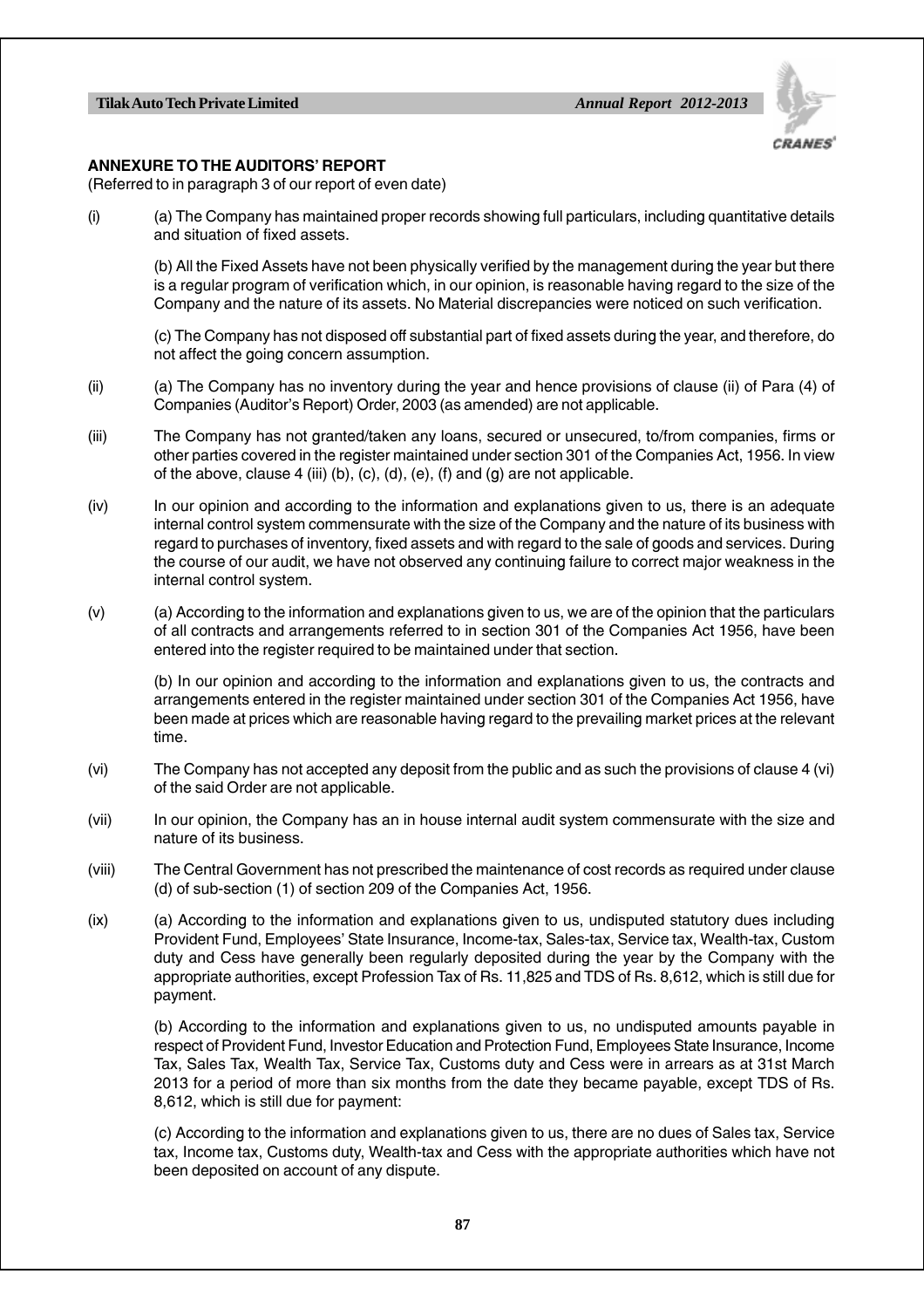

### **CRANES**

- (x) The Company has accumulated losses, as at March 31, 2013. The Company has incurred cash losses in the financial year ended on that date and in the immediately preceding the financial year.
- (xi) The Company has not defaulted in repayment of dues to any financial institution and banks and there are no dues to debenture holders as at the balance sheet date.
- (xii) According to information and explanations given to us, the Company has not granted loans and advances on the basis of security by way of pledge of shares, debentures and other securities.
- (xiii) In our opinion, and according to the information and explanations given to us, the Company is not a chit fund or a nidhi / mutual benefit fund / society.
- (xiv) In our opinion, and according to the information and explanations given to us, the Company is not dealing or trading in shares, securities, debentures and other investments.
- (xv) In our opinion and according to information and explanations given to us, and as per our examination of relevant records, the Company has not given any guarantee for loans taken by others from banks or financial institutions.
- (xvi) The Company has not borrowed any term loan during the year and hence the provisions of clause 4 (xvi) of the said Order are not applicable.
- (xvii) According to the information and explanations given to us and on an overall examination of the balance sheet of the Company, we report that no funds raised on short-term basis have been used for long-term investment.
- (xviii) During the year the Company has not made any preferential allotment of shares to a Companies / firms / parties covered in the register maintained under section 301 of the Companies Act, 1956.
- (xix) During the period, the Company has not raised any funds by issue of debentures during the year.
- (xx) The Company has not raised any monies by way of public issue during the year.
- (xxi) During the course of our examination of the books of accounts carried out in accordance with the generally accepted auditing practices in India and according to the information and explanations given to us, no fraud on or by the Company has been noticed or reported during the course of our audit.

for **Sethia Prabhad Hegde & Co Chartered Accountants Firm Registration No. 013367S**

**Bangalore Timmayya Hegde May 27, 2013 Partner Membership No. 226267**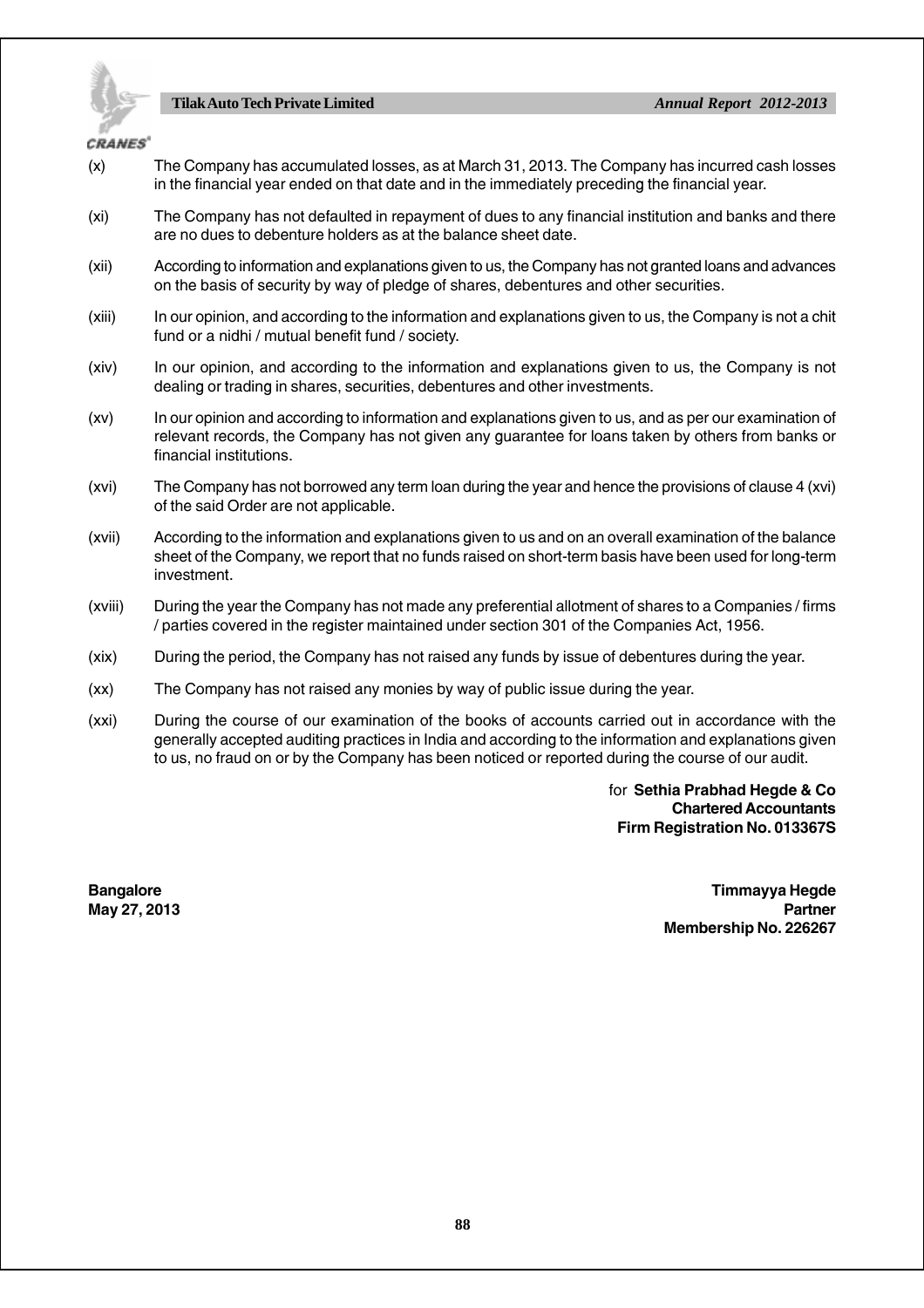*Annual Report 2012-2013*



## **BALANCE SHEET**

AS AT MARCH 31, 2013 (Amount In Rupees)

| <b>PARTICULARS</b>                                               | Note No. | March 31, 2013 | March 31, 2012 |
|------------------------------------------------------------------|----------|----------------|----------------|
| <b>EQUITY AND LIABILITIES</b>                                    |          |                |                |
| <b>Shareholders' Funds</b><br>1                                  |          |                |                |
| (a) Share Capital                                                | 2.1      | 100,000        | 100,000        |
| (b) Reserves and Surplus                                         | 2.2      | (18, 114, 538) | (18,060,516)   |
| Share application money pending allotment                        |          |                |                |
| $\mathbf{2}$<br><b>Non-Current liabilities</b>                   |          |                |                |
| (a) Deferred tax liabilities (Net)                               | 2.3      | 20,181         | 20,181         |
| <b>Current liabilities</b><br>3                                  |          |                |                |
| (a) Short-term borrowings                                        | 2.4      | 20,189,041     | 20,189,041     |
| (b) Trade payables                                               | 2.4      | 31,136         | 35,989         |
| (c) Other current liabilities                                    | 2.5      | 111,333        | 111,333        |
| <b>TOTAL</b>                                                     |          | 2,337,153      | 2,396,027      |
| <b>II ASSETS</b>                                                 |          |                |                |
| <b>Non-current Assets</b><br>1                                   |          |                |                |
| (a) Fixed Assets                                                 |          |                |                |
| (i) Tangible assets                                              | 2.15     | 155,544        | 168,178        |
| (ii) Intangible assets                                           | 2.15     | 7,291          | 20,678         |
| (b) Long-term loans and advances                                 | 2.6      | 620,000        | 620,000        |
| <b>Current Assets</b><br>$\mathbf{2}$                            |          |                |                |
| (a) Trade receivables                                            | 2.7      | 181,058        | 181,058        |
| (b) Cash and cash equivalents                                    | 2.8      | 14,161         | 47,015         |
| (c) Short-term loans and advances                                | 2.9      | 1,359,099      | 1,359,099      |
| <b>TOTAL</b>                                                     |          | 2,337,153      | 2,396,027      |
| Notes 2.1 to 2.9 and 2.14 form an integral part of Balance Sheet |          |                |                |

As per our report of even date For Sethia Prabhad Hegde & Co **For and on behalf of the Board** Chartered Accountants Firm Registration Number - 013367S

 $27<sup>th</sup>$  May 2013

Bangalore **Timmayya Hegde Asif Khader Mueed Khader Mueed Khader Partner** Partner **Asif Khader Mueed Khader Partner C** Director **Director** M.No. 226267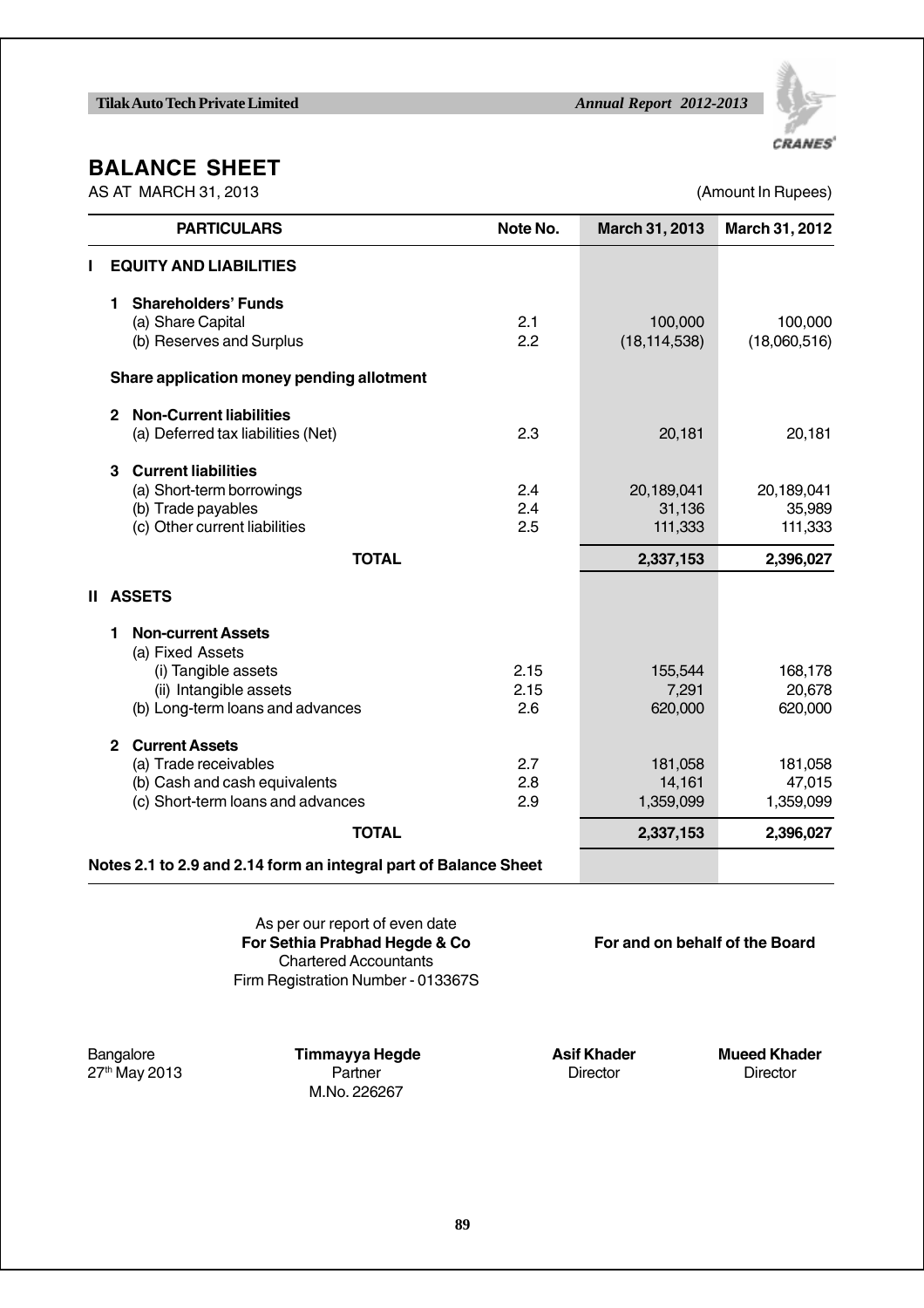

*Annual Report 2012-2013*

### **CRANES**

### **STATEMENT OF PROFIT AND LOSS**

FOR THE YEAR ENDED MARCH 31, 2013 (Amount In Rupees)

| <b>PARTICULARS</b>                                                   | Note No. | March 31, 2013     | March 31, 2012 |
|----------------------------------------------------------------------|----------|--------------------|----------------|
| Income from Operations                                               |          |                    |                |
| Other Income                                                         |          |                    |                |
| <b>Total Revenue</b>                                                 |          |                    |                |
| <b>Expenses:</b>                                                     |          |                    |                |
| Cost of goods sold                                                   |          |                    |                |
| Employee benefits expense                                            | 2.10     |                    |                |
| Depreciation and amortisation expense                                |          | 26,021             | 33,058         |
| Other expenses                                                       | 2.11     | 28,000             | 770,918        |
| <b>Total Expenses</b>                                                |          | 54,021             | 803,976        |
| Profit before exceptional and extraordinary items and tax            |          | (54,021)           | (803, 976)     |
| <b>Exceptional items</b>                                             |          |                    |                |
| Profit before extraordinary items and tax                            |          | (54,021)           | (803, 976)     |
| <b>Extraordinary Items</b>                                           |          |                    |                |
| <b>Profit before Tax</b>                                             |          | (54,021)           | (803, 976)     |
| Tax expense:                                                         |          |                    |                |
| (1) Deferred tax                                                     |          |                    |                |
| Profit for the period                                                |          | (54, 021)          | (803, 976)     |
| Earnings per share:<br>(1) Basic<br>(2) Diluted                      |          | (54.02)<br>(54.02) | (166)<br>(166) |
| Notes 2.10 and 2.11 Form an integral part of Profit and Loss Account |          |                    |                |

As per our report of even date For Sethia Prabhad Hegde & Co **For and on behalf of the Board** Chartered Accountants Firm Registration Number - 013367S

 $27<sup>th</sup>$  May 2013

Bangalore **Timmayya Hegde Asif Khader Mueed Khader Mueed Khader Partner Partner C C Director Director Director** M.No. 226267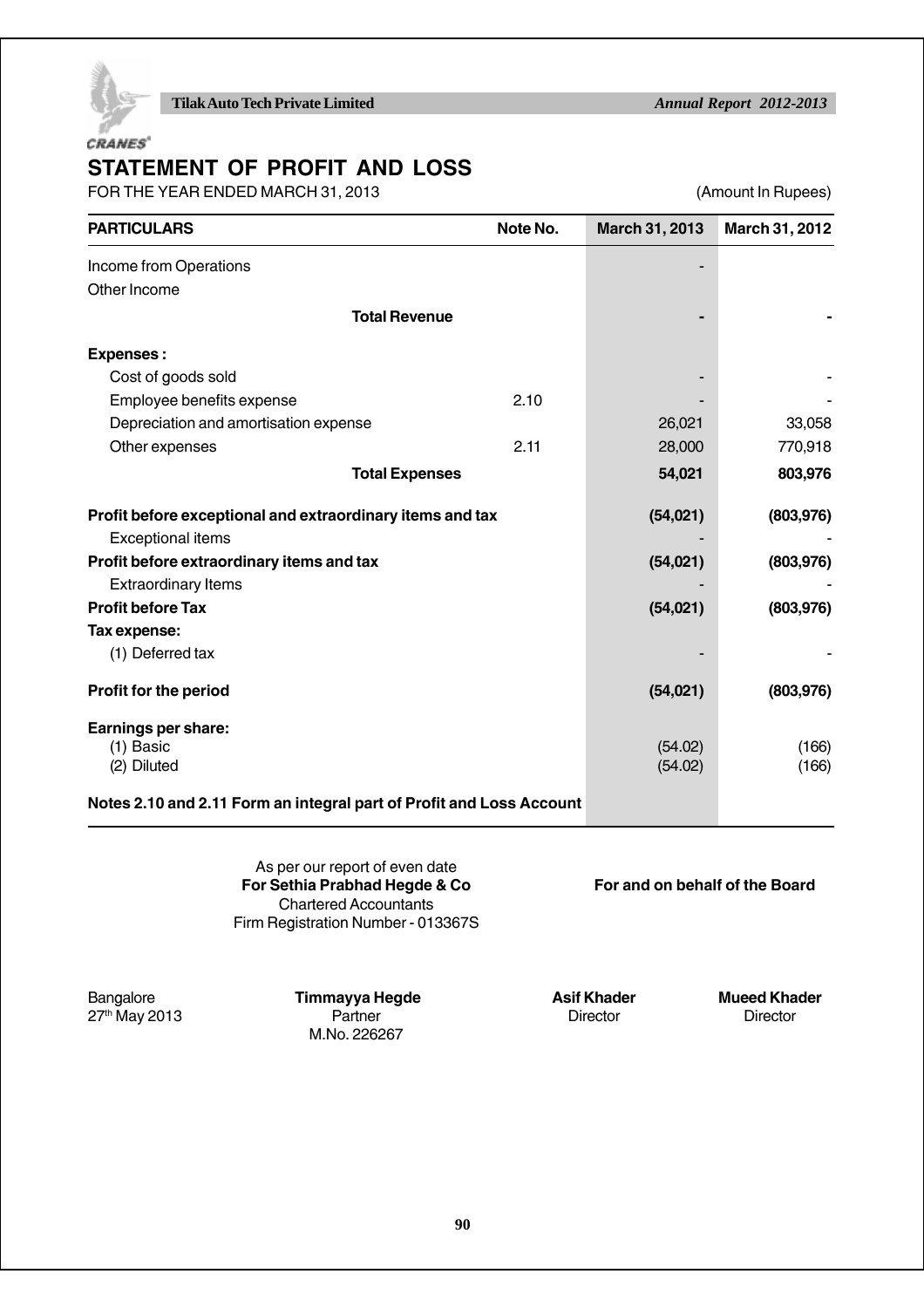

### **SIGNIFICANT ACCOUNTING POLICIES AND NOTES TO ACCOUNTS**

### **SIGNIFICANT ACCOUNTING POLICIES**

### **1 Basis of Preparation of financial statements**

The financial statements are prepared and presented in accordance with the Indian Generally Accepted Accounting Principles ("GAAP") under the historical cost convention on the accrual basis. GAAP comprises mandatory accounting standards issued by the Institute of Chartered Accountants of India (ICAI), Companies (Accounting Standards) Rules, 2006 and guidelines issued by the Securities and Exchange Board of India.

Preparation of Financial Statements in conformity with Generally Accepted Accounting Principles requires management to make estimates & assumptions that affect the reported balance of assets & liabilities and disclosures relating to Contingent assets & liabilities as on the date of Financial Statement and reported amounts of Income & expenditure during the period. Actual results could differ from these estimates, differences if any between the actual results and estimates are recognized in the period in which the results are known or materialized.

Presentation and disclosure of financial statements during the year ended March 31, 2013 the revised Schedule VI notified under the Companies Act 1956, has become applicable to the Company, for preparation and presentation of its financial statements. The adoption of revised Schedule VI does not impact recognition and measurement principles followed by the Company for preparation of financial statements. However, it has significant impact on presentation and disclosures made in the financial statements. The Company has also reclassified the previous year figures in accordance with the requirements applicable in the current year.

All the assets and liabilities have been classified as current or non-current as per Company's normal operating cycle and other criteria set out in the Schedule VI to the Companies Act, 1956.

#### **2 Use of Estimates**

The preparation of financial statements in conformity with generally accepted accounting principles requires management to make estimates and assumptions that affect the reported amounts of assets and liabilities and disclosure of contingent liabilities at the date of the financial statements and the results of operations during the reporting period. Although these estimates are based upon managements's best knowledge of current events and actions, actual results could differ from these estimates. Significant estimates used by the management in the preparation of these financial statements include classification of assets and liabilities into current and non-current, estimates of the economic useful lives of fixed assets, provisions for bad and doubtful debts. Any revision to accounting estimates is recognized prospectively.

### **3 Revenue Recognition**

- (i) Revenue from sale of products is recognized, in accordance with the sales contract, on delivery of goods to the Customer. Revenue from product sales are shown net of taxes.
- (ii) Revenue on Software Development services comprises revenue priced on a time and material and fixed-price contracts. Revenue priced on a time and material contracts are recognized as related services are performed. Revenue from fixed-price, fixed time-frame contracts is recognized in accordance with the percentage of completion method.
- (iii) Revenue from Technical Service, Training, support and other services is recognized as the related services are performed over the duration of the contract / course.
- (iv) Dividend is recognized when the right to receive the dividend is established at the balance sheet date.

#### **4 Fixed Assets and Capital Work-in-progress**

- (i) Fixed Assets are stated at historical cost less accumulated depreciation. Cost includes all expenses incurred to bring the assets to its present location and condition.
- (ii) Interest on borrowed money allocated to and utilized for fixed assets, pertaining to the period up to the date the fixed asset is ready for its intended use, is capitalized.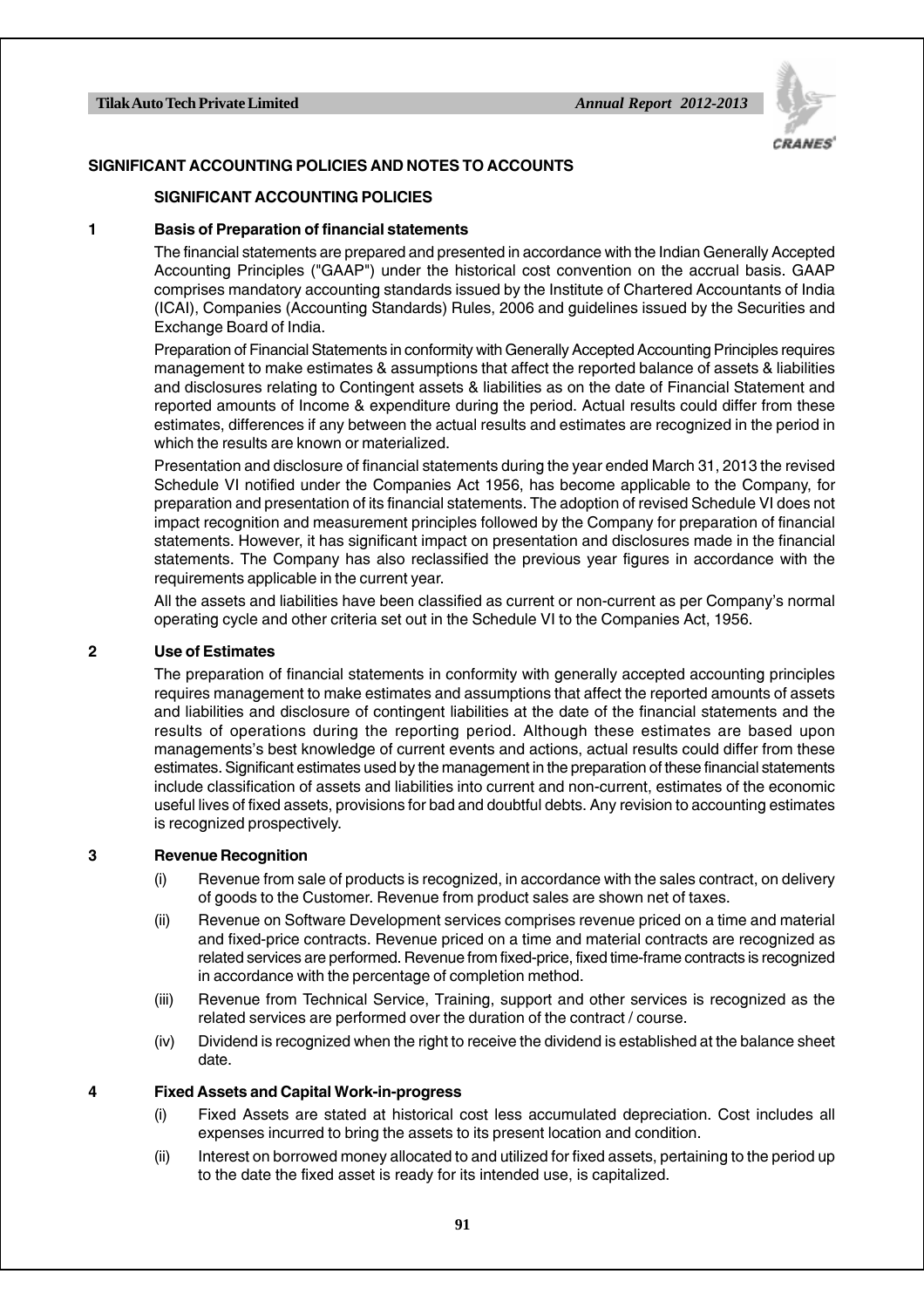

### **CRANES**

### **5 Intangible Assets**

- (i) All intangible assets are stated at cost less accumulated amortization.
- (ii) The cost of acquired intangible assets is the consideration paid for acquisition and other incidental costs incurred to bring the intangible asset for its intended use.
- (iii) Internally generated intangible assets are valued at cost which were incurred during the development phase of intangibles which comprises of expenditure on materials and services used or consumed, salaries and other employment related cost of personnel engaged in development of intangible asset, other direct expenditures and overheads that are necessary for the generation of the intangible asset and that can be allocated on a reasonable basis.
- (iv) Interest on borrowed money allocated to and utilized for intangible assets, pertaining to the period up to the date the intangible asset is ready for its intended use, is capitalized in accordance with Accounting Standard-16.
- (v) Amount paid towards the acquisition of intangible assets, which is not put to use as at reporting date and the cost of intangible assets not ready for its intended use before such date is disclosed under Capital Work-in-progress.

### **6 Depreciation and Amortization**

- (i) Depreciation has been provided on Straight Line method at the rates prescribed under Schedule XIV of the Companies Act, 1956. In respect of assets purchased / sold during the year, depreciation is charged on a pro-rata basis.
- (ii) The Management estimates the useful life of Customized software/commercial rights procured for specific application as 3 years and accordingly amortizes over their estimated usefull life on a straight line basis.
- (iii) Depreciation on individual low cost assets (costing less than Rs. 5,000) is provided for in full in the year of purchase irrespective of date of installation.
- (iv) Other Intangible assets are amortized over their respective individual estimated useful life on a straight-line basis, commencing from the date the asset is available to the Company for its use.
- (v) After recognition of impairment loss, the depreciation charge for the asset in on the revalued amount prospectively over the remaining useful life of the asset.

### **7 Impairment of Assets**

The Company assesses at each balance sheet date using internal and external sources, whether there is any indication that an asset (both tangible and intangible) may be impaired more than of a temporary nature. If any such indications exist, the Company estimates the recoverable amount of the asset. If such recoverable amount of the asset or the recoverable amount of the cash generating unit to which the asset belongs to is less than its carrying amount, the carrying amount is reduced to its recoverable amount. The reduction is treated as an impairment loss and is recognized in the statement of profit and loss. If at the balance sheet date there is an indication that a previously assessed impairment loss no longer exists, the recoverable amount is reassessed and the asset is reflected at the recoverable amount subject to a maximum of depreciated historical cost.

### **8 Inventories**

The Companies Inventories comprises of raw material, Work in progress and finished hardware products which are valued at cost or net realizable value, whichever is lower. The cost formula used is specific identification basis. Net realizable value is the estimated selling price in ordinary course of business, less estimated cost of completion and estimated cost necessary to make the sale. The cost of inventories is net of VAT credit.

**9 Effect of Exchange Fluctuation on foreign currency transactions**

- (i) Foreign currency transactions are recorded at the exchange rate prevailing on the date of the transaction.
- (ii) Exchange differences are recorded when the amount actually received on sales or actually paid when the expenditure is incurred, is converted into Indian Rupees.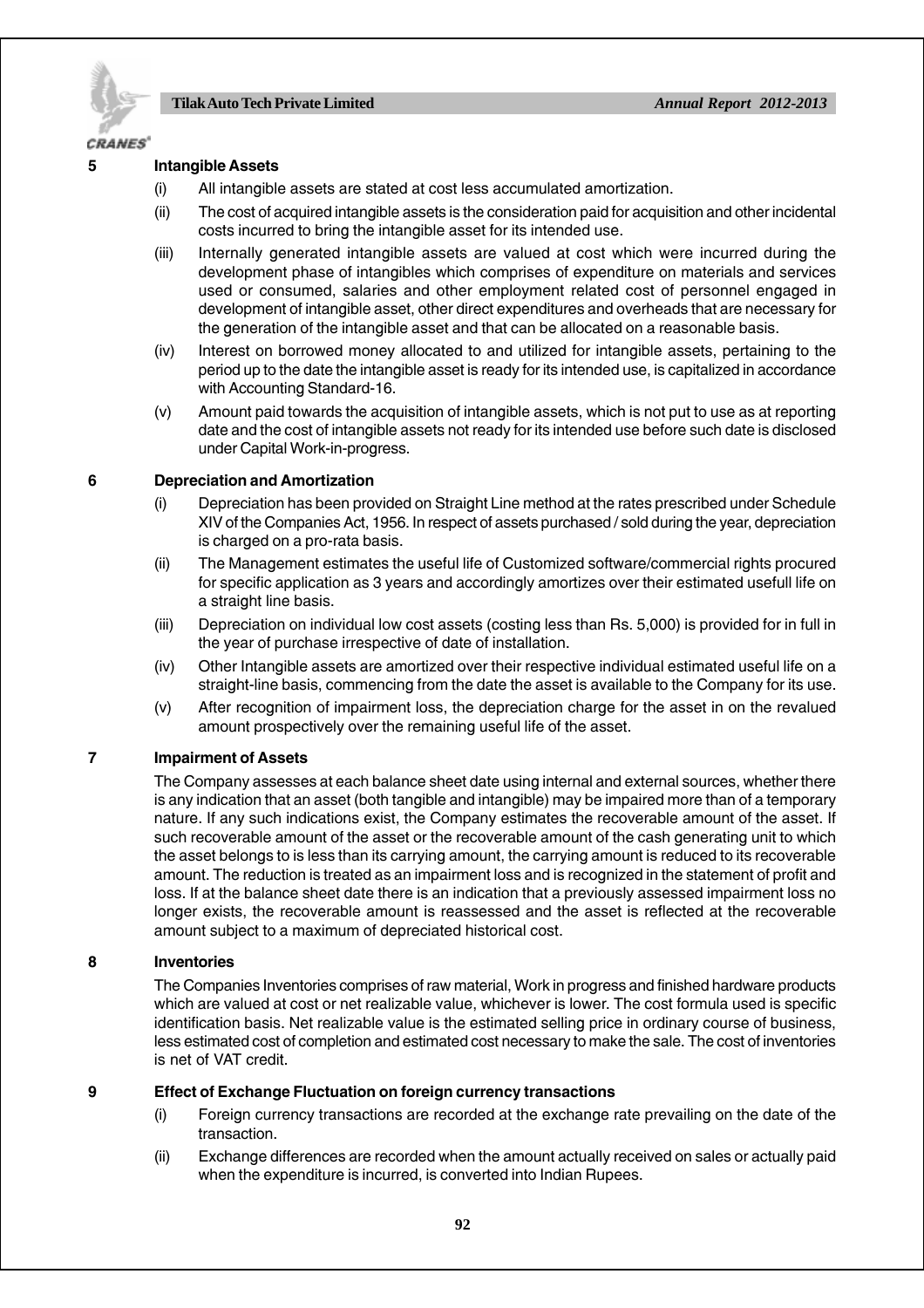

- (iii) Exchange differences arising on foreign currency transactions are recognized as income or expense in the period in which they arise.
- (iv) Period-end balances of monetary foreign currency assets and liabilities are translated at the closing rate. The resulting exchange difference is recognized in the statement of profit and loss.
- (v) Non Monetary assets & liabilities are translated at the rate prevailing on the date of transaction.
- (vi) Foreign currency translation differences relating to liabilities incurred for acquiring fixed assets are recognized in Statement of Profit and Loss.

#### **10 Employee Benefits**

(i) The short-term employee benefits such as salaries and paid leave is debited to expense as and when an employee has rendered services in exchange for these benefits.

#### **11 Income Tax / Deferred Tax**

- (i) Current tax is calculated in accordance with the relevant tax regulations.
- (ii) Deferred tax assets and liabilities are recognized for the future tax consequences attributable to timing differences that result between the profit offered for income taxes and the profit as per the financial statements. Deferred tax in respect of timing difference which originate during the tax holiday period but reverse after the tax holiday period is recognized in the year in which the timing difference originate. For this purpose the timing difference which originates first is considered to reverse first. Deferred tax assets and liabilities are measured using the tax rates and tax laws that have been enacted or substantively enacted by the balance sheet date. The effect on deferred tax assets and liabilities of a change in tax rates is recognized in the statement of profit and loss in the year of charge. Deferred tax assets on timing differences are recognized only if there is a reasonable certainty that sufficient future taxable income will be available against which such deferred tax assets can be realized. Deferred tax assets are reassessed for the appropriateness of their respective carrying values at each balance sheet dates.
- (iii) Minimum alternative tax (MAT) paid in accordance to the tax laws, which gives rise to future economic benefits in the form of adjustment of future income tax liabliltiy, is considered as an asset if there is convincing evidence that the Company will pay normal income tax after the tax holiday period. Accordingly, MAT is recognized as an asset in the balance sheet when it is probable that the future economic benefit associated with it will flow to the Company and the asset can be measured reliably.
- (iv) Advance taxes and provisions for current income taxes are presented in the balance sheet after off-setting advance taxes paid and income tax provisions arising in the same tax jurisdiction.
- (v) The Company offsets deferred tax assets and deferred tax liabilities relating to taxes on income levied by the same governing taxation laws.

### **12 Provisions and Contingent Liabilities**

The Company creates a provision when there is a present obligation as a result of an obligating event that probably requires an outflow of resources and a reliable estimate can be made of the amount of the obligation. A disclosure for a contingent liability is made when there is a possible obligation or a present obligation that may, but probably will not, require an out flow of resources. Where there is a possible obligation or a present obligation in respect of which the likelihood of outflow of resources is remote, no provision or disclosure is made.

### **13 Earnings per Share**

- (i) Basic Earnings per share is calculated by dividing the net earnings available to the Equity Shareholders by the weighted average number of Equity Shares outstanding during the year.
- (ii) Diluted Earnings per share is calculated by dividing the net earnings available to existing and potential Equity Shareholders by aggregate of the weighted average number of Equity Shares considered for deriving basic earnings per share. Dilutive potential equity shares are deemed converted as of the beginning of the period, unless issued at a later date.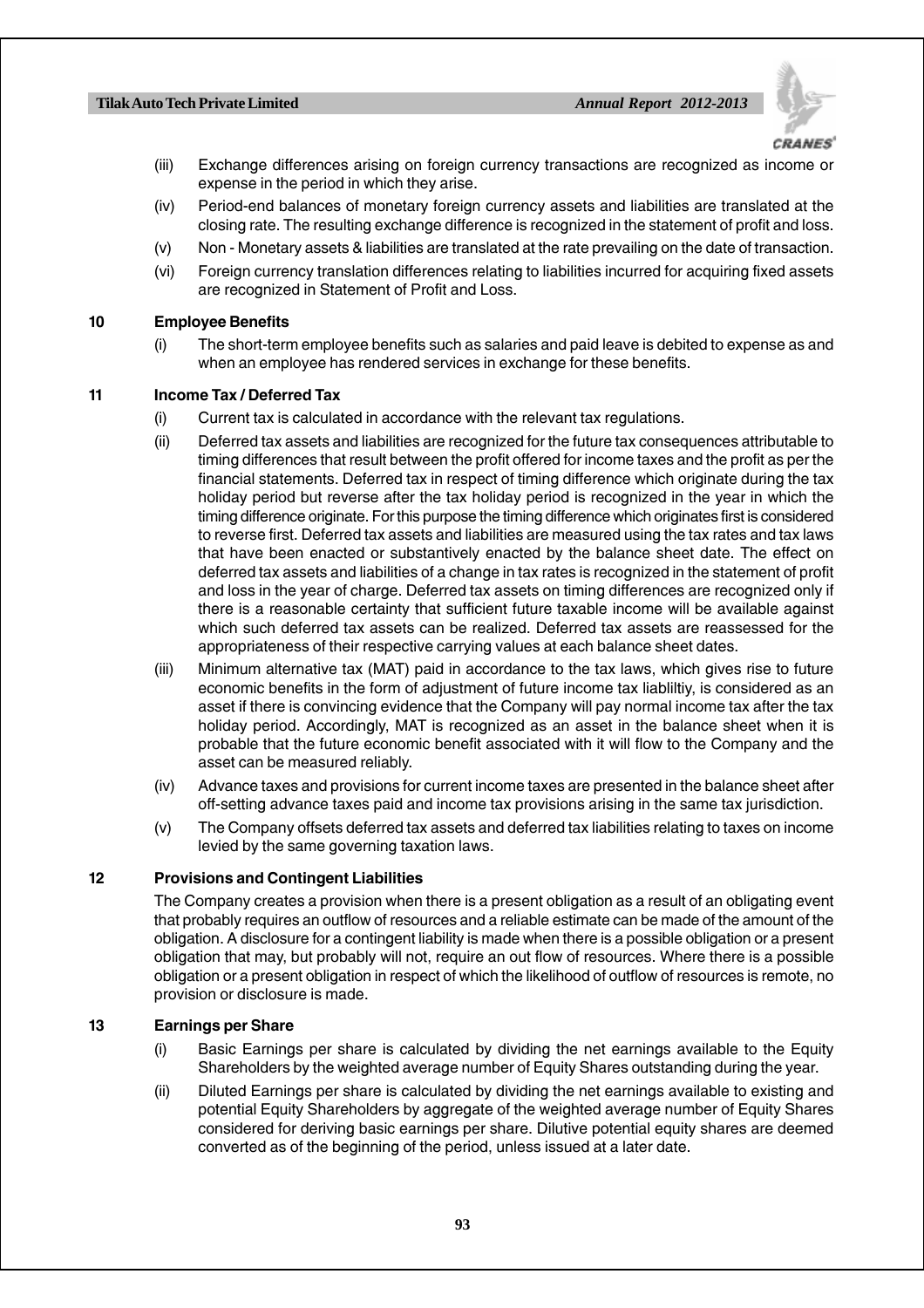

### **CRANES**

### **14 Leases**

- (i) Lease arrangements where substantial risk and rewards incidental to ownership vests with the lessor, such leases are recognized as operating leases.
- (ii) Lease payments under operating lease are recognized as an expense in the statement of profit and loss.

### **15 Derivative Instruments and Hedge Accounting**

The Company uses foreign currency forward contracts and currency options to hedge its risks associated with foreign currency fluctuations relating to certain firm commitments and forecasted transactions. The Company designates these hedging instruments as cash flow hedges applying the recognition and measurement principles set out in the Accounting Standard 30 "Financial Instruments: Recognition and Measurement" (AS-30).

The use of hedging instruments is governed by the Company's policies approved by the board of directors, which provide written principles on the use of such financial derivatives consistent with the Company's risk management strategy.

Hedging instruments are initially measured at fair value, and are remeasured at subsequent reporting dates. Changes in the fair value of these derivatives that are designated and effective as hedges of future cash flows are recognized directly in shareholders' funds and the ineffective portion is recognized immediately in the statement of profit and loss.

Changes in the fair value of derivative financial instruments that do not qualify for hedge accounting are recognized in the statement of profit and loss as they arise.

Hedge accounting is discontinued when the hedging instrument expires or is sold, terminated, or exercised, or no longer qualifies for hedge accounting. At that time for forecasted transactions, any cumulative gain or loss on the hedging instrument recognized in shareholders' funds is retained there until the forecasted transaction occurs. If a hedged transaction is no longer expected to occur, the net cumulative gain or loss recognized in shareholders' funds is transferred to the statement of profit and loss for the period.

However, the company has no outstanding hedged transaction nor entered into any hedging transaction during the year.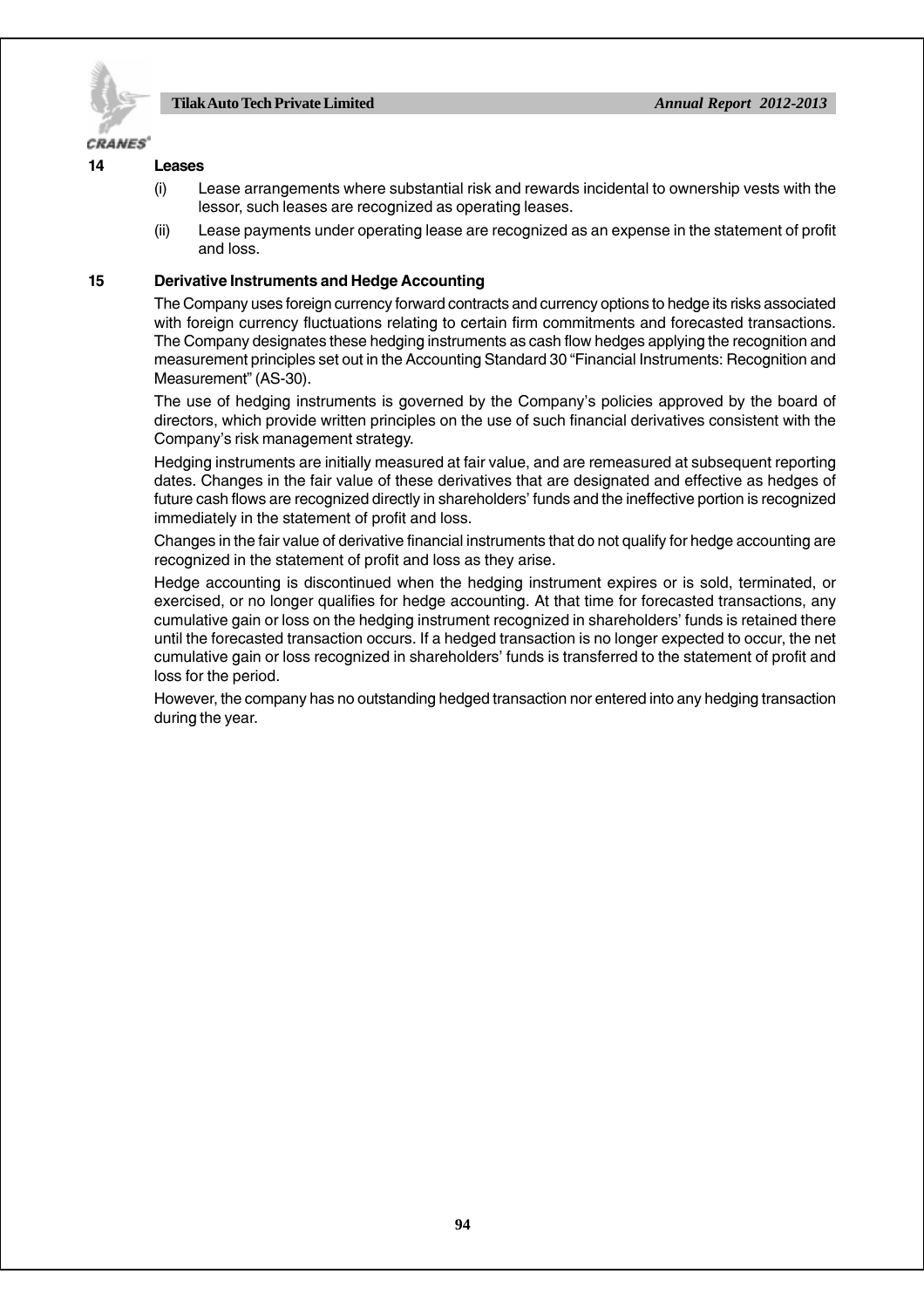

### **NOTES ON ACCOUNTS**

FOR THE YEAR ENDED MARCH 31, 2013

The previous year figures have been regrouped / reclassified, wherever necessary to conform to the current year presentation.

### **2.1 SHARE CAPITAL** (Amount in Rupees)

### **(a) Break-up of Shares**

| <b>PARTICULARS</b>                                                                                                                                              | As at<br>31.3.2013 | At at<br>31.3.2012 |
|-----------------------------------------------------------------------------------------------------------------------------------------------------------------|--------------------|--------------------|
| <b>AUTHORISED</b><br>5,000 Equity Shares of Rs. 100/- each<br><b>ISSUED, SUBSCRIBED AND FULLY PAID-UP</b><br>1000 Equity Shares of Rs. 100/- each fully paid up | 500,000<br>100,000 | 500,000<br>100.000 |
| <b>TOTAL</b>                                                                                                                                                    | 100,000            | 100,000            |

The Company has only one class of shares referred to as equity shares having a par value of Rs.100. Each holder of equity shares is entitled to one vote per share held.

The Company declares and pays dividend in Indian rupees. The Board of Directors have not proposed any dividend during the year. Dividend declared if any, if approved by the Shareholders, is payable to the shareholders in proportion to their shareholding. In the event of liquidation of the Company, the holders of equity shares will be entitled to receive any of the remaining assets of the company. The distribution will be in proportion to the number of equity shares held by the shareholders.

**(b) Reconciliation of number of Shares** (Amount in Rupees)

|                                                     | As at 31.03.2013           |         | As at 31.03.2012           |         |
|-----------------------------------------------------|----------------------------|---------|----------------------------|---------|
| <b>EQUITY SHARES</b>                                | Number of<br><b>Shares</b> | Amount  | Number of<br><b>Shares</b> | Amount  |
| Balance as at the beginning of the<br>previous year | 1,000                      | 100,000 | 1,000                      | 100,000 |
| Add: Shares issued during the year                  |                            |         |                            |         |
| Balance as at the end of the year                   | 1,000                      | 100,000 | 1,000                      | 100,000 |

Neither shares are reserved for issue under options nor securities have been issued, which are convertible into equity / preference shares in future as on the date of balance sheet.

### **(c) Details of Shares held by shareholders, holding more than 5% of the aggregate shares in the Company.**

(Amount in Rupees)

|                                       |                         | As at 31.3.2013       | As at 31.3.2012         |                       |
|---------------------------------------|-------------------------|-----------------------|-------------------------|-----------------------|
| <b>NAME OF THE SHARE HOLDER</b>       | No. of<br><b>Shares</b> | % of Share<br>holding | No. of<br><b>Shares</b> | % of Share<br>holding |
| Cranes Software International Limited | .000                    | 100%                  | 1.000                   | $100\%$               |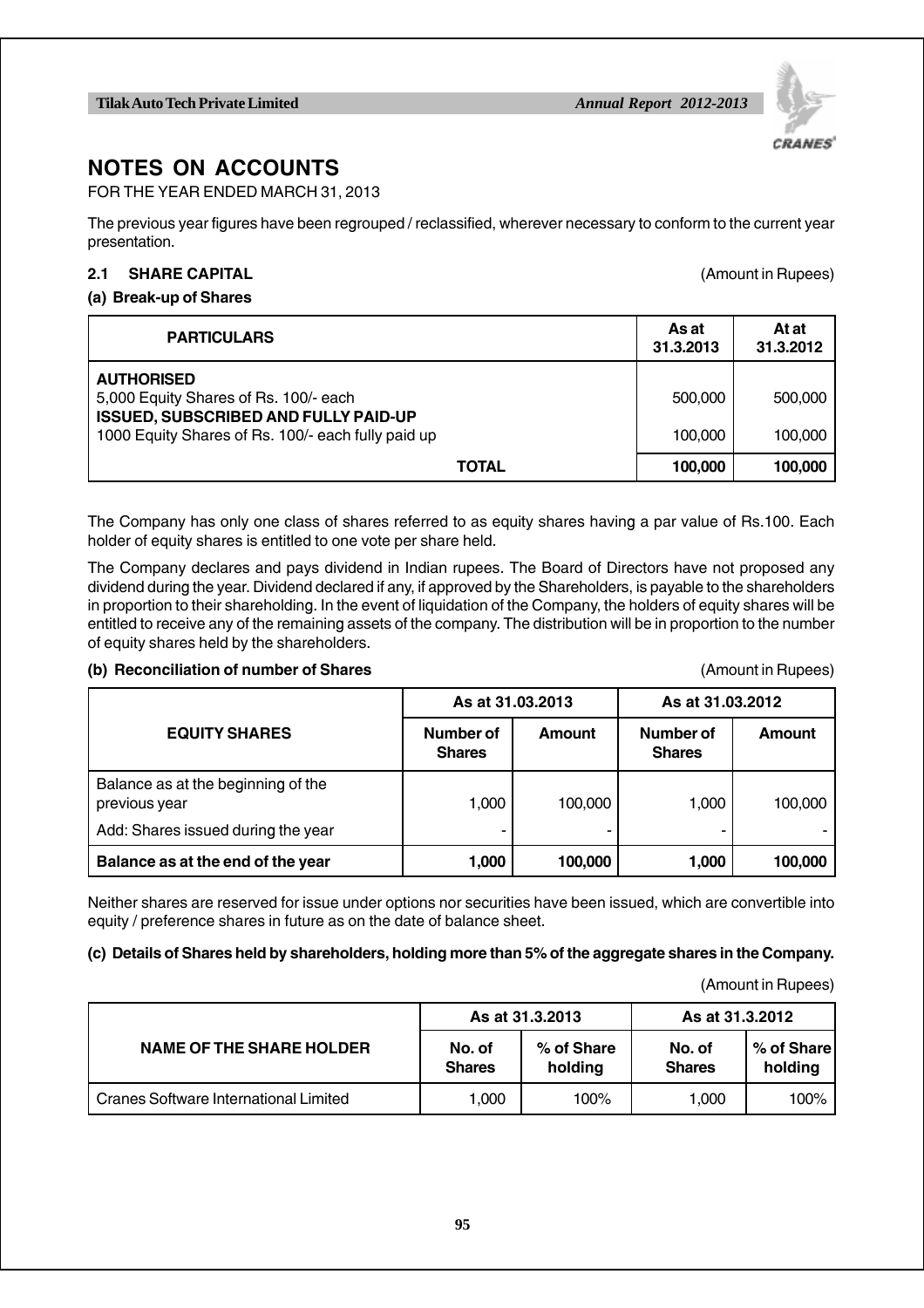

*Annual Report 2012-2013*

**CRANES** 

### **2.2 RESERVES AND SURPLUS** (Amount in Rupees)

|     | <b>PARTICULARS</b>                                                         | As at 31.3.2013                            | As at 31.3.2012                              |
|-----|----------------------------------------------------------------------------|--------------------------------------------|----------------------------------------------|
| (a) | <b>Surplus in Statement of Profit and Loss</b>                             |                                            |                                              |
|     | Opening balance<br>Loss for the year<br>Amount available for appropriation | (18,060,516)<br>(54,021)<br>(18, 114, 538) | (17, 256, 540)<br>(803, 976)<br>(18,060,516) |
|     | Balance as at the end of the year                                          | (18, 114, 538)                             | (18,060,516)                                 |

### **2.3 DEFERRED TAXES LIABILITY (NET)** (Amount in Rupees)

| <b>PARTICULARS</b>                                            |              | As at 31.3.2013 | At at 31.3.2012 |
|---------------------------------------------------------------|--------------|-----------------|-----------------|
| <b>Deferred Tax Liability</b><br>Attributable to Depreciation |              | 20,181          | 20,181          |
|                                                               | <b>TOTAL</b> | 20,181          | 20,181          |

### **2.4 SHORT TERM BORROWINGS** (Amount in Rupees)

| <b>PARTICULARS</b>                                     |              | As at 31.3.2013 | At at 31.3.2012 |
|--------------------------------------------------------|--------------|-----------------|-----------------|
| <b>Unsecured</b>                                       |              |                 |                 |
| (Loan from Related Parties)                            |              | 20,189,041      | 20,189,041      |
|                                                        | <b>TOTAL</b> | 20,189,041      | 20,189,041      |
| Trade payables                                         |              | 31,135          | 35,989          |
|                                                        | <b>TOTAL</b> | 31,135          | 35,989          |
| Refer Note: (Reg. Micro, Small and Medium Enterprises) |              |                 |                 |

### **2.5 OTHER CURRENT LIABILITIES** (Amount in Rupees)

| <b>PARTICULARS</b>                                                                                                                                                   | As at 31.3.2013  | At at 31.3.2012  |
|----------------------------------------------------------------------------------------------------------------------------------------------------------------------|------------------|------------------|
| <b>Current maturities of Long term debt:</b><br>Statutory dues (Including Provident Fund,<br>Withholding and other taxes payable)<br>Advance received from customers | 72,033<br>39,300 | 72,033<br>39,300 |
| TOTAL                                                                                                                                                                | 111,333          | 111,333          |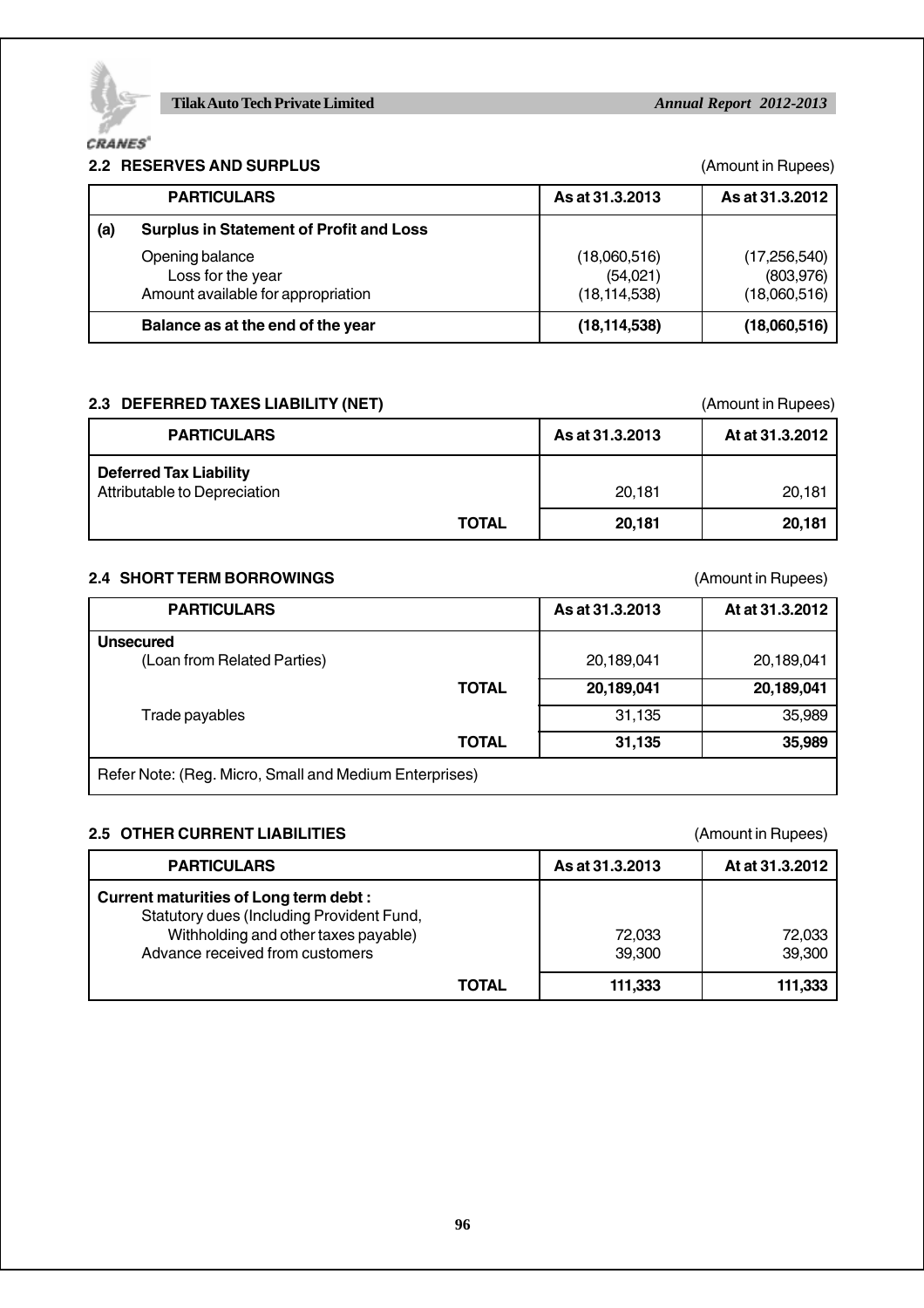**2.9 SHORT TERM LOANS AND ADVANCES** (Amount in Rupees) **PARTICULARS As at 31.3.2013** As at 31.3.2012 **Unsecured, considered good** Balances with group Companies Balances with Customs, Central Excise, VAT etc. 215,489<br>Advance income Tax (Net of Provision) 1,143,610 1,143,610 Advance income Tax (Net of Provision) **Other Advances** 

### **2.10 EMPLOYEE BENEFIT EXPENSES** (Amount in Rupees)

| <b>PARTICULARS</b>                                                                            | For the year<br>31.3.2013 | For the year<br>31.3.2012 |
|-----------------------------------------------------------------------------------------------|---------------------------|---------------------------|
| Salaries, Wages and Bonus<br>Staff welfare expenses                                           | -<br>-                    |                           |
| <b>TOTAL</b>                                                                                  | -                         |                           |
| (Refer Note: on disclosure requirement as per Accounting<br>Standard 15 on Employee benefits) |                           |                           |

| <b>PARTICULARS</b>                                                                                                    | As at 31.3.2013 | At at 31.3.2012 |
|-----------------------------------------------------------------------------------------------------------------------|-----------------|-----------------|
| Unsecured, considered good<br>Outstanding for a period exceeding six months from<br>the date they are due for payment | 181.058         | 181,058         |
| <b>TOTAL</b>                                                                                                          | 181,058         | 181,058         |

**PARTICULARS As at 31.3.2013** As at 31.3.2012

EMD 440,000 440,000 Rent Deposit 180,000 180,000 180,000

| <b>PARTICULARS</b>               | As at 31.3.2013 | At at 31.3.2012 |  |
|----------------------------------|-----------------|-----------------|--|
| <b>Cash and Cash equivalents</b> |                 |                 |  |
| Cash on hand                     | 1.790           | 1,790           |  |
| <b>Bank balances:</b>            |                 |                 |  |
| In Current Account               | 12,371          | 45,225          |  |
| <b>TOTAL</b>                     | 14,161          | 47,015          |  |

**2.8 CASH AND BANK BALANCES** (Amount in Rupees)

### **2.6 LONG TERM LOANS AND ADVANCES** (Amount in Rupees)

**Tilak Auto Tech Private Limited**

**(Unsecured, considered good)**

Г

| <b>Annual Report 2012-2013</b> |  |
|--------------------------------|--|
|                                |  |

**TOTAL 620,000 620,000**

**TOTAL 1,359,099 1,359,099**

| <b>PARTICULARS</b>                                                                            |              | For the year<br>31.3.2013 | For the year<br>31.3.2012 |
|-----------------------------------------------------------------------------------------------|--------------|---------------------------|---------------------------|
| Salaries, Wages and Bonus<br>Staff welfare expenses                                           |              | ۰<br>۰                    |                           |
|                                                                                               | <b>TOTAL</b> | $\blacksquare$            |                           |
| (Refer Note: on disclosure requirement as per Accounting<br>Standard 15 on Employee benefits) |              |                           |                           |
|                                                                                               |              |                           |                           |



**2.7 TRADE RECEIVABLES** (Amount in Rupees)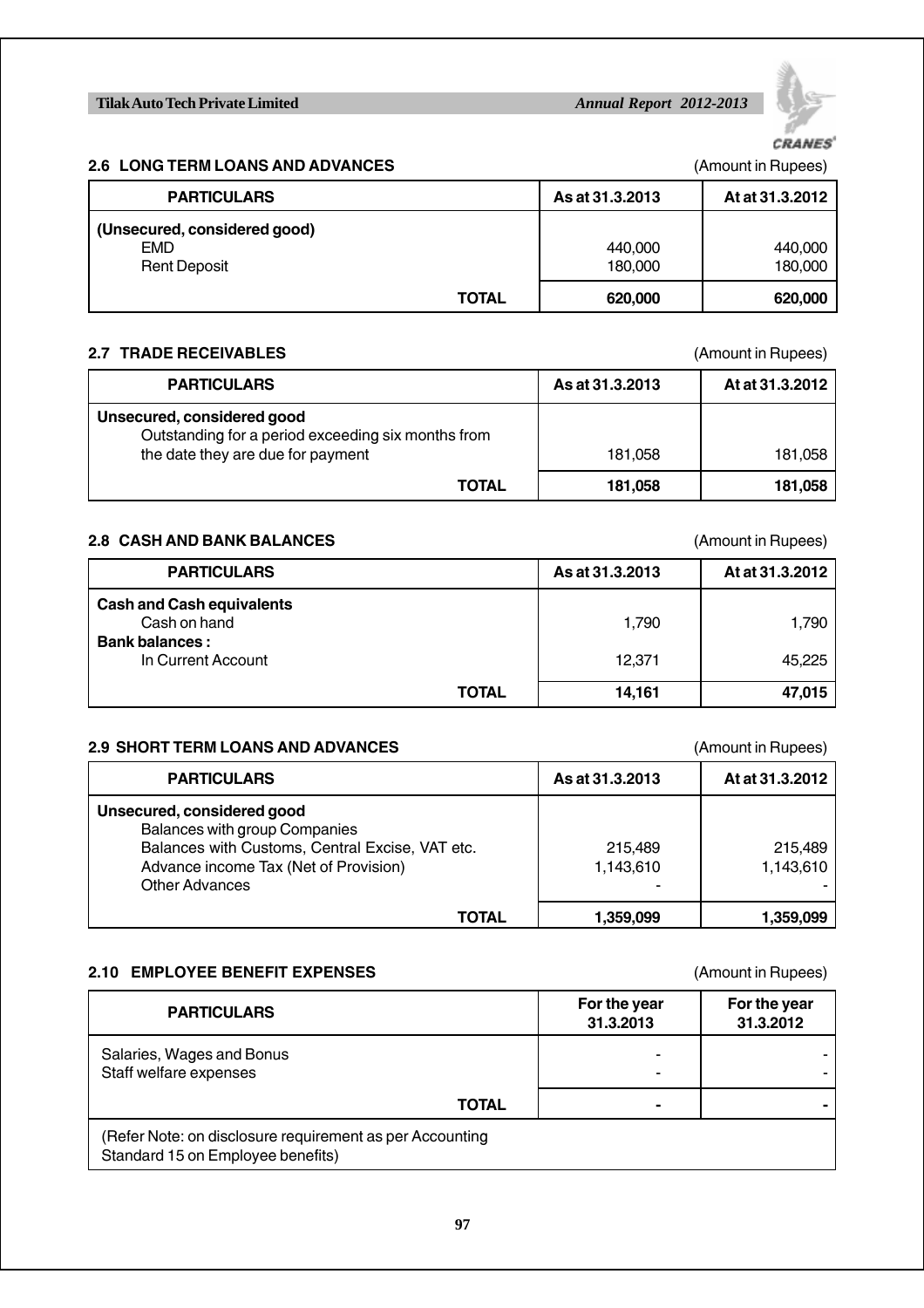

*Annual Report 2012-2013*

### **CRANES**

### **2.11 OTHER EXPENSES** (Amount in Rupees)

| <b>PARTICULARS</b>                                  | For the year<br>31.3.2013 | For the year<br>31.3.2012 |
|-----------------------------------------------------|---------------------------|---------------------------|
| Repairs and Maintenance - Others<br>Rates and Taxes |                           | 63,115                    |
| <b>Travelling and Conveyance</b>                    |                           | 7,800                     |
| <b>Statutory Auditors: Audit fees</b>               | 15,000                    | 15,000                    |
| Professional charges                                |                           | 311,700                   |
| Rent                                                | 13,000                    | 314,188                   |
| <b>Telephone Expenses</b>                           |                           |                           |
| <b>Bad Debts written off</b>                        |                           |                           |
| <b>Prior Period Expenses</b>                        |                           | 28,284                    |
| Miscellaneous expenses                              |                           | 30,832                    |
| <b>TOTAL</b>                                        | 28,000                    | 770,918                   |

### **2.12 EARNINGS PER SHARE** (Amount in Rupees)

|                                                                                                                                                                                                |                                                     | For the year 31.3.2013                        | For the year 31.3.2012                               |                                               |  |
|------------------------------------------------------------------------------------------------------------------------------------------------------------------------------------------------|-----------------------------------------------------|-----------------------------------------------|------------------------------------------------------|-----------------------------------------------|--|
| <b>PARTICULARS</b>                                                                                                                                                                             | <b>Basic</b><br><b>Extraordinary</b><br><b>Item</b> | After<br><b>Extraordinary</b><br><b>Items</b> | <b>Basic</b><br><b>Extraordinary</b><br><b>Items</b> | After<br><b>Extraordinary</b><br><b>Items</b> |  |
| (a) Basic<br>Profit / (loss) after tax<br>Weighted average number of shares<br>outstanding<br><b>Basic EPS</b>                                                                                 | (54, 021)<br>1,000<br>(54)                          | (54,021)<br>1,000<br>(54)                     | (803, 976)<br>1,000<br>(804)                         | (803, 976)<br>1,000<br>(804)                  |  |
| (b) Diluted<br>Profit / (loss) after tax<br>Adjusted net profit for the year<br>Weighted average number of shares<br>outstanding<br>Add: Weighted average number of<br>potential equity shares | (54, 021)<br>(54,021)<br>1,000                      | (54, 021)<br>(54,021)<br>1,000                | (803, 976)<br>(803, 976)<br>1,000                    | (803, 976)<br>(803, 976)<br>1,000             |  |
| Weighted average number of shares<br>outstanding for diluted EPS<br><b>Diluted EPS</b><br>Face value per share                                                                                 | 1,000<br>(54)                                       | 1,000<br>(54)                                 | 1,000<br>(804)                                       | 1,000<br>(804)                                |  |